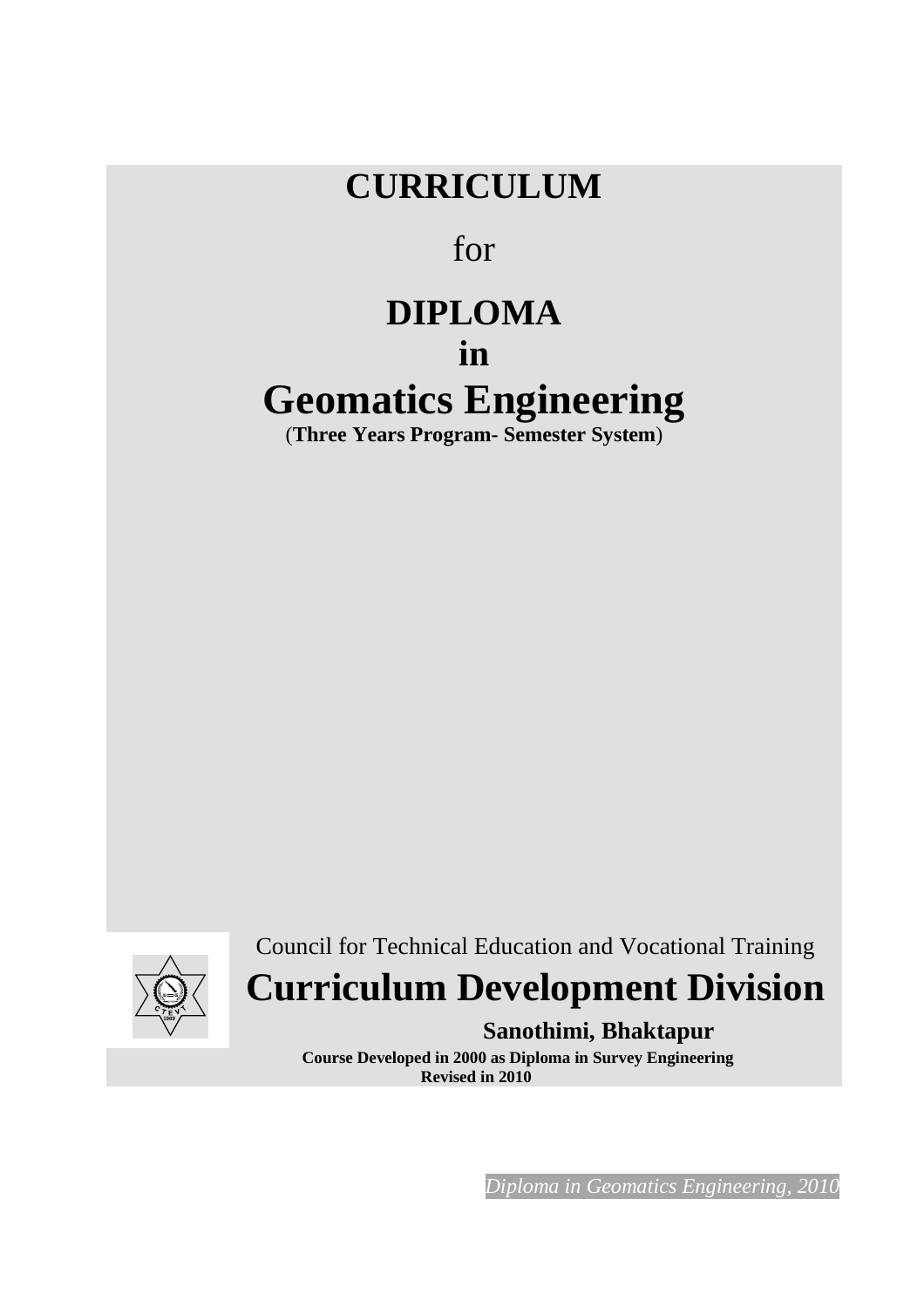| 1.             |                                     |    |  |  |  |  |  |  |  |  |
|----------------|-------------------------------------|----|--|--|--|--|--|--|--|--|
| 2.             |                                     |    |  |  |  |  |  |  |  |  |
| 3.             |                                     |    |  |  |  |  |  |  |  |  |
| 4.             |                                     |    |  |  |  |  |  |  |  |  |
| 5.             |                                     |    |  |  |  |  |  |  |  |  |
| 6.             |                                     |    |  |  |  |  |  |  |  |  |
| 7.             |                                     |    |  |  |  |  |  |  |  |  |
| 8.             |                                     |    |  |  |  |  |  |  |  |  |
| 9.             |                                     |    |  |  |  |  |  |  |  |  |
| 10.            |                                     |    |  |  |  |  |  |  |  |  |
| 11.            |                                     |    |  |  |  |  |  |  |  |  |
| 12.            |                                     |    |  |  |  |  |  |  |  |  |
| 13.            |                                     |    |  |  |  |  |  |  |  |  |
|                |                                     |    |  |  |  |  |  |  |  |  |
| 14.            |                                     |    |  |  |  |  |  |  |  |  |
| 15.            |                                     |    |  |  |  |  |  |  |  |  |
| 16.            |                                     |    |  |  |  |  |  |  |  |  |
| 17.            |                                     |    |  |  |  |  |  |  |  |  |
| 18.            |                                     |    |  |  |  |  |  |  |  |  |
| 19.            |                                     |    |  |  |  |  |  |  |  |  |
| 20.            |                                     |    |  |  |  |  |  |  |  |  |
| 21.            |                                     |    |  |  |  |  |  |  |  |  |
| 22.            |                                     |    |  |  |  |  |  |  |  |  |
| 23.            |                                     |    |  |  |  |  |  |  |  |  |
| 24.            |                                     |    |  |  |  |  |  |  |  |  |
| 25.            |                                     |    |  |  |  |  |  |  |  |  |
|                | कम्युनिकेसन नेपाली                  | 13 |  |  |  |  |  |  |  |  |
|                | <b>COMMUNICATION ENGLISH</b>        | 16 |  |  |  |  |  |  |  |  |
|                | <b>ENGINEERING MATHEMATICS I</b>    | 19 |  |  |  |  |  |  |  |  |
|                | <b>ENGINEERING PHYSICS I</b>        | 22 |  |  |  |  |  |  |  |  |
|                | <b>ENGINEERING CHEMISTRY I</b>      | 27 |  |  |  |  |  |  |  |  |
|                | <b>SURVEY DRAWING I</b>             | 32 |  |  |  |  |  |  |  |  |
|                | <b>COMMUNICATIVE ENGLISH II</b>     | 37 |  |  |  |  |  |  |  |  |
| सामाजिक अध्ययन |                                     | 40 |  |  |  |  |  |  |  |  |
|                | <b>ENGINEERING MATHEMATICS II</b>   | 43 |  |  |  |  |  |  |  |  |
|                | <b>ENGINEERING PHYSICS II</b>       | 46 |  |  |  |  |  |  |  |  |
|                | <b>ENGINEERING CHEMISTRY II</b>     | 51 |  |  |  |  |  |  |  |  |
|                |                                     |    |  |  |  |  |  |  |  |  |
|                |                                     |    |  |  |  |  |  |  |  |  |
|                | <b>COMPUTER APPLICATIONS</b>        | 55 |  |  |  |  |  |  |  |  |
|                | <b>APPLIED MATHEMATICS</b>          | 65 |  |  |  |  |  |  |  |  |
|                | <b>CONTROL SURVEYING I</b>          | 71 |  |  |  |  |  |  |  |  |
|                | <b>CARTOGRAPHY</b>                  | 74 |  |  |  |  |  |  |  |  |
|                | <b>SURVEY DRAWING II</b>            | 78 |  |  |  |  |  |  |  |  |
|                | <b>CONTROL SURVEYING II</b>         | 82 |  |  |  |  |  |  |  |  |
|                | <b>TOPOGRAPHICAL SURVEY</b>         | 85 |  |  |  |  |  |  |  |  |
|                | <b>3.1 SOURCES OF SPATIAL DATA</b>  | 89 |  |  |  |  |  |  |  |  |
|                | 3.2 DATA ENTRY AND DATA PREPARATION | 89 |  |  |  |  |  |  |  |  |
|                | <b>4.1 QUERYING DATABASES</b>       | 90 |  |  |  |  |  |  |  |  |

# **Table of Content**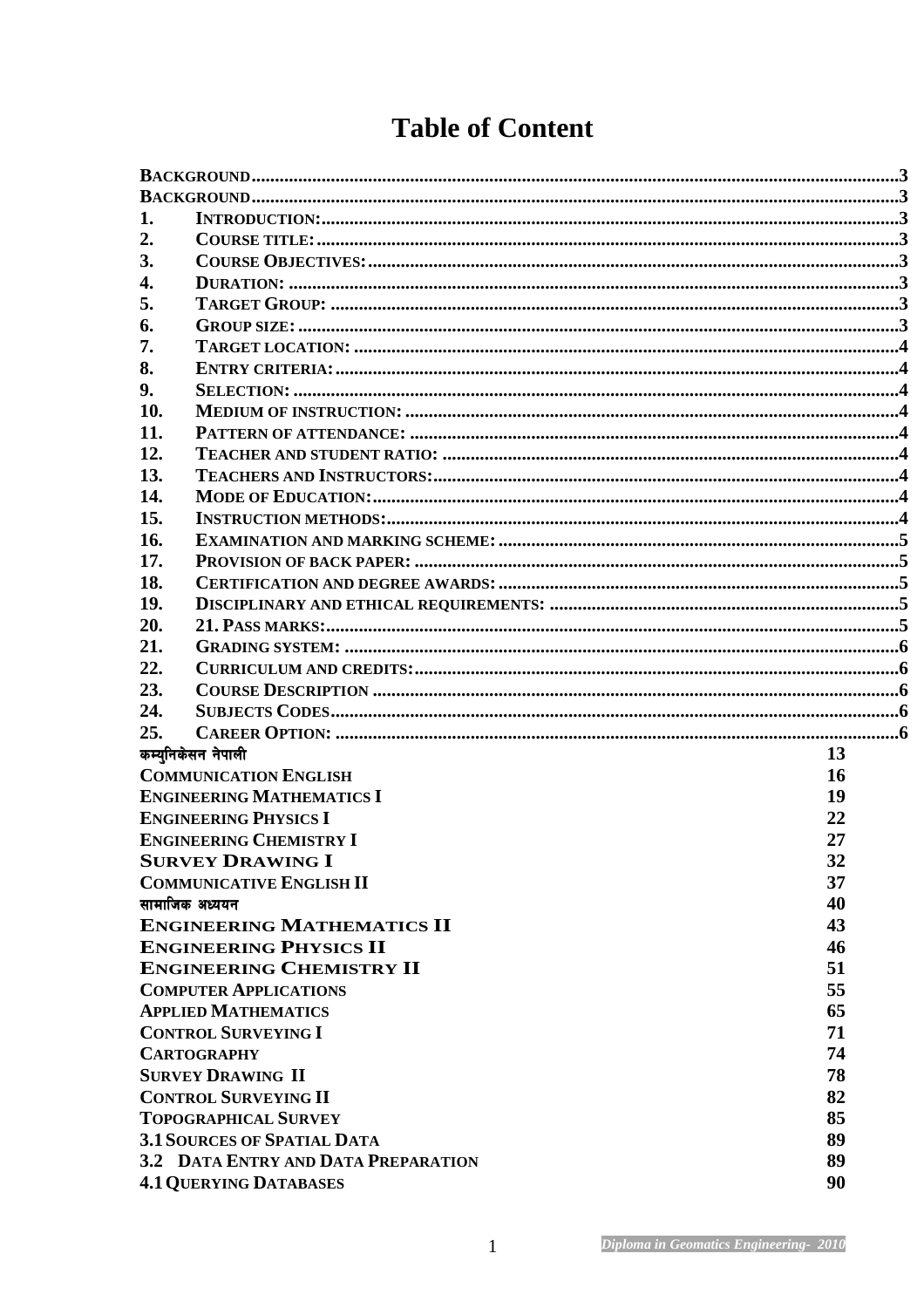| <b>4.2 OVERLAY OPERATION AND GEO-PROCESSING</b>                           | 90               |
|---------------------------------------------------------------------------|------------------|
| <b>4.3 MAP COMPOSITION</b>                                                | 90               |
| <b>CADASTRAL SURVEYING</b>                                                | 103              |
| <b>UNIT4: EXERCISE ON DIGITAL PHOTOGRAMMETRY</b><br>$(12HRS+12HRS)$       | 111              |
| <b>REMOTE SENSING</b>                                                     | 112              |
| <b>EG3202GE</b>                                                           | $\boldsymbol{4}$ |
| <b>CIVIL CONSTRUCTION</b>                                                 | 8                |
| <b>PROJECT WORK</b>                                                       | 23               |
| DIGITAL BASE MAP WILL BE PROVIDED AND THE STUDENT WILL CARRY OUT THE GPS  |                  |
| SURVEYING USING HAND HELD GPS AND PREPARE THE DATABASES AND MAPS SHOWING  |                  |
| THE LOCATION OF RESOURCES                                                 | 24               |
| <b>EVALUATION OF PROJECT WORK:</b>                                        | 24               |
| THE EVALUATION OF THE PROJECT WORK WILL BE BASED ON THE PROJECT PROPOSAL, |                  |
| FINAL PROJECT REPORT, PRESENTATION AND VIVA.                              | 24               |
| <b>REFERENCES:</b>                                                        | 24               |
| 1. PROJECT REPORTS OF DIFFERENT ENGINEERING PROJECTS                      | 24               |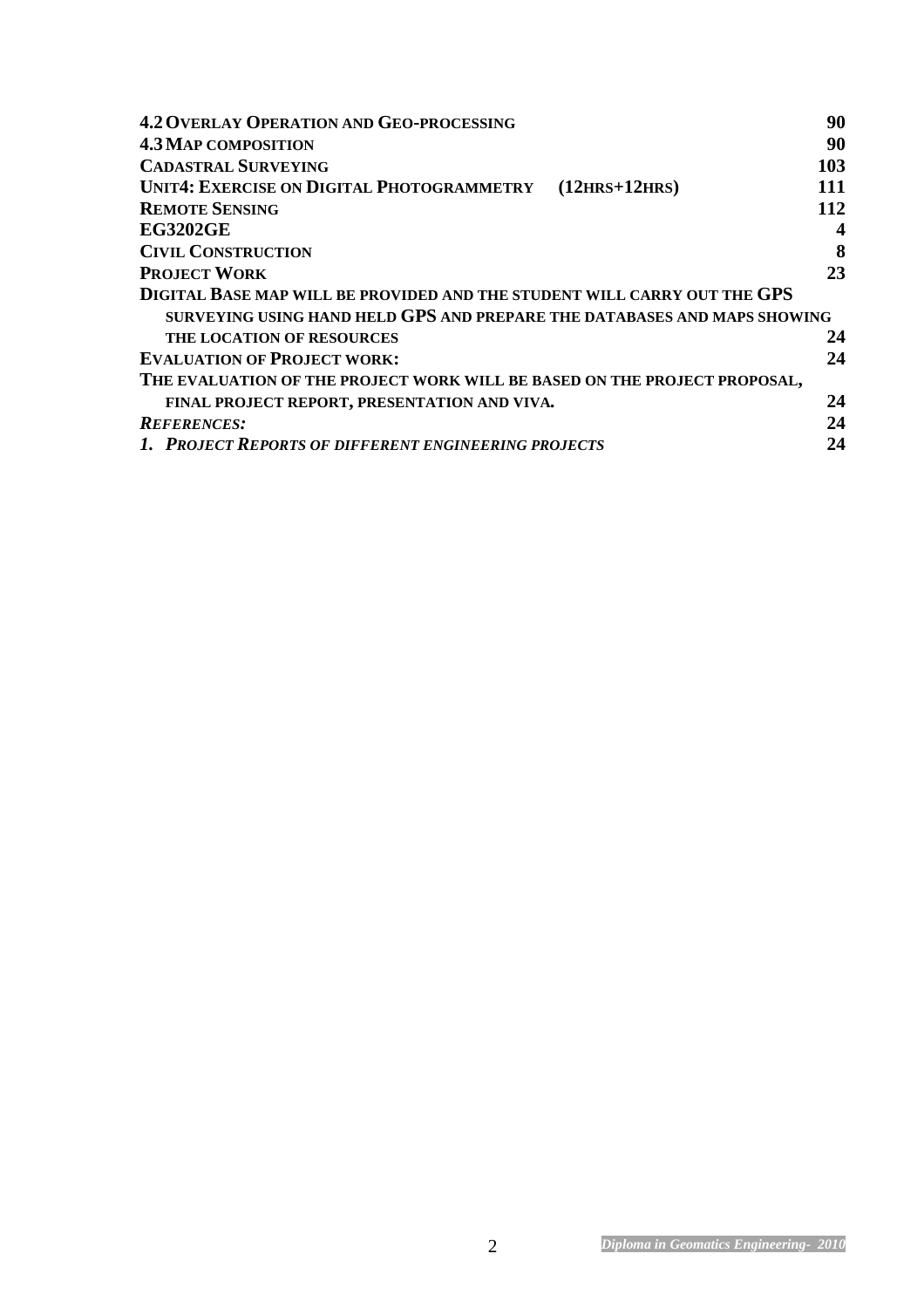#### **Background**

The course was initiated as Diploma in Survey Engineering in 2000. With regard to various developments in this sector and also the field of application, the need of revision of this course has become prominent. Most of the international institutions and universities currently recognize this subject of study as GEOMATICS. Also, in view of the Kathmandu University initiative in this subject by starting the Bachelor's of Engineering in Geomatics Engineering in Nepal has prompted for change in the course title as *Diploma in Geomatics Engineering.*  The course is aimed at producing middle level technical human resource in the field of Geomatics.

#### **1. Introduction:**

This curriculum is of three years duration with six semesters. It is designed to produce middle level competent Geomatics technicians equipped with knowledge and skills related to the land surveying, engineering/ construction surveying and Geographical Information System and applications.

The study of Geomatics Engineering provides the ample opportunities of employment and self employment in the field of surveying, mapping and GIS.

#### **2. Course title:**

Diploma in Geomatics Engineering

#### **3. Course Objectives:**

- This course is designed to produce Surveyors / Geomatics Technicians meeting the requirement of intermediate level of surveyors for the Government and engineering construction industry / companies
- The gradates shall have adequate knowledge and skill in spatial data acquisition using field survey methods, processing and visual presentation
- The graduates will have working knowledge in interpreting image data acquired through Air survey and Remote Sensing
- The graduates shall be capable for continuing higher education.

#### **4. Duration:**

3 Academic Years (Six Semesters)- 15 weeks/semester, 40 hrs/ week.

#### **5. Target Group:**

SLC passed or equivalent

#### **6. Group size:**

A maximum of 48 (Forty eight) in a batch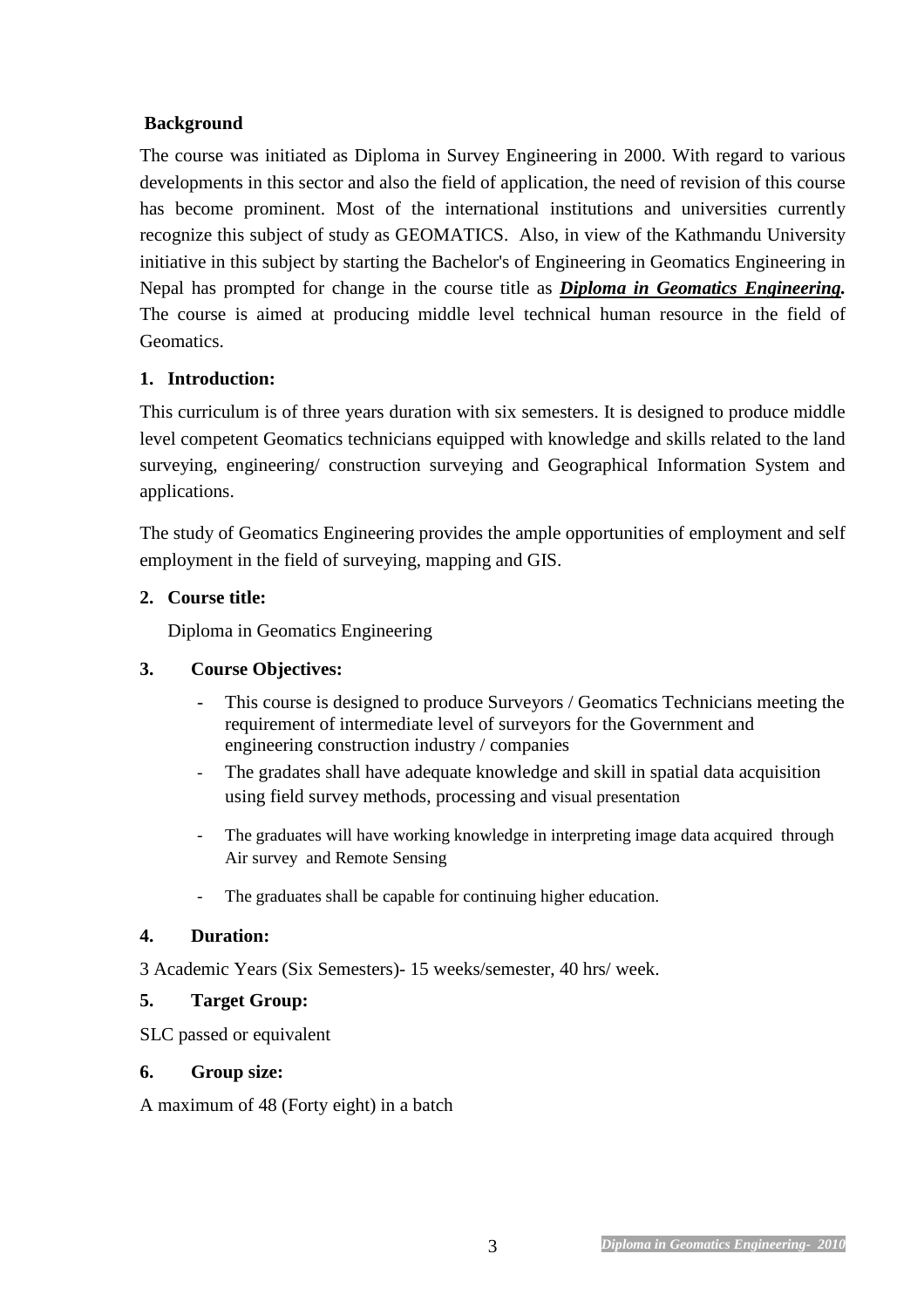#### **7. Target location:**

The main targeted group will be from all over Nepal. Foreign student are eligible to get admitted in the course with due permission of CTEVT.

#### **8. Entry criteria:**

- SLC or equivalent with English, Science, and Mathematics or Technical SLC (TSLC) course in related subjects.
- Should pass entrance examination.
- Candidate should be physically fit for the program.

#### **9. Selection:**

Applicants fulfilling the entry criteria will be selected for admission in order of merit in entrance examination result.

#### **10. Medium of instruction:**

The medium of instruction will be in English/ Nepali or both

### **11. Pattern of attendance:**

Minimum of 90% attendance in each subject is required to appear in the respective final examination

### **12. Teacher and student ratio:**

- For theory: As per the nature of the course.
- For practical / demonstration: 1:12.
- For bench work: 1:6.
- 75 % of the technical teachers must be full timer.

### **13. Teachers and Instructors:**

- The teacher must possess a minimum of Bachelor's Degree in the related field or Equivalent with three years experience in the related field.
- The Instructor must hold a minimum of Intermediate degree or equivalent in the related area with three years of experience in the relevant field.

#### **14. Mode of Education:**

There will be inductive and deductive mode of education.

#### **15. Instruction methods:**

- Lecture will be the method of instruction supported by tutorials and practical works.
- The topic and concepts presented in the lecture will be enlarged and developed in tutorials.
- Practical classes will be used in the form of in-door and out-door field exercises and laboratory works. Group works and project work tools will be used for practical application of the knowledge and skills gained.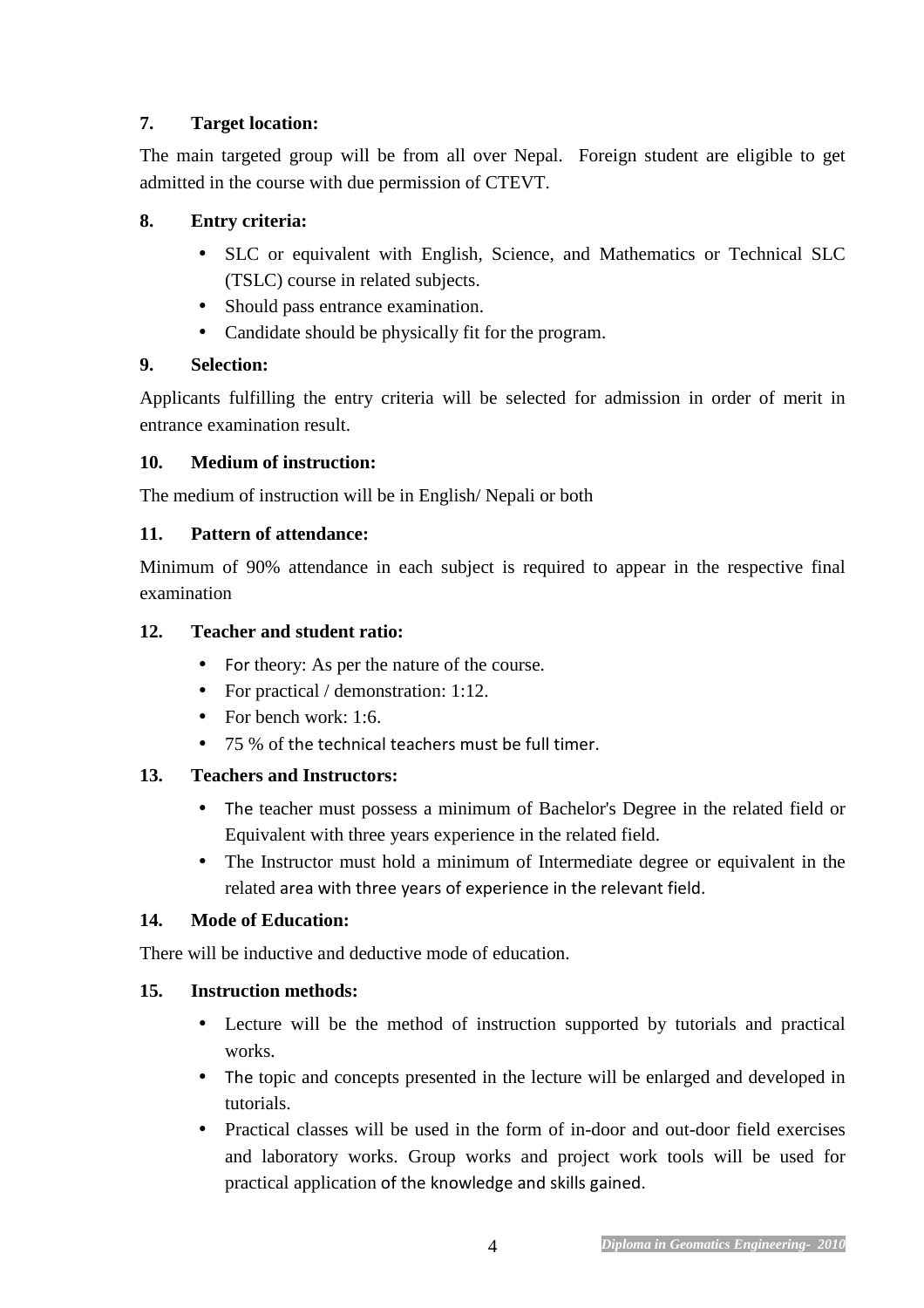#### **16. Examination and marking scheme:**

- The subject teacher will internally assess the students' achievement in each subject during the course at least two times followed by a final examination at the end of each semester.
- Theoretical subjects will be evaluated at 20% for the internal assessment and 80% for the semester final examination.
- Practical subjects will be evaluated at 60% for the internal assessment and 40% for the semester final examination
- All theory components in the final semester examination will be evaluated through written tests.
- Generally the method of continuous assessment will be adopted for practical components.
- Examination for the practical components of the course will be made through lab works, documentation of practical exercises, performance skill tests and viva.
- Student who fails in the internal assessment of any of the subjects will not be qualified to sit in the semester final examination in the particular subject.
- Any student not being able to attend the semester final exam will not be allowed to continue in the successive semester.

#### **17. Provision of back paper:**

There will be the provision of back paper examination but student must pass all the subjects of all six semesters within six years from the enrolment to qualify for the Diploma.

#### **18. Certification and degree awards:**

- Students who have passed all the components of all the subjects of all semesters are considered to have successfully completed the course.
- Students who have successfully completed the course will be awarded a **Diploma in Geomatics Engineering.**

#### **19. Disciplinary and ethical requirements:**

- Intoxication, insubordination or rudeness to peers will result in immediate suspension followed by review by the disciplinary review committee of the Polytechnic division CTEVT/ Institution
- Dishonesty in academic activities will result in immediate suspension followed by administrative review, with possible expulsion.
- Illicit drug use, bearing arms in the institution, threats or assaults to peers, faculty or staff will result in immediate suspension, followed by administrative review with possible expulsion.

#### **20. 21. Pass marks:**

The students must secure 40% marks in the internal assessment and 40% in the semester final examination of each subject to pass the subject.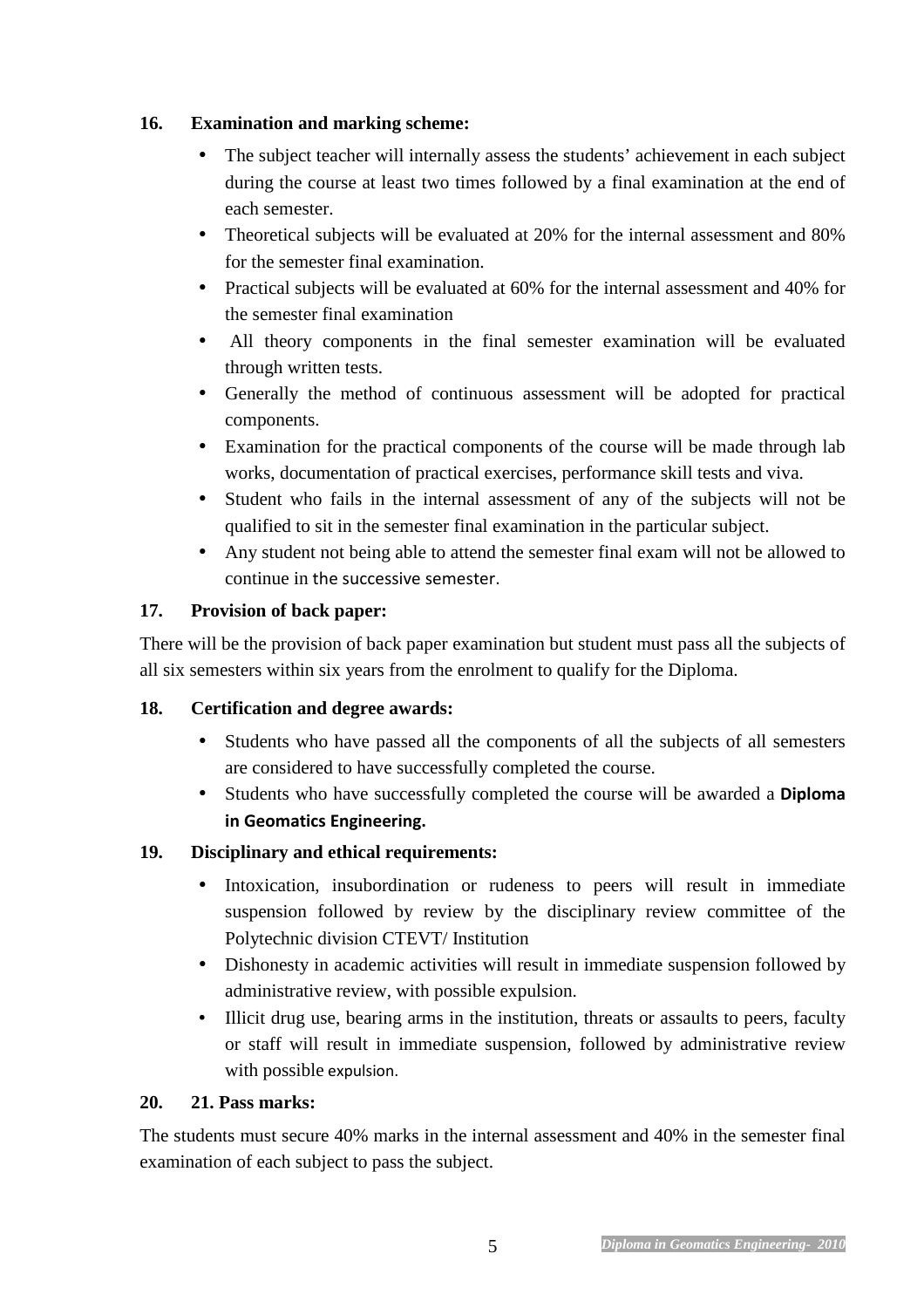#### **21. Grading system:**

The overall achievement of each student will be measured by a final aggregate percentage of all final semester examinations and graded as follow: -

#### **Marks division:**

|        | - Distinction   | $>$ or =80 %              |
|--------|-----------------|---------------------------|
| $\sim$ | First division  | 65 % to $< 80$ %          |
|        | Second division | $\therefore$ 50 % to 65 % |
|        | <b>Pass</b>     | : 40 % to $< 50$ %        |

#### **22. Curriculum and credits:**

In this curriculum each subject has its code; full marks; and credit hours divided into lecture hours, tutorial hours, and practical hours.

### **23. Course Description**

This course is based on the job required to perform by a Geomatics technician at different related industries and organizations in Nepal and abroad. The Diploma in Geomatics Engineering program extends over three years. Each year is divided into two semesters. There are six semesters in total within the period of three years. This curriculum includes the basic science subjects like physics, chemistry, and mathematics applicable in the field of Geomatics Engineering. It also includes language subjects like Nepali and English applicable for the communication in the field of Geomatics technology. The course structure and the subjectwise contents that follow reflect the details of this curriculum. In short, this curriculum guides its implementers to produce competent and highly employable middle level technical human resources in the field of Geomatics Engineering

The contents of individual subjects prescribed in the curriculum are incorporated in the light of "must to know and must to do" principle.

#### **24. Subjects Codes**

Each subject is coded with a unique number preceded and followed by certain letters as mentioned in following chart:

#### **25. Career Option:**

- The graduates will be eligible for the position of Non-gazetted class I in Nepal Government services as Surveyor or as prescribed by the Public Service Commission of Nepal.
- The graduates well acquainted with land data acquisition, process and visual presentation with fundamental knowledge of GIS and remote sensing are highly in demand in the engineering profession.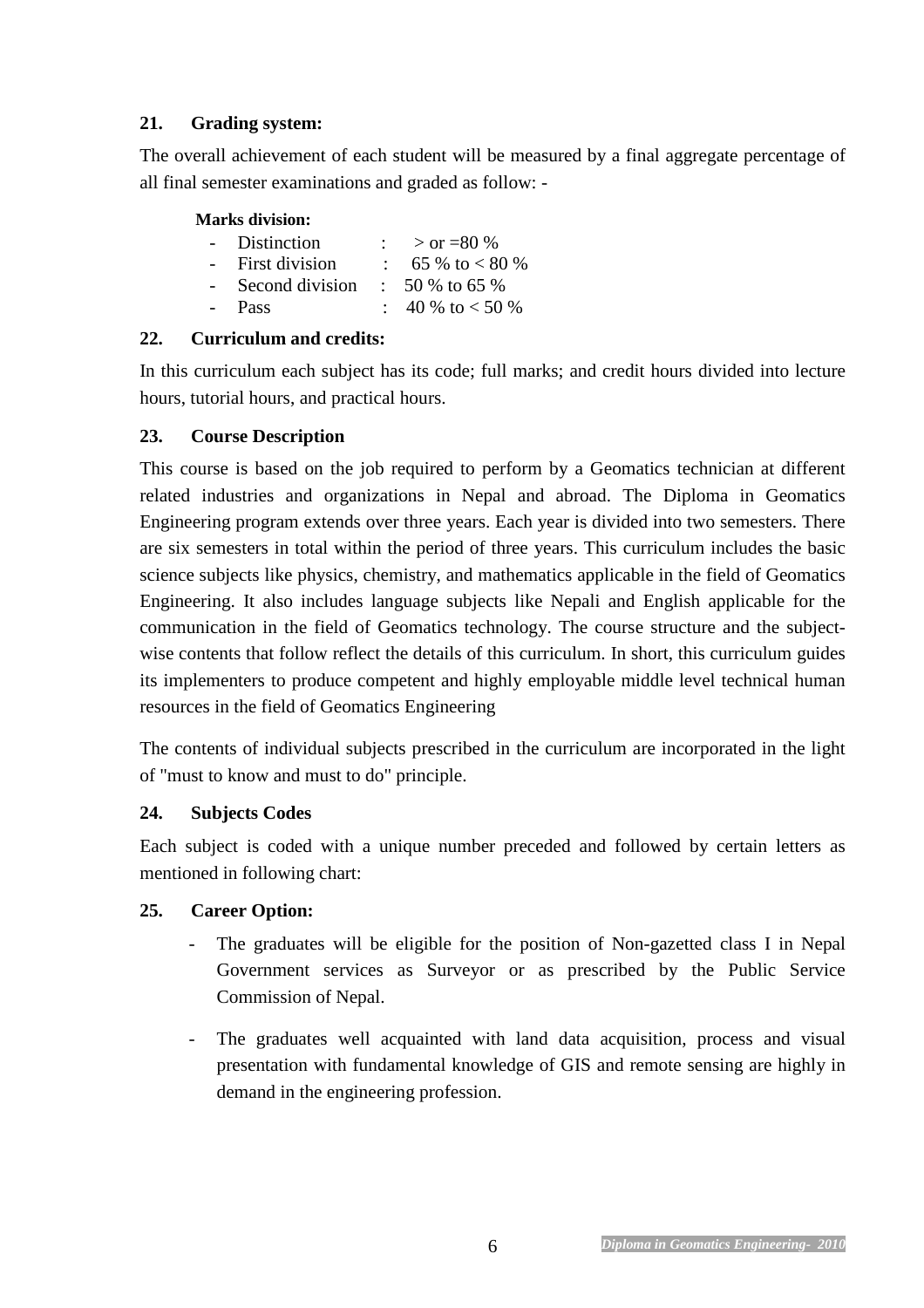- The DiGE graduates can well serve as Geomatics Technicians in the field of Local level planning, Land resource management, Natural Resource planning, and development construction
- The graduates are eligible for their academic pursuance in Bachelor's level of education.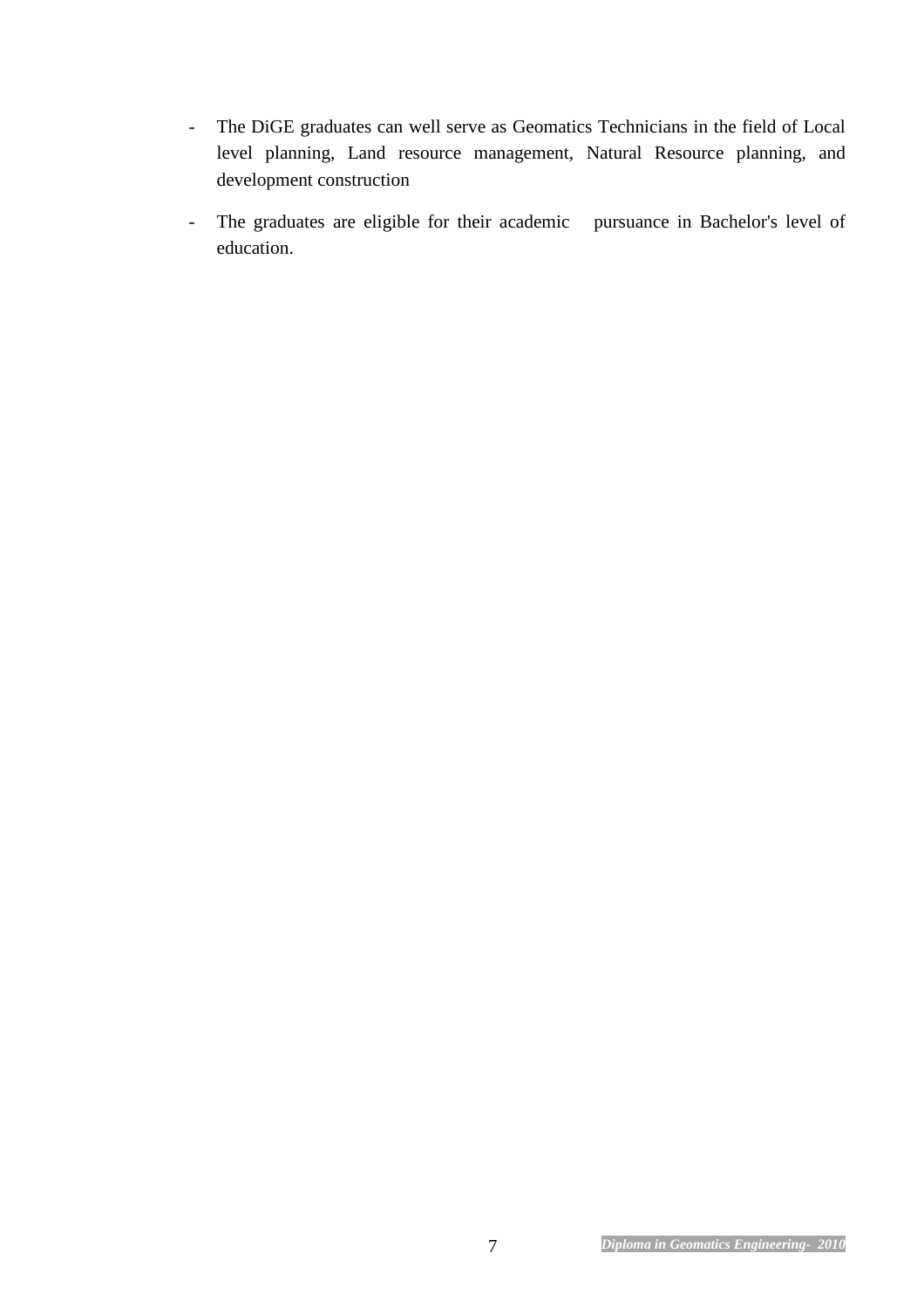## **Diploma in Geomatics Engineering**

## **Curriculum Structure**

| <b>Year: 1</b> |                    |                                  |    |   |      |              |                       |                              |                             |                       |                       |                             |                | Part: I |
|----------------|--------------------|----------------------------------|----|---|------|--------------|-----------------------|------------------------------|-----------------------------|-----------------------|-----------------------|-----------------------------|----------------|---------|
|                |                    | <b>Teaching Schedule</b>         |    |   | Mode |              |                       | <b>DISTRIBUTION OF MARKS</b> |                             |                       |                       |                             |                |         |
|                |                    |                                  |    |   |      | <b>Total</b> |                       | <b>Theory</b>                |                             |                       | <b>Practical</b>      | <b>Total</b>                | <b>Remarks</b> |         |
| S.N            | <b>Course Code</b> | <b>Course Title</b>              | L  | Т | P    | <b>Hours</b> | Asst.<br><b>Marks</b> | Final<br><b>Marks</b>        | <b>Time</b><br><b>Hours</b> | Asst.<br><b>Marks</b> | Final<br><b>Marks</b> | <b>Time</b><br><b>Hours</b> | <b>Marks</b>   |         |
|                | <b>EG1101SH</b>    | Communicative Nepali             | 2  |   |      | 2            | 10                    | 40                           | 1.5                         |                       |                       |                             | 50             |         |
| 2              | <b>EG1102SH</b>    | Communicative English I          | 2  |   |      | 2            | 10                    | 40                           | 1.5                         |                       |                       |                             | 50             |         |
| 3              | <b>EG1103SH</b>    | <b>Engineering Mathematics I</b> | 3  |   |      | 4            | 20                    | 80                           | 3                           |                       |                       |                             | 100            |         |
| 4              | EG1104SH           | Engineering Physics I            | 3  |   | 2    | <sub>b</sub> | 20                    | 60                           | 3                           | 10                    | 10                    | 2                           | 100            |         |
|                | <b>EG1105SH</b>    | Engineering Chemistry I          | 3  |   | 2    | 6            | 20                    | 60                           | 3                           | 10                    | 10                    | $\overline{c}$              | 100            |         |
| 6              | <b>EG1106GE</b>    | Survey Drawing I                 |    |   | 8    | 8            |                       |                              |                             | 90                    | 60                    | 4                           | 150            |         |
|                | <b>EG1107GE</b>    | Survey Instruments I             |    | 2 | 10   | 12           |                       |                              |                             | 120                   | 80                    | 4                           | 200            |         |
|                |                    | <b>Total</b>                     | 13 | 5 | 22   | 40           | 80                    | 280                          |                             | 230                   | <b>160</b>            |                             | 750            |         |

#### **Year: I Part: II**

|              |                    | <b>Teaching Schedule</b>          |                |   | <b>Mode</b> |                              |                       | <b>DISTRIBUTION OF MARKS</b> |                             | <b>Total</b><br><b>Marks</b> | <b>Remarks</b>        |                             |     |  |
|--------------|--------------------|-----------------------------------|----------------|---|-------------|------------------------------|-----------------------|------------------------------|-----------------------------|------------------------------|-----------------------|-----------------------------|-----|--|
|              |                    |                                   |                |   |             |                              |                       | <b>Theory</b>                |                             |                              | <b>Practical</b>      |                             |     |  |
| S.N          | <b>Course Code</b> | <b>Course Title</b>               | L              | m | P           | <b>Total</b><br><b>Hours</b> | Asst.<br><b>Marks</b> | Final<br><b>Marks</b>        | <b>Time</b><br><b>Hours</b> | Asst.<br><b>Marks</b>        | Final<br><b>Marks</b> | <b>Time</b><br><b>Hours</b> |     |  |
|              | EG1201SH           | Communicative English II          | 2              |   |             | 2                            | 10                    | 40                           | 1.5                         |                              |                       |                             | 50  |  |
|              | <b>EG1202SH</b>    | <b>Social Studies</b>             | $\overline{2}$ |   |             | $\mathfrak{D}$               | 10                    | 40                           | 1.5                         |                              |                       |                             | 50  |  |
| 3            | EG1203SH           | <b>Engineering Mathematics II</b> | 3              |   |             | 4                            | 20                    | 80                           | 3                           |                              |                       |                             | 100 |  |
| 4            | EG1204SH           | Engineering Physics II            | 3              |   |             | 6                            | 20                    | 60                           | $\sim$                      | 10                           | 10                    | $\mathcal{D}_{\mathcal{L}}$ | 100 |  |
|              | EG1205SH           | Engineering Chemistry II          | 3              |   |             | 6                            | 20                    | 60                           | $\mathcal{R}$               | 10                           | 10                    | 2                           | 100 |  |
| <sub>0</sub> | <b>EG1206GE</b>    | <b>Computer Application</b>       | $\overline{2}$ |   |             | 8                            | 10                    | 40                           | 1.5                         | 60                           | 40                    | $\mathbf{r}$                | 150 |  |
|              | <b>EG1207GE</b>    | Survey Instruments II             |                |   | 10          | 12                           |                       |                              |                             | 120                          | 80                    | 4                           | 200 |  |
|              | <b>Total</b>       |                                   |                | 6 | 19          | 40                           | 90                    | 320                          |                             | 200                          | <b>140</b>            |                             | 750 |  |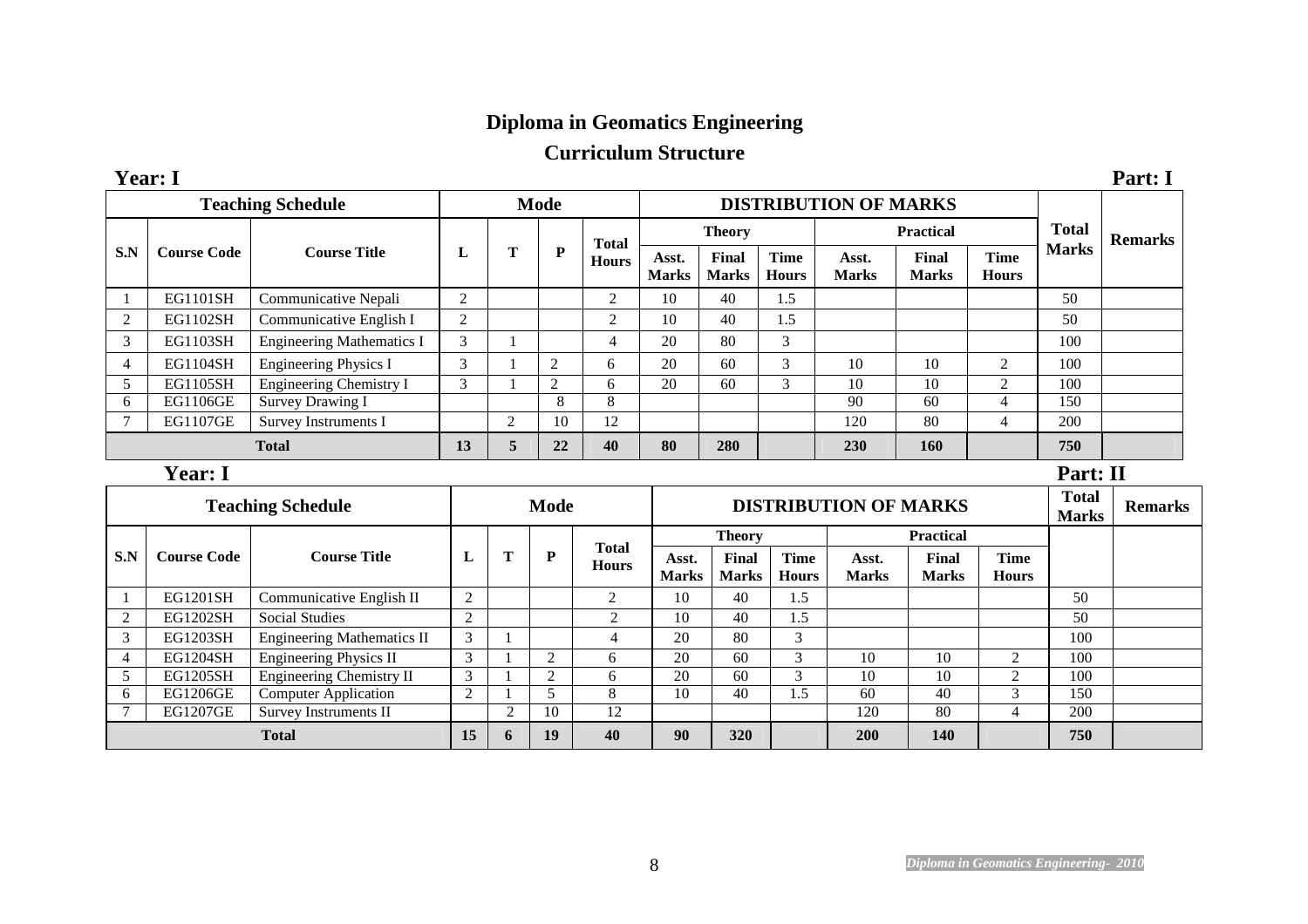### **Diploma in Geomatics Engineering**

## **Curriculum Structure**

|     | <b>Year: II</b> |                                  |                   |      |              |                              |                       |                      |                       |                       |                             | Part: 1        |  |
|-----|-----------------|----------------------------------|-------------------|------|--------------|------------------------------|-----------------------|----------------------|-----------------------|-----------------------|-----------------------------|----------------|--|
|     |                 | <b>Teaching Schedule</b>         |                   | Mode |              | <b>DISTRIBUTION OF MARKS</b> |                       |                      |                       |                       |                             |                |  |
|     | Course          |                                  |                   |      | <b>Total</b> |                              | <b>Theory</b>         |                      |                       | <b>Practical</b>      | <b>Total</b>                | <b>Remarks</b> |  |
| S.N | Code            | <b>Course Title</b>              | ⊥                 | D    | <b>Hours</b> | Asst.<br><b>Marks</b>        | Final<br><b>Marks</b> | Time<br><b>Hours</b> | Asst.<br><b>Marks</b> | Final<br><b>Marks</b> | <b>Time</b><br><b>Hours</b> | <b>Marks</b>   |  |
|     | EG2101SH        | Applied Mathematics & Statistics | 3                 |      |              | 20                           | 80                    |                      |                       |                       |                             | 100            |  |
|     | EG2102GE        | Fundamental of Surveying         | $\sim$            | 6    | 10           | 20                           | 80                    | ⌒                    | 60                    | 40                    | 3                           | 200            |  |
|     | EG2103GE        | Control Surveying I              | $\mathbf{\Omega}$ | 8    | 12           | 20                           | 80                    | ⌒                    | 60                    | 40                    | 3                           | 200            |  |
| 4   | EG2104GE        | Cartography I                    | 3                 |      | 8            | 20                           | 80                    | ⌒                    | 30                    | 20                    | 2                           | 150            |  |
|     | EG2105GE        | Survey Drawing II                |                   | 6    | $\sigma$     |                              |                       | . .5                 | 60                    | 40                    | 4                           | 100            |  |
|     |                 | <b>Total</b>                     | 11                | 25   | 40           | 90                           | 360                   |                      | <b>180</b>            | 120                   |                             | 750            |  |

**Year: II Part: II** 

|     |                       | <b>Teaching Schedule</b>             |                | <b>Mode</b> |                              | <b>DISTRIBUTION OF MARKS</b> |                       |                             |                       |                       |                             |              |                |
|-----|-----------------------|--------------------------------------|----------------|-------------|------------------------------|------------------------------|-----------------------|-----------------------------|-----------------------|-----------------------|-----------------------------|--------------|----------------|
|     |                       |                                      |                |             |                              |                              | <b>Theory</b>         |                             |                       | <b>Practical</b>      |                             |              |                |
| S.N | <b>Course</b><br>Code | <b>Course Title</b>                  | L              | D           | <b>Total</b><br><b>Hours</b> | Asst.<br><b>Marks</b>        | Final<br><b>Marks</b> | <b>Time</b><br><b>Hours</b> | Asst.<br><b>Marks</b> | Final<br><b>Marks</b> | <b>Time</b><br><b>Hours</b> | <b>Marks</b> | <b>Remarks</b> |
|     | EG2201GE              | Control Surveying II                 | ◠<br>∠         |             | 9                            | 10                           | 40                    | 1.5                         | 60                    | 40                    | 3                           | 150          |                |
|     | <b>EG2202GE</b>       | Topographical Survey                 | 3              |             | 10                           | 20                           | 80                    | 3                           | 60                    | 40                    | 3                           | 200          |                |
|     | <b>EG2203GE</b>       | <b>GIS Basics</b>                    | 3              | 4           | 8                            | 20                           | 80                    | $\sqrt{2}$                  | 60                    | 40                    | 3                           | 200          |                |
| 4   | <b>EG2204ES</b>       | Earth Science & Environment          | $\overline{2}$ |             | <sub>6</sub>                 | 10                           | 40                    | 1.5                         | 30                    | 20                    | 2                           | 100          |                |
|     | EG2205GE              | Survey Computation and<br>Adjustment | ◠              |             | $\mathbf{r}$                 | 10                           | 40                    | 1.5                         | 30                    | 20                    | 2                           | 100          |                |
|     | <b>Total</b>          |                                      |                | 23          | 40                           | 70                           | 280                   |                             | 240                   | 160                   |                             | 750          |                |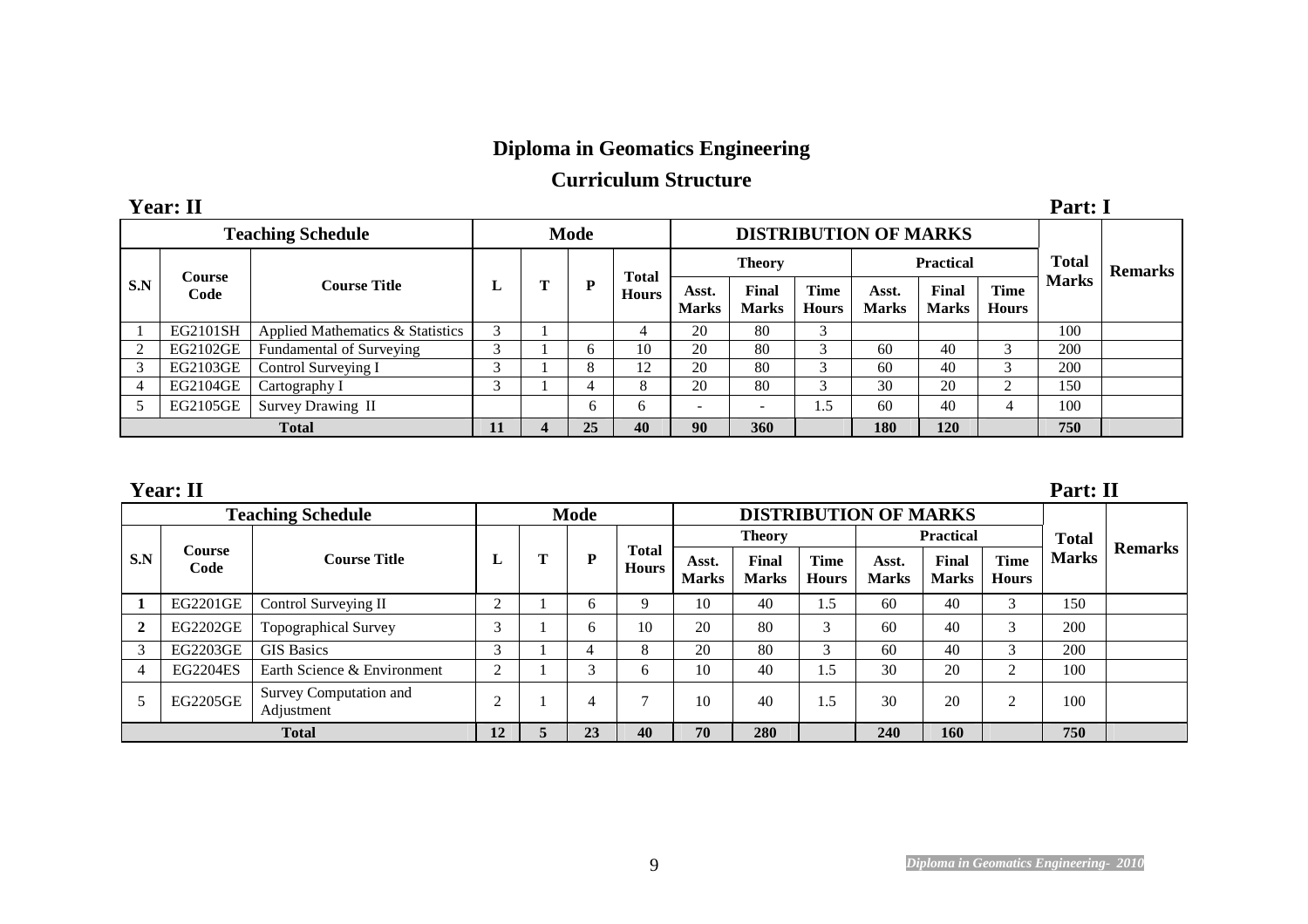#### **Diploma in Geomatics Engineering Curriculum Structure**

#### **Year: III Part: I**

|     | <b>Teaching Schedule</b> |                                          | Mode           |                |    |              | <b>DISTRIBUTION OF MARKS</b> |              |              |              |                  |                     |                |  |
|-----|--------------------------|------------------------------------------|----------------|----------------|----|--------------|------------------------------|--------------|--------------|--------------|------------------|---------------------|----------------|--|
|     | <b>Course</b>            |                                          |                |                |    | <b>Total</b> |                              | Theory       |              |              | <b>Practical</b> | <b>Total</b>        | <b>Remarks</b> |  |
| S.N | Code                     | <b>Course Title</b>                      | L              | m              | P  | <b>Hours</b> | Asst.                        | <b>Final</b> | <b>Time</b>  | Asst.        | Final            | <b>Time</b>         | <b>Marks</b>   |  |
|     |                          |                                          |                |                |    |              | <b>Marks</b>                 | <b>Marks</b> | <b>Hours</b> | <b>Marks</b> | <b>Marks</b>     | <b>Hours</b>        |                |  |
|     | EG3101GE                 | <b>Cadastral Surveying</b>               | 3              |                | 10 | 14           | 20                           | 80           | 3            | 90           | 60               | 4                   | 250            |  |
| 2   | EG3102GE                 | Photogrammetry                           | $\overline{4}$ |                | 3  | 8            | 20                           | 80           | 3            | 30           | 20               | 2                   | 150            |  |
| 3   | EG3103GE                 | <b>Remote Sensing</b>                    | $\overline{c}$ |                | 2  |              | 10                           | 40           | 1.5          | 30           | 20               | ◠<br>$\overline{ }$ | 100            |  |
| 4   | EG3104SH                 | Entrepreneurship & Community<br>Skill    | $\overline{2}$ |                | 3  | 6            | 10                           | 40           | 1.5          | 30           | 20               | 2                   | 100            |  |
| 5   | EG3105GE                 | Elementary Geodesy, Astronomy<br>And GPS | 3              |                | 3  | $\mathbf{r}$ | 20                           | 80           | 3            | 30           | 20               | ◠                   | 150            |  |
|     | <b>Total</b>             |                                          |                | $\overline{5}$ | 22 | 40           | 80                           | 320          |              | <b>210</b>   | <b>140</b>       |                     | 750            |  |

|     | <b>Year: III</b> |                              |                |             |                |              |                              |                              |                             |                       |                       |                             | Part: II       |  |
|-----|------------------|------------------------------|----------------|-------------|----------------|--------------|------------------------------|------------------------------|-----------------------------|-----------------------|-----------------------|-----------------------------|----------------|--|
|     |                  | <b>Teaching Schedule</b>     |                |             | Mode           |              | <b>DISTRIBUTION OF MARKS</b> |                              |                             |                       |                       |                             |                |  |
|     | <b>Course</b>    |                              |                |             |                | <b>Total</b> |                              | <b>Theory</b>                |                             |                       | <b>Practical</b>      | <b>Total</b>                | <b>Remarks</b> |  |
| S.N | Code             | <b>Course Title</b>          | ப              | Т           | P              | <b>Hours</b> | Asst.<br><b>Marks</b>        | <b>Final</b><br><b>Marks</b> | <b>Time</b><br><b>Hours</b> | Asst.<br><b>Marks</b> | Final<br><b>Marks</b> | <b>Time</b><br><b>Hours</b> | <b>Marks</b>   |  |
|     | EG3201GE         | <b>Survey Management</b>     | $\sim$         |             |                | 3            | 10                           | 40                           | 1.5                         |                       |                       |                             | 50             |  |
|     | EG3202GE         | Land Administration and Laws | $\bigcap$      |             |                |              | 10                           | 40                           | 1.5                         |                       |                       |                             | 50             |  |
|     | EG3211CE         | Civil Construction           | 2              |             | $\overline{2}$ |              | 10                           | 40                           | 1.5                         | 30                    | 20                    | 2                           | 100            |  |
| 4   | EG3212CE         | <b>Quantity Surveying</b>    |                |             | $\overline{c}$ |              | 10                           | 40                           | 1.5                         | 30                    | 20                    | $\mathcal{D}$               | 100            |  |
|     | EG3205GE         | <b>GIS</b> Applications      | 2              |             | <sub>0</sub>   | 9            | 10                           | 40                           | 1.5                         | 60                    | 40                    | 3                           | 150            |  |
| 6   | EG3206GE         | <b>Engineering Survey</b>    | $\overline{c}$ |             | 4              | Ξ            | 10                           | 40                           | 1.5                         | 30                    | 20                    | 2                           | 100            |  |
|     | <b>EG3207GE</b>  | Project Work                 |                |             | 8              | 8            |                              |                              |                             | 120                   | 80                    | 4                           | 200            |  |
|     | <b>Total</b>     |                              |                | $\mathbf b$ | 22             | 40           | 60                           | 240                          |                             | 270                   | 180                   |                             | 750            |  |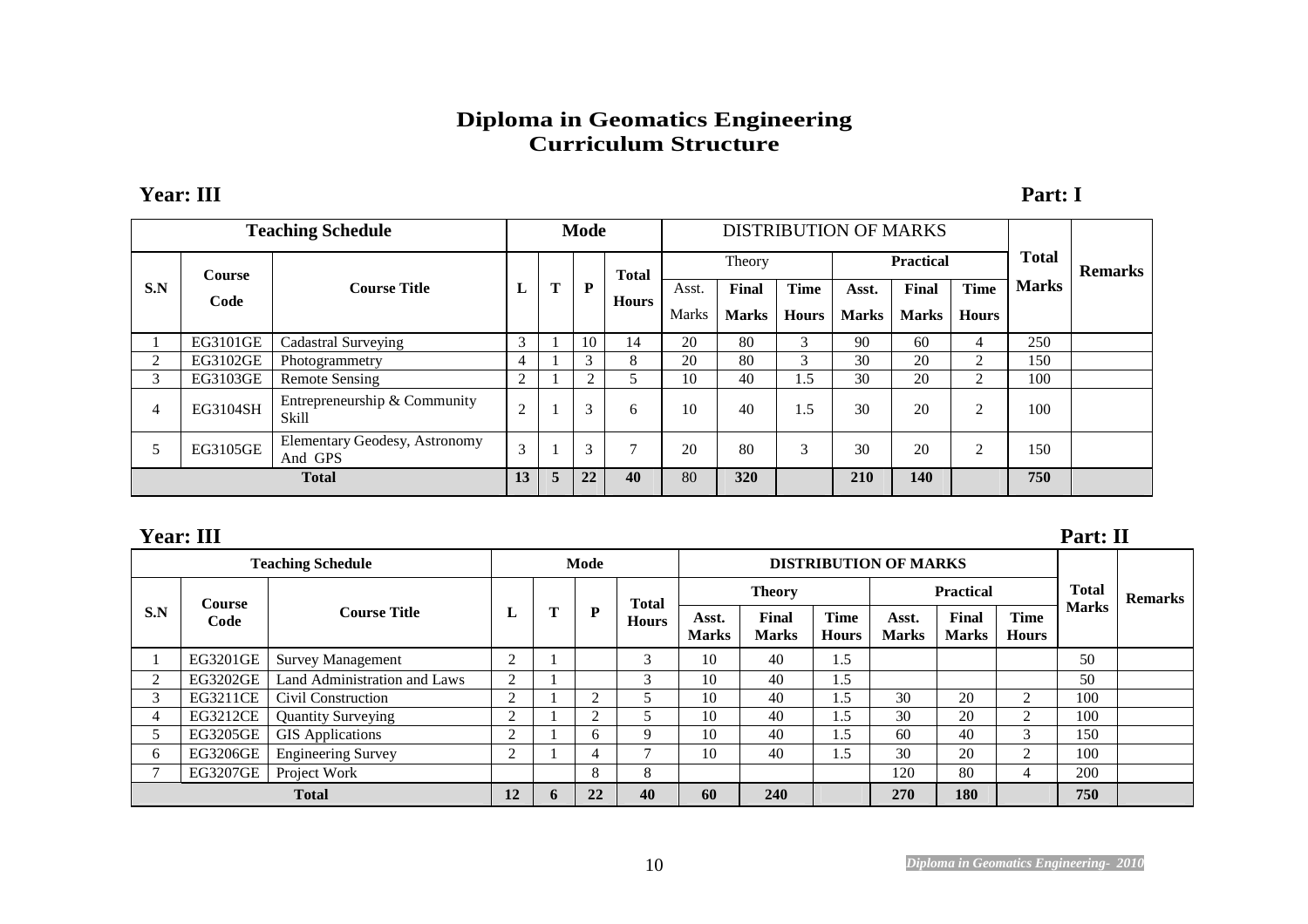# **First Year (Semester I & II)**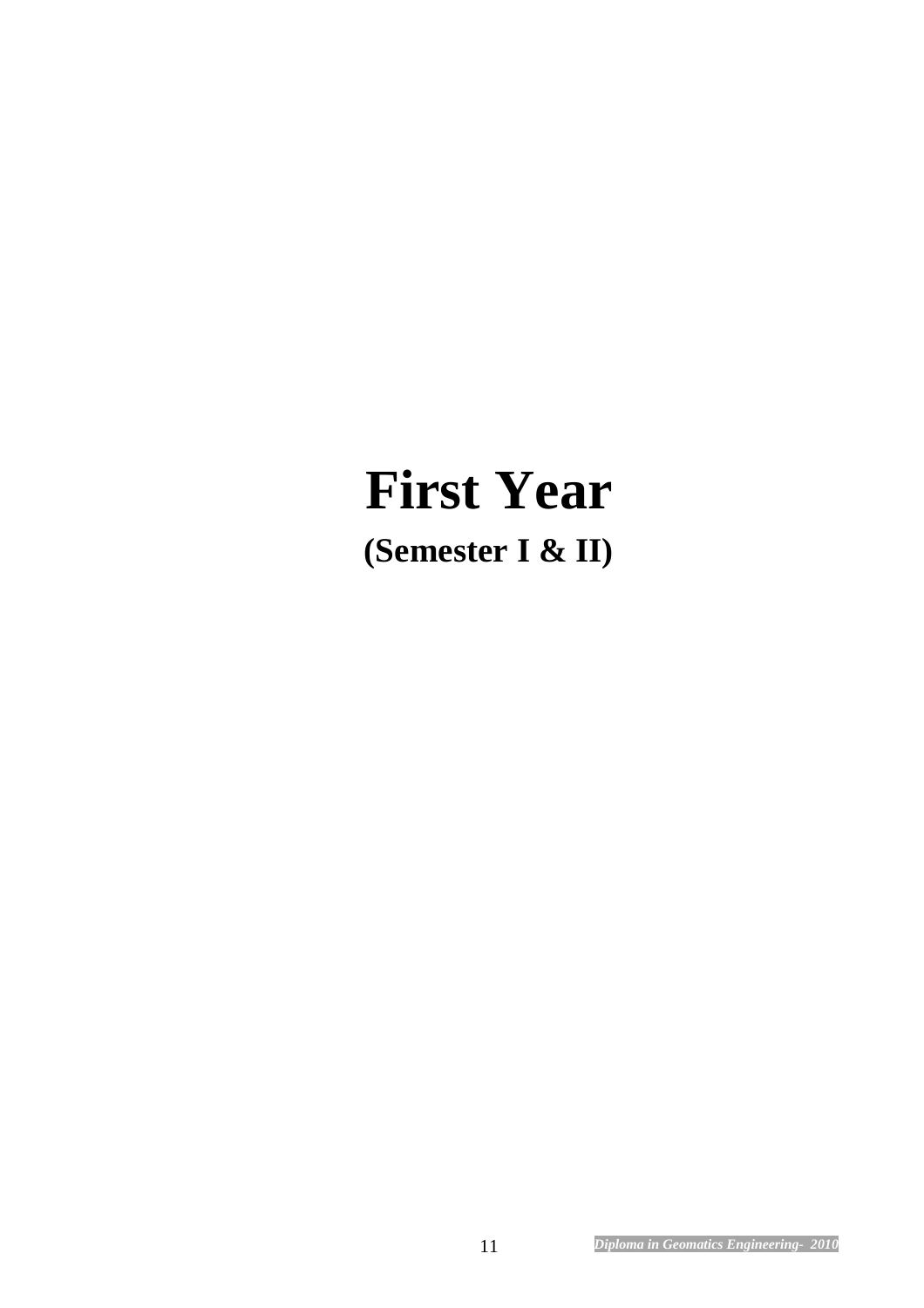# **Semester I**

| <b>EG1101SH</b> | <b>Communication Nepali</b>      |
|-----------------|----------------------------------|
| <b>EG1102SH</b> | <b>Communication English I</b>   |
| <b>EG1103SH</b> | <b>Engineering Mathematics I</b> |
| <b>EG1104SH</b> | <b>Engineering Physics I</b>     |
| <b>EG1105SH</b> | <b>Engineering Chemistry I</b>   |
| <b>EG1106GE</b> | <b>Survey Drawing I</b>          |
| <b>EG1107GE</b> | <b>Survey Instruments I</b>      |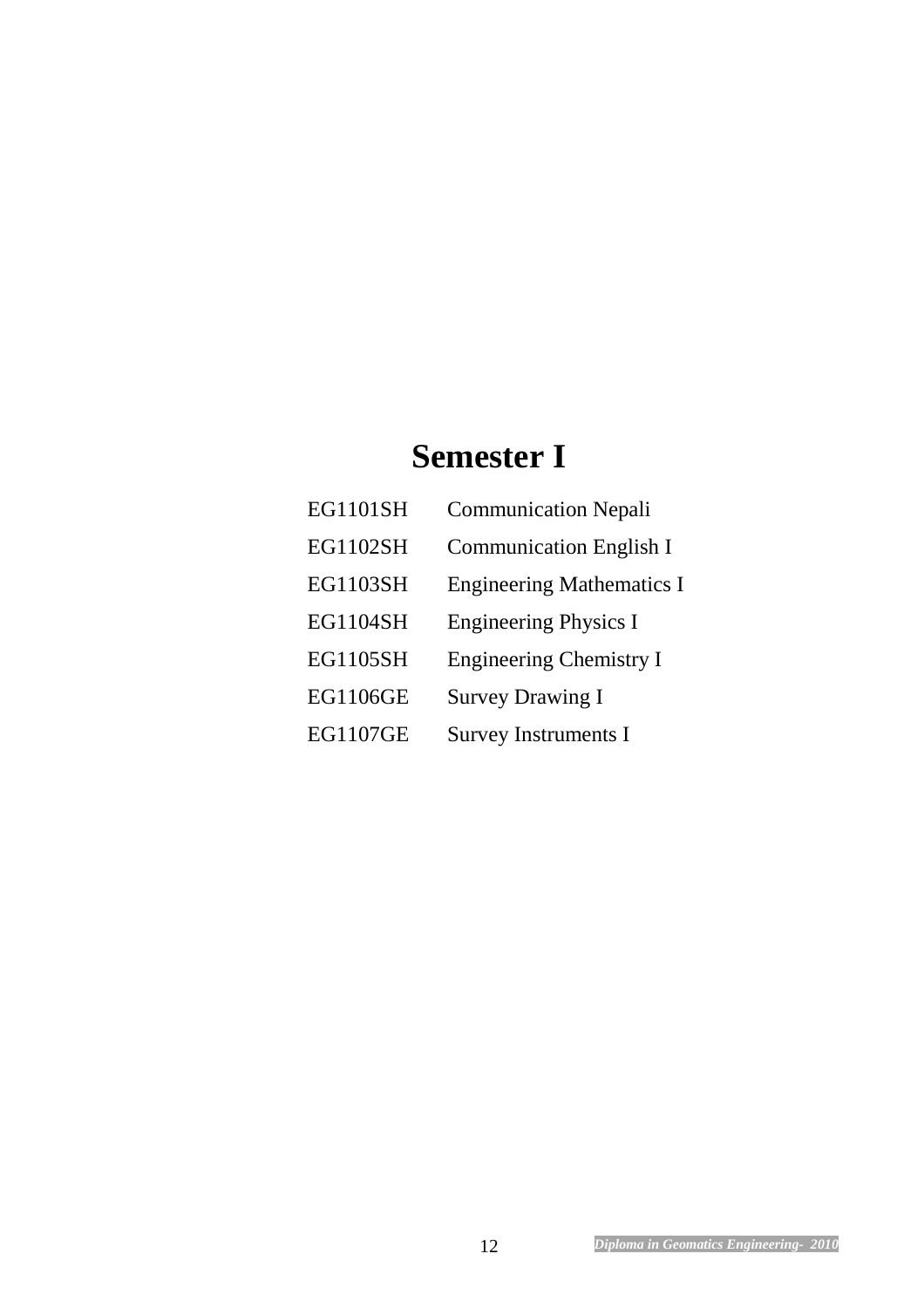# *कम्यु*निकेसन नेपाली ई.जी. ११०१ एस.एच.

*jif{ M k|yd hDdfM @ 306f÷ xKtf @ 306f÷ xKtf@ 306f÷ xKtf* 

.<br>सेमेष्टर : प्रथम

 *k"0ff{+s M %) M %)0ff{+s %)* 

#### *कोर्षको परिचय*

यस विषयमा विद्यार्थीहरूले भावी व्यवसायमा प्रभावकारी ढङ्गले सञ्चार गर्नका लागि आवश्यक पर्ने ज्ञान र सीपसँग सम्बन्धित नेपाली सञ्चारात्मक भाषा, लेखन सीप, र कृति परिचयको ढाँचा गरी जम्मा ३ वटा एकाईहरू *सभावेश गरिएका छन्।* 

#### *कोर्षको उद्देश्य :*

यस पाठ्यांशको अध्ययनबाट विद्यार्थीहरूले निम्नलिखित भाषिक क्षमता विकास गर्न सक्नेछन्:-

- <u>9 आफ्नो व्यावसायिक कार्य क्षेत्रमा प्रभावकारी सञ्चार गर्न</u>
- २ आफ्नो व्यवसायसँग सम्बन्धित विविध लेखन सीप प्रदर्शन गर्न
- <mark>३ कार्य सम्पादनमा आवश्यक परिस्थितिजन्य संवाद गर्न ।</mark>

#### *पाठचांशको विषयवस्तु*

#### *PsfO !M !M ;+rf/fTds g]kfnL efiff g]kfnL efiffefiff -&\_*

#### *!=! eflifs e]bsf] kl/ro eflifs e]bsf] kl/ro kl/ro*

- *df}lvs / lnlvt*
- *cf}krfl/s / cgf}krfl/s*
- *cdfgs / dfgs*
- सामान्य र प्रयोजनपरक (विशिष्ट) भेदको सोदाहरण परिचय

#### *!=@ b}lgs sfo{df k|of]u x'g] efiffsf] 1fg / k|of]u b}lgs sfo{df k|of]u efiffsf] 1fg / k|of]u*

- *cg'/f]w tyf cfb]z÷lgb]{zg ug]{ efiffsf] 1fg / k|of]u*
- *;f]em} ul/g] sfdx¿df k|of]u x'g] efiffsf] 1fg / k|of]u*
- *k|ZgfTds / j0f{gfTds efiffsf] 1fg / k|of]u*

#### *Parage 3: लेखन सीप* 2008 / 2009 / 2009 / 2009 / 2009 / 2010 / 2010 / 2010 / 2010 / 2010 / 2010 / 2010 / 2010 / 2010 / 2010 / 2010 / 2010 / 2010 / 2010 / 2010 / 2010 / 2010 / 2010 / 2010 / 2010 / 2010 / 2010 / 2010 / 2010

 *@=! af]w, zAblgdf{0f / zAbe08f/sf] 1fg / cEof; af]w, zAblgdf{0f / / cEof; cEof;*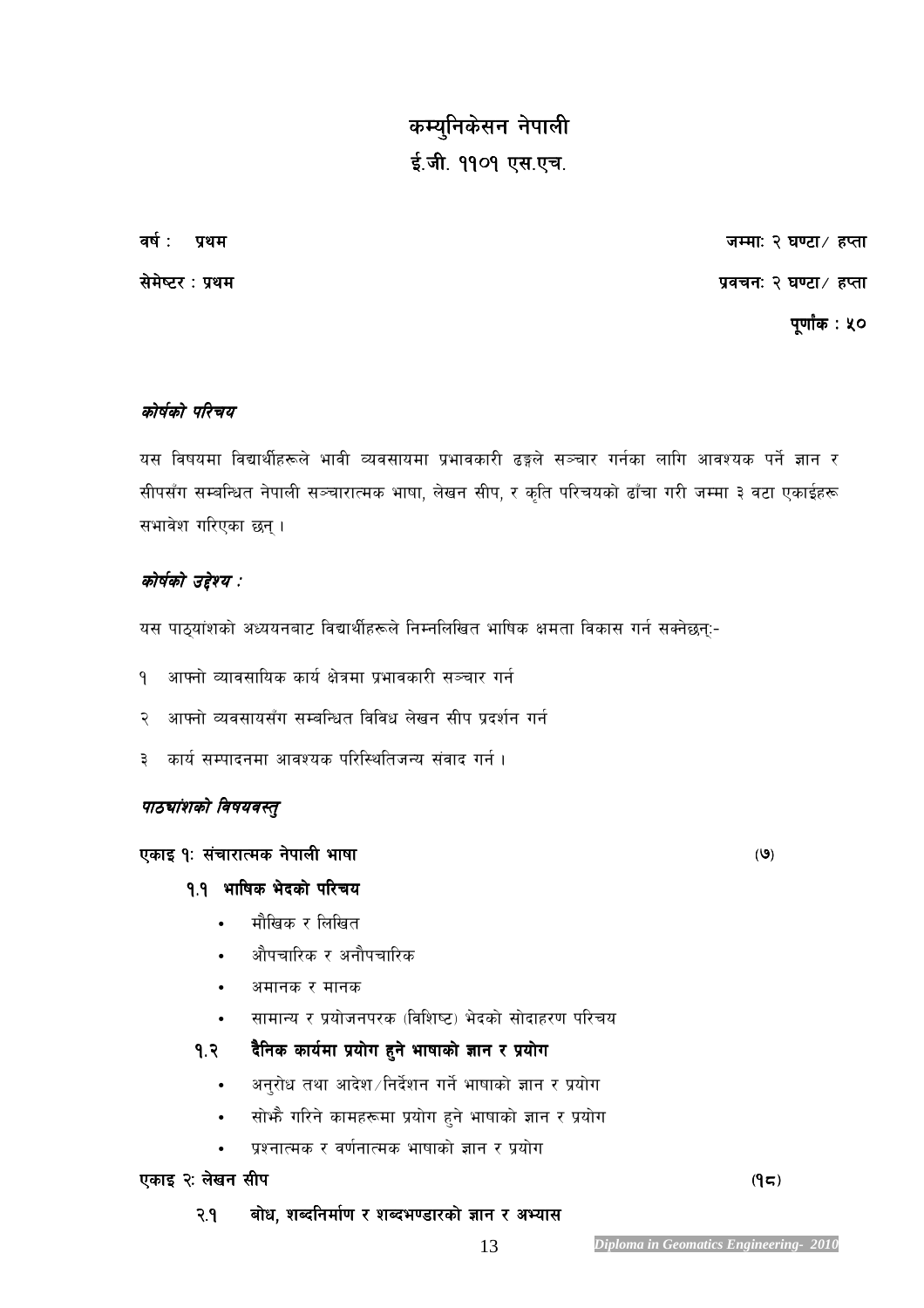- 
- सिंचाई प्रविधि ज्ञान : भोजराज रेग्मी, त्रि. वि. पाठ्यकम विकास केन्द्र
- *OlGhlgol/ª g]kfnLM nfnfgfy ;'j]bL .*
- टेड कोर्श (कालिगढ तालिम) : एक परिचय : इ.अ.सं. पश्चिमाञ्चल *क्याम्पस पो*खरा ।
- भूकम्पबाट सुरक्षित रहन गर्नु पूर्व तयारी: भूकम्प प्रविधि राष्ट्रिय समाज नेपाल **।**
- 
- सौर्य उर्जा
- ३.२ कृतिहरू :
- *lgisif{*
- *s[ltsf] sdL, sdhf]/L / ;'emfj M -5f]6f] Ps cg'R5]b\_*
- 
- 
- 
- 
- 
- कृतिको भाषा शैली : (छोटो एक अनुच्छेद )
- *s[ltn] cfkm"nfO{ kf/]sf] k|efj M -5f]6f] Ps cg'R5]b\_*
- *s[ltsf] dxTj M -Ps cg'R5]b \_*
- *क्*तिका मूल विषयवस्तु : (एक अनुच्छेद)
- *क्*तिको नाम : • *क्*तिकारको नाम :
- 
- 
- *#=! s[lt kl/rosf] 9f+rf M s[lt kl/rosf] 9f+rf Ms[lt kl/rosf] M*
- *PsfO #M s[lt kl/ro M lgDg lnlvt 9fFrfdf tnsf s[ltsf] k #M s[lt kl/ro lgDg kl/ro n]Vg] cEof; l/ro n]Vg] cEof; -%\_*
- *@=^ ;+jfb n]vg ;+jfb n]vgn]vg*
- *@=% kq n]vg kq -lgdGq0ff kq, ;"rgf, ;DkfbsnfO{ lr¶L / lgj]bg cflb\_ lgdGq0ff kq, ;"rgf, / lgj]bg cflb\_*
- *@=\$ lgaGw n]vg lgaGw n]vg*
- *२.३ अनुच्छे*द्र लेखन ∕प्रतिवेदन लेखन
- सारांश लेखन
- 
- बँदा लेखन
- *@=@ a'+bfl6kf]6, ;ª a'+bfl6kf]6, ;ª\If]kLs/0f If]kLs/0f If]kLs/0f*
- 
- 
- 
- अर्थ र व्युत्पत्तिका लागि शब्दकोशको प्रयोगको अभ्यास
- 
- *j0f{ljGof; -k|fljlws zAbsf ;Gbe{df cfjZos dfq\_*
- 
- *ख*) प्राविधिक ⁄ पारिभाषिक शब्दहरूको शब्दस्रोत,
- 
- 
- *k|fljlws tyf kfl/eflifs zAbx¿sf] 1fg / k|of]u*
- *;df;*
- 
- *k|Too, -s[t\ tyf tl4t\_*
- उपसर्ग
- *क*) शब्द भण्डार निर्माण र अभ्यास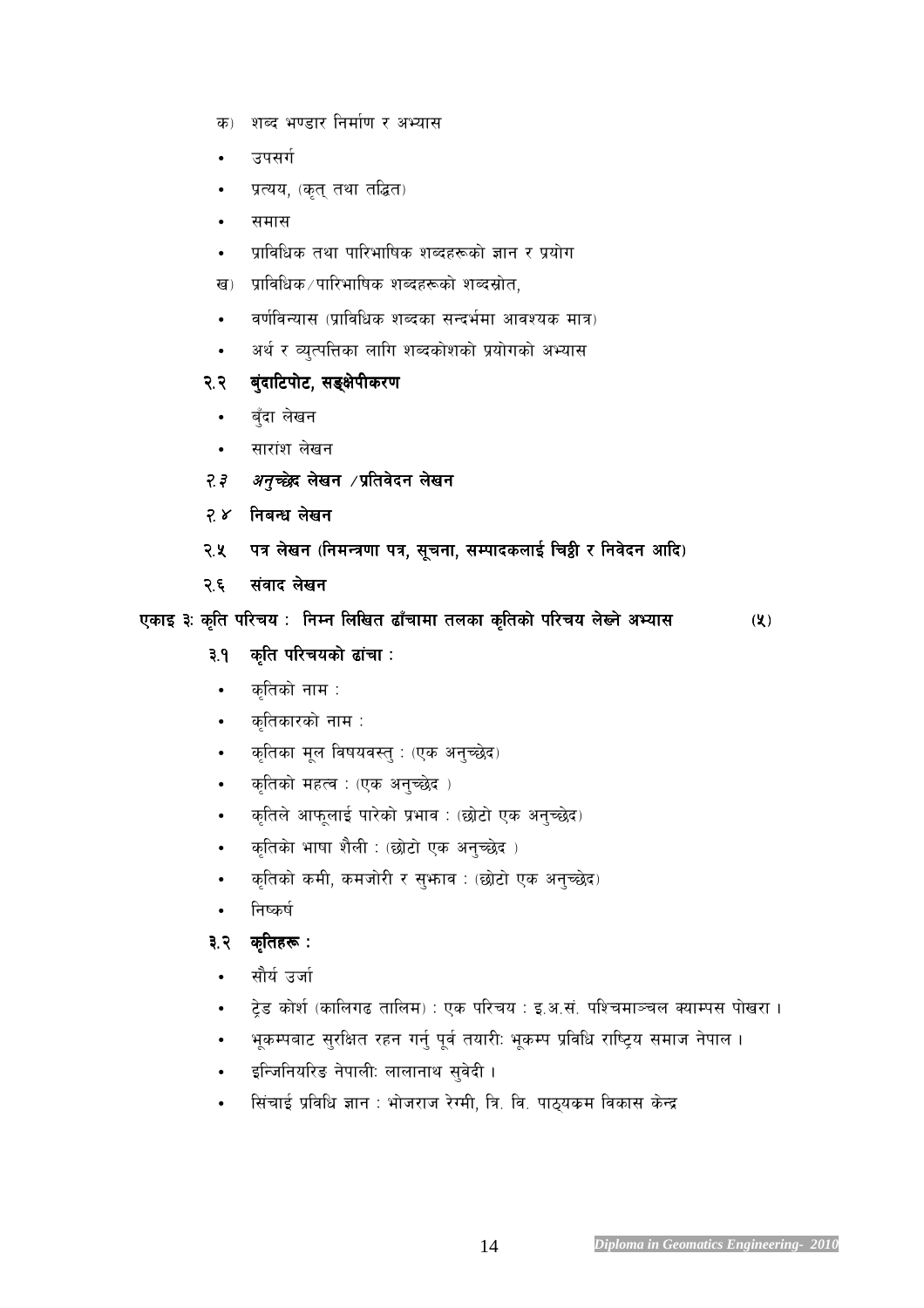#### *सिकाई सामग्रीहरू*

- त्रि. वि. पाठ्यकम विकास केन्द्र, अनिवार्य नेपाली शिक्षण निर्देशन, काठमाण्डौं
- *nfnfgfy ;'j]bL, OlGhgLol/ª g]kfnL ljBfyL{ k':ts e08f/, ef]6flx6L, sf7df08f}+ .*
- *nfnfgfy ;'j]bL, g]kfnL Jofs/0f, af]w÷/rgf -;DalGwt c+z dfq\_ ljBfyL{ k':ts e08f/, ef]6flx6L, sf7df08f}+ .*
- गोरखापत्र, कान्तिपुर आदि पत्रिका सम्पादकीय, टिप्पणी र लेखहरू ।
- प्रशिक्षकहरूले आफ्नो पुस्तक तयार गर्न वा बजारमा पाइने सामग्री छानेर पढाउन सक्ने, तर परीक्षा महाशाखालाई यसको पूर्व जानकारी दिनुपर्ने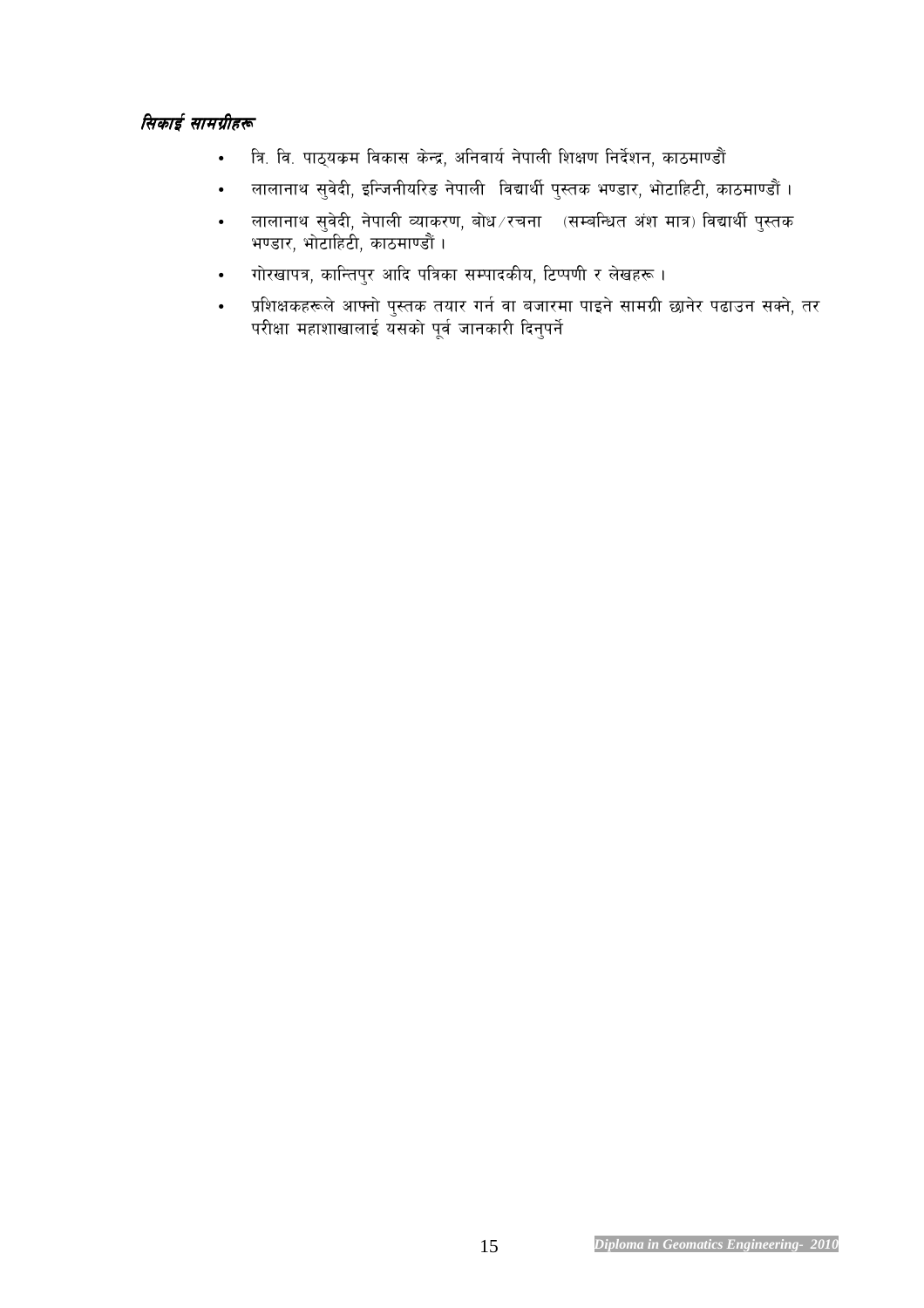# **Communication English EG 1102 SH**

 **Total: 2 hour/week Year: I Lecture: 2 hours/week Semester: I** Tutorial: hours/week  **Practical: hours/week Lab: hours/week** 

#### *Course Description:*

This subject consists of four units related to communicative English; writing skills in English; English sounds and structures; and English conversation practices so as to equip the students with the skills and knowledge of communication in English language in order to have an effective and efficient job performance through occupational communication in the workplace.

#### *Course Objectives:*

After the completion of this subject, students will be able to:

- 1. Familiarize with English sound and basic structures.
- 2. Communicate in English language at work/job environment
- 3. Define and use trade related technical terminologies
- 4. Demonstrate situational/structural conversation essential for job performance
- 5. Demonstrate various writing skills

#### *Course Contents:*

| Unit 1. | <b>English sound and basic structures:</b>            | $[2]$ |
|---------|-------------------------------------------------------|-------|
|         | Define with examples:<br>1.1.                         |       |
|         | Phonemes<br>$\bullet$                                 |       |
|         | Morphemes<br>$\bullet$                                |       |
|         | Introduction to English sounds with examples:<br>1.2. | $[2]$ |
|         | The Vowels<br>$\bullet$                               |       |
|         | The Consonants<br>$\bullet$                           |       |
|         | Dictionary skills<br>1.3.                             | $[3]$ |
|         | Alphabetical order                                    |       |
|         | Dictionary entry<br>$\bullet$                         |       |
|         | Guide words, head words<br>$\bullet$                  |       |
|         | <b>Spellings</b><br>1.4.                              | $[1]$ |
|         | British and American English spelling<br>٠            |       |
| Unit 2. | Introduction to grammatical units with examples:      |       |
|         | Grammatical units<br>2.1                              | $[2]$ |
|         | The word                                              |       |
|         |                                                       |       |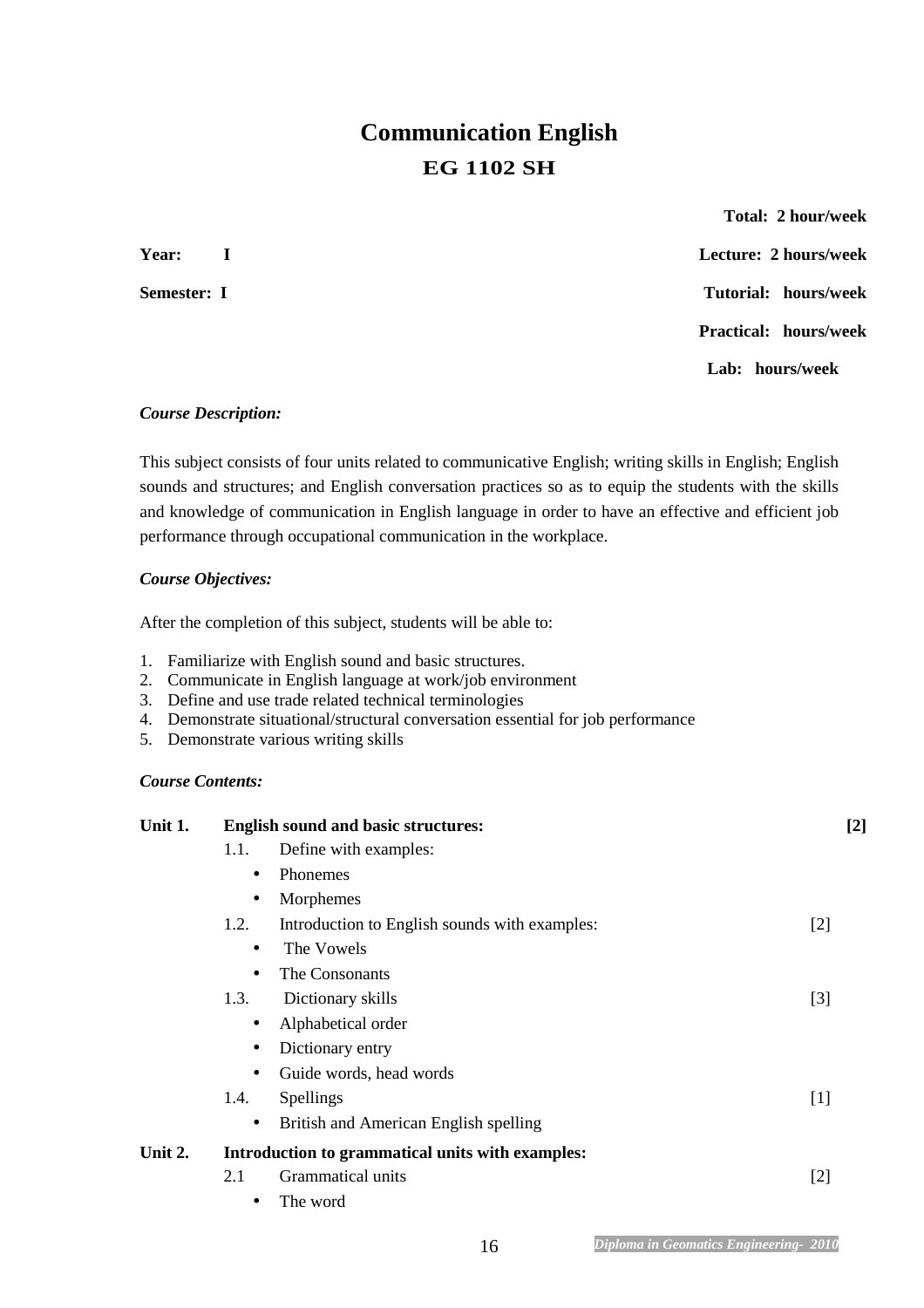| $\bullet$ | The phrase                           |       |
|-----------|--------------------------------------|-------|
| $\bullet$ | The clause                           |       |
| $\bullet$ | The sentence                         |       |
| 2.2       | Types of sentence                    | $[2]$ |
| $\bullet$ | Forms                                |       |
| $\bullet$ | Function                             |       |
| 2.3       | Communicative functions              | $[4]$ |
| $\bullet$ | Introducing                          |       |
| $\bullet$ | Requests and offers                  |       |
| $\bullet$ | Expressing gratuities                |       |
| $\bullet$ | Expressing likes/dislikes            |       |
| $\bullet$ | Asking for permission                |       |
|           | Agreeing/disagreeing                 |       |
| $\bullet$ | Encouraging/discouraging             |       |
| $\bullet$ | Inviting/making invites              |       |
| $\bullet$ | Accepting/decling                    |       |
| $\bullet$ | Suggesting/advising                  |       |
| $\bullet$ | Making and receiving telephone calls |       |
|           | Group discussing and presentation    |       |
|           |                                      |       |

#### **Unit 3. Reading: [2]**

- Reading comprehension
- Defining trade related terminologies

#### **Unit 4. Writing skills in English: [12]**

- 4.1. Writing paragraphs
- 4.2. Writing dialogues
- 4.3. Writing precies/summaries
- 4.4. Writing letters
	- Job application with resumes
	- Leave application
	- Business letters
	- Orders
	- Complains
- 4.5. Writing essays
- 4.6. Writing technical reports
- 4.7. Writing meeting minutes
- 4.8. Writing notices
- 4.9. Writing notices
- 4.10. Writing instructions
- 4.11. Writing technical proposal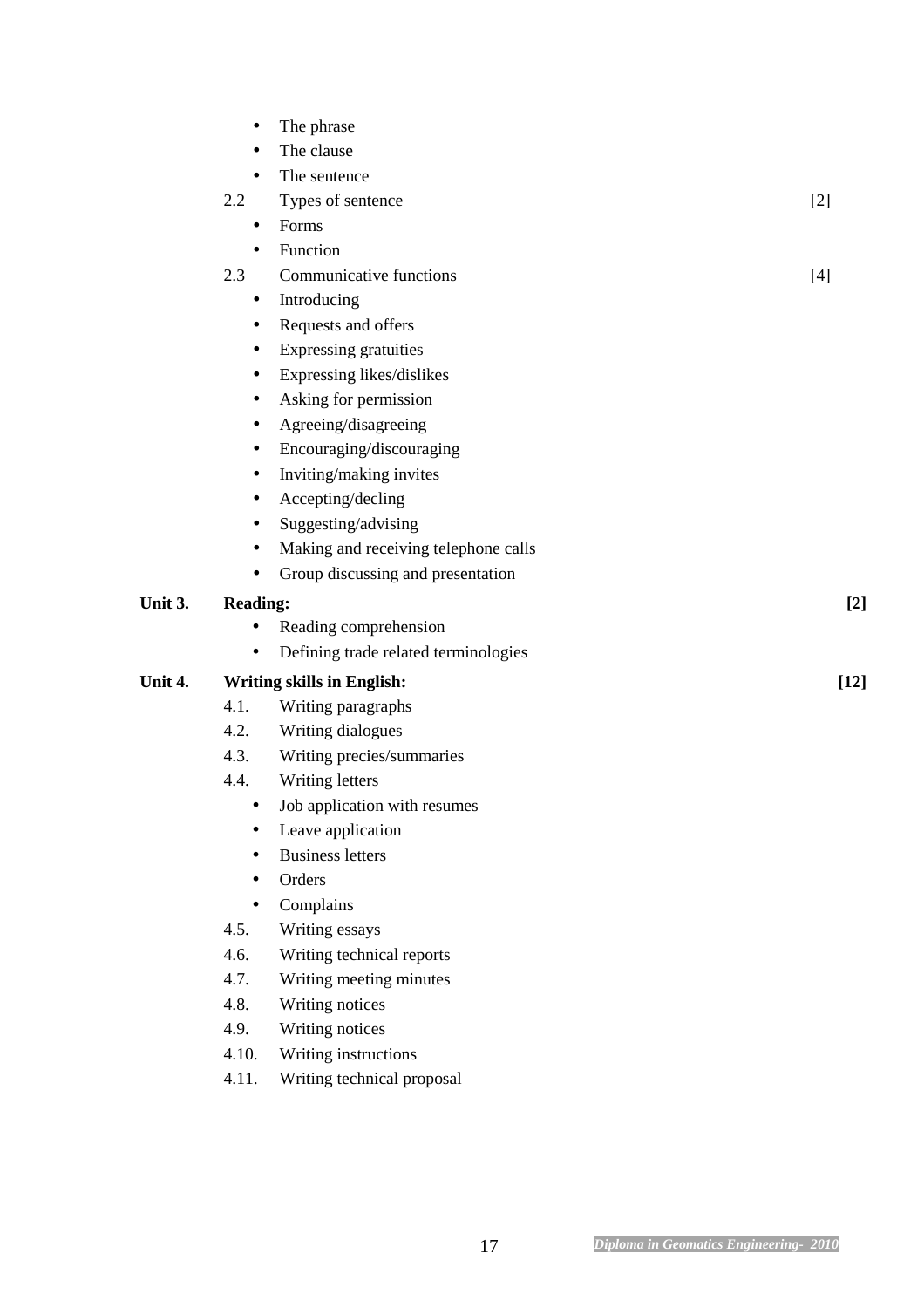#### *Learning materials:*

- 1. Poudel, R.C., A Manual to Communicative English, K.P. Pustak Bhandar, Kathmandu, 1956/57.
- 2. Shah, B.L.,A text book of writing skills in English, First edition Hira Books Enterprises, Kathmandu,
- 3. Fruehling, R. T. and Oldham N. B., Write to the point, McGraw- Hill, Inc. New York NY 10020
- 4. Tayior, G., English conversation practice, 1975.
- 5. Maharjan L. B., A textbook of English sounds and Structures, Vidyarthi Pustak Bhandar, Kathmandu, 2000.
- 6. Todd, LAN introduction to Linguistics, Longman York press, 1991.
- 7. Blundell, Jon, Higgens, Jonathan & Middlemiss, Nigel, Function of English, Oxford University Press
- 8. Naterop, Jean, Reuell, Rod, Telephoning in English, Cambridge Universuty Press,
- 9. ……., Better English Pronounciation, Cambridge University Press, New edition
- 10. …….. Link English, Central Department of English, Tribhuvan University
- 11. References to be selected by the related lecturer(s) from among the texts available in the market that meet the content needs of this subject.
- 12. The related institute may develop its own textbook and approve from the related authority so as to have a prescribed textbook of this subject.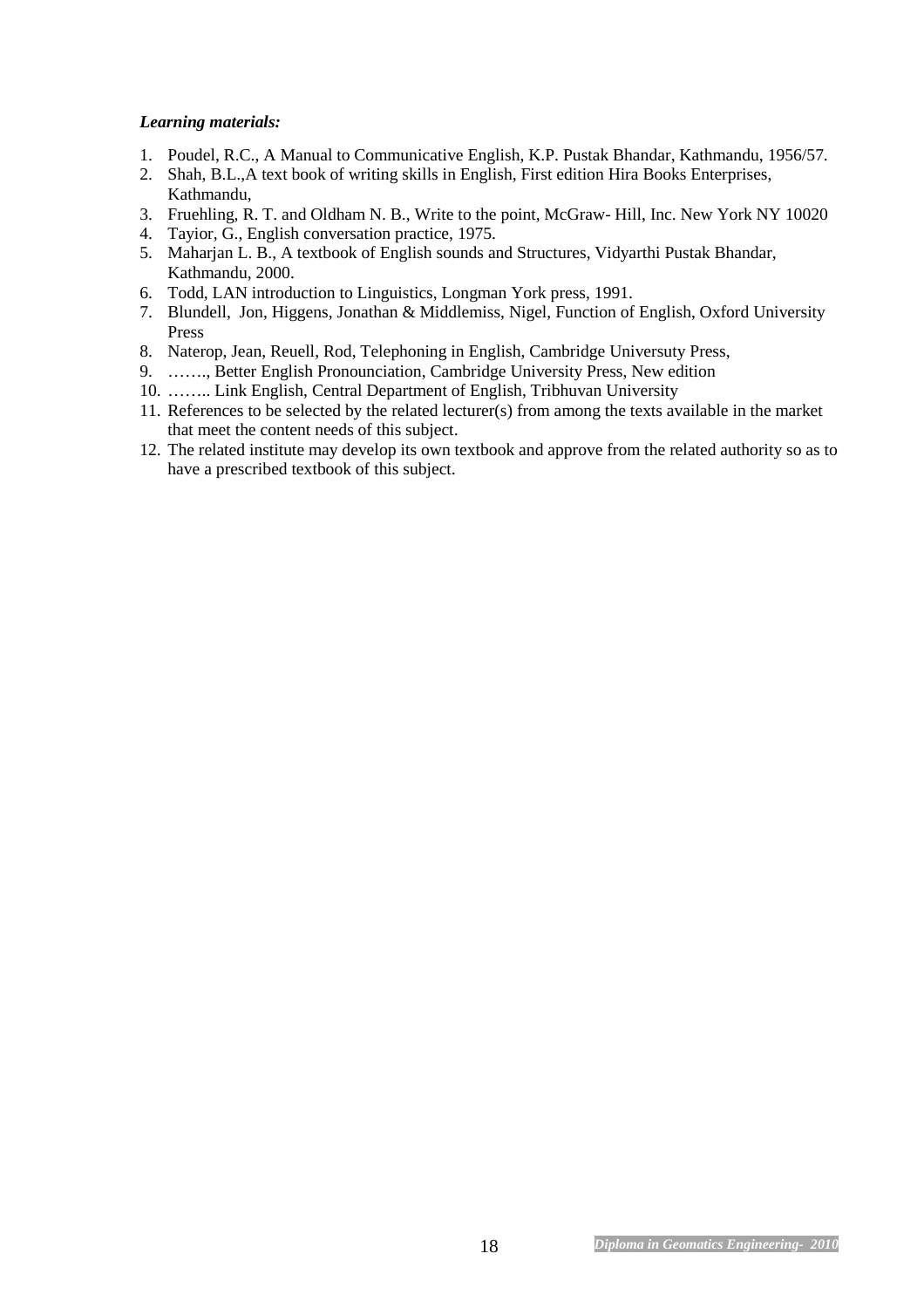# **Engineering Mathematics I EG 1103 SH**

 **Total: 5 hour /week Year: I Lecture: 4 hours/week Semester: I** Tutorial: 1 hours/week **Practical: hours/week Lab: hours/week** 

#### *Course Description:*

This subject consists of four units related to trigonometry; coordinate geometry; algebra; and calculus necessary to develop mathematical background helpful for the understanding and practicing the related engineering works.

#### *Course Objectives:*

After the completion of this course, students will be able to explain the concepts of the followings and apply them in the field of related engineering area

- 1. Trigonometric ratios and equations, inverse circular functions and properties of triangles
- 2. Straight lines, angle between lines, circle and parabola
- 3. The progressions, permutations and combinations, binomial theorem, exponential and logarithmic series as well as the quadratic and polygonal equations
- 4. Sets, limit and continuity, derivatives, integration and integrals.

#### *Course Contents:*

#### Unit 1. **Trigonometry:** [12]

- 1.1. Review of trigonometric ratios:
	- Basic trigonometric formulae
	- Identities and conditional identities.
- 1.2. Trigonometric equations:
	- Periodicity of trigonometric functions
	- General solutions of the following equations:
		- $\sin x = k$ ,  $\cos x = k$  and  $\tan x = k$  and using trigonometric equations.
- 1.3. Inverse circular functions:
	- Domain and their graphs
	- Formulae involving inverse circular functions
	- Simple identities and equations involving circular functions
- 1.4. Properties of triangles:
	- The sin law

#### 19 *Diploma in Geomatics Engineering- 2010*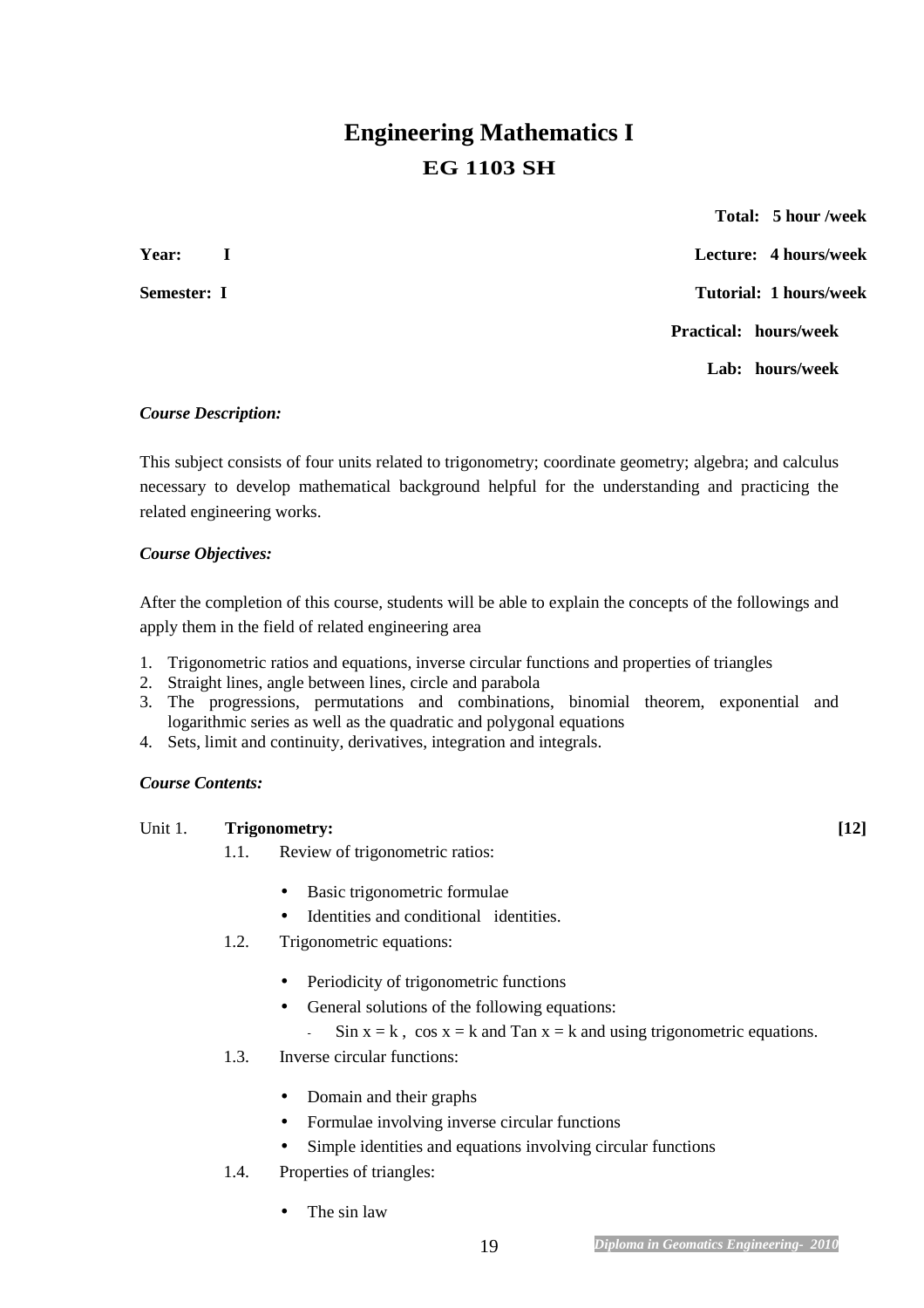- The cosine law
- The projection law
- The half angle formulae
- The area of a triangle
- The encircles and ex-circles of a triangle

#### **Coordinate Geometry: [12]**

- 2.1 Straight lines:
	- The three standard forms of equations of a line.
	- The linear equation:  $ax + by + c = 0$ .
	- Any line through the intersection of two lines.
	- Concurrency of lines.
- 2.2 Pair of straight lines:
	- Angle between two lines
	- Bisectors of angles between two lines
	- Pair of lines
	- Homogeneous equation of second degree
	- General equation of second degree representing two lines
	- Angle between a pair of lines
	- Bisectors of the angles for a line pair
	- Lines joining the origin to the points of intersection of a curve and a line

#### 2.3. Circle:

- Standard equation
- General form
- Tangents and normal
- 2.4. Parabola:
	- Standard equation
	- Tangents and normal

#### Unit 2. **Algebra:** [12]

- 3.1. Progressions:
	- A.P., G.P. and H.P.
- 3.2. Permutations and combinations
- 3.3. The binomial theorem for any index
- 3.4. Series:
	- Exponential & logarithmic
- 3.4. Equations:
	- Quadratic & polynomial

#### Unit 3. **Set relation and function:** [8]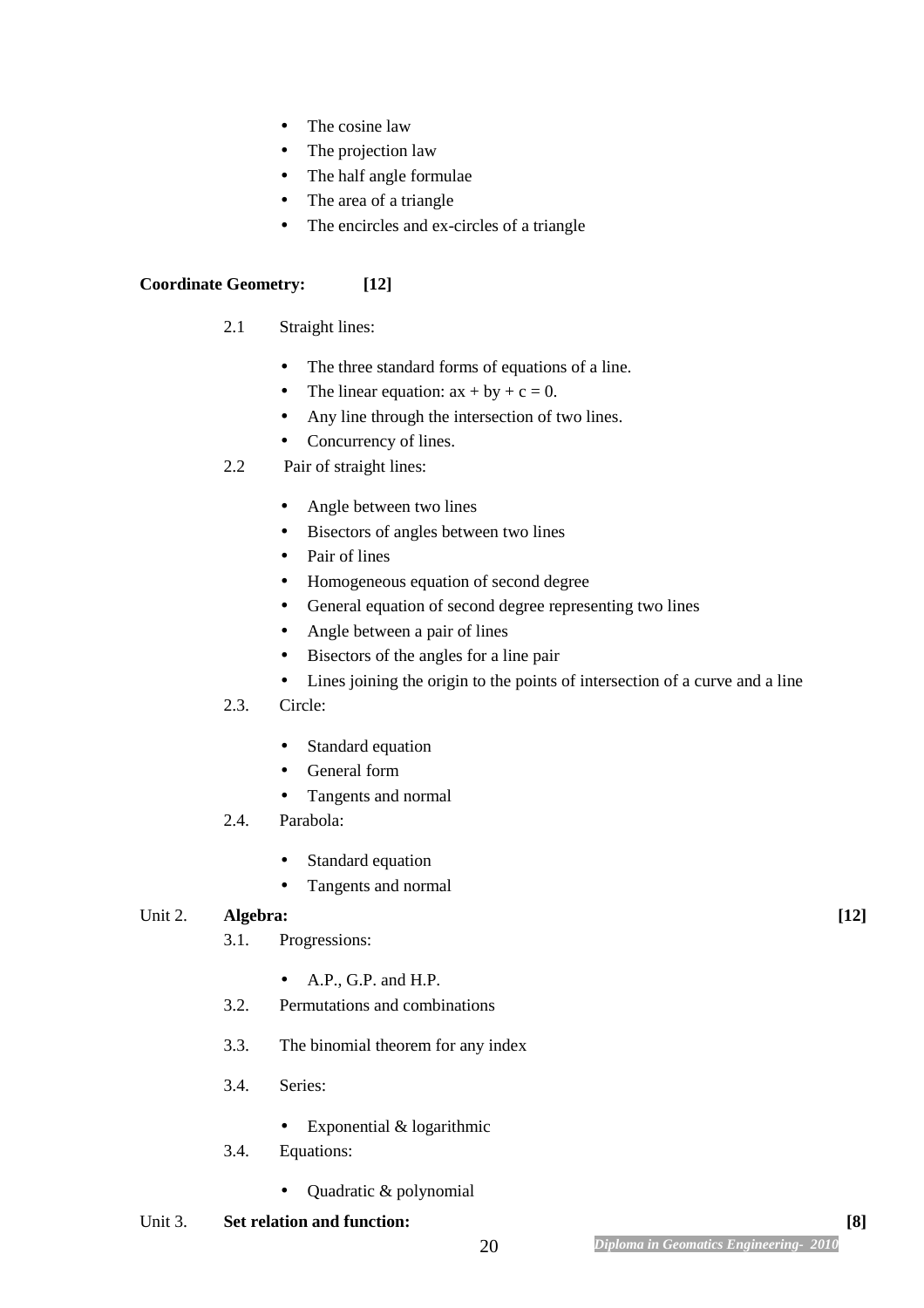- 4.1 Idea of set, set notations, set operations,
- 4.2. Venn diagram,
- 4.3. The set of real members and its subsets.
- 4.4. The absolute value of a real number.
- 4.5. Functions- algebraic and transcendental.
- 4.6. Graphs of simple function.

#### Unit 4. **Calculus:** [16]

- 5.1. Limit of community.
- 5.2. Derivatives from definition of simple functions like:
	- xn,  $(ax+b)n$ , sin  $(ax+b)$ ,  $e^{ax}$ ,  $a^x$ , and  $\log x$ .
- 5.3. Derivatives of sum, difference, product and quotient of functions, chain rule, parametric and implicit functions
- 5.4. Integration, Rules for finding integrals.
- 5.5. Standard integrals and their uses.
- 5.6. Definite integrals- definition and evaluation.
- 5.7. Definite integral as limit of sum.

#### *Learning materials:*

- 1. A Textbook on Engineering mathematics (for Diploma Engineering) part I, Bhim Prasad kafle, Makalu Publicartion House, Dillibazar, Kathmandu
- 2. A Text book of Statistics B.C. Bajracharya
- 3. Elementary Statistics H. C. Saxena
- 4. Statistical Methods Mrigendralal Singh
- 5. Engineering Mathematics I, Hari Nandan Nath, Parishowar Acharya, Vudhyarthi Publisher and distributors, Bhotahity, Kathmandu
- 6. References to be selected by the related lecturer(s) from among the texts available in the market that meet the content needs of this subject.
- 7. The related institute may develop its own textbook and approve from the related authority so as to have a prescribed textbook of this subject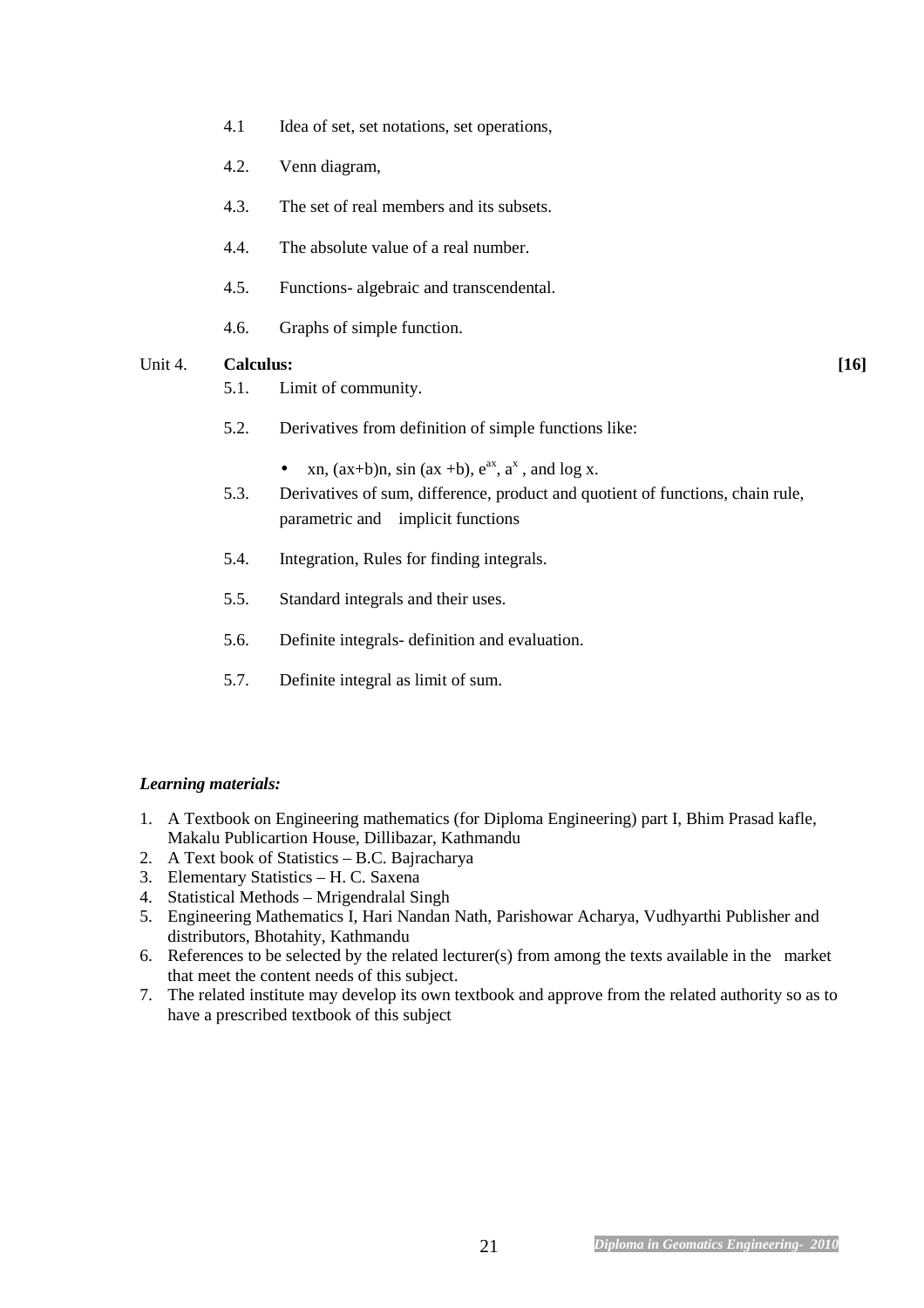# **Engineering Physics I EG 1104 SH**

 **Total: 6 hour /week Year: I Lecture: 3 hours/week Semester: I** Tutorial: 1 hours/week **Practical: hours/week Lab: 2 hours/week** 

#### *Course Description:*

This subject consists of four units related to mechanics, heat and thermodynamics, optics, and magnetism necessary to develop background in physics that supports for the understanding and practicing the related engineering works.

#### *Course Objectives:*

After the completion of this course, students will be able to explain the basic concepts related to the followings and apply them in the field of the related engineering area.

- 1. Mechanics.
- 2. Heat and thermodynamics.
- 3. Optics.
- 4. Magnetism.

#### *Course Contents:*

#### **Unit 1. Mechanics: [15]**

- 1.1 Basic units and measurements:
	- Measurement of physical quantities
	- Introductory ideas abut dimensions of physical quantities.
	- Scalar and Vector: definitions and examples, dot and cross product of two vectors
	- Composition and resolution of vectors (Triangle law and parallelogram law of vectors)
- 1.2 Newton's laws of motion:
	- Newton's laws of motion (First, second and third laws)
	- Principle of conservation of linear momentum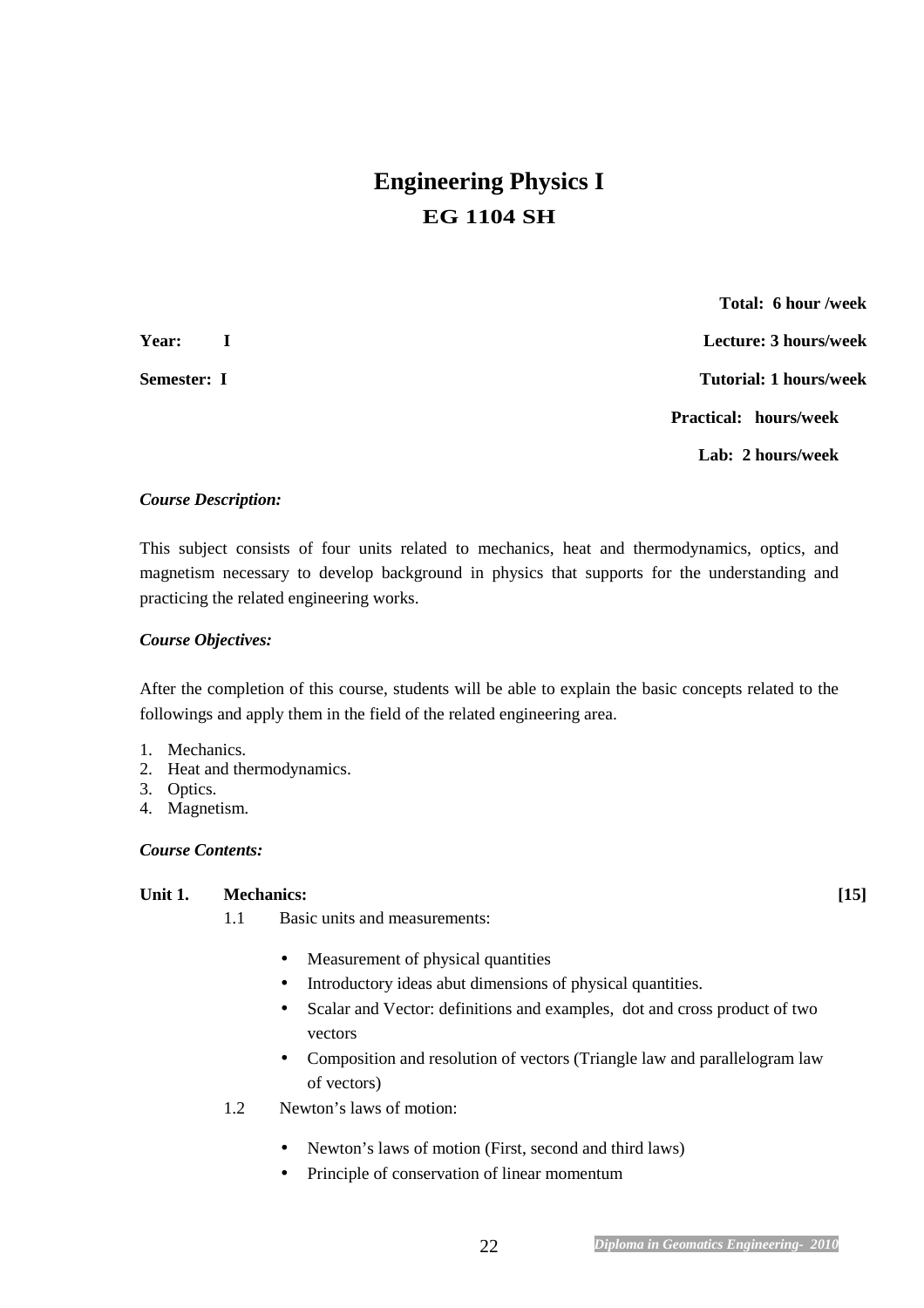- Solid friction: Dynamic and rolling friction, laws of solid friction and its verification
- 1.3. Uniform circular motion:
	- Angular displacement and velocity.
	- Centripetal force and acceleration.
	- Motion of bicycle rider
- 1.4. Gravitation:
	- Newton's law of universal gravitation.
	- Gravitational attraction of earth:
	- Acceleration due to gravity.
	- Variation of acceleration due to gravity with height, depth, and latitude.
	- Motion of satellites:
		- Orbital velocity,
		- Geostationary satellites.
	- Weightlessness, motion of lift
- 1.5. Work, energy, and power:
	- Definition and units of work, energy and power.
	- Potential and kinetic energy.
	- Conservation of energy.
	- Conservative forces.
- 1.6. Simple harmonic motion (SHM):
	- Simple harmonic motion and its characteristics.
	- Energy of simple harmonic motion.
	- Simple pendulum.
- 1.7. Equilibrium and rotation of rigid bodies:
	- Forces in equilibrium, torque, couple, C.G. and center of mass.
	- Moment of inertia.
	- Angular momentum and
	- Its conservation.
	- Work done by torque.

#### Unit 2. **Heat and thermodynamics:** [12] **[12]**

- 2.1 Heat Phenomena and Quantity of Heat:
	- Concept of temperature and thermal equilibrium.
	- Temperature of scales.
	- Quantity of heat gain or heat loss.
	- Specific heat capacity.
	- Determination of heat capacity by the method of mixtures.
	- Newton's law of cooling.
- 2.2 Change of Phase:
	- States of matter.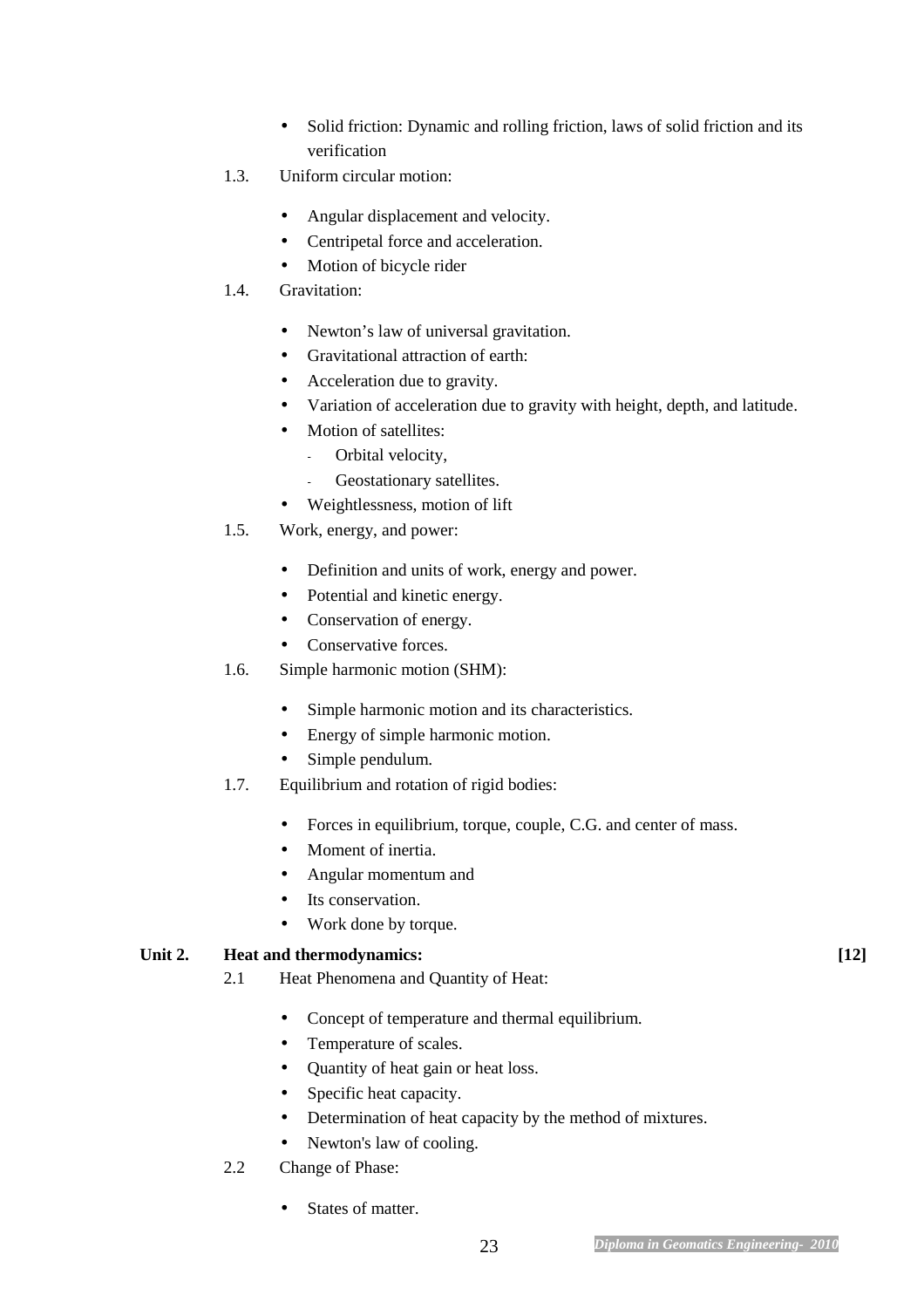- Fusion and vaporization.
- Evaporation and boiling.
- Specific latent heats of fusion and vaporization.
- Melting and boiling points.
- Introduction of Saturated and unsaturated vapors.
- Variation of melting and boiling points with pressure.
- Triple point and critical point.
- Dew point and humidity.

#### 2.3 Thermal Expansion:

- Coefficients of linear, superficial and cubical expansions of solid and relation between them.
- Cubical expansion of liquids.
- Real and apparent expansions.
- Variation of density due to expansion.

#### 2.4 Heat Transfer:

- Thermal conduction and thermal conductivity
- Convection
- Radiation.
- Perfectly black body.
- Stefan-Boltzman's law of black body radiation.

#### 2.5 Gas Laws:

- Boyle's law,
- Charles law and ideal gas equation.
- Universal gas constant,
- Avogadro number and Boltzman constant.
- Volume and pressure coefficients of ideal gas.
- 2.6 Kinetic Theory of Gases:
	- Pressure in an ideal gas from molecular point of view.
	- RMS speed, mean energy of a molecule of an ideal gas.

#### 2.7 Thermodynamics:

- First law of thermodynamics.
- Different thermodynamic process:
	- Adiabatic (equation and work done)
	- isothermal (equation and work done)
	- Isobaric and Isochoric
- Specific and molar heat capacities for different thermodynamic processes,  $Cp-Cv=R$ .
- Second law of thermodynamics.
- Efficiency of heat engine

#### **Unit 3. Optics: [8]**

3.1 Reflection by plane surfaces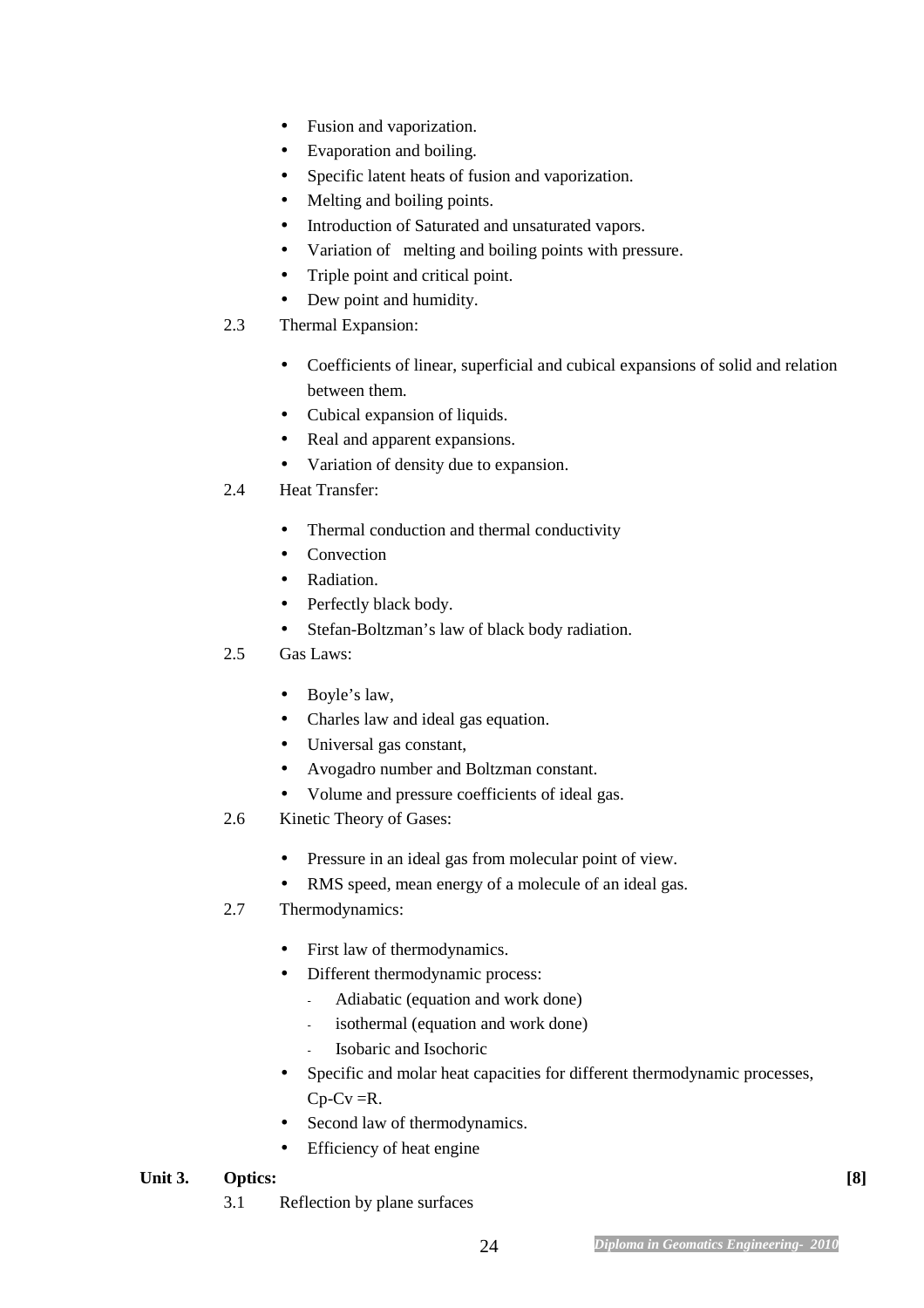- Nature of light, sources of light
- Review of reflection by plane surfaces
- Deviation due to reflection
	- Deviation of light due to plane mirror
	- Deviation of light due to rotating mirror
- 3.2 Refraction by plane Surfaces:
	- Review of refraction by plane surfaces.
	- Lateral shift
	- Total internal reflection, critical angle
	- Real and apparent depth.
- 3.3 Reflection by Spherical Surfaces:
	- Review of reflection by spherical surfaces.
	- Construction of image by ray diagrams and nature of images
	- Real and virtual images.
	- Nature of images formed by spherical mirrors.
	- Mirror formula for concave and convex mirror
- 3.4 Refraction through Prisms and Lenses:
	- Deviation due to prism and minimum deviation.
	- Refraction through lenses.
	- Lens maker equation.
	- Lens formula for converging lens, diverging lens
	- Formation of images by lenses.
	- Combination of lenses.
	- Magnification,
	- Power of a lens.

#### Unit 4. **Magnetism:** [10]

- 4.1 Magnets and Magnetic fields:
	- Magnetic poles, magnetic moment, magnetic axis, and magnetic meridian.
	- Magnetic field.
	- Coulomb's law for magnetism.
	- Magnetic field due to magnetic poles and bar magnets.
	- Intensity and flux density of magnetic field.
	- Neutral point.
	- Tangent law.
- 4.2. Earth's Magnetism:
	- Horizontal and vertical components of earth's magnetic field.
	- Declination and angle of dip.
- 4.3. Magnetic properties of materials;
	- Molecular and modern theory of magnetism.
	- Para magnetism and diamagnetism:
		- Permeability and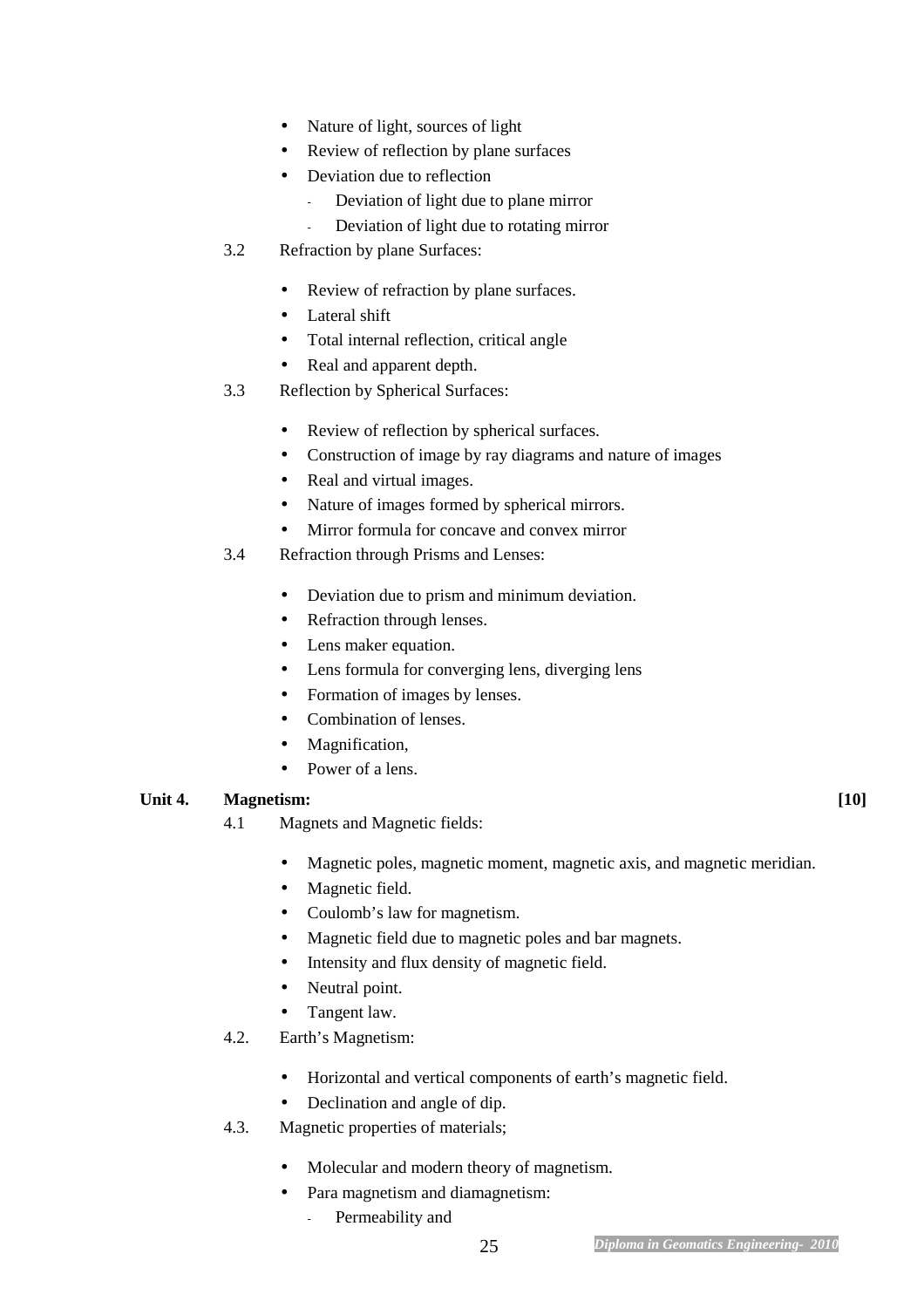- Susceptibility.
- Intensity of magnetization.
- Domain theory of ferromagnetism.
- Hysterisis

#### **Engineering Physics Practical I** *[30]*

- 1. Determine volume of hallow cylinder by using vernier calipers.
- 2. Determine density of a steel / glass ball by using screw gauge.
- 3. Determine thickness of glass plate using spherometer and calculate the area by using millimeter graph paper.
- 4. Determine the acceleration due to gravity by using simple pendulum.
- 5. Determine the magnetic movement of a bar magnet by using deflection magnetometer.
- 6. Determine the refractive index of the material of prism.
- 7. Determine specific heat capacity of solid by the method of mixtures.
- 8. Determine specific latent heat of ice by the method of mixtures.
- 9. Determine specific gravity of different solids by up thrust method.
- 10. Determine focal length of a converging lens by displacement method.

#### *Learning materials:*

- 1. Advanced level physics by Nelkon and Parker
- 2. A textbook of physics, part I and part II by Gupta and Pradhan
- 3. Numerical problems in Engineering Physics for Diploma in Engineering I & II, Pankaj Sharma Ghimire & Krishna Shrestha, S.K. Books, Dhapasi, Kathmandu
- 4.  $E$

ngineering Physics I, Diploma in Engineering (first Year, First part) by Dhan Prasad Poudyal, Khemnath Poudyal, Suresh Prasad Gupta, Binaya Devkota, Laxmi Pustak Bhandar

 $5.$  P

hysics Practical Guide by U.P. Shrestha, RPB

#### *Other learning materials:*

- 1. References to be selected by the related lecturer(s) from among the texts available in the market that meet the content needs of this subject
- 2. The related institute may develop its own textbook and approve from the related authority so as to have a prescribed textbook of this subject.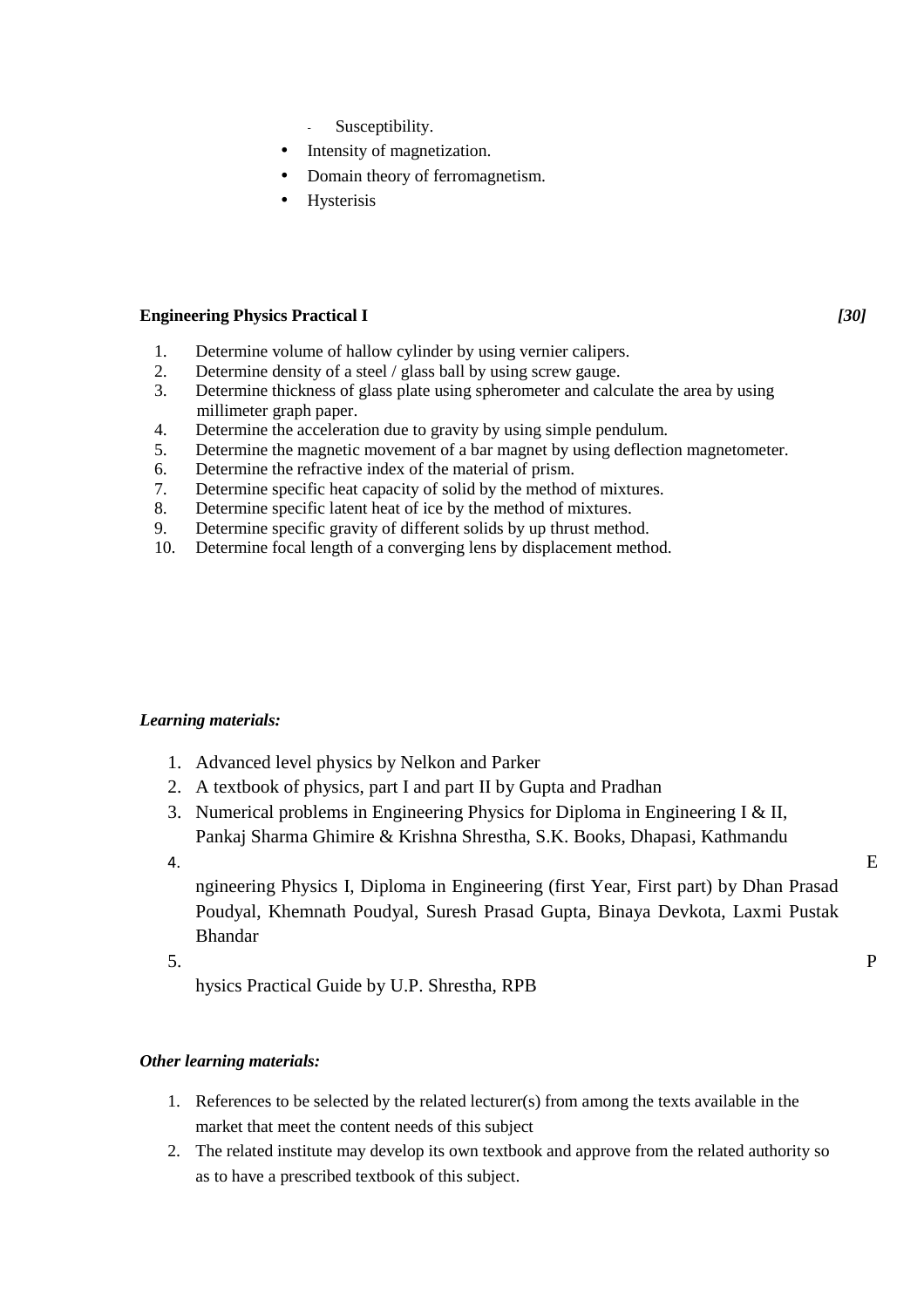# **Engineering Chemistry I EG 1105 SH**

 **Total: 6 hour /week Year: I Lecture: 3 hours/week Semester: I** Tutorial: 1 hours/week  **Practical: hours/week Lab: 2 hours/week** 

#### *Course Description:*

This subject consists of three units related to general chemistry, language of chemistry, and system of classification necessary to develop background in chemistry that supports for the understanding and practicing related engineering works.

#### *Course Objectives:*

After the completion of this subject, students will be able to explain the basic concepts related to the followings and apply them in the field of related engineering works:

- 1. General chemistry
- 2. Language of chemistry
- 3. System of classification

#### *Course Content:*

#### Unit: 1: Language of chemistry: [4]

- 1.1 Symbol:
	- Definition
	- Significance (qualitative and quantitative)
- 1.2 Formula:
	- Definition
	- Significance (qualitative and quantitative)
	- Concept of valency in terms of combining capacity with  $H_2$ ,  $O_2$ , and  $Cl_2$
	- Variable valency (ref. Fe, Sn, Pb, Cu, Hg, S and N)
	- Radicals (electro- positive and electro negative)
	- Writing a formula
- 1.3 Chemical equation:
	- Definition
	- Types requisites
	- Significance and limitation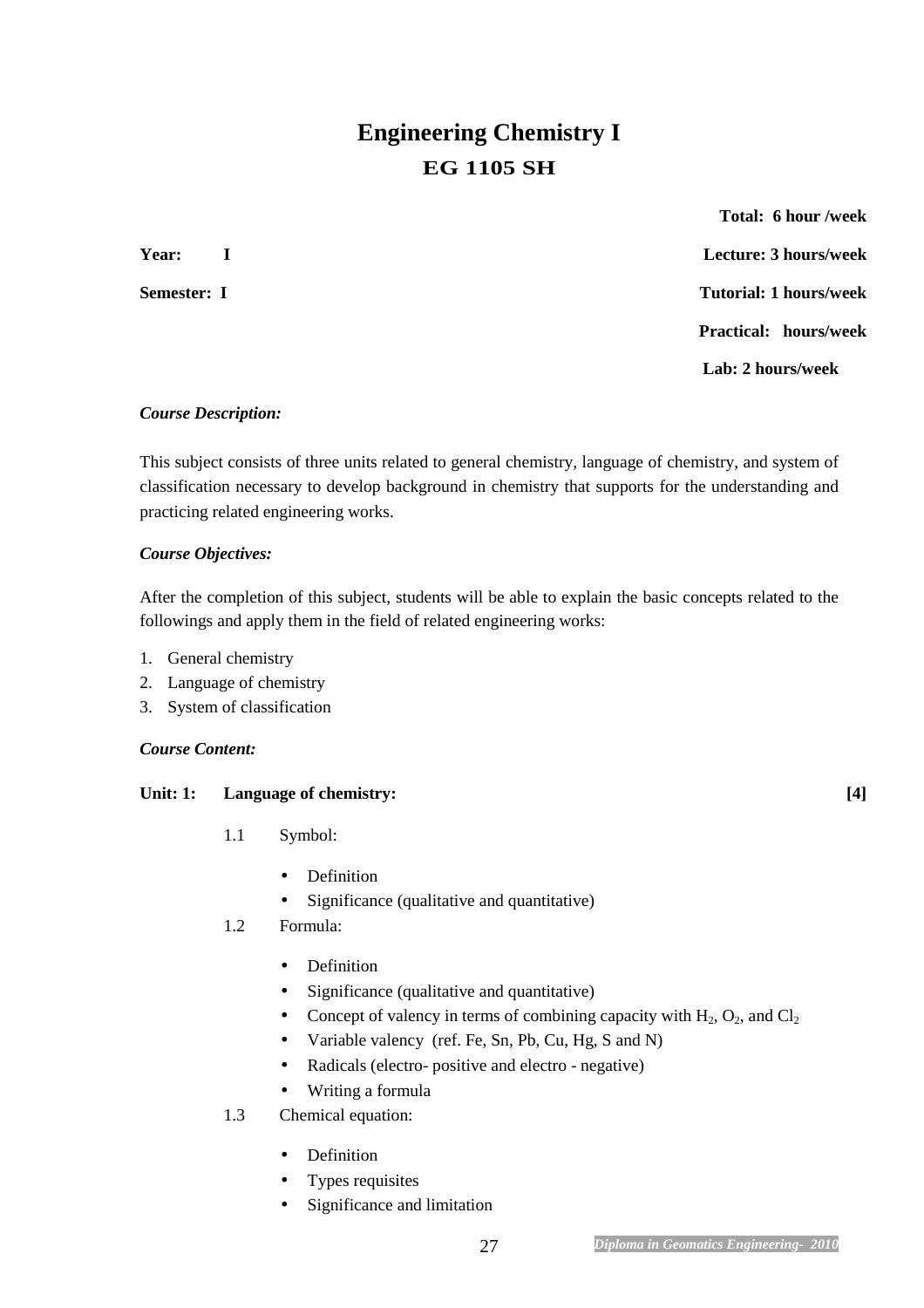• Balancing of chemical equation by hit and trial method and Partial equation method

#### Unit: 2: General chemistry: [8]

- 2.1 Atom and molecule:
	- Definition
	- Dalton's atomic theory and modern position of the theory
- 2.2 Atomic weight:
	- Definition
	- Determination of atomic weight by Dulong and Petit's method and Related numerical problems
- 2.3 Molecular Weight:
	- Definition
	- Avogadro's hypothesis
	- Application of Avogadro's hypotheses (Mol. Wt= $2 \times V.D.,$  in the deduction of atomicity of elementary gases  $H_2$ ,  $Cl_2$ ,  $O_2$ , and  $N_2$ )
	- Molecular weight determination by Victor Meyer's method and Related numerical problems

#### 2.4 Equivalent weight:

- Definition
- Equivalent weight of element, acid, base and salt
- Equivalent weight determination by hydrogen displacement method and oxide method.
- Numerical relation between equivalent weight, atomic weight and valency
- Some related problems of equivalent wt. (From Hydrogen displacement method and oxide method)
- 2.5 Simple mole concept:
	- Mole of an atom
	- Mole of a molecule
	- Molar volume and
	- Simple calculation on mole concept

#### Unit: 3: System of classification: [33]

- 3.1 Acid, Base and Salt:
	- Arrhenius concept of acid and base
	- Lowry and Bronsted concept of acid and base
	- Conjugate acid and base
	- Amphoteric nature of water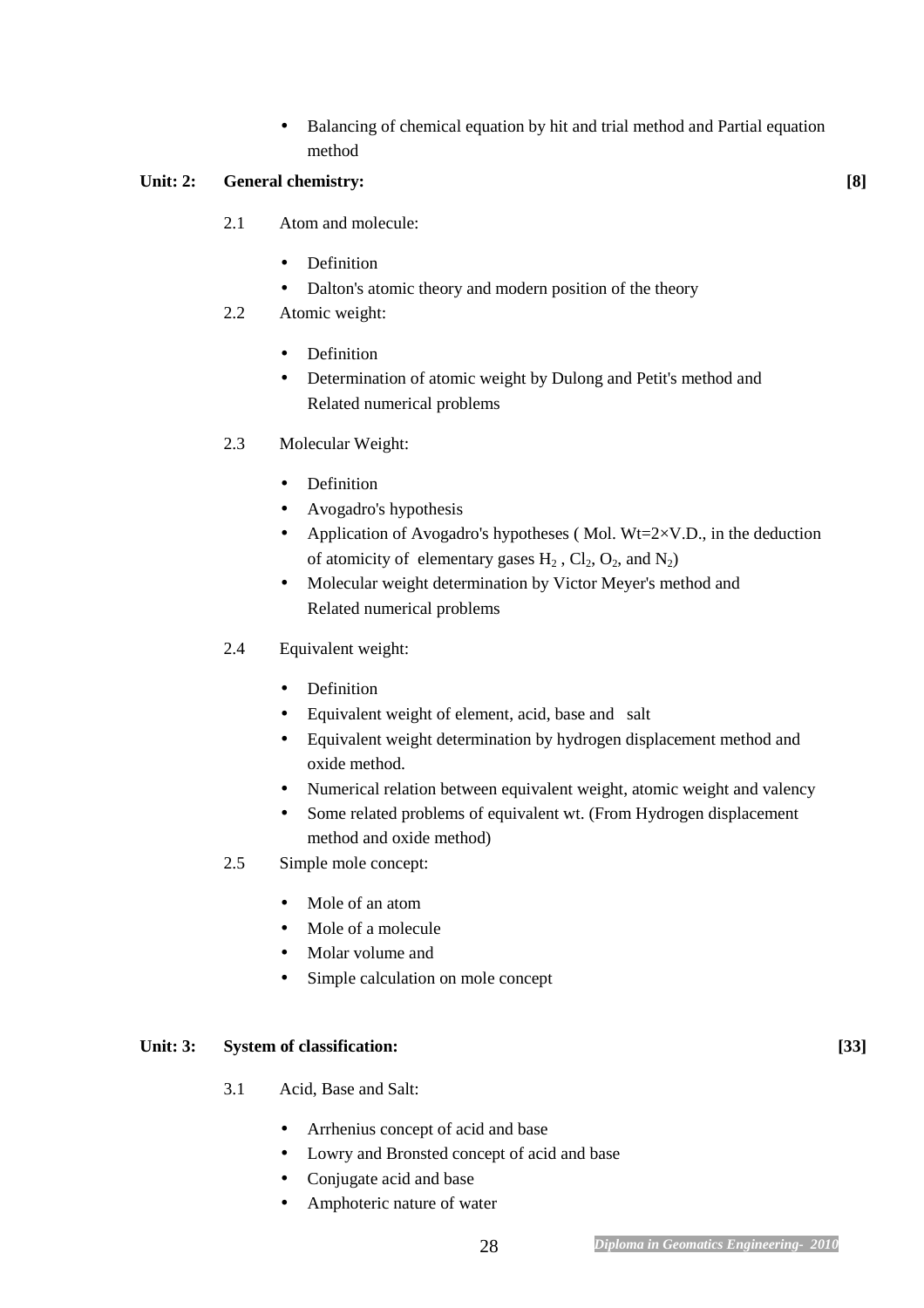- Lewis concept of acid and base
- Properties of acid and base.
- Definition of Salt
- Types of salt (normal, acidic and basic)
- Concept of hydrogen ion concentration, pH value and pH Scale
- Buffer solution.
- 3.2 Volumetric analysis:
	- Definition of titration (acidimetry and alkalimetry),
	- Indicator
	- End-point (neutralization point)
	- Standard solution (primary and secondary standard solution), Normal, Decinormal, Molar, Molal solution
	- Requisites of primary standard substance
	- Volumetric equation,
	- Express the strength of solution Normality, Molarity, Molality, gram per litre and percentage and related numerical problems
- 3.3 Periodic table:
	- Mendeleef's periodic law
	- Mendeleef's periodic table
	- Characteristics of groups and periods in the table
	- Advantages and anomalies of the periodic table
	- Modern periodic law
- 3.4 Electronic theory valency:
	- Assumptions
	- Types
	- Electrovalency eg. NaCl, MgO, CaS
	- Covalency eg.  $H_2$ ,  $O_2$ ,  $N_2$ ,  $CH_4$ ,  $H_2O$ ,  $NH_3$ ,  $C_2H_2$
	- Coordinate co-valency eg.H<sub>2</sub>O<sub>2</sub>, SO<sub>2</sub>, O<sub>3</sub>, SO<sub>3</sub>)
	- Electronic dot structure of some compounds eg.  $H_2SO_4$ , CaCO<sub>3</sub>, K<sub>2</sub>SO<sub>3</sub>
- 3.5 Electrolysis:
	- Definition of electrolyte, non-electrolyte and electrolysis
	- Faraday laws of electrolysis,
	- Application of electrolysis (electroplating and electro refining)
	- Electrolysis of acidulated water
- 3.6 Oxidation and reduction:
	- Classical definition
	- Electronic interpretation
	- Oxidizing agent: Definition and eg  $O_2$ ,  $O_3$ , oxyacids, halogens,  $K_2Cr_2O_7$ ,  $KMnO<sub>4</sub>$
	- Reducing agent: Definition and eg.  $H_2$ ,  $H_2S$  with some examples,
	- auto-oxidation eg. $H_2O_2$ ,  $HNO_2$ ,  $SO_2$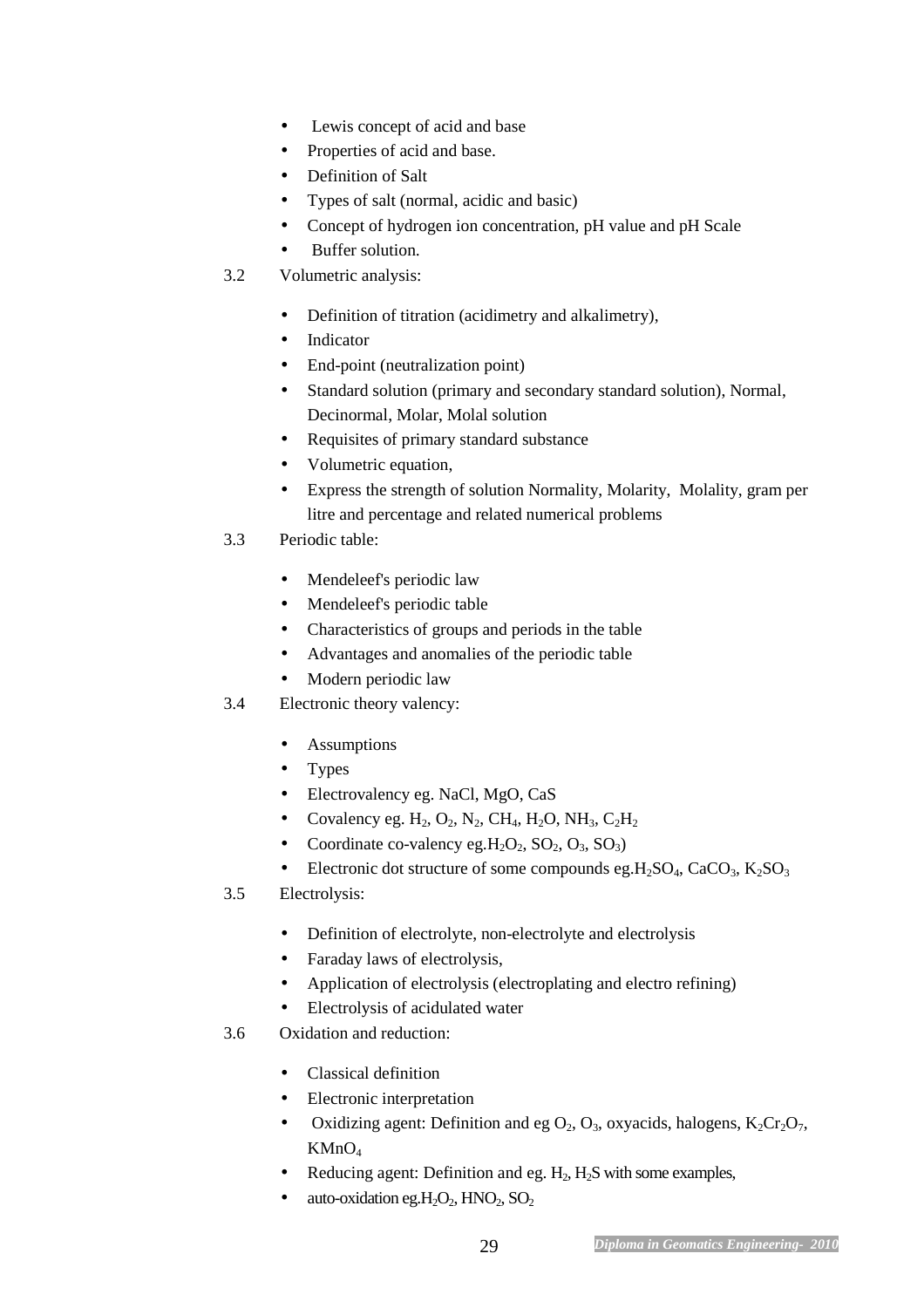- Idea of oxidation number
- Balancing chemical equation by oxidation number method
- 3.7 Atomic structure:
	- Subatomic particles (electron, proton and neutron)
	- Classical  $\alpha$  rays scattering experiment
	- Rutherford's atomic model and its drawbacks
	- Bohr's atomic model (postulates only)
	- Composition of nucleus
	- Mass number and atomic number
	- Isotopes and isobar
	- Arrangement of electron (Bohr Bury Scheme)
	- Concept of shell and sub shell,
	- Electronic Configuration and atomic structure of Some elements (Atomic no. 1 to 30)
	- Hund's rule
	- General idea of quantum number and Pauli's exclusion principle

#### 3.8 Corrosion:

- Definition
- Types
- Direct and indirect method and prevention against corrosion
- 3.9 Activity and electrochemical series:
	- Definition
	- Action of water, acid and oxygen on metals.

#### **Engineering Chemistry Practical I** [30]

- 1. Simple Glass Working [6]
	- a. to cut the glass tube into three equal parts and round up their shape edges
	- b. to bore a hole through a cork
	- c. to bend the glass tubing into acute, obtuse and right angle
	- d. to draw a jet and capillary tube
	- e. to fit up a wash bottle
- 2. To separate sand and copper sulphate crystals in pure and dry state from the mixture of sand and copper sulphate [2]
- 3. To separate sand and calcium carbonate in pure and dry state from the mixture of sand and calcium carbonate [2]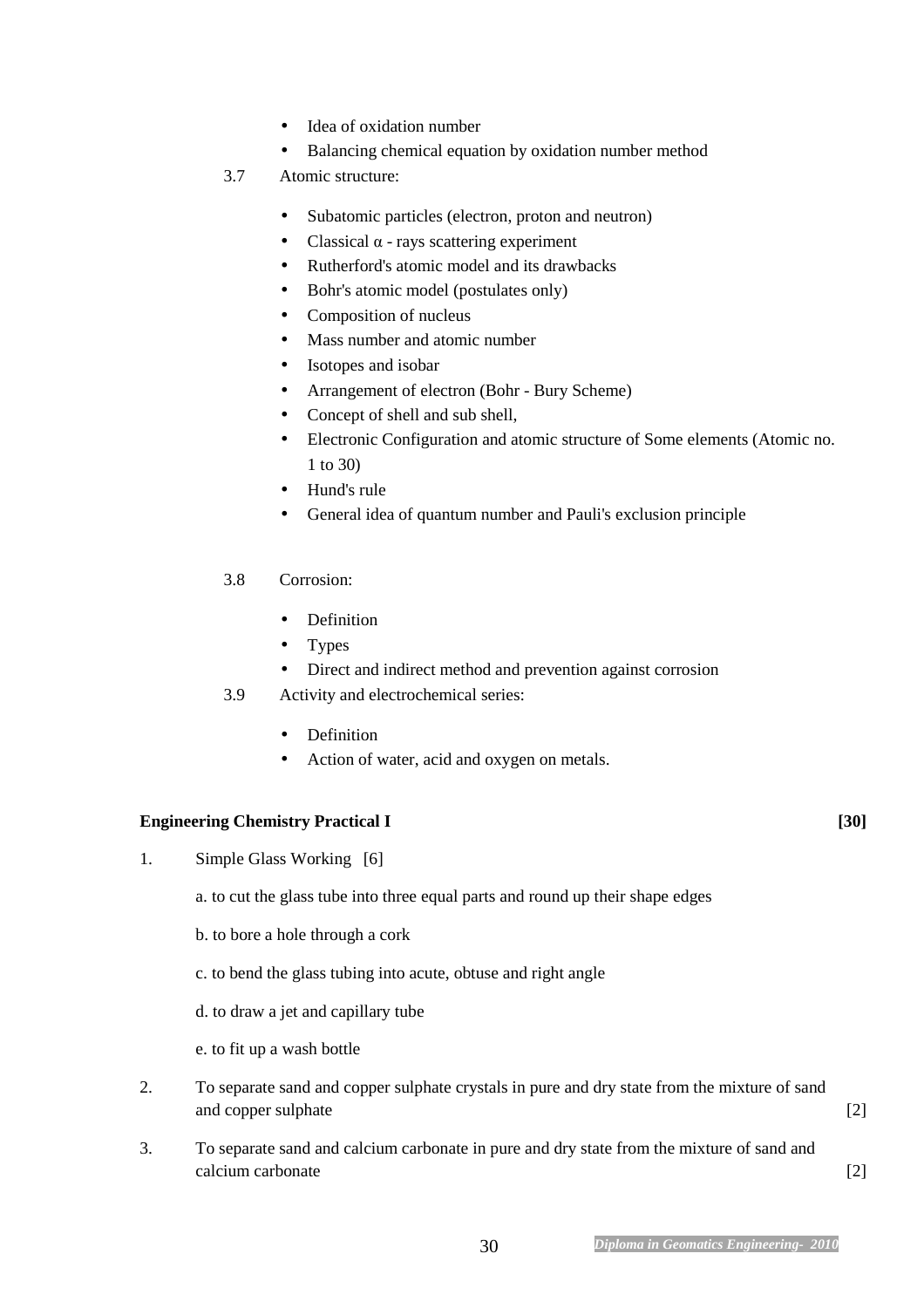| $\overline{4}$ . | To prepare pure water from supplied impure water by distillation and o test the purity of the<br>sample prepared                                                         | $[2]$ |
|------------------|--------------------------------------------------------------------------------------------------------------------------------------------------------------------------|-------|
| 5.               | To neutralize dilute sulphuric acid with sodium carbonate solution, and to<br>recover crystals                                                                           |       |
|                  | of sodium sulphate                                                                                                                                                       | $[2]$ |
| 6.               | To obtain pure and dry precipitate of barium sulphate by treating excess of dilute sulphuric<br>acid with barium chloride solution                                       | $[2]$ |
| 7.               | To investigate the composition of water by electrolysis by using Hofmann's apparatus [2]                                                                                 |       |
| 8.               | To determine the equivalent weight of reactive metal by hydrogen displacement method.                                                                                    | $[2]$ |
| 9.               | To determine the pH of different unknown solution and using pH paper and universal<br>indicator                                                                          | $[2]$ |
| 10.              | To prepare primary standard solution of sodium carbonate and to use it to standardize an<br>approximate decinormal acid solution                                         | $[2]$ |
| 11.              | To standardize given unknown acid (Approx $N/10$ ) solution by preparing standard alkali<br>solution. (Expression of strength in different ways)                         | $[2]$ |
| 12.              | To standardize given unknown alkali (approximately $N/10$ ) solution with the help of by<br>preparing standard acid solution. (Expression of strength in different ways) | $[2]$ |
| 13.              | To carry out conductivity experiments on solids and liquids (CuSO4, Zn, Mg, Al, Fe, CCl <sub>4</sub> ,<br>$C_6H_6, C_2H_5OH$                                             | $[2]$ |

#### *Text books:*

1. A Text book of Chemistry, Jha and Guglani

2. Foundations of Chemistry, Vol. 1, M.K. Sthpit and R.R. Pradhananga

#### *Reference books:*

- 1. Fundamentals of Chemistry, K.R. Palak
- 2. Inorganic Chemistry, Bahl and Tuli
- 3. A Text book of Engineering Chemistry, R.S. Sharma
- 4. A Textbook of Inorganic Chemistry, L.M. Mitra
- 5. Elementary practical chemistry, M.K Sthapit
- 6. Engineering Chemistry, M.L. Sharma, K. M. Shrestha, PN, Choudhary
- 7. A Textbook of Engineering Chemistry, Prakash Poudel

#### *Other learning materials:*

- 1. Other references to be selected by the related lecturer(s) from among the texts available in the market that meet the content needs of this subject
- 2. **Note:** The related institute may develop its own textbook and approve from the related authority so as to have a prescribed textbook of this subject.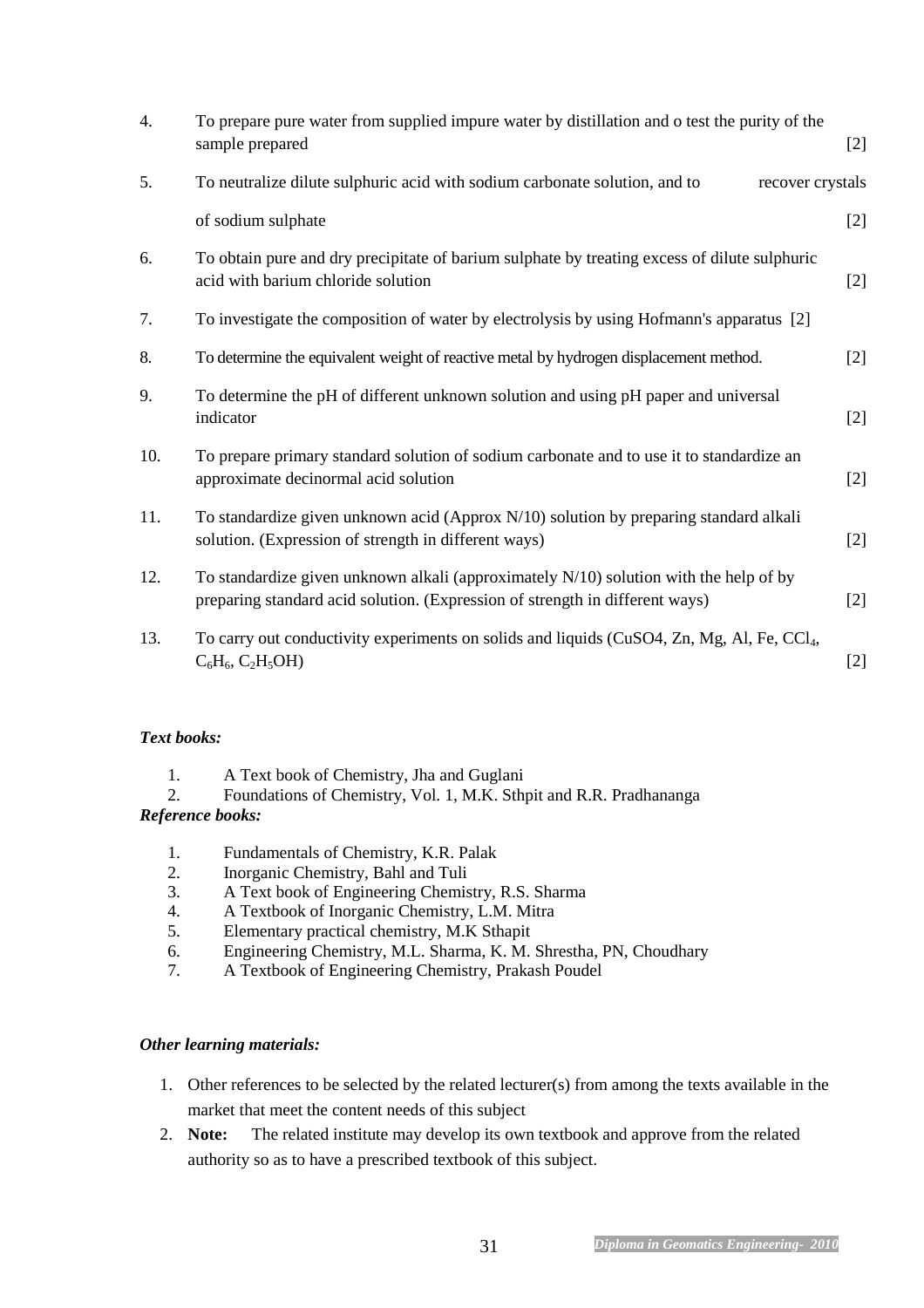# **Survey Drawing I EG 1106 GE**

**Total: 8 hours/week Year: I Lecture: hours/week Semester: I Tutorial: 2 hours/week Practical: 6 hours/week** 

#### *Course Description:*

This course consists of fundamental concept of manual drawing skills applicable in surveying and mapping.

#### *Course Objectives:*

After the completion of this course, students will be able to:

- Identify the drawing tools and equipments required for different drawing tasks
- Understand the surveying related drawings
- Draw and understand map symbols (point, line and area symbol)
- Enlarge and reduce a map fragment
- Understand the techniques of map copying

#### *Course Contents:*

| Unit 1: | <b>Introduction</b> |                                                                        | [2hrs]           |
|---------|---------------------|------------------------------------------------------------------------|------------------|
|         | 1.1                 | Definition of Drawing                                                  |                  |
|         | 1.2                 | <b>Engineering and Survey Drawing</b>                                  |                  |
|         | 1.3                 | Uses of Drawing                                                        |                  |
| Unit 2: |                     | <b>Equipments and Materials</b>                                        | [3hrs]           |
|         | 2.1                 | Introduction                                                           |                  |
|         | 2.2                 | Different types of (Manual) Drawing Equipments and Materials (Media)   |                  |
|         | 2.3                 | Uses of Drawing Equipments and Materials                               |                  |
|         | 2.4                 | <b>Quality of Drawing Materials and Ink</b>                            |                  |
|         | 2.5                 | Maintenance and Care of Drawing Equipments                             |                  |
|         | 2.6                 | Choice of Appropriate Drawing Equipments and Materials                 |                  |
|         | <b>Practical:</b>   |                                                                        |                  |
|         |                     |                                                                        |                  |
|         | 1                   | Demonstration of Different Drawing Equipments and Materials            | [4hrs]           |
| Unit 3: |                     | <b>Geometrical Drawings</b>                                            | [2hrs]           |
|         | 1.1                 | Introduction                                                           |                  |
|         | 1.2                 | Plane Figures (Regular and Irregular)                                  |                  |
|         | <b>Practical:</b>   |                                                                        |                  |
|         | 1                   | Construct Triangles for each type (Equilateral, Isosceles and Scalene) |                  |
|         |                     |                                                                        | [4hrs]           |
|         | $\overline{2}$      | Construct Quadrilaterals for each type (Square, Rectangle, Rhombus,    |                  |
|         |                     | Trapezoid)                                                             | [4hrs]           |
|         | 3                   | Construct Regular Polygons for each type (Pentagon, Hexagon, Heptagon, |                  |
|         |                     | Octagon)<br>Divide a given straight into any number of equal parts     | [6hrs]<br>[3hrs] |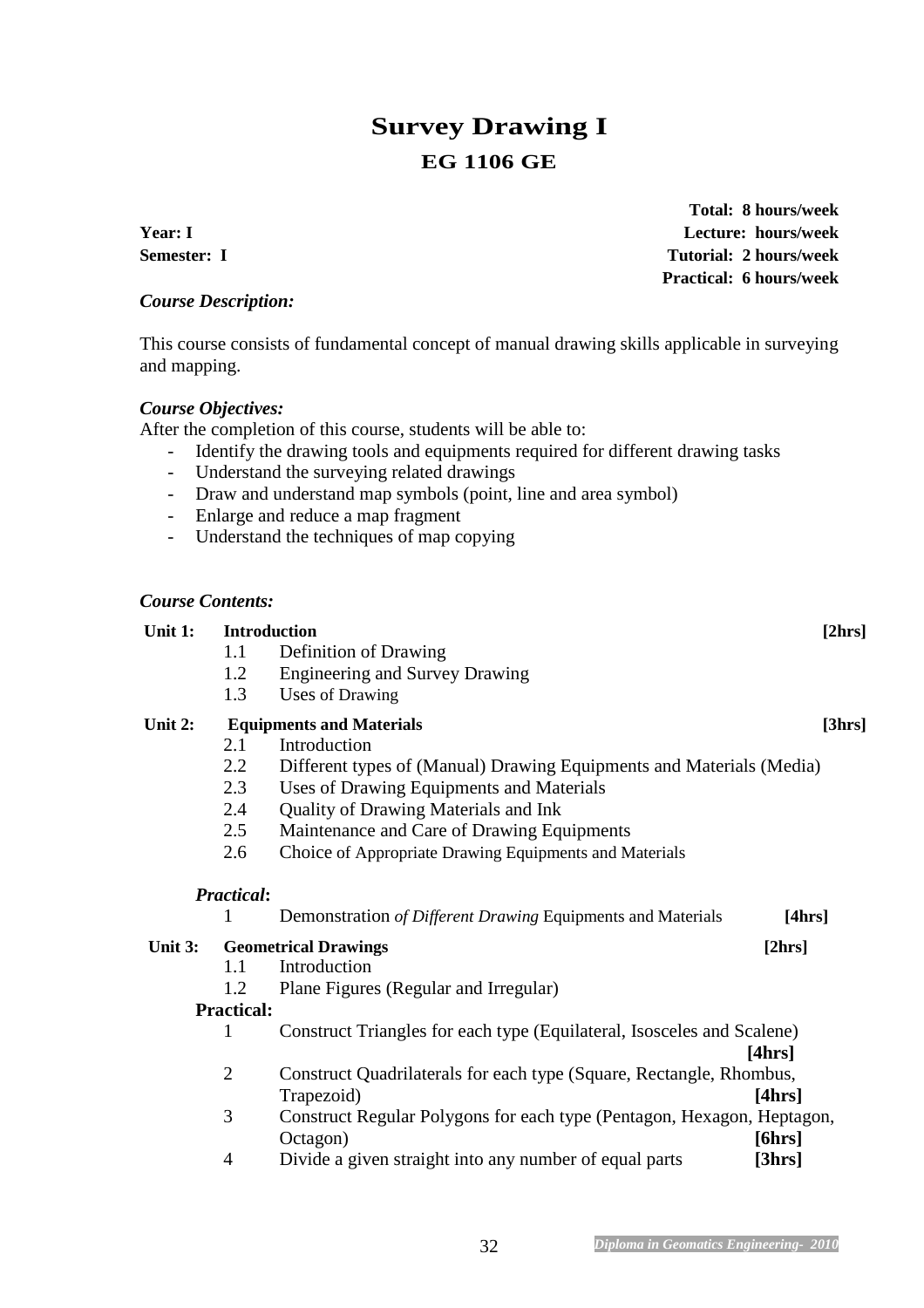## Unit 4: Drawing Techniques [5 hrs] 3.1 Types and Sizes of Letters 3.2 Devnagari and Roman Letters 3.3 Mechanical Lettering: Lettering Sets 3.4 Different Types of Lines 3.5 Format of Grid Sheet and Margin 3.6 Scales: Types, Construction and Use 3.7 Graphical) Enlargement and Reduction of Map Scale 3.8 Conventional Signs and Symbols 3.9 Types of Charts: Bar Diagram, Pie-diagram (Pie-Chart) **Practical:** 1 Write 2 Full Pages Devanagari Letters of different sizes [10hrs] 2 Write 2 Full Pages Roman Letters of different sizes [8hrs] 3 Write 1 Full Page using Lettering Set [4hrs] 4 Draw different line types with different thicknesses [4hrs] 5 Construct a Grid (Square) in A4 size paper by hand [4hrs] 6 Construct Plain Scale (Single line and Double line) [4hrs] 7 Construct Diagonal Scale [4hrs] 8 Draw different Symbols used in Cadastral and Topographic maps of Nepal [16hrs] 9 Trace a fragment of a Cadastral Map (A4 size Paper) [4hrs] 10 Enlarge and Reduce a piece of Cadastral Map (Graphically) [4hrs] 11 Prepare Bar diagram and Pie-Diagram from the given Data [4hrs] Unit 5: Freehand Sketching **[1hrs]** 2.1 Introduction 2.2 Sketching Materials 2.3 Proportion; Estimation of Distance and Direction 2.4 Use of Sketching in Surveying and Mapping **Practical:** 1. Prepare a Freehand Sketch of the given area (School Compound) and Ink **[2hrs]**  Unit 6: Copying **[2hrs]** 4.1 Introduction 4.2 Ammonia Printing **Practical:** 1 Perform an Ammonia printing of a Cadastral Map [6hrs] Test and Revision [10 hrs] [10 hrs] *Reference Book 1. Fundamental of Engineering Drawing, Warven J. Cauzadder (2001)*

- *2. Engineering Drawing Volume 1 and 2 by K.R. Gopalkrishna*
- *3. Engineering Drawing and AutoCAD, K. Venugopal (2001)*
- *4. Basic Cartography Vol I, International Cartographic Association*
- *5. Elements of Cartography, H. Robison*
- *6. Cartography for Mapping. Rabin Kaji Sharma*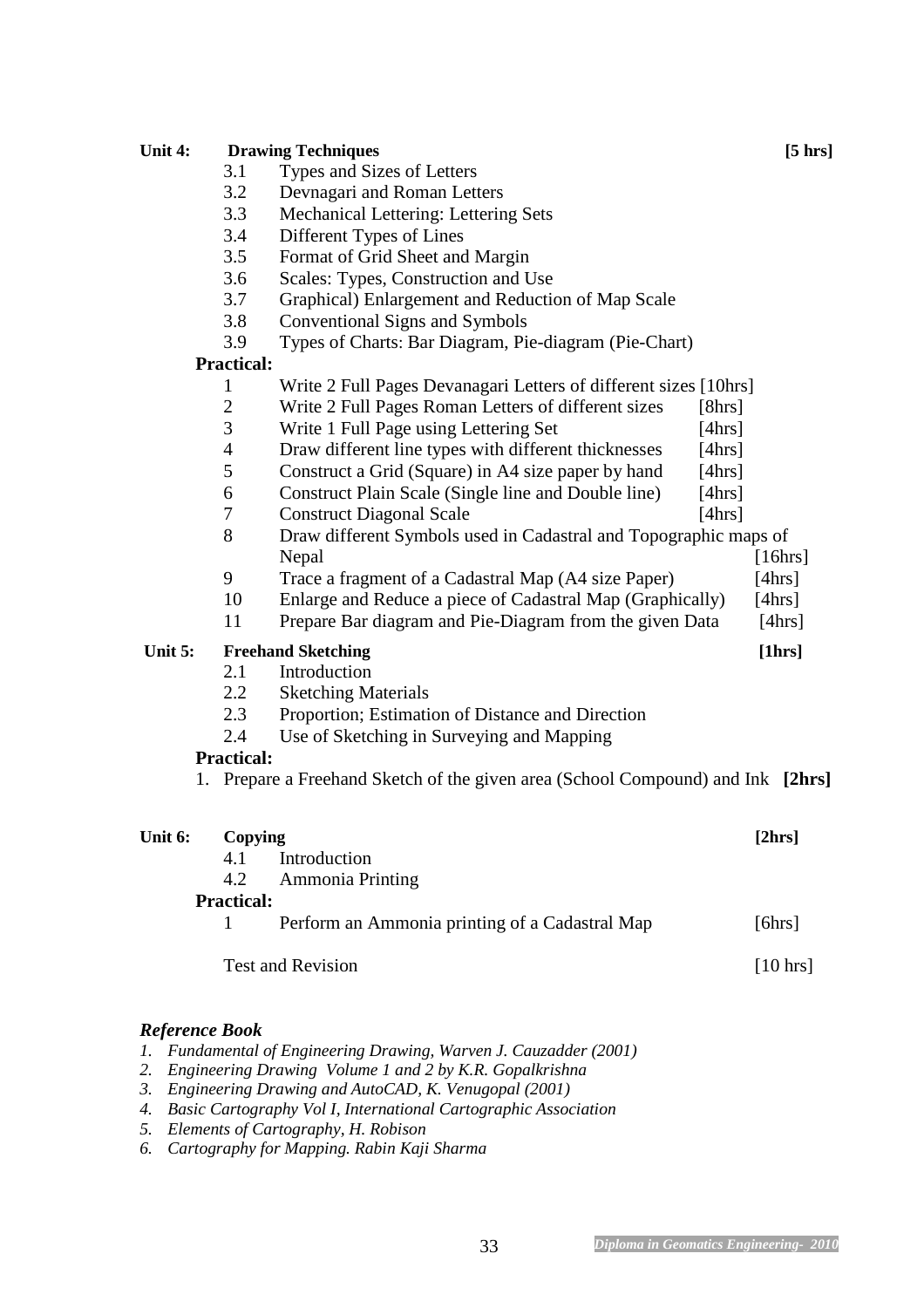### **Survey Instruments I**  EG 1107 GE

**Year: Total: 12 hours /week Semester: I Lecture: hours /week Tutorial: 2 hrs/week Practical: 10 hrs/week** 

#### *Course Description:*

This part of the course deals with Ranging equipments, Surface Distance measuring instruments, Direction measurements by compass and Graphical surveying instruments

#### *Course Objectives:*

After the completion of this course, students will

- be acquainted with and be able to explain the use of different instruments used for Ranging Lines and Offsets on the earth's surface.
- be able to use instrument for surface distance measurements on the earth's surface.
- be able to explain the elements of Direction measurements and Bearings.
- Be acquainted with and be able to explain the use of magnetic compass
- be acquainted with and be able to explain the use of conventional graphical surveying instrument- The plane table and accessories
- be skilled in carrying out various land surveying tasks using Plane Tabling equipments.

#### **Course Guidelines**

The students shall be required to carry out the following tasks for each instrument / equipment listed in the course content:

- 1. Practice with the instrument in the field
- 2. Prepare drawing/s related with the instrument/equipment in the form of neat labelled diagram/s
- 3. Prepare practical sheets document containing

Relevant drawing/s, Description, Components, Types, Accessories, Principle, Adjustments, Functions and Use, Care, Operational/Field procedure and observation record, and relevant solution of practical/numerical problems

#### *Course Contents:*

#### Unit 1: Ranging Instruments (15hrs+25hrs)

- 1.1 Pegs and Ground Marks
- 1.2 Ranging Pole
- 1.3 Plumb Bob
- 1.4 Line Ranger
- 1.5 Cross Staff
- 1.6 Optical Square

#### Unit 2: Distance Measuring Instruments (15hrs+25hrs)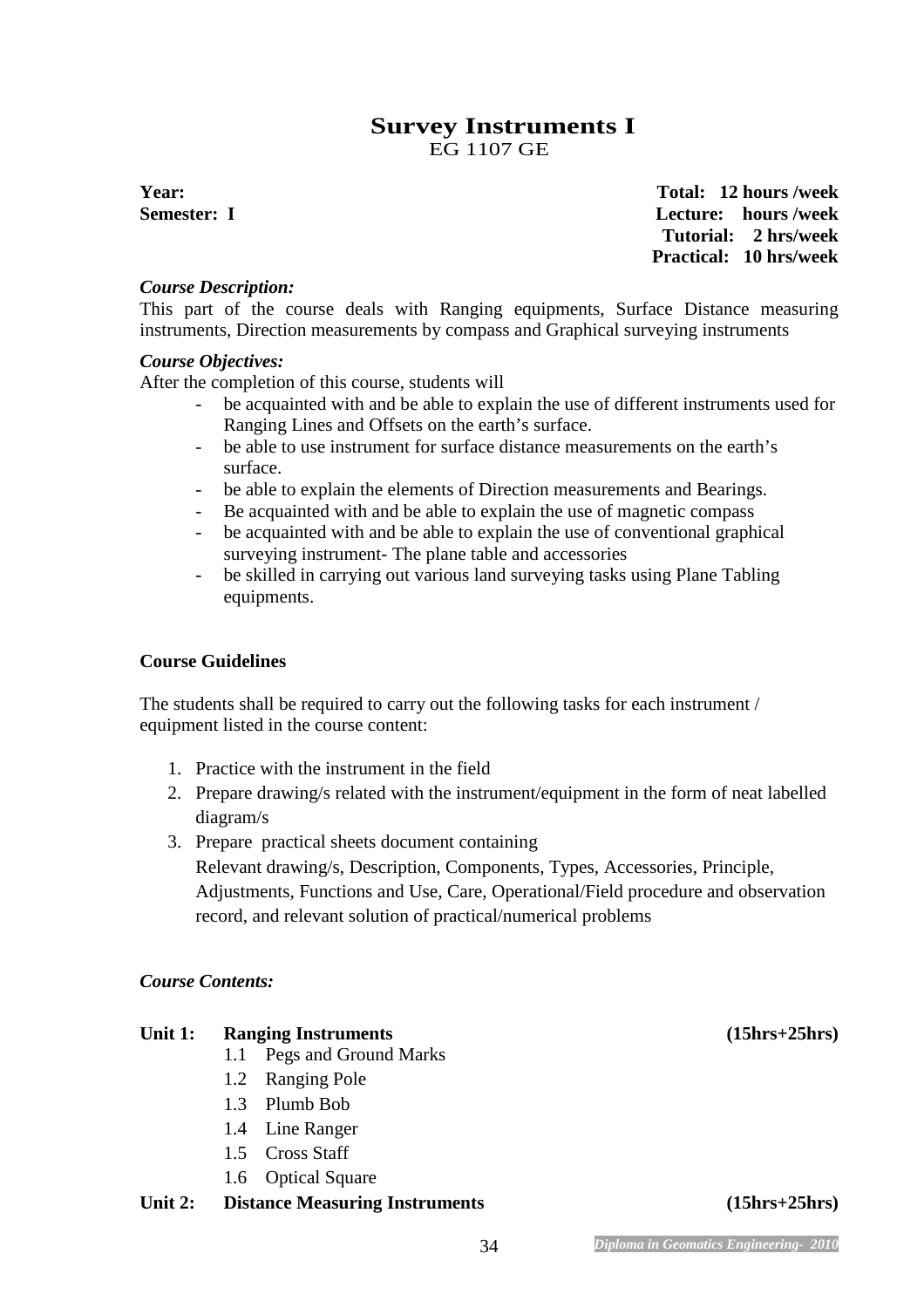- 2.1 Surveyor's Chain
- 2.2 Measuring Tape

#### **Unit 3: Direction and Compass (15hrs+35hrs)**

- 3.1 Principle of Direction Measurements
	- Reference Planes (Horizontal, Vertical, Inclined).
	- Reference Axes for measuring angles between points on the earth surface. (Horizontal, Vertical, Collimation).
- 3.2 Direction elements:
	- Meridians and types of meridians used
	- Bearing , types of bearings and conversion of bearings
	- Magnetic Declination
- 3.3 Essential components in a direction measuring instrument
- 3.4 Instrument for direction measurements Magnetic Compass
- 3.5 Instrument for direction measurements Surveyor's compass

#### **Unit 4: Graphical Surveying Instruments (15hrs+35hrs)**

- 4.1 Plane Table
- 4.2 Sight Rule
- 4.3 Telescopic Alidade and Staff
- 4.4 Indian Clinometer

#### *Reference Books*

- *1. Surveying Vol. I Dr. B.C Punmia, Laxmi Publication Pvt.Ltd*
- *2. Surveying Vol. I S.K. Duggal, Tata McGraw- Hill Publishing Company Ltd. New Delhi*
- *3. Principles and use of Surveying Instruments, J. Clendinning, J.G Oliver*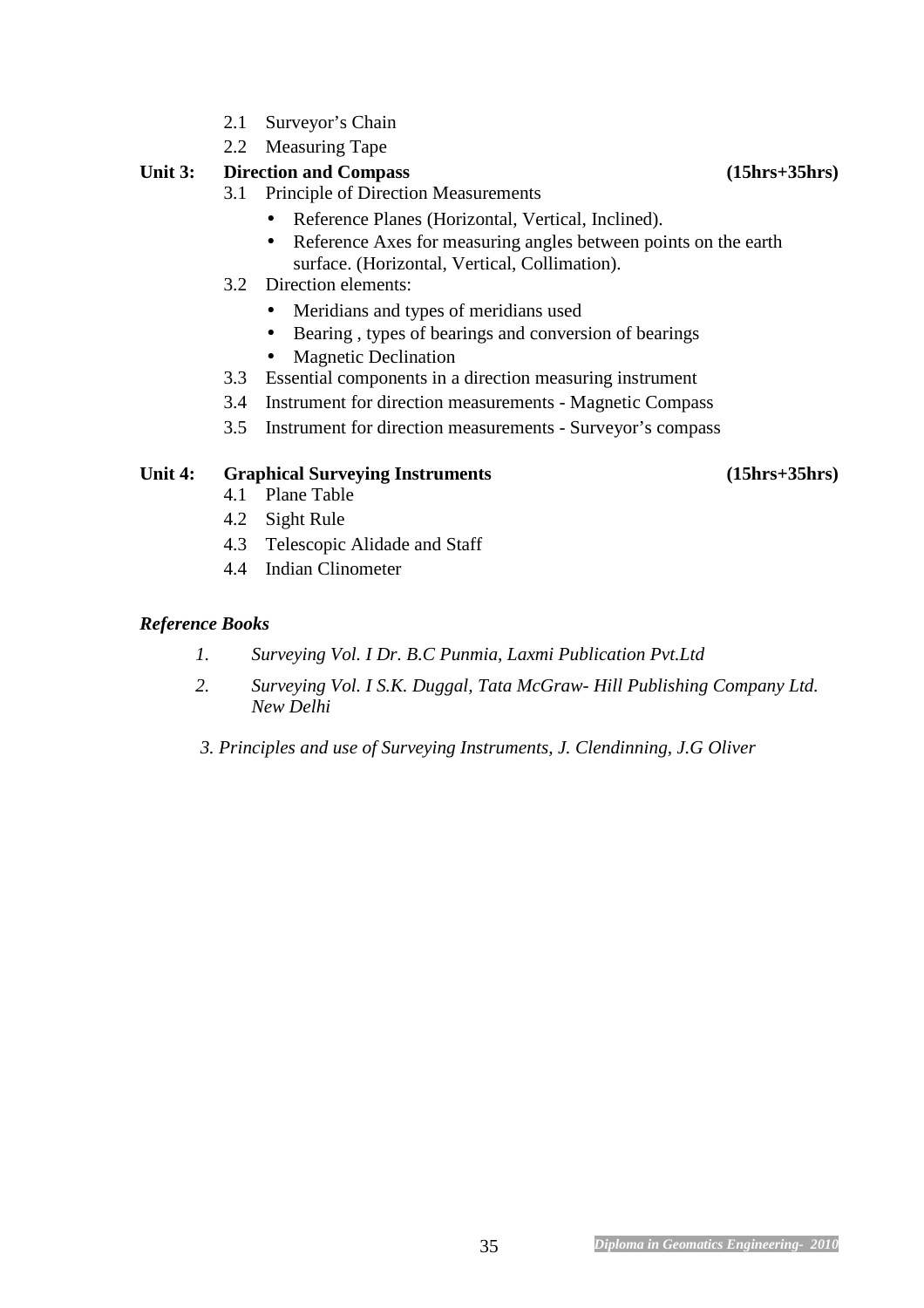# **Second Semester**

| EG1201SH        | Communicative English II          |
|-----------------|-----------------------------------|
| <b>EG1202SH</b> | <b>Social Studies</b>             |
| <b>EG1203SH</b> | <b>Engineering Mathematics II</b> |
| <b>EG1204SH</b> | <b>Engineering Physics II</b>     |
| <b>EG1205SH</b> | <b>Engineering Chemistry II</b>   |
| <b>EG1206GE</b> | <b>Computer Application</b>       |
| <b>EG1207GE</b> | <b>Survey Instruments II</b>      |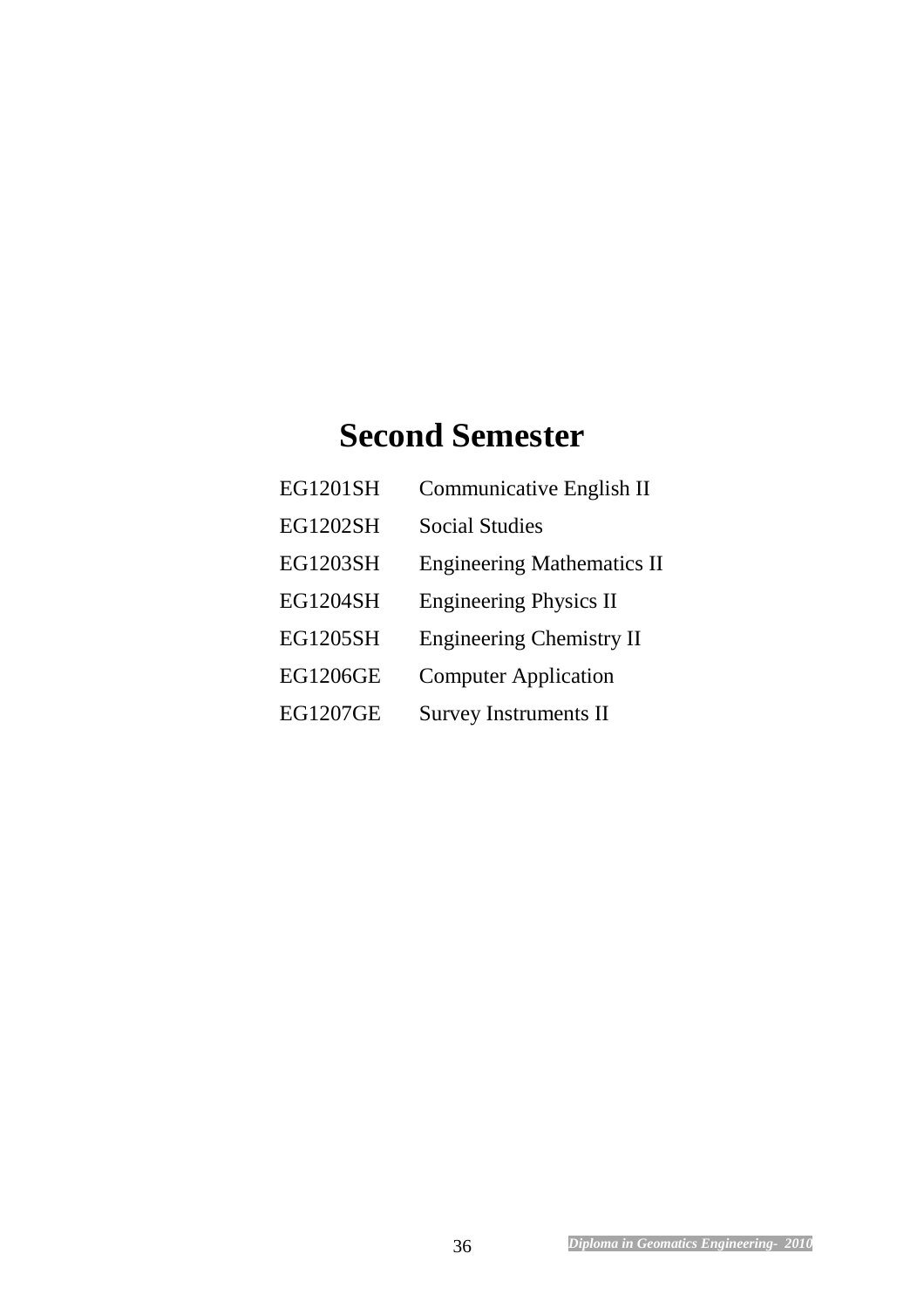## **Communicative English II EG1202SH**

#### *Course Description:*

This course consists of four units related to practice based communicative English; writing skills in English; English sounds and structures; and English conversation practices so as to equip the students with the skills and knowledge of communication in English language in order to have an effective and efficient job performance through occupational communication in the workplace.

#### *Course Objectives:*

After the completion of this subject, students will be able to:

- 6. Communicate in English language at work/job environment
- 7. Define and use trade related technical terminologies
- 8. Demonstrate various writing skills related to the job
- 9. Demonstrate situational/structural conversation essential for job performance

#### *Course Contents:*

#### **Unit 1. Communicative English: [3]**

- 1.1 The correct usage:
	- Introduction
	- Grammatical units:
	- Subject –verb agreement
	- Nouns and pronouns
	- The adjectives
	- The articles
	- The verbs
	- The adverbs
	- The prepositions
	- The conjunctions

#### 1.2 The grammatical structures:

- The order of words
- The idioms
- The punctuation
- The spelling
- The formation of words
- Figures of speech
- The verb patterns
- Ouestion tags, short answers, etc.
- More structures
- 1.3. Everyday functions ii.
- 1.4. Asking about trouble/problem.
- 1.5. Inviting to join an activity.
- 1.6. Asking about / expressing.
- 1.7. Asking about / stating.

 **Total: 2 hour /week Year: I Lecture: 2 hours/week Semester: II** Tutorial: hours/week  **Practical: hours/week**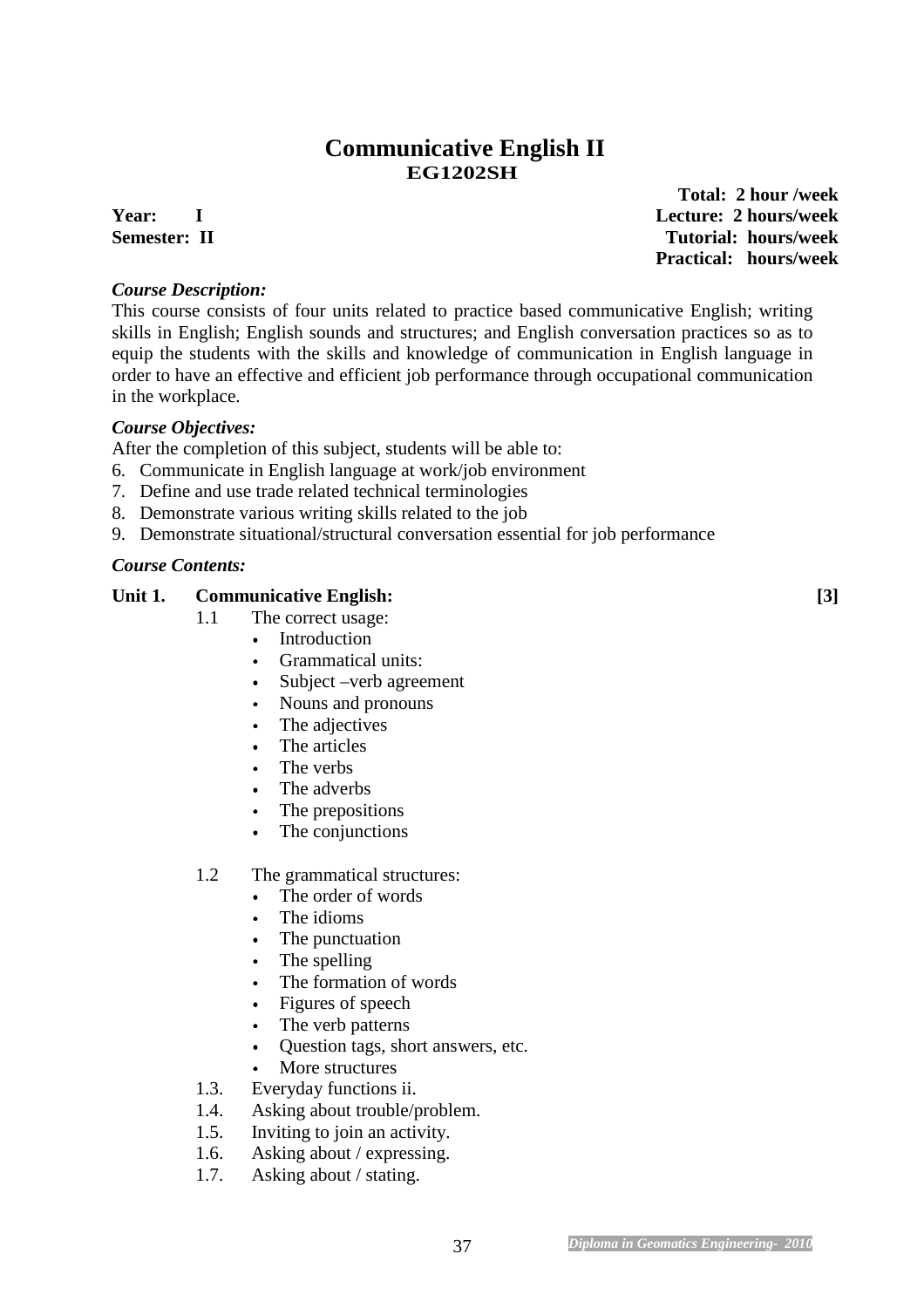- 1.8. Functions of English.
- 1.9. Dictionary usage
- 1.10. Reading comprehension
- 1.11. Collection and definitions of job related terminologies

#### Unit 2. Writing skills in English: [15hrs]

- 2.1. Writing comprehension
- 2.2. Writing Dialogues
- 2.3 Paraphrasing
- 2.4. Writing Responses:
	- Complaint letters
	- Social letters
	- Response to business letters
	- Response to Invitation letters
- 2.5 Documentation
	- In text citation
	- Bibliography
- 2.6. Essay Writing
	- Descriptive essay
	- Argumentative essay
	- Cause and effect essay
	- Comparative essay
- 2.7. Report Writing
	- Prepare an academic report practically

#### **Unit 3. English sounds and structures: [4]**

- 3.1 Individual oral presentation
- 3.2 Reinforcement of Sounds of English:
	- The vowels
	- The consonants
	- Consonant clusters
	- Vowel sequences
	- Syllable structure
	- Stress
	- Intonation
- 3.3 Dictionary usage

#### Unit 4. **Trade Related terminologies** [3]

- Surveying & Mapping
- Geomatics
- Remote Sensing and GIS
- Land Management

Test and revision [5]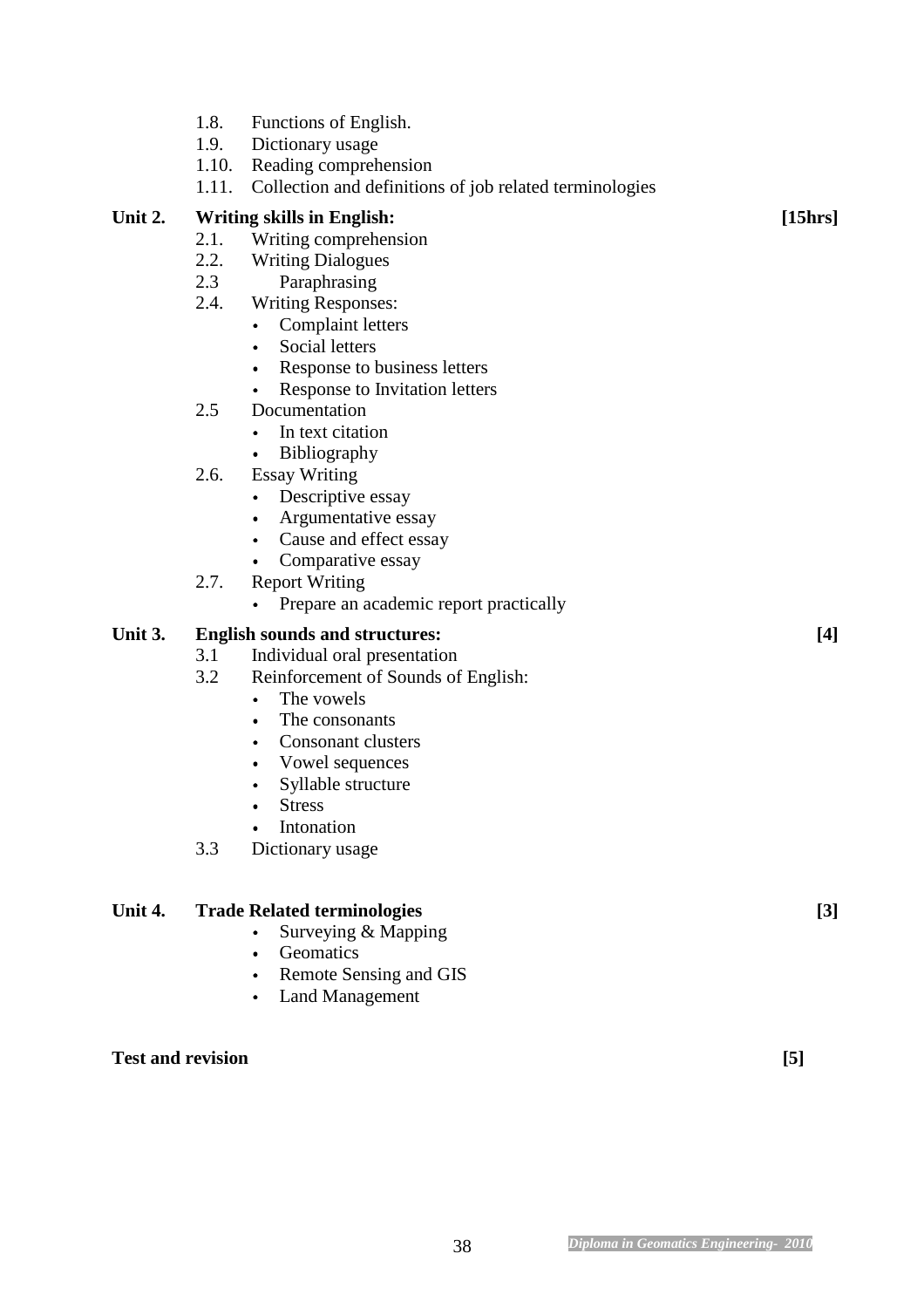#### *Reference Books:*

- 1. Poudel, R.C., A Manual to Communicative English, K.P.Pustak Bhandar, Kathmandu, 1956/57.
- 2. Shah ,B.L., A text book of writing skills in English, First edition Hira Books Enterprises, Kathmandu,
- 3. Fruehling, R. T. and Oldham N. B., Write to the point, McGraw- Hill, Inc. New York NY 10020
- 4. Tayior, G., English conversation practice, 1975.
- 5. Maharjan L. B..A textbook of English sounds and Structures, Vidyarthi Pustak Bhandar, Kathmandu, 2000.
- 6. Todd, LAN introduction to Linguistics, Longman York press, 1991.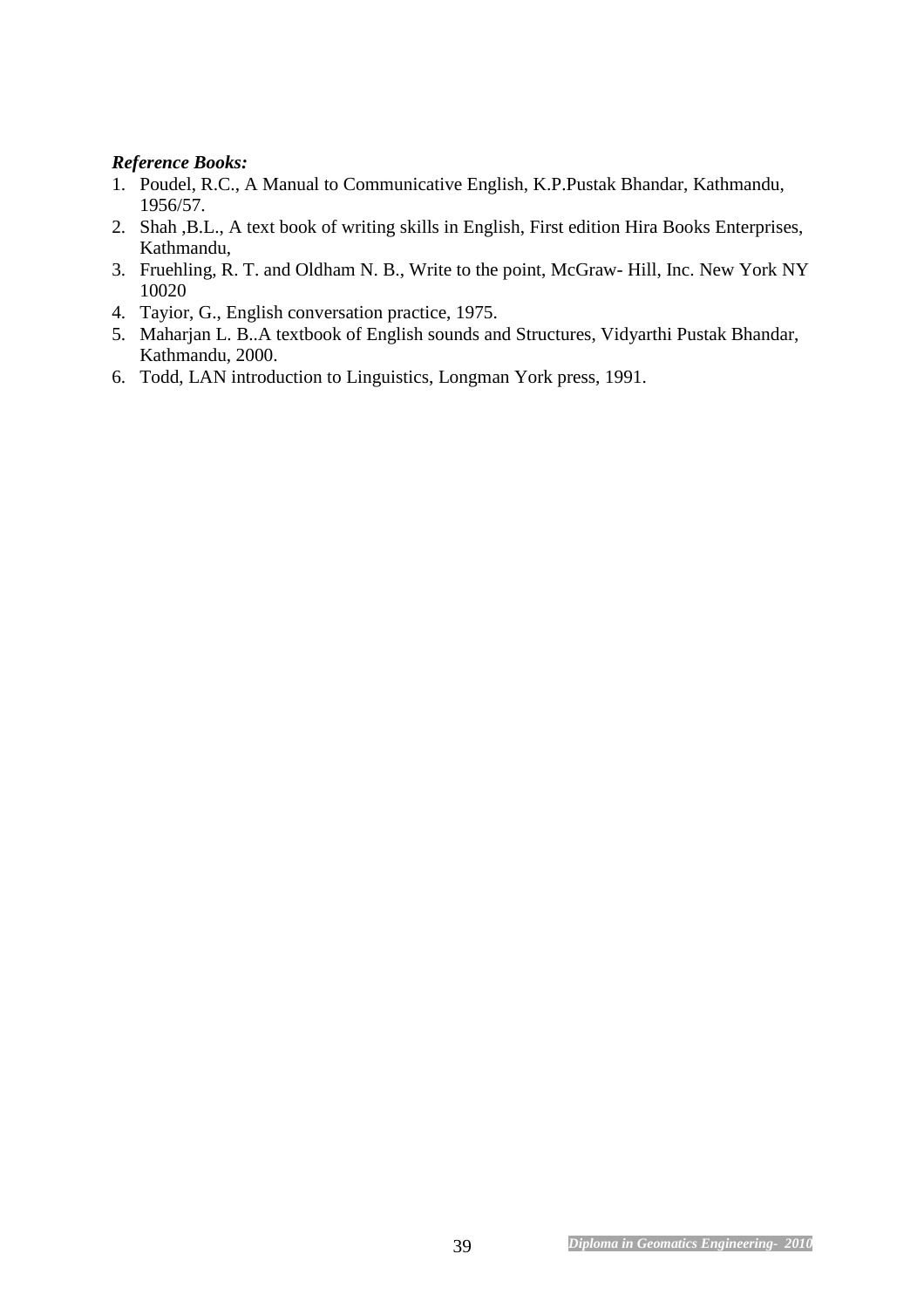# *सामाजिक अध्ययन* ई.जी. २२०६ एस.एच.

*jif{M bf];|f] bf];|f] hDdfM @ 306f÷ xKtf 306f÷ xKtf ;]d]i6/ ;]d]i6/Mbf];|f] bf];|f] bf];|f] k|jrgM @ 306f÷ xKtf M @ 306f÷ xKtfM @ 306f÷ xKtf विशेष* : घण्टा / हप्ता  *k|of]ufTds k|of]ufTdsM 306f÷ xKtf M 306f÷ xKtf k|of]uzfnf k|of]uzfnfM 306f÷ xKtf M 306f÷ xKtf* 

#### *kf7\oqmdsf] kl/ro oqmdsf] kl/ro kl/roM*

*;fdflhs cWoog ljifosf] kf7\oqmdsf] d"n p2]Zo g]kfnsf] j:t'l:ylt ljz]iftM ef}uf]lns hfgsf/L ;+If]kdf lbO{ k|fljlws ljBfyL{x¿nfO{ g]kfnsf ljljw kIfaf6 kl/lrt u/fpg' xf] . ;fdflhs cWoogsf] kf7\oqmd l8Knf]df*  इन्जिनियरिङ तहमा पढ्ने विद्यार्थीहरूका लागि इतिहास, संस्कृति, भूगोल, अर्थशास्त्र, राजनीतिशास्त्र, समाजशास्त्र, मानवशास्त्र, जनसंख्या शिक्षा, वातावरण शिक्षा आदिका विषयवस्तुलाई एकीकृत गरी निर्माण गरिएको छ ।

#### *kf7\oqmdsf] p2]Zo oqmdsf] p2]ZoM*

यस पाठ्यक्रमको अध्ययनपछि मध्यम स्तरीय प्राविधिक विद्यार्थीहरू निम्नलिखित विषयमा सक्षम हुनेछन् :

- $\overline{\boldsymbol{\phi}}$ ) विश्वमानचित्रमा नेपालको परिचय दिन ।
- *<i>v* and **propertion** in the set of the contribution  $\mathbf{r}_k$  is a set of the set of  $\mathbf{r}_k$
- *u\_ ;fdflhs lj1fg–dfgj / ;dfhsf] ;fdfGo hfgsf/L lbg .*
- घ) नेपालको आर्थिक व्यवस्थाको विशेषताहरूसहित कृषि, व्यापार, उद्योग, यातायात, सञ्चारको सामान्य परिचय दिन ।
- ङ) नेपालको छिमेकी तथा मित्रराष्ट् भारत र चीनसँगको सम्बन्धको छोटकरीमा परिचय तथा असंलग्न परराष्ट् नीति, *;+o'Qm /fi6«;+3, ;fs{af/] 5f]6s/Ldf hfgsf/L u/fpg .*
- च) नेपालको शासन व्यवस्थाका प्रमुख अङ्गहरू र संविधान, विकेन्द्रीकरणको सामान्य परिचय दिन ।
- *5\_ ;fdflhs tyf ;f+:s[lts kl/jt{g;DaGwL hfgsf/L lbg .*
- ज) वातावरण, सामाजिक सेवा र सामुदायिक विकास, सामाजिक अनुसन्धान, जनसंख्या शिक्षासम्बन्धी सामान्य *जानकारी दिन* ।

| एकाइ | पाठ्यांश विवरण                                       | पाठ घण्टा |
|------|------------------------------------------------------|-----------|
|      | सामाजिक अध्ययन तथा सामाजिक विज्ञानको परिचय           | γ         |
|      | क) सामाजिक अध्ययनको अर्थ, क्षेत्र, महत्व             | २         |
|      | ख) सामाजिक अध्ययनको सामाजिक विज्ञानसँग सम्बन्ध       |           |
|      | ग) सामाजिक अध्ययनको अन्य विषयसित सम्बन्ध             |           |
|      | घ) सामाजिक अध्ययन र सामाजिक विज्ञानबीच भिन्नता       |           |
|      | ङ) समाजशास्त्र र ग्रामीण समाजशास्त्रको परिचय         | ٩         |
|      | च) समाजशास्त्रको प्रकृति र वैज्ञानिक पद्धति          |           |
|      | छ) सामाजिक विज्ञान र भौतिक विज्ञानबीचको अन्तर        |           |
|      | ज) विज्ञान र इन्जिनियरिङ                             | ٩         |
|      | भ्रुः) विज्ञान र प्रविधि                             |           |
|      | ञ) विज्ञान र धर्म                                    |           |
|      | ट) विज्ञान र समाज                                    |           |
| २.   | मानव र समाज                                          |           |
|      | क) समाज, संस्कृति र व्यक्तित्व, बानी, परम्परा र फेसन | a         |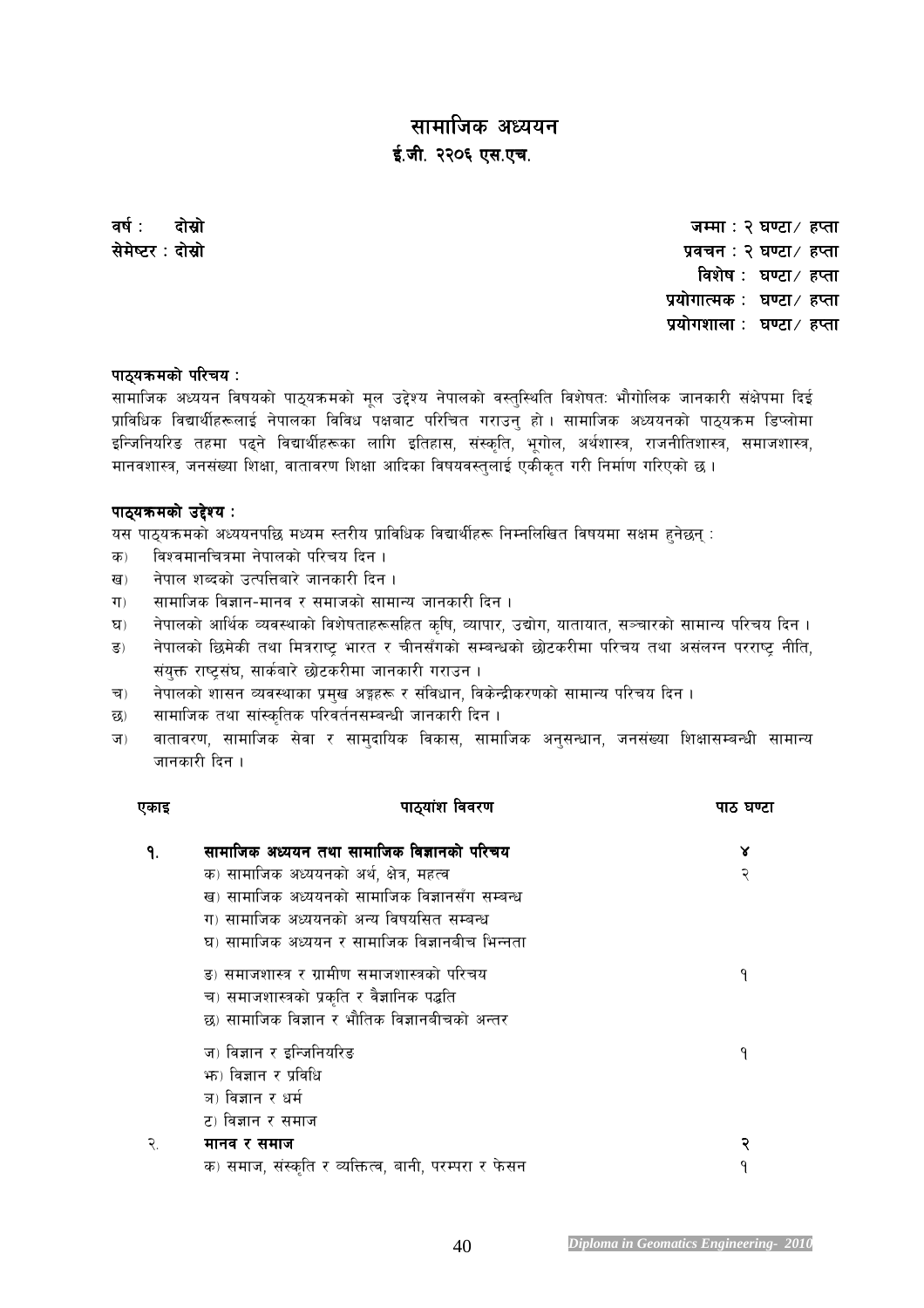|                 | ख) जाति, भाषा, धर्म, पेसा, रहनसहन र चाडपर्व                                       | ۹    |
|-----------------|-----------------------------------------------------------------------------------|------|
|                 | ग) समाजमा महिलाहरूको स्थिति                                                       |      |
| ३.              | सामाजिक तथा सांस्कृतिक परिवर्तन                                                   | γ    |
|                 | क) सामाजिक तथा सांस्कृतिक परिवर्तनका अर्थ                                         | ۹    |
|                 | ख) सामाजिक तथा सांस्कृतिक परिवर्तनका सिद्धान्तहरू                                 |      |
|                 | ग) सामाजिक परिवर्तनको विशेषताहरू                                                  | ۹    |
|                 | घ) सामाजिक र सांस्कृतिक परिवर्तनका कारक तत्वहरू                                   |      |
|                 | ङ) औद्योगिकीकरण र सामाजिक परिवर्तन                                                | ٩    |
|                 | च) ग्रामीण सामाजिक जनजीवनमा प्रविधिको प्रभाव                                      |      |
|                 | छ) औद्योगिक र ग्रामीण समाजका विशेषताहरू                                           | ۹    |
|                 | ज) सहरीकरण                                                                        |      |
| $\lambda$       | वातावरण र पर्यावरण                                                                | ۹    |
|                 | क) वातावरण र पर्यावरणको अर्थ                                                      |      |
|                 | ख) वातावरण संरक्षणको आवश्यकता र महत्व                                             |      |
| ५.              | सामाजिक सेवा र सामुदायिक विकास                                                    | २.५  |
|                 | क) सामुदायिक विकास परियोजनाको अर्थ र उद्देश्य                                     | ۹    |
|                 | ख) सामुदायिक विकास कार्यक्रम                                                      |      |
|                 | ग) जनसहभागिता र सामुदायिक विकास                                                   | Q, Q |
|                 | घ) सामाजिक सेवाको अर्थ, क्षेत्र र उद्देश्य                                        | ۹    |
|                 | ङ) सामाजिक कार्यकर्ताको अर्थ, प्रकार, गुण र भूमिका                                |      |
| ٤.              | सामाजिक अनुसन्धान                                                                 | २    |
|                 | क) परिभाषा, प्रकृति, उद्देश्य र प्रकार                                            | ०.५  |
|                 | ख) सामाजिक अनुसन्धानका प्रेरकताहरू                                                | १.१  |
|                 | ग) सामाजिक अनुसन्धानका प्रमुख चरण                                                 |      |
|                 | घ) सामाजिक अनुसन्धान प्रतिवेदन तयार गर्ने ढाँचा                                   |      |
| ৩               | हाम्रा स्रोतहरू                                                                   | २    |
|                 | क) मानवशक्ति                                                                      | ۹    |
|                 | ख) जलस्रोत                                                                        |      |
|                 | ग) भूमि                                                                           |      |
|                 | घ) वनसम्पदा                                                                       | ०.५  |
|                 | ङ) खनिजशक्ति                                                                      |      |
|                 | च) सौर्यशक्ति                                                                     | Q, Q |
|                 | छ) वायुशक्ति                                                                      |      |
| ζ.              | नेपाल शब्दको उत्पत्ति                                                             | ٩    |
| $\mathcal{S}$ . | विश्वमानचित्रमा नेपाल                                                             | ۹    |
| qo.             | आर्थिक अवस्था                                                                     | २    |
|                 | क) कृषि, व्यापार, उद्योग, यातायात र सञ्चारको महत्व                                | ۹    |
|                 | ख) आर्थिक व्यवस्थाका विशेषताहरू                                                   | ۹    |
|                 | कृषिजन्य अर्थव्यवस्था, मिश्रित अर्थव्यवस्था, साभ्रा अर्थव्यवस्था, योजनाबद्ध विकास |      |
| 99.             | परराष्ट्र नीति                                                                    | ३    |
|                 | क) नेपालको असंलग्न परराष्ट् नीतिको अर्थ                                           | ٩    |
|                 | ख) नेपालको परराष्ट्र नीतिका विशेषताहरू                                            |      |
|                 | ग) नेपाल भारत सम्बन्ध                                                             | Q, Q |
|                 | घ) नेपाल चीन सम्बन्ध                                                              | ०.५  |
|                 | ङ) संयुक्त राष्ट्रसंघ र नेपाल                                                     | ۹    |
|                 | च) सार्क र नेपाल                                                                  |      |
| $9$ २.          | शासन व्यवस्था                                                                     | ३.४  |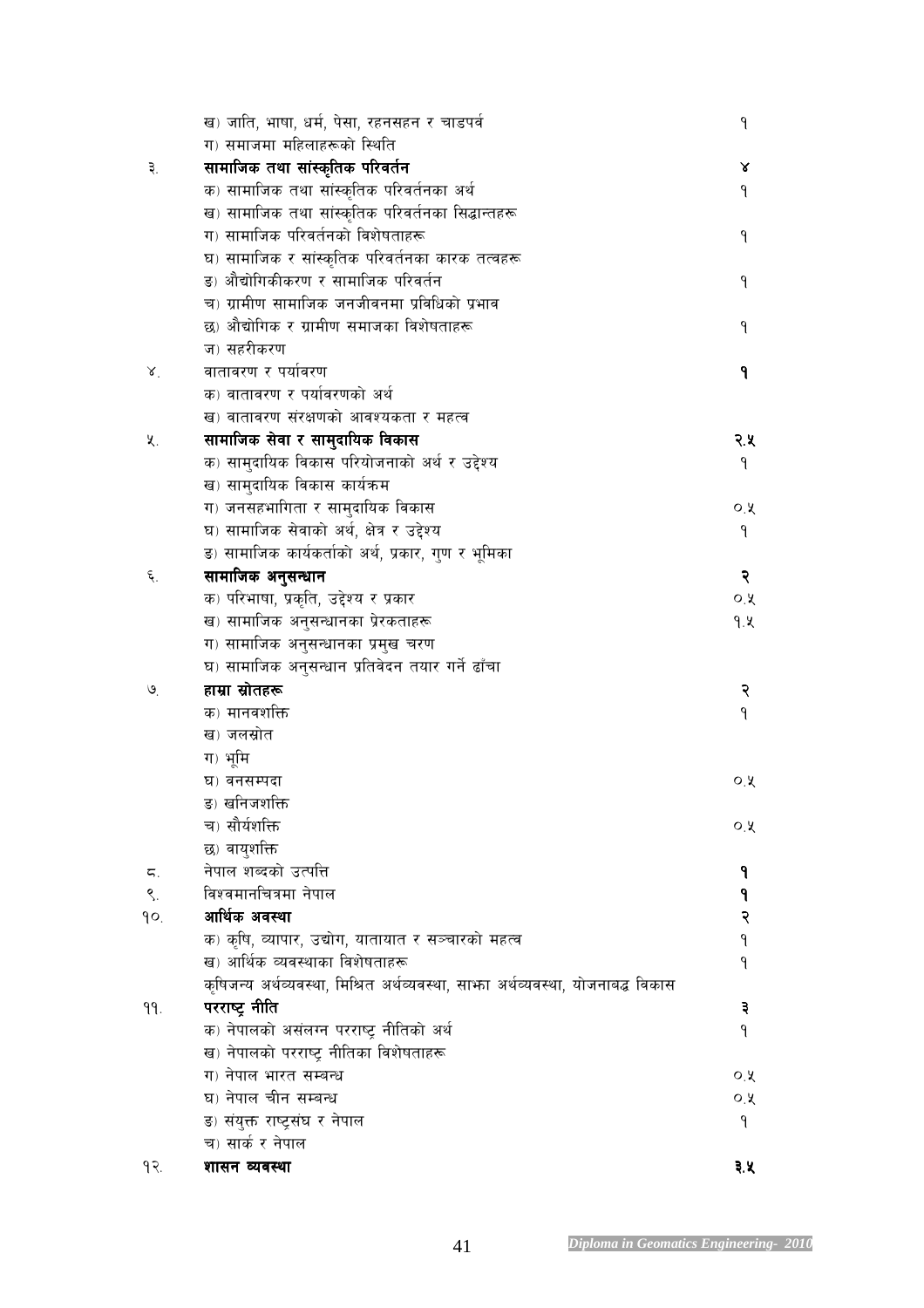|     | क) व्यवस्थापिका                                      | $O, \lambda$ |
|-----|------------------------------------------------------|--------------|
|     | ख) कार्यपालिका                                       | $O, \lambda$ |
|     | ग) न्यायपालिका                                       | $O, \lambda$ |
|     | घ) संविधान, संविधानसभा, अन्तरिम संविधानको छोटो परिचय | ٩            |
|     | ड़) नेपाल अधिराज्यको संविधान २०४७ को विशेषताहरू      | $O, \lambda$ |
|     | च) विकेन्द्रीकरण, महत्व, आवश्यकता र विशेषताहरू       | $O, \lambda$ |
| ۹३. | जनसंख्या शिक्षा                                      | २            |
|     | क) जनसंख्या शिक्षाको परिचय                           | ٩            |
|     | ख) जनसंख्या शिक्षाको उद्देश्यहरू                     |              |
|     | ग) जनसंख्या वृद्धि र नियन्त्रण                       |              |

#### पाठ्**यपुस्तक**

*!= ;fdflhs cWoog, l;4LZj/dfg >]i7, 8f= /fh]Gb|k|;fb clwsf/L, ;fljqL >]i7, cIfnf]s, k|sfzg, sf7df8f}F .* 

#### *;Gbe{ k':ts k':ts*

- *!= g]kfn clw/fHosf] ;+ljwfg @)\$&, sfg'g, Gofo tyf ;+;bLo Joj:yf dGqfno, sfg'g lstfa Joj:yf ;ldlt, sf7df8f}F, @)\$& .*
- *@= g]kfn clw/fHosf] ;+ljwfg @)\$& M Ps l6Kk0fL, lvdnfn b]jsf]6f, lg/Gt/ k|sfzg, sf7df8f}F, @)%\* .*
- $3.$  नेपाल परिचय, सिद्धीश्वरमान श्रेष्ठ, प्रा. श्यामकृष्ण जोशी, सावित्री श्रेष्ठ, अक्षलोक प्रकाशन, काठमाडौँ, २०६५ ⁄ ०६९ ।
- *#= g]kfnsf] cGtl/d ;+ljwfg @)^# .*
- *\$= g]kfnsf] ;/sf/ / k|zf;g, l;4LZj/dfg >]i7, cIfnf]s k|sfzg, sf7df8f}F, @)%) .*
- *%= g]kfnL a[xt\ zAbsf]if, g]kfn /fhsLo k|1f–k|lti7fg, sf7df8f}F, @)%@ .*
- *^= g]kfnL dlxnf / hgcfGbf]ng @)^#, ;fljqL >]i7, cIfnf]s k|sfzg, @)^# .*
- *&= k|Zgf]Q/ g]kfn kl/ro, ;fljqL >]i7, l;4LZj/dfg >]i7, lg/Gt/ k|sfzg, sf7df8f}F, @)%), @)%\* -t];|f] ;+:s/0f\_ .*
- *\*= jftfj/0f lzIff ;|f]t ;ª\ufnf], /fli6«o ;+/If0f sfo{gLlt sfof{Gjog cfof]hgf, sf7df8f}F, @)%) .*
- ९. महत्वपूर्ण राजनीतिक शब्दज्ञान, सिद्धीश्वरमान श्रेष्ठ, अक्षलोक प्रकाशन, काठमाडौँ, २०५५, २०५८, २०६६ ।
- *!)= d'b|f, a}ª\lsª, /fh:j, cGt/f{li6«o Jofkf/ tyf g]kfnsf] cy{Joj:yf, dx]Zj/dfg >]i7, /Tg k':ts e08f/, sf7df8f}F, @)%! .*
- *!!= /fhgLltzf:qsf] kl/ro, l;4LZj/dfg >]i7, lg/Gt/ k|sfzg, sf7df8f}F, @)%), @)%\* -bf];|f] ;+:s/0f\_ .*
- *!@= ;fdflhs cg';Gwfg k|ljlw, k|efs/ nfn bf;, >L ho gf/fo0f, ;Kt/L, @)%\$ .*
- १३. सामाजिक अध्ययन (हेल्थ साइन्स), सिद्धीश्वरमान श्रेष्ठ, सावित्री श्रेष्ठ, अक्षलोक प्रकाशन, काठमाडौँ, २०६७।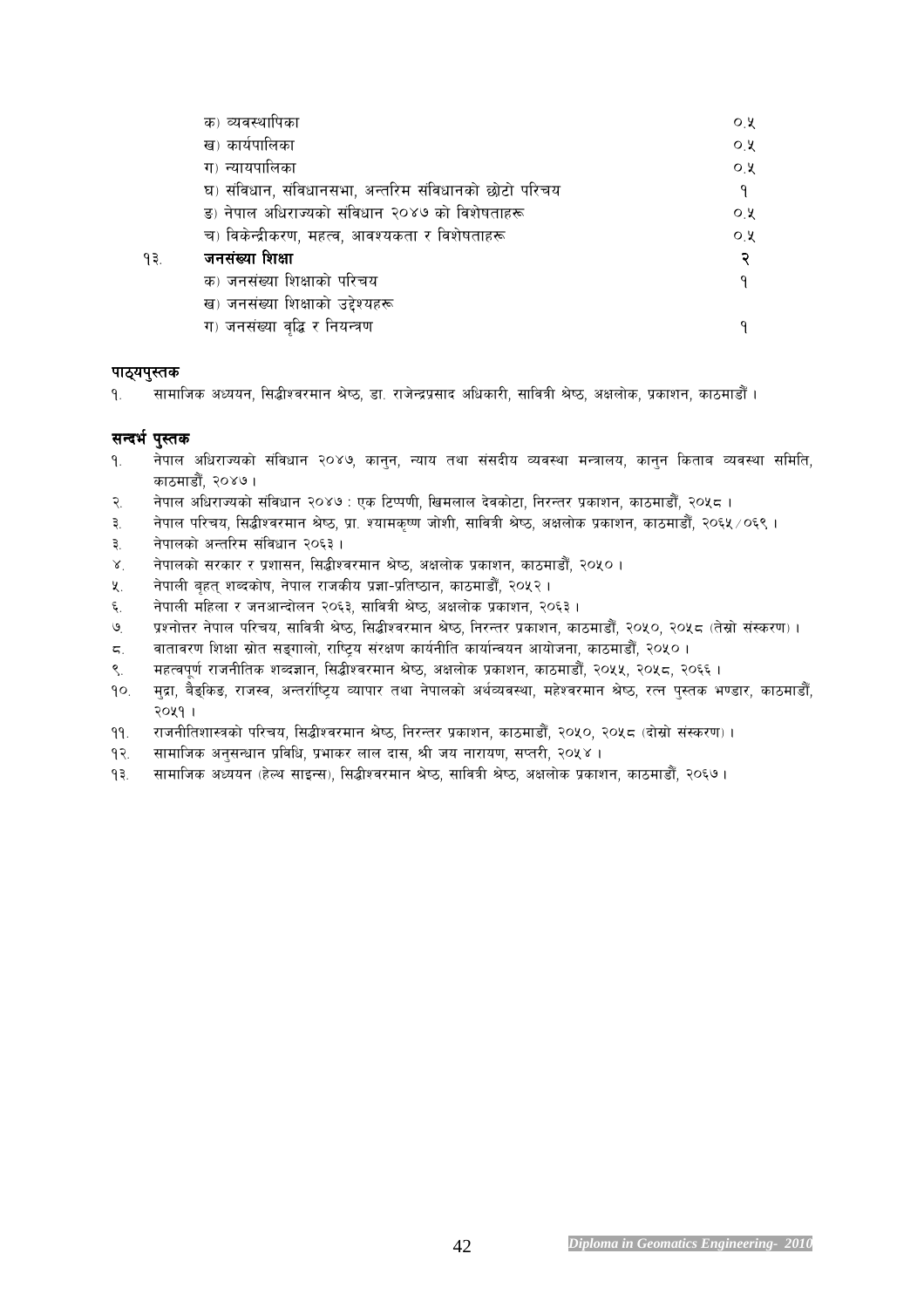# **Engineering Mathematics II EG 1201 SH**

 **Total: 4 hour /week Year: I Lecture: 3 hours/week Semester: II** Tutorial: 1 hours/week  **Practical: hours/week Lab: hours/week** 

#### *Course Description:*

This subject consists of five units related to vectors; algebra; calculus; geometry; and statistics necessary to develop mathematical background helpful for the understanding and practicing the related engineering works.

#### *Course Objectives:*

After the completion of this course, students will be able to:

- 1. Explain the concepts of vectors in plain and vectors in space and apply them in the field of the related engineering area
- 2. Explain the concepts of the complex numbers, linear inequalities and programming apply them in the field of the related engineering area.
- 3. Explain the concepts of determinants and matrices and apply them in the field of the related engineering area
- 4. Explain the concepts of determinants and matrices and apply them in the field of the related engineering area
- 5. Explain the concepts of applications of derivatives and areas of curves and apply them in the field of the related engineering:
- 6. Explain the concepts of coordinates in space and planes and apply them in the field of the related engineering area
- 7. Explain the concepts of statistics and apply them in the field of the related engineering area.

#### *Course Contents:*

#### **Unit 1. Vectors: [9]**

1.1. Vectors in plane, addition and subtraction.

- 1.2. Composition and decomposition of vectors.
- 1.3. Vectors in space.
- 1.4. The unit vectors i, j, k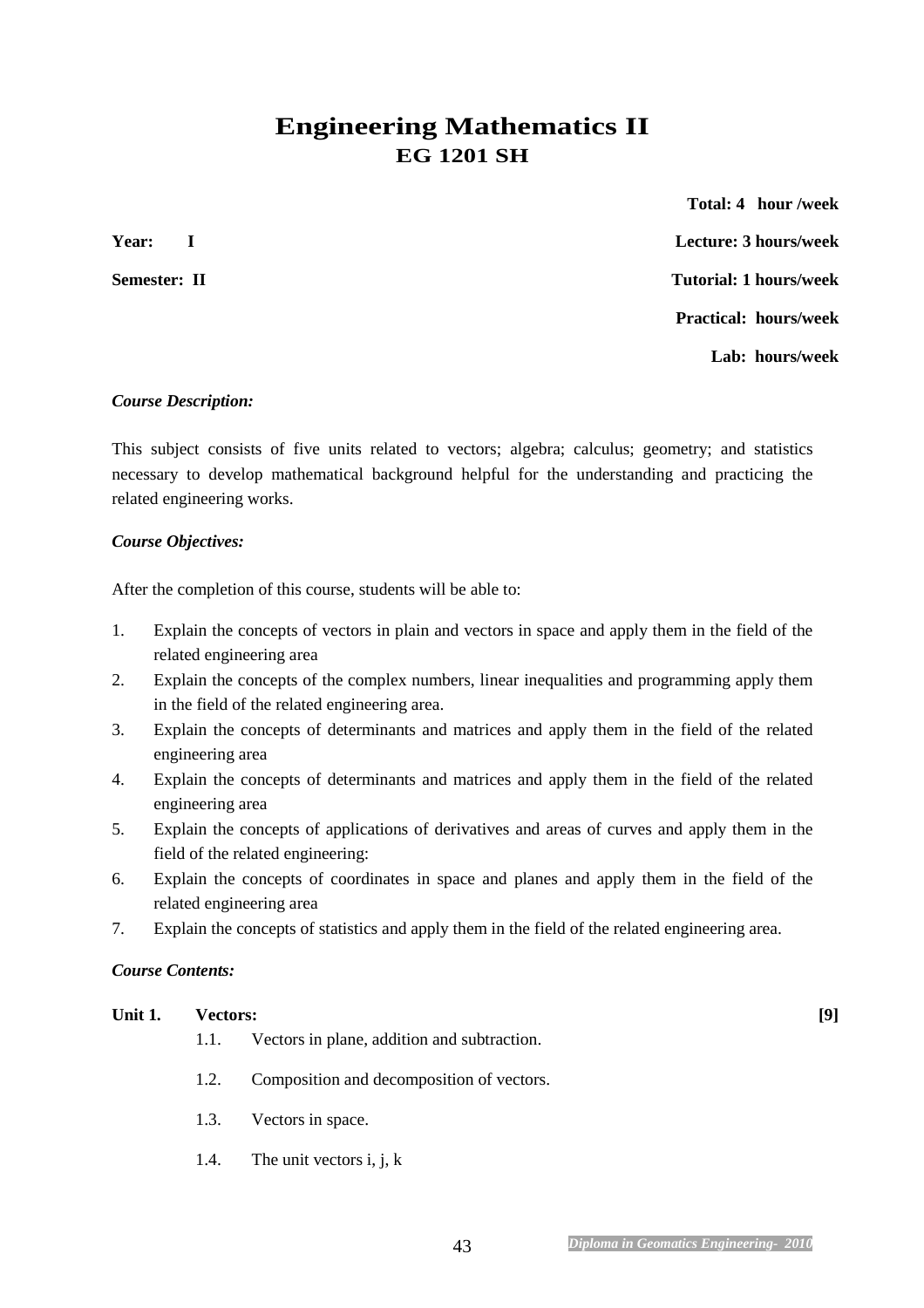- 1.5. Product of two vectors-
	- dot product,
	- cross product,
- 1.6. Simple applications.

#### **Unit 2. Algebra: [15]**

- 2.1. Complex number in the from A+ ib.
	- Algebra of complex numbers.
	- Polar representation of complex numbers.
- 2.2. De Moivre's theorem and its applications
- 2.3. Linear inequalities and their graphs.
	- System of linear inequalities in two variables,
	- System of linear inequalities in two variables,
	- Linear programming: Problems involving two variables under given linear constraints
- 2.4. Determinants and matrices,
	- Algebra of matrices,
	- Properties of determinants,
	- Ad joint and inverse of matrices.
	- Solution of linear equations using cramers' rule
	- Row equivalent matrices
	- Idea of polynomial equations

#### **Unit 3. Calculus: [9]**

- 3.1. Applications of derivatives-
	- Tangents and normal to a curve taking slope as derivative
	- Maxima and minima of a function
	- Derivative as rate of change

#### 3.2 Areas under curves:

- Use of definite integral as limit of a sum to find areas under curves
- Areas of closed curves and
- Areas between curves.
- 3.3 Antiderivatives:
	- Curve tracing, maxima and minima
	- Rieman sums & integral
	- Application of fundamental theorem

#### **Unit 4. Geometry: [6]**

- 4.1. Coordinates in space,
- 4.2. Coordinates in planes.

#### **Unit 5. Statistics: [6]**

5.1. Statistics: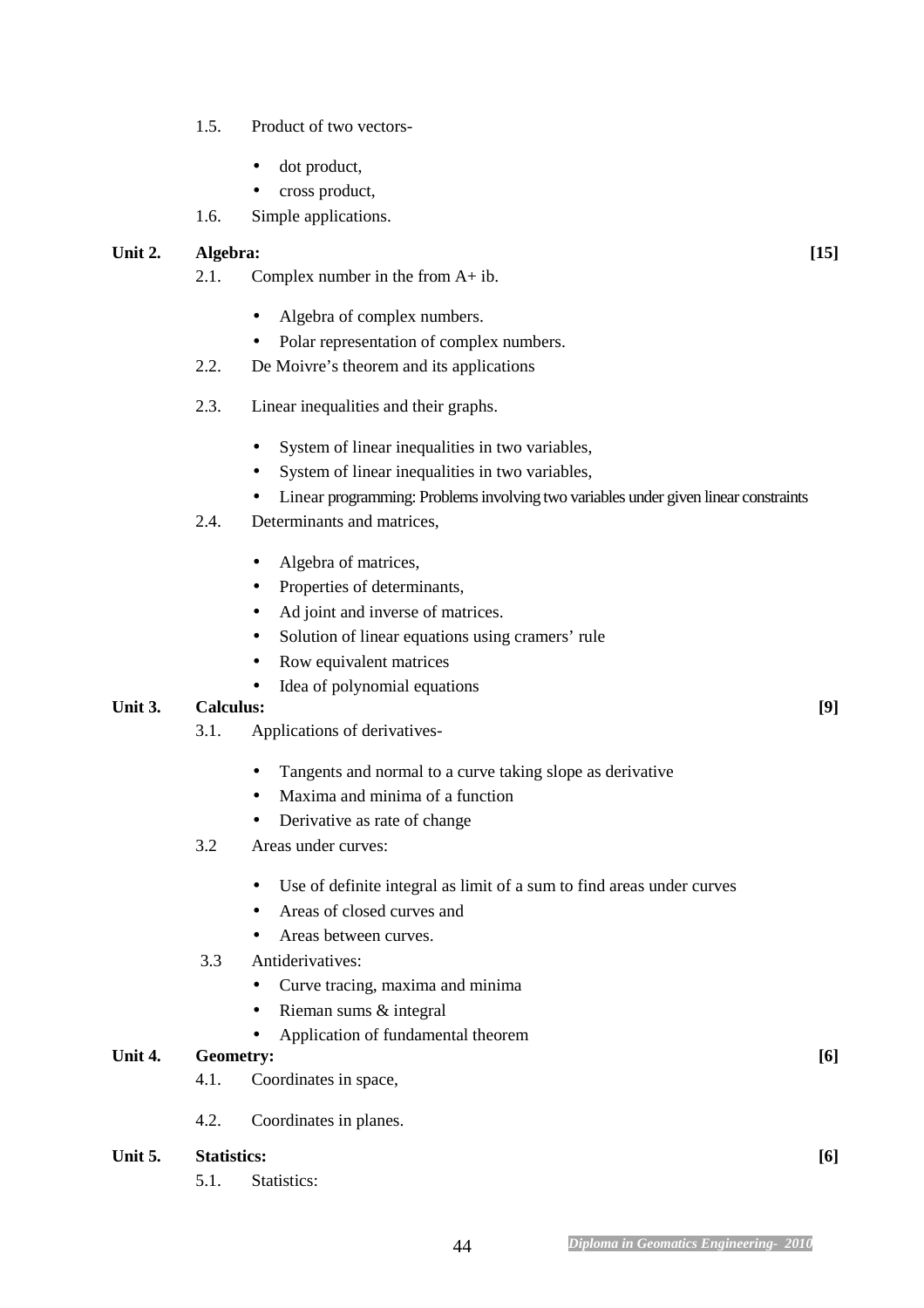- Introduction to statistics
- Measures of Central Tendency
- Measures of Dispersion
- Moments, Skew ness and Kurtosis
- Correlation and Regression
- 5.2. Probability:
	- Concept of Probability
	- Concept of conditioned probability
	- Concept of independent and dependent events
	- Concept of mutually exclusive events

#### *Learning materials:*

- 1. A Textbook on Engineering mathematics (for Diploma in Engineering) part II, Bhim Prasad kafle, Makalu Publicartion House, Dillibazar, Kathmandu
- 2. A Text book of Statistics B.C. Bajracharya
- 3. Elementary Statistics H. C. Saxena
- 4. Statistical Methods Mrigendralal Singh
- 5. Engineering Mathematics I, Hari Nandan Nath, Parishowar Acharya, Vudhyarthi Publisher and distributors, Bhotahity, Kathmandu
- 6. References to be selected by the related lecturer(s) from among the texts available in the market that meet the content needs of this subject.
- 7. The related institute may develop its own textbook and approve from the related authority so as to have a prescribed textbook of this subject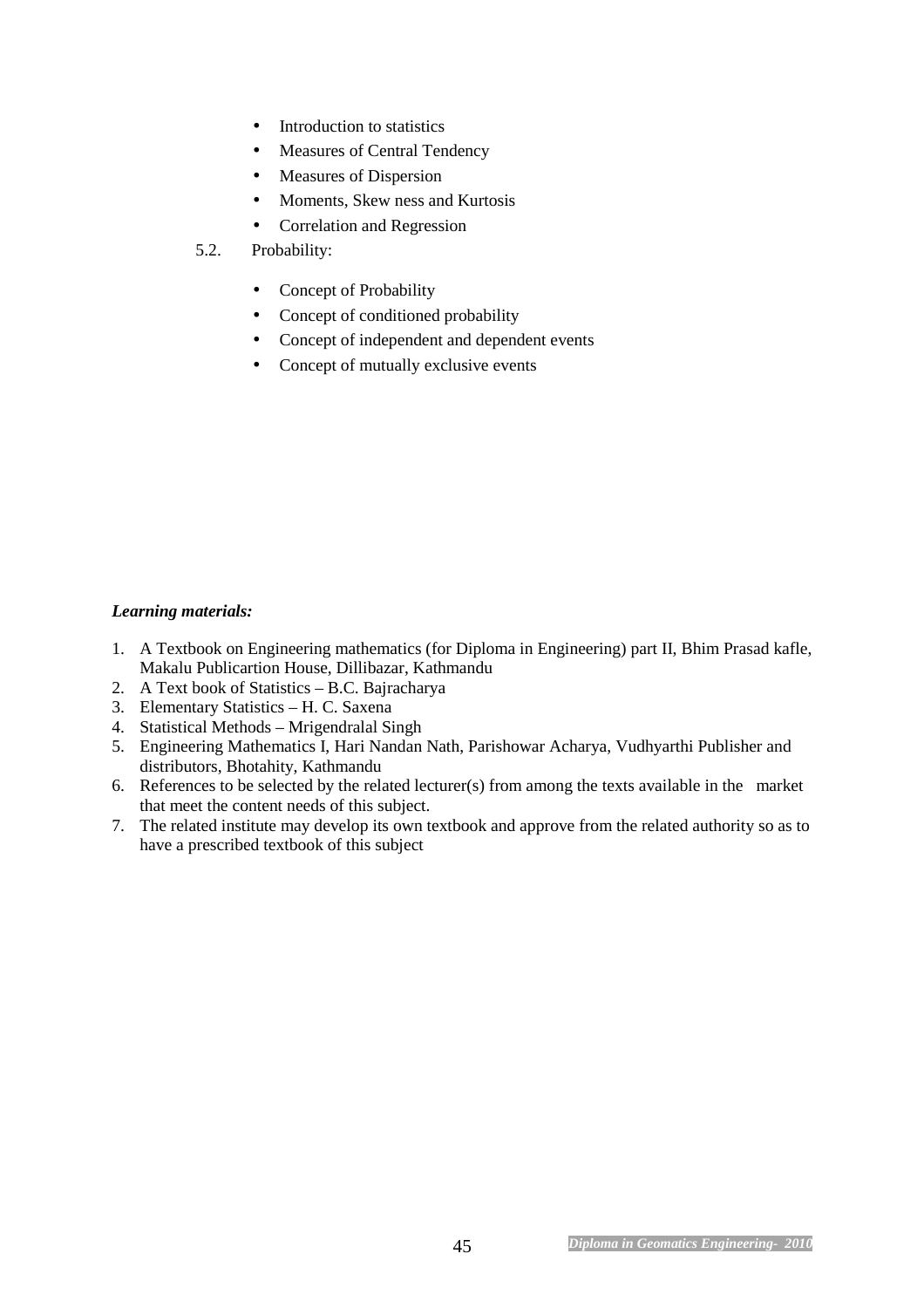# **Engineering Physics II EG 1202 SH**

 **Total: 6 hour /week Year: I Lecture: 3 hours/week Semester: II** Tutorial: 1 hours/week  **Practical: hours/week Lab: 2 hours/week** 

#### *Course Description:*

This subject consists of four units related to electricity, waves, properties of matter, and modern physics necessary to develop background in physics that supports for the understanding and practicing the related engineering works.

#### *Course Objectives:*

After the completion of this course, students will be able to:

- 1. Explain the basic concepts related to the electricity and apply it in the field of the related engineering area
- 2. Explain the basic concepts related to the waves and apply it in the field of the related engineering area
- 3. Explain the basic concepts related to the properties of matter and apply it in the field of the related engineering area
- 4. Explain the basic concepts related to the modern physics and apply it in the field of the related engineering area.

#### *Content Contents:*

#### **Unit 1. Electricity: [16]**

1.1. Electrostatics:

- Elementary charge, charging and induction.
- Faraday's ice-pail experiment.
- Idea of electric field
- Lines of forces.
- Coulomb's law.
- Intensity of electric field.
- Electrostatic potential, equipotential.
- Surfaces.

46 *Diploma in Geomatics Engineering- 2010*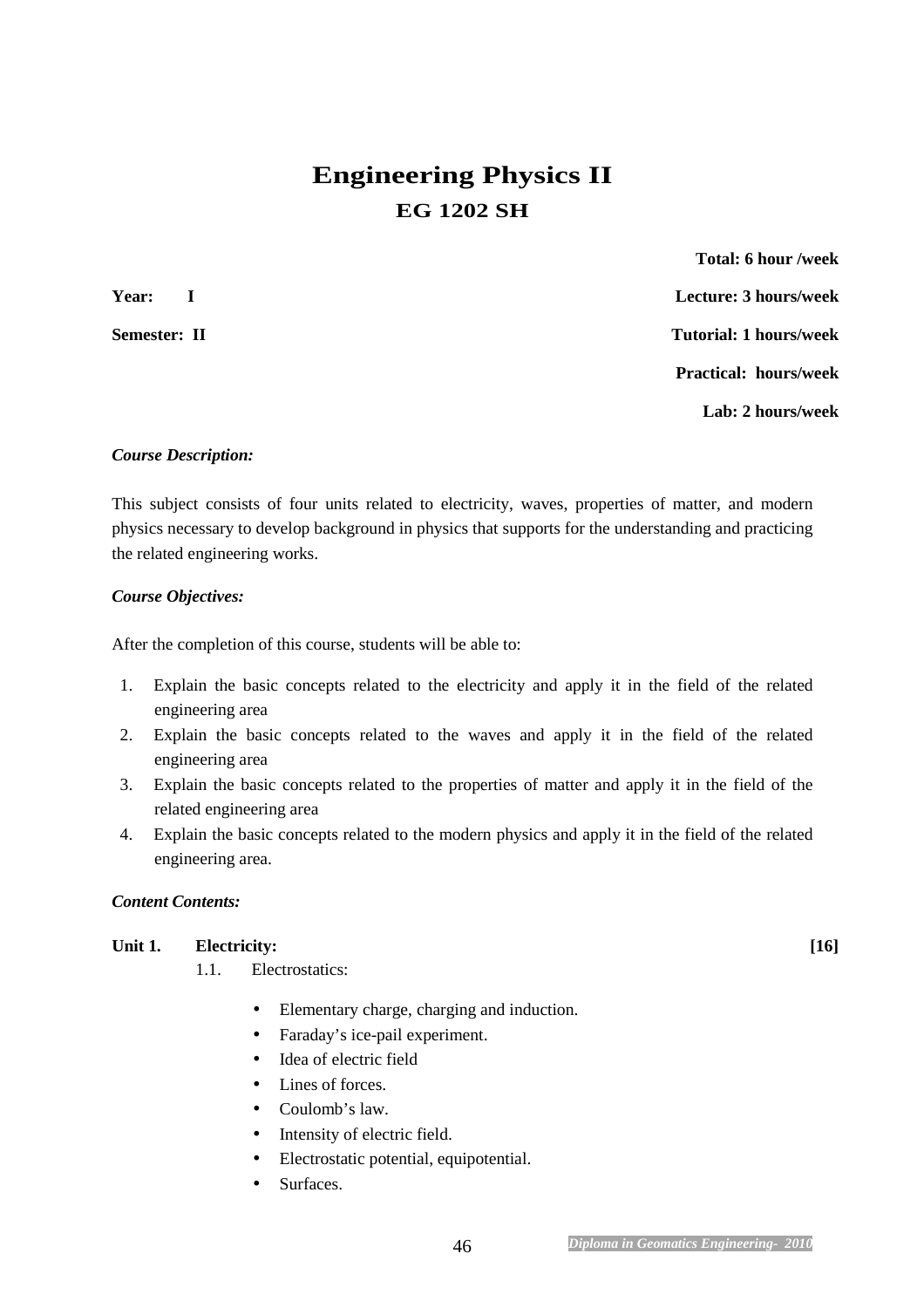- Potential and field strength.
- Potential gradient.
- Action of point.
- Van de Graaf generator.
- Capacitors.
- Different types of arrangement of capacitors.
- Energy storage.
- Action of dielectrics
- 1.2. Current electricity:
	- Basics:
	- D.C. Current.
	- Strength of Current.
	- Potential difference across a conductor.
	- Ohm's law and its verification.
	- Resistance and resistivity.
	- Electrical measurements:
	- Galvanometer, Ammeter and voltmeter
	- Conversion of Galvanometer into Ammeter and voltmeter
	- Potentiometer and comparison of emf and measurement of internal resistance
	- Kirchhoff's law and their use to analyze simple circuits, Whitestone bridge
	- Heating effect of current:
	- Joules law and it's verification, electric power, maximum power theorem
	- The rate of heating from the concept of p.d.
	- Thermoelectricity:
	- See-beck effect, variation of thermo e.m.f. with temperature
	- Peltier effect and
	- Thomson effect.
- 1.3. Magnetic effect of current and electromagnetism:
	- Magnetic forces and magnetic field of current:
	- Force experienced by charge moving in magnetic field.
	- Maxwell's crockscrew rule.
	- Force applied by magnetic field on current carrying conductor.
	- Torque on current carrying coil in magnetic field.
	- Theory of moving coil galvanometer.
	- Biot-Savart's Law
		- Field due to a long straight conductor and due to circular coil.
		- Force between two parallel conductors carrying current.
	- Ampere's law
		- Magic field due to the solenoid and long straight conductor.
	- Electromagnetic induction:
	- Faraday's law of electromagnetic induction and Lenz's law.
	- Phenomenon of self-induction.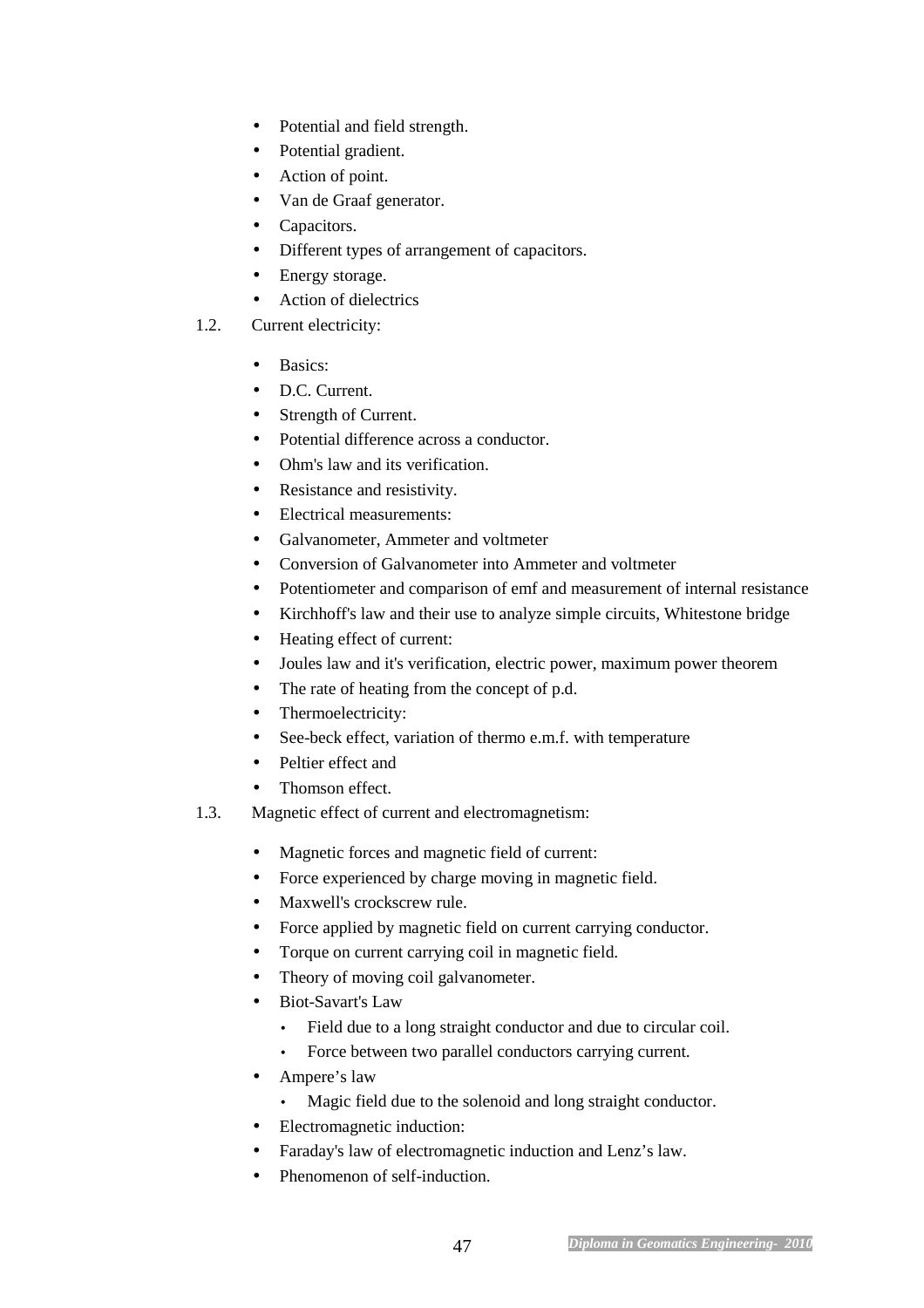- A.C. generator.
- D.C. generator.
- Transformer.
- 1.4 Alternating current:
	- Instantaneous and effective values of current and voltage.
	- Phase between current and voltage across different elements of circuit.
	- Capacitive and inductive reactance.
	- Impedance.
	- Resonance.
	- Power in a.c. circuit

#### **Unit 2. Waves: [9]**

2.1. Wave motion:

- Wave motion.
- Types of wave motion
- Characteristics of wave motion
- Wavelength, frequency and speed of waves
- Speed of waves in different media.
- Velocity of sound in air.
- 2.2. Wave phenomena:
	- Sound waves.
	- Beats and their formation.
	- Progressive waves.
	- Stationary waves.
	- Waves in strings and pipes: fundamental vibrations and overtones.
	- Intensity of sound.
	- Intensity level.
	- Inverse square law.
- 2.3. Physical optics:
	- Interference of light waves and coherent sources.
	- Phase difference and path difference. Young's double slit experiment.
	- Introduction of Diffraction of light waves.
	- Introduction of of Huygen's principle.
	- Polarization and un polarized lights, polarization by reflection(Brewster's law)

#### Unit 3. Properties of matter: [10]

- 3.1 Elasticity:
	- Elasticity, Hook's law, Young's modules, Bulk modulus
	- Elasticity of shear.
- 3.2 Surface tension: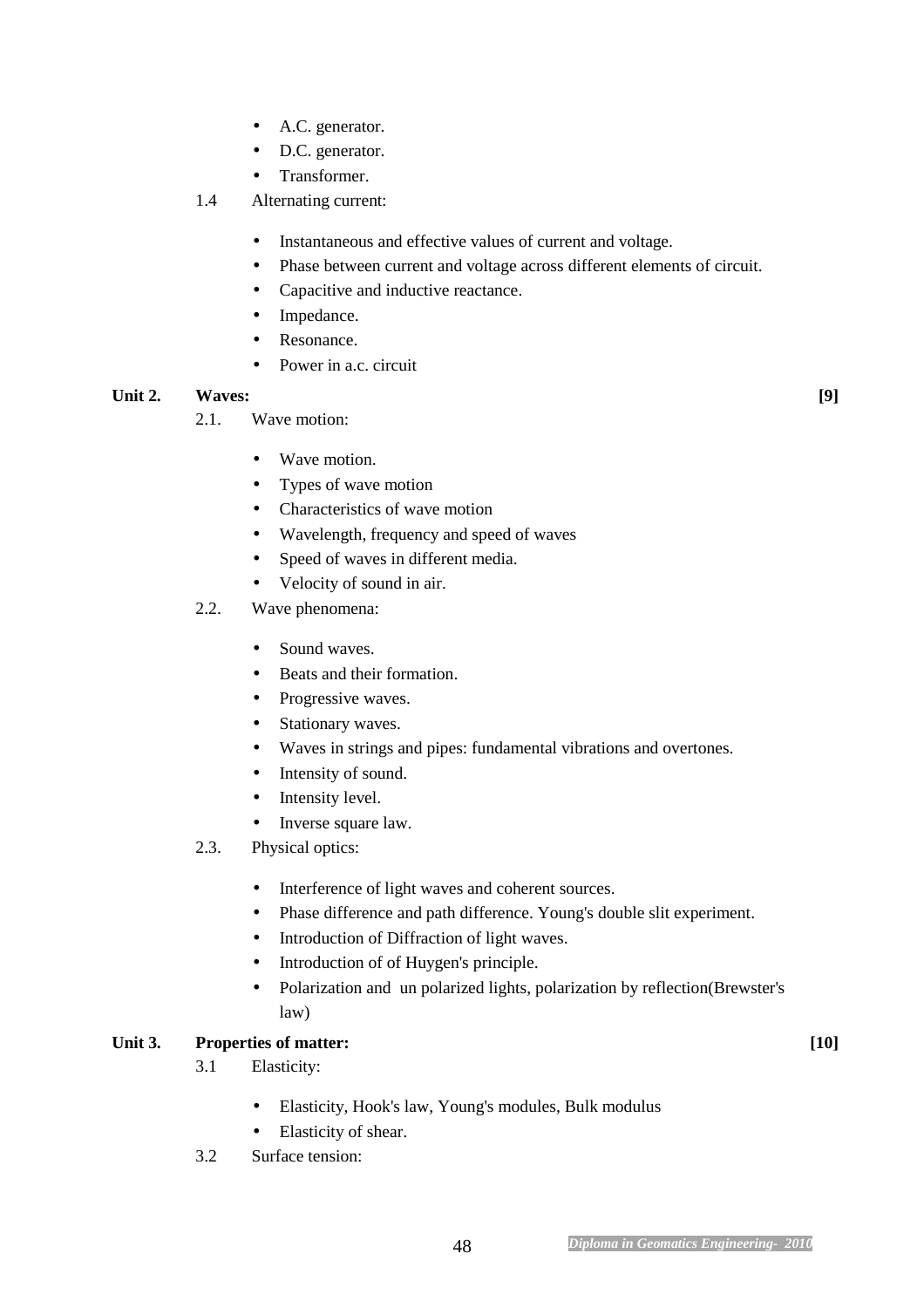- Intermolecular attraction in liquid, surface tension.
- Cohesion and adhesion, angle of contact, capillary action
- Coefficient of surface tension and surface energy (Only introduction).

#### 3.3 Viscosity:

- Stream line and turbulent flows.
- Idea of liquid layer, Velocity gradient, Viscosity and its coefficient.
- Comparison of viscosity with solid friction, Viscous forces, Stoke's law, Terminal velocity, determination of coefficient viscosity

#### Unit 4. Modern physics: *Modern physics: Modern physics: Modern physics:* **<b>***Modern physics: Modern physics: Modern physics: Modern physics:*

- 4.1 Atomic physics:
	- Photons, Photoelectric effect, Einstein's photoelectric equation and stopping potential for photoelectrons.
	- Motion of charged particles in simultaneously applied electric and magnetic fields, e/m for electron, Milliken's oil drop experiment. Bohr model for hydrogen atom. Energy level diagrams and spectral series.
	- X-rays: Production, nature and uses.
	- Laser (introduction only)
- 4.2 Semiconductors:
	- Energy states of valent electrons in solids, energy bands.
	- Semiconductors, intrinsic and doped, p-type and n-type semiconductors.
	- Majority and minority carries.
	- Acceptors and donors, p-n junction, diode and depletion layer, forward and reverse bias.
	- Rectifying property of diode
	- Transistor and it's uses
- 4.3 Nuclear physics:
	- Laws of radioactive disintegration: half life, mean life, and decay constant.
	- Stable and radioactive nuclei.
	- Binding energy and mass defect
	- Fission and fusion.

#### **Engineering Physics Practical II:** *[30]*

- 1. Determine specific resistance of a wire.
- 2. Determine the frequency of A.C. mains.
- 3. Study current voltage characteristics of a junction diode.
- 4. Determine speed of sound by resonance air column method.
- 5. Determine Young Modulus.
- 6. Verify Ohm's law.
- 7. Determine force constant of a helical spring oscillation method.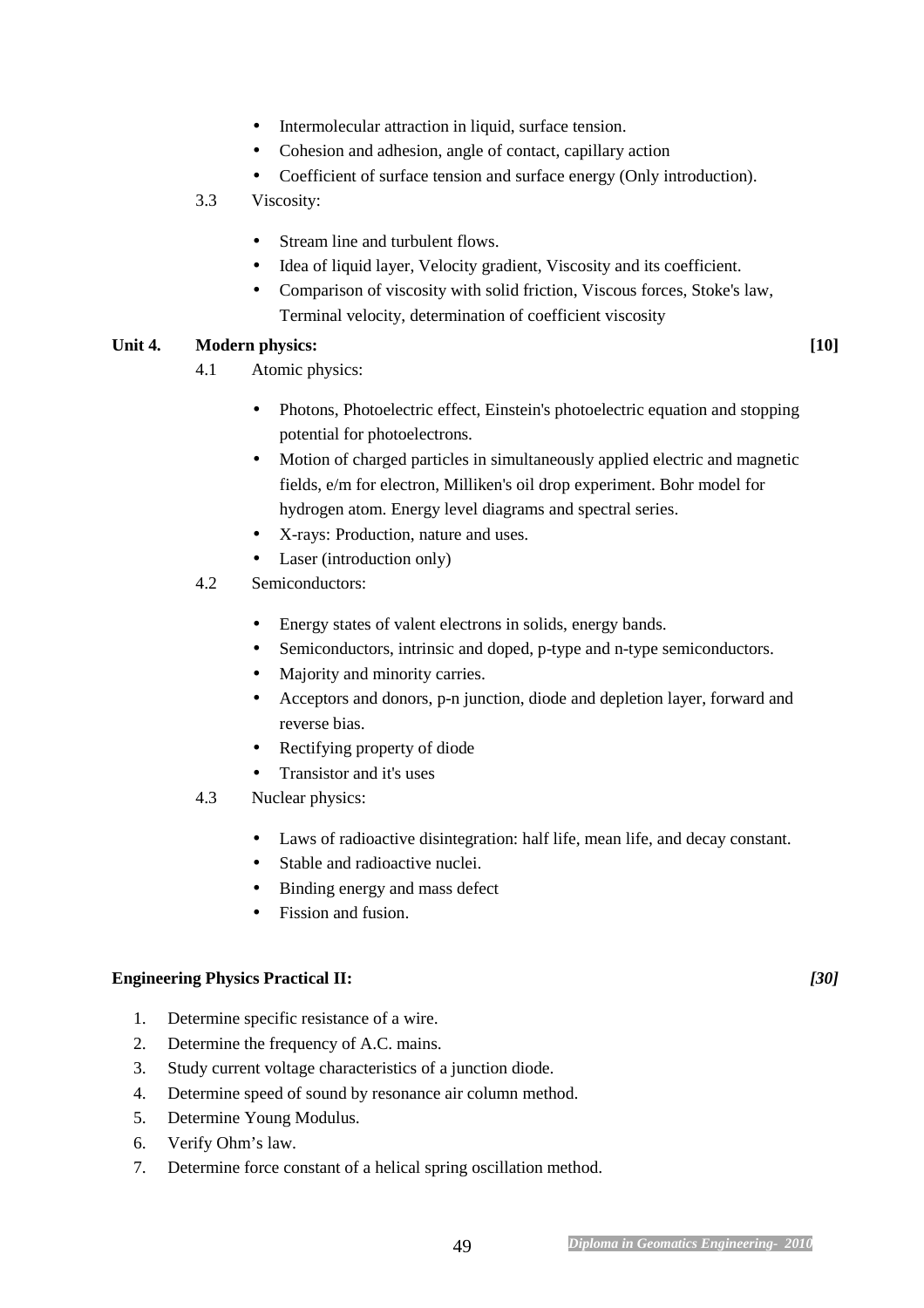- 8. Compare Emfs of two cells by using potentiometer.
- 9. Study characteristic curves of npn transistor.
- 10. Determine unknown resistance by Wheatstone bridge method.

#### *Learning materials:*

#### *Text books:*

- 1. Advanced level physics by Nelkon and Parker Vth and later editions
- 2. A textbook of physics, part I and part II by Gupta and Pradhan
- 3. Numerical problems in Engineering Physics for Diploma in Engineering I & II, Pankaj Sharma Ghimire & Krishna Shrestha, S.K. Books, Dhapasi, Kathmandu

#### *Text book for laboratory work:*

1. Physics Practical Guide by U.P. Shrestha, RPB

#### *Other learning materials:*

- 3. References to be selected by the related lecturer(s) from among the texts available in the market that meet the content needs of this subject
- 4. The related institute may develop its own textbook and approve from the related authority so as to have a prescribed textbook of this subject.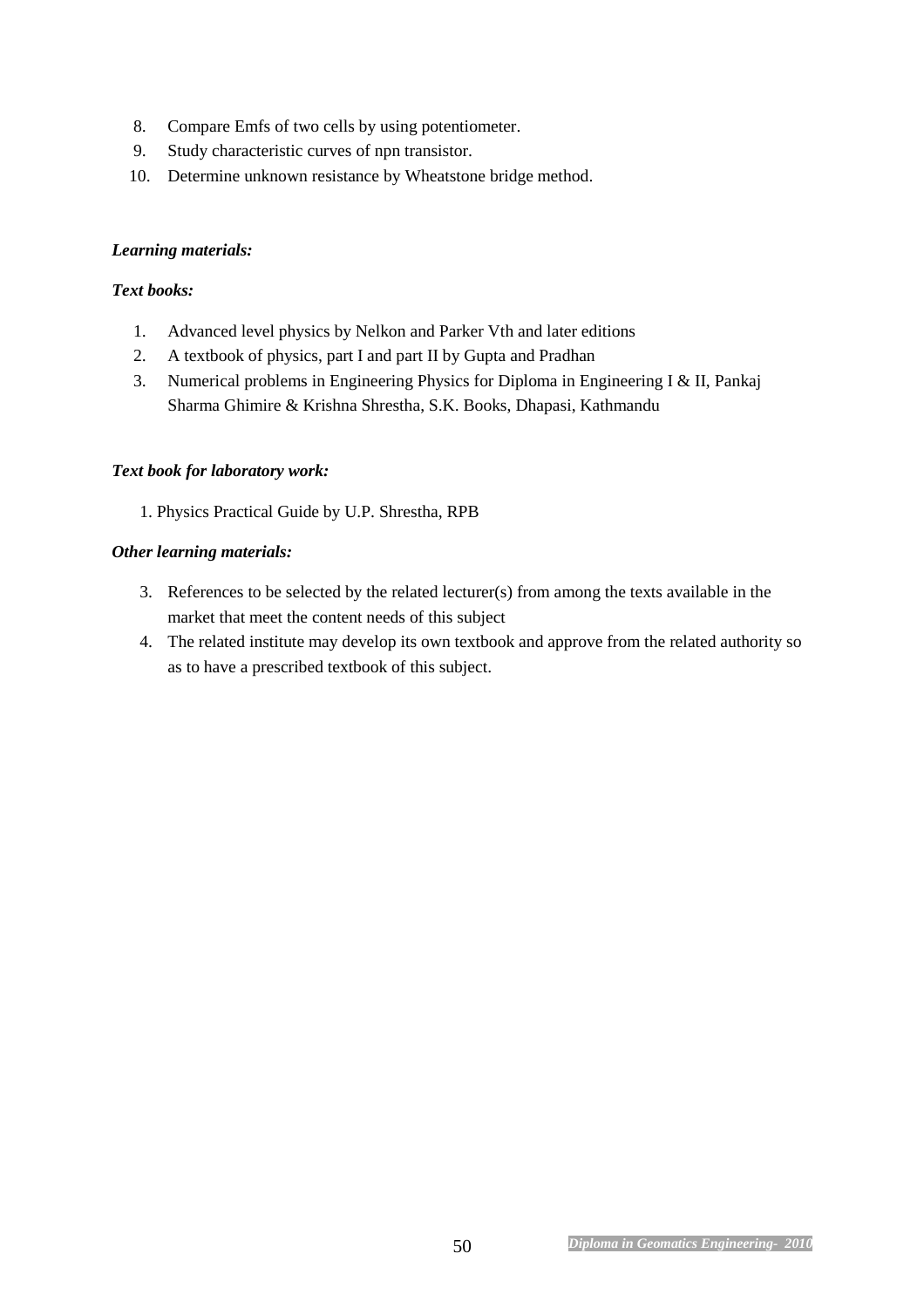# **Engineering Chemistry II EG 1203 SH**

 **Total: 6 hour /week Year: I Lecture: 3 hours/week Semester: II** Tutorial: 1 hours/week  **Practical: hours/week Lab: 2 hours/week** 

#### *Course Description:*

This subject consists of three units related to nonmetals and their compounds; metals and their compounds; and organic compounds and synthetic materials necessary to develop background in chemistry that supports for the understanding and practicing related engineering works.

#### *Course Objectives:*

After the completion of this subject, students will be able to explain the basic concepts related to the followings and apply them in the field of related engineering works:

- 1. Nonmetals and their compounds
- 2. Metals and their compounds
- 3. Organic compounds and synthetic materials

#### *Course Content:*

#### Unit: 1: Non-metals and their compounds: [20]

- 1.1 Water:
	- Source of water
	- Hard and soft water
	- Removal of temporary and permanent hardness of water
	- Water treatment of domestic and industrial purpose
- 1.2 Ammonia:
	- Lab preparation
	- Manufacture by Haber's process
	- Properties and uses
- 1.3 Nitric acid: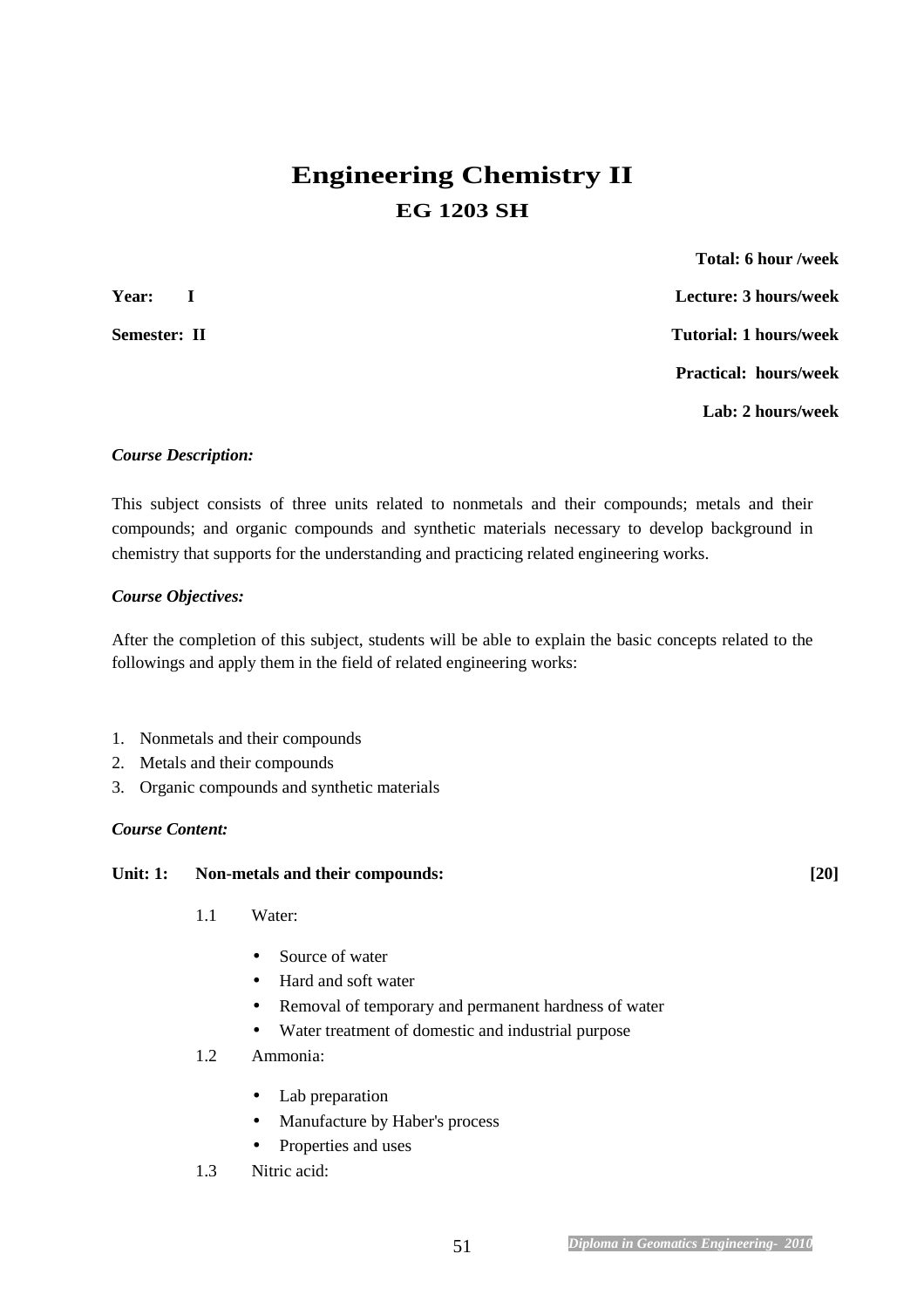- Manufacture by Ostwald's process
- Properties and uses.
- Nitrogen cycle
- Fixation of Nitrogen
- Chemical fertilizers
- Oxides of nitrogen as pollutant (general concept)
- Acid rain (due to oxides of nitrogen and oxide of Sulphur "Sulpher dioxide")
- 1.4 Halogens (Chlorine):
	- Lab preparation
	- Properties and uses
- 1.5 Hydrochloric acid:
	- Lab preparation
	- Properties and uses
- 1.6 Hydrogen Sulphide:
	- Lab preparation
	- Properties and uses
- 1.7 Sulphuric acid:
	- Manufacture by contact process)
	- Properties and uses
- 1.8 Carbon and its compounds:
	- Allotropes of carbon (reference of diamond & graphite & their structure).
	- Oxides of carbon (Ref. carbon dioxide & carbon mono oxide as pollutants) general idea only

#### Unit: 2: Metals and their compounds: [15]

2.1 General study of metals and their components:

- Difference between metal and non metal
- Combined & free state of metals
- Chemistry of Metallic Carbonates, Sulphates, Chlorides and Nitrates
- 2.2 Alkali metals:
	- General characteristics of Alkali metals
	- Properties & uses of sodium
- 2.3 Alkaline earth metals:
	- General characteristics of the Alkaline earth metals
	- Properties & uses of calcium
- 2.4 Aluminum:
	- Properties and uses
- 2.5 Coinage metals: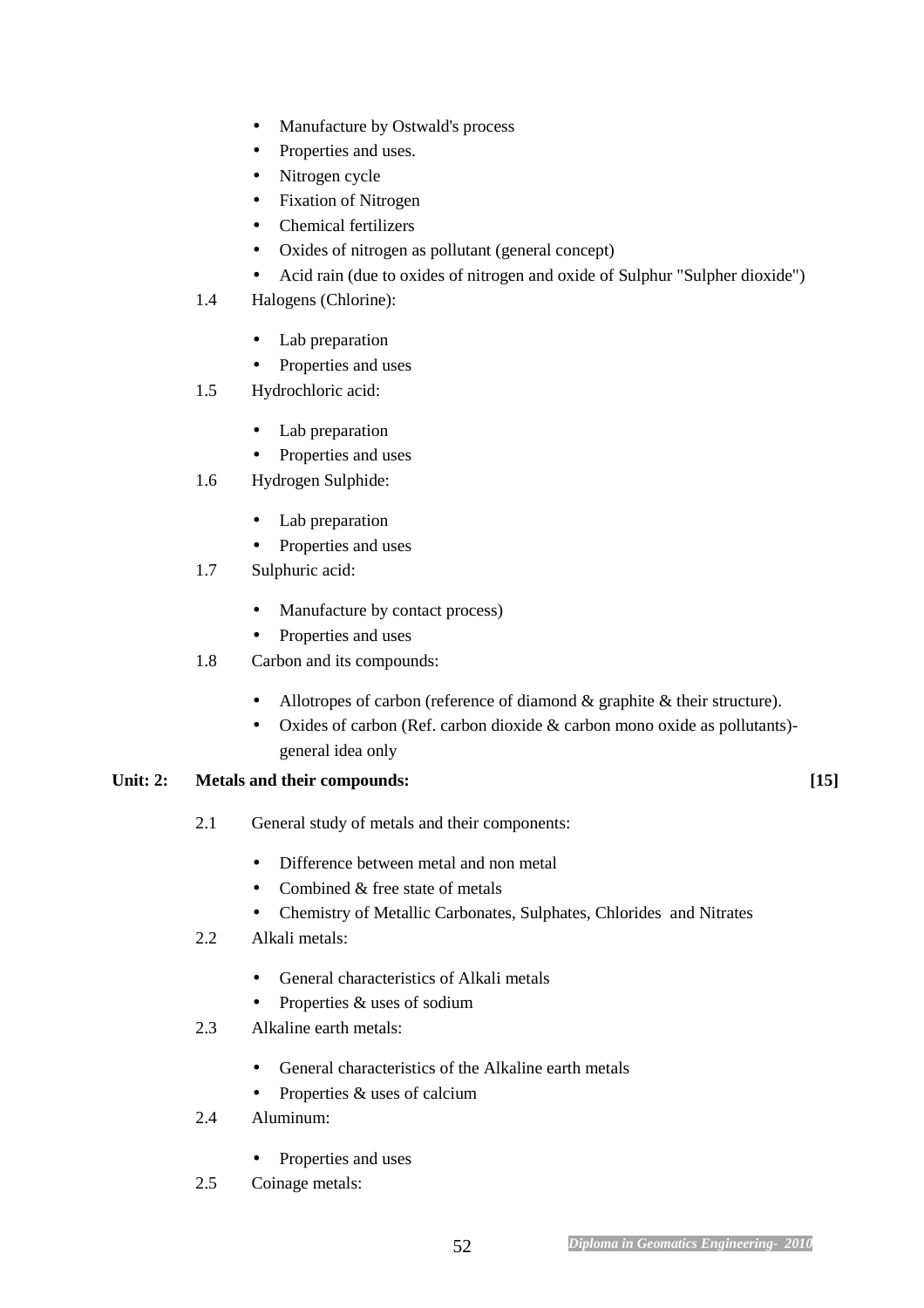- General properties of coinage metals
- Properties and uses of cupper
- 2.6 Zinc:
	- Properties & uses
- 2.7 Iron:
	- Properties & uses
- 2.8 Lead:
	- Properties & uses
- 2.9 Alloys:
	- Definition
	- Purpose of making alloys
	- Types of alloys

#### Unit: 3: Organic compounds and synthetic materials: [10]

- 3.1. Organic compounds
	- Organic compounds:
		- Historical background, classification, and nomenclature
		- Functional groups and homologous series
	- Saturated hydrocarbon: Properties of Methane
	- Unsaturated hydrocarbon: Properties of Ethylene and Acetylene
	- Aromatic compounds:
		- Definition
		- Comparison of aliphatic and aromatic compounds
		- Properties of Benzene

#### 3.2. **Synthetic materials:**

- Polymer and polymerization
	- Definition
	- Types of polymer
- Rubber:
	- Types (Natural and Synthetic )
	- Preparation and uses.
- Polyvinyl chloride (PVC):
	- Preparation and uses
- Polythene:
	- Preparation and uses

#### **Engineering Chemistry Practical II:**

1. To compare the hardness of different types of water [2]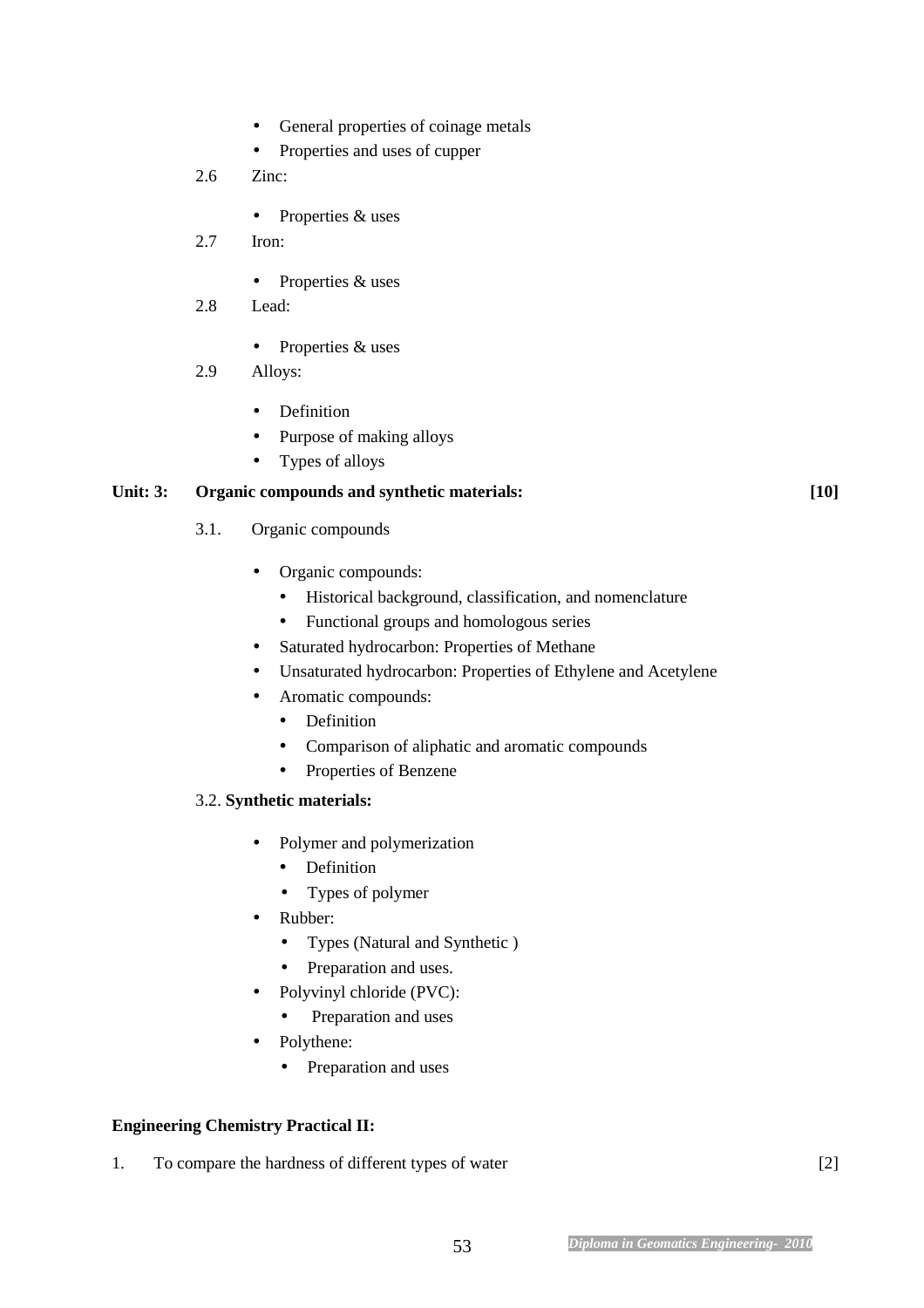| 2.  | To prepare Bakelite (resin) in the laboratory                                                                                                                      | $[2]$ |
|-----|--------------------------------------------------------------------------------------------------------------------------------------------------------------------|-------|
| 3.  | To determine the condition in which corrosion takes place                                                                                                          | $[2]$ |
| 4.  | To investigate the action of acids on some metals (Zn, Mg, Fe, Al, Sn                                                                                              |       |
|     | & Cu) (acids: HCl, $H_2SO_4$ (dil.) & HNO <sub>3</sub> (dil)                                                                                                       | $[2]$ |
| 5.  | To prepare and study the properties of hydrogen gas                                                                                                                | $[2]$ |
| 6.  | To prepare and study the properties of ammonia gas                                                                                                                 | $[2]$ |
| 7.  | To prepare and study the properties of hydrogen Sulphide gas. (This gas should<br>not<br>be prepare individually in woulf bottle but in Kipp's apparatus commonly) | $[2]$ |
| 8.  | To detect the acid radicals (CI, $NO_3^-$ , $SO_4^-$ , $CO_3^-$ ) by dry and wet ways                                                                              | (4)   |
| 9.  | To detect the basic radicals $(Cu^{++}, Al^{+++}, Fe^{+++}, Zn^{++}, CO^{++}, Ni^{++}, Ca^{++}, Ba^{++}, Mg^{++})$ by wet ways [6]                                 |       |
| 10. | To detect the acid and basic radicals (complete salt analysis)                                                                                                     | [6]   |

#### *Textbooks:*

- 1. Foundations of chemistry, Vol-2, M.K. Sthapit and R.R. Pradhananga
- 2. A text Book of chemistry, Jha & Guglani
- 3. A text Book of Organic Chemistry, B.S. Bahl & Arun Bahl
- 4. Elementary qualitative analysis, M.K.Sthapit and C.B.Tuladhar
- 5. Elementary practical chemistry, MK.Sthapit

#### *Reference books:*

- 1. Inorganic chemistry, Bahl & Tuli
- 2. Elementary Organic Chemistry, P.N. Bargava
- 3. Fundamentals of chemistry, K.R. Palak
- 4. A text Book of Inorganic Chemistry, L.M. Mitra
- 5. Engineering Chemistry, M.L. Sharma, K.M. Shrestha, P.N. Choudhary
- 6. A Text book of Engineering Chemistry, Prakash Poudel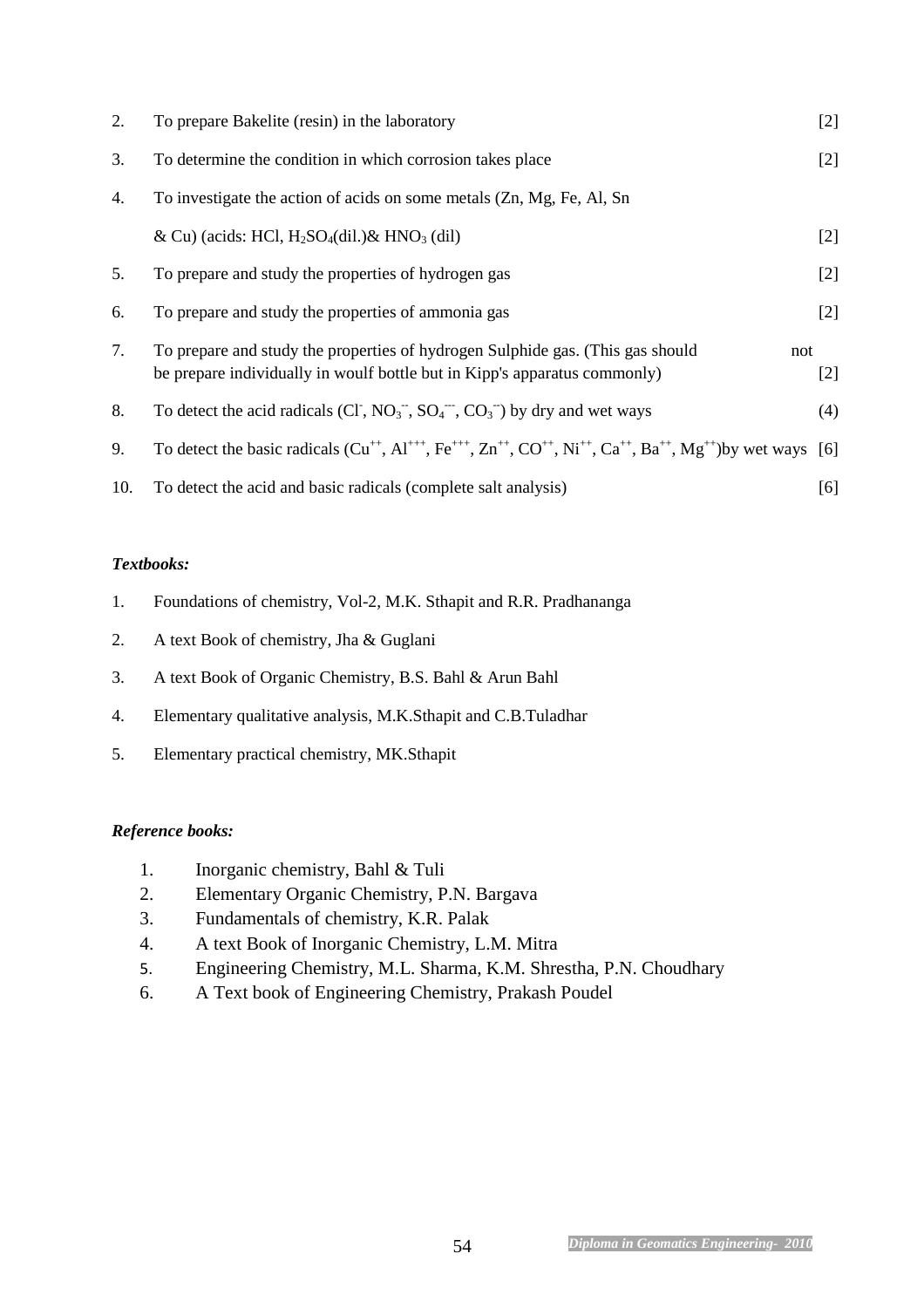# **Computer Applications EG1206GE**

#### *Course Description:*

This course contains the basics of computer science covering history of computer science, basic computer architecture, data representation, fundamentals of programming and computer applications.

#### *Course Objectives:*

After the completion of this course, students will be able to explain the concepts of the followings and apply them in the field of related engineering area

- 1. Basic Concepts of Computer Technology
- 2. Uses of Computer Technology
- 3. Fundamentals of Programming
- 4. Applications of Computer programme.

#### *Course Contents:*

#### Unit 1. **Introduction to Computer Science** [3 hrs]

- 1.1. Features of Computer
	- Introduction to Computer
	- Features
- 1.2. History of Computer Science
	- Overview
	- Different Inventions (Abacus, Napier Bone, Slide Rule, Pascaline, Difference Engine, Analytical Engine, Hollerinth's table)
	- Generations of Computer
- 1.3. Application Fields of Computer
- 1.4. Classification of Computers
	- Purpose (General and Specific)
	- Data Handling (Analog, Digital and Hybrid)
	- Functionality (Micro, Mini, Main Frame and Super Computers)

#### Unit 2. **Basic Computer System** [2 hrs]

- 2.1. Overview
- 2.2. Central Processing Unit
	- Arithmetic and Logic Unit
	- Control Unit
- 2.3. Memory
	- Primary Memory
	- Secondary Memory
	- Cache
- 2.4. Input and Output Devices
	- Basic Devices
	- Printers
- 2.5. Hardware and Software

 **Total: 8 hours /week Year: II Lecture: 2 hours/week Semester: II** Practical: 5 hours/week  **Tutorial: 1 hours/week**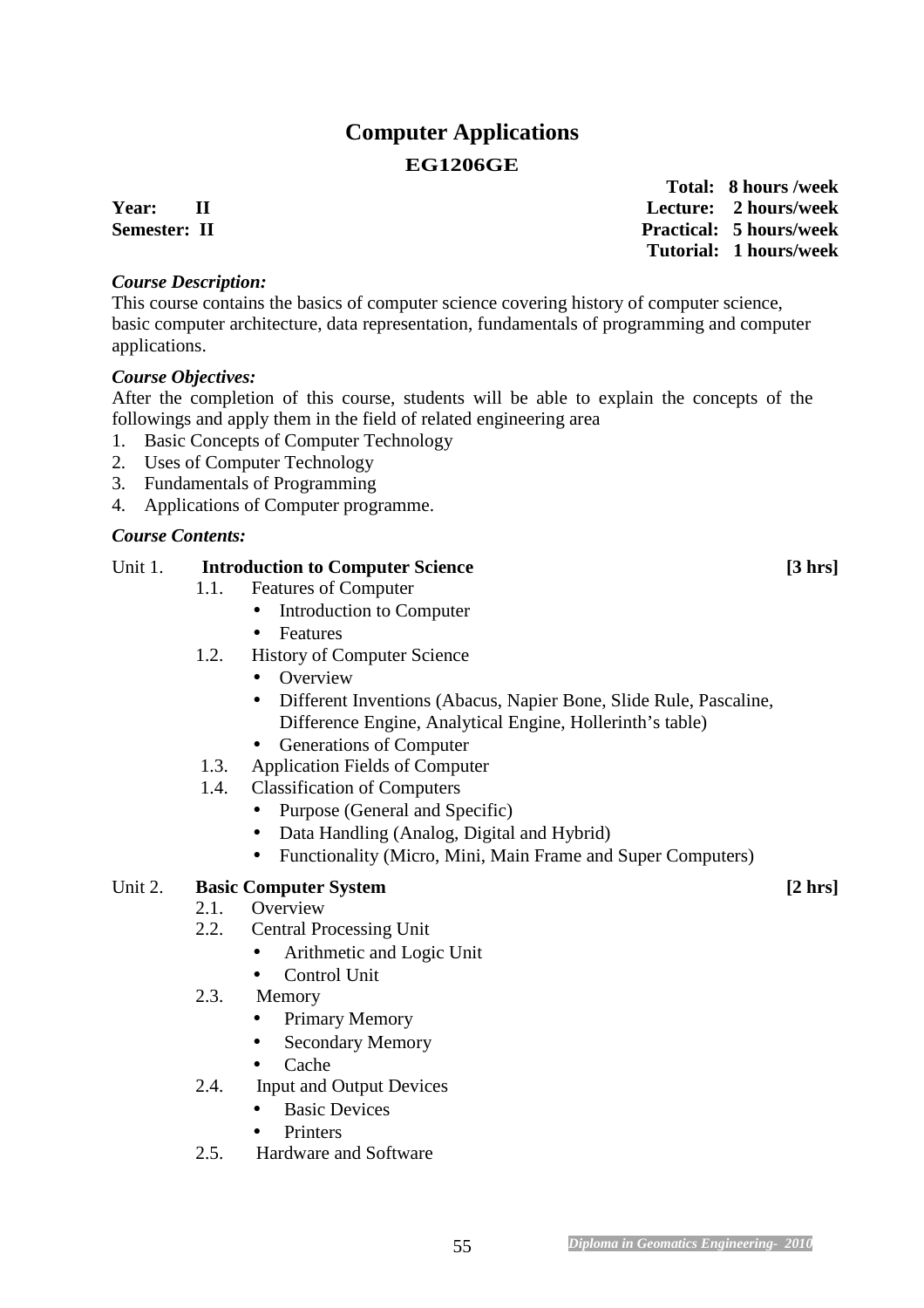#### Unit 3. **Data Representation** [5 hrs]

- 3.1. Overview
- 3.2. Types
	- Integers
		- Real Numbers
		- Strings
		- Bits and Bytes
- 3.3. Fixed and floating point number representation
- 3.4. Computer Number System
	- Decimal Number System
	- Binary Number System
	- Octal Number System
	- Hexadecimal Number System
	- Conversion from one Number System to another
	- Binary Number Addition, Subtraction, Multiplication and Division

#### Unit 4. **Microsoft Windows and User Interface** [3 hrs]

- 5.1. Overview
- 5.2. Components (Desktop, Taskbar, Icons, My Computer, Start Button, Programs, Window Control Buttons, Menus and dialog boxes, File Management)
- 5.3. DOS(Disk Operating System) Overview

#### Unit 5. **Word Processor (Microsoft Office)** [4 hrs]

- 6.1. Overview
- 6.2. Starting MS-Word
- 6.3. Components of MS-Word Window
- 6.4. Navigating through a document
- 6.5. Editing Text
- 6.6. Clipboard
- 6.7. Formatting Text
- 6.8. Printing a document
- 6.9. Saving a file

#### Unit 6. **Spread Sheets (Microsoft Excel)** [6 hrs]

- 7.1. Overview
- 7.2. Starting MS-Excel
- 7.3. MS-Excel Toolbars
- 7.4. Creating a worksheet
- 7.5. Organizing data
- 7.6. Designing the worksheet
- 7.7. Working with formulas
- 7.8. Chart and Data Analysis
- 7.9. Printing worksheet

#### Unit 7. **Fundamentals of Programming Example 2.1 (6 hrs**)

- 7.1. Overview
- 7.2. Program Development Cycle
- 7.3. Algorithm Development
	- Overview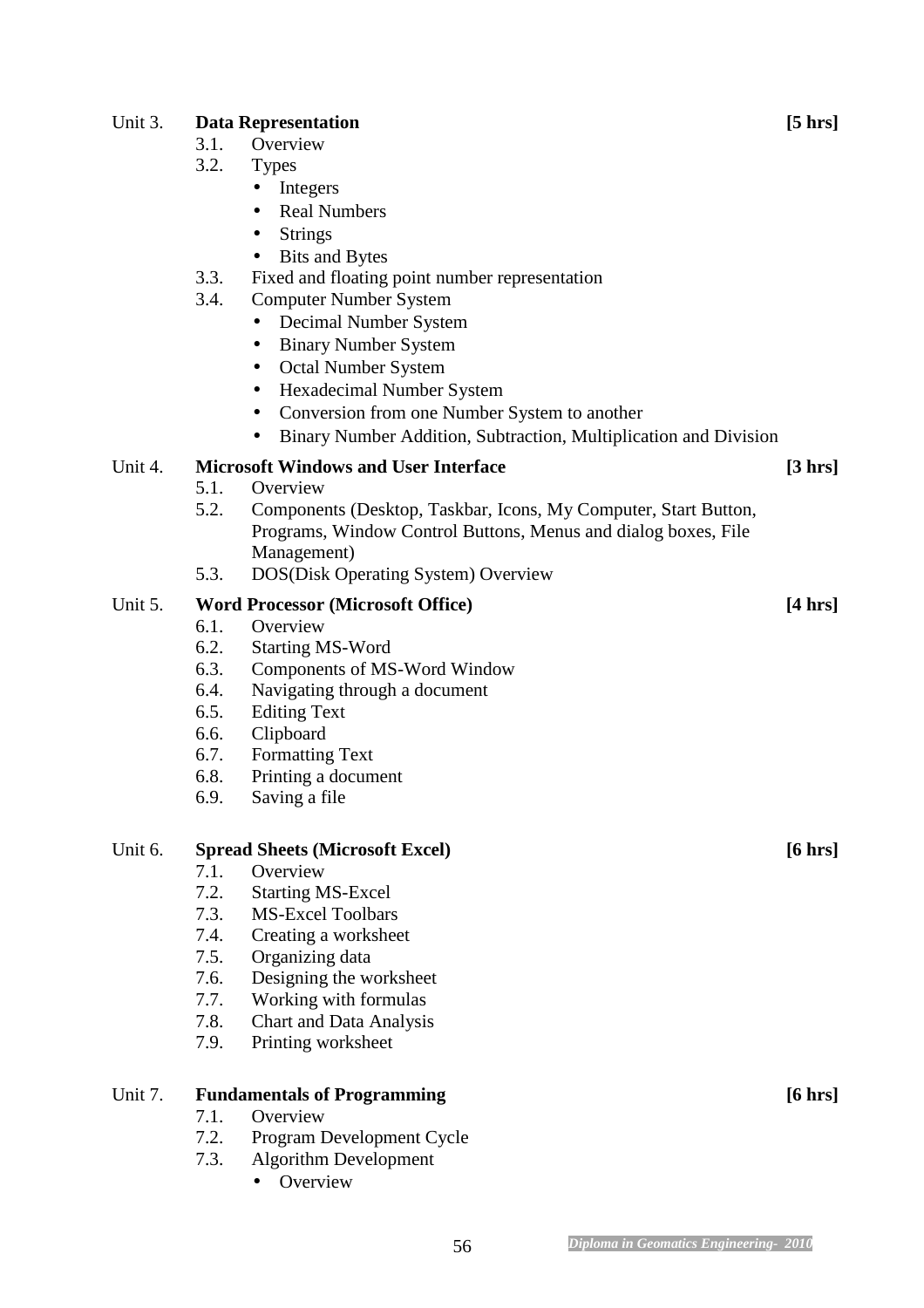|                          | 7.4.<br>7.5. | Rules<br>$\bullet$<br>Flowcharts<br>Overview<br>Symbols<br>Rules<br>$\bullet$<br>Pseudocode and its applications |                   |
|--------------------------|--------------|------------------------------------------------------------------------------------------------------------------|-------------------|
| Unit 8.                  |              | <b>Security and Viruses</b>                                                                                      | $[3 \, hrs]$      |
|                          | 9.1.         | Overview                                                                                                         |                   |
|                          |              | 9.2. Hardware Security                                                                                           |                   |
|                          | 9.3.         | <b>Software Security</b>                                                                                         |                   |
|                          |              | 9.4. Computer viruses, types and their symptoms                                                                  |                   |
|                          | 9.5.         | <b>Anti-Virus Software</b>                                                                                       |                   |
| Unit 9.                  |              | Internet and e-mail                                                                                              | $[3 \text{ hrs}]$ |
|                          |              | 10.1. Overview                                                                                                   |                   |
|                          |              | 10.2. Terms related to Internet                                                                                  |                   |
|                          | 10.3.        | Basic Components required for Internet Connection                                                                |                   |
|                          | 10.4.        | e-mail                                                                                                           |                   |
| <b>Test and Revision</b> |              |                                                                                                                  | [10 hrs]          |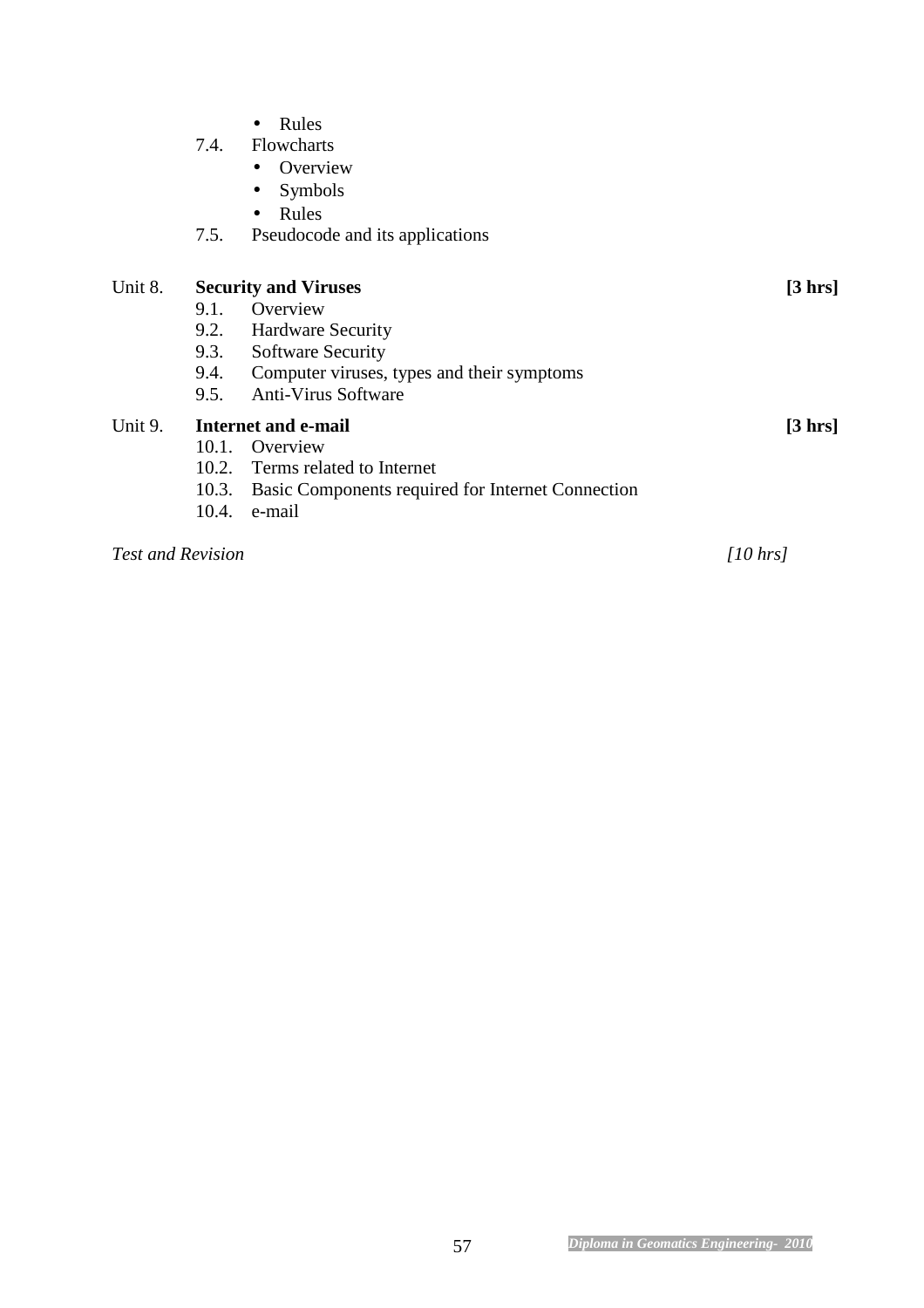## **COMPUTER APPLICATION PRACTICAL / Total hours: 75**

| <b>Course Contents:</b> |                                                                                                                                                                                                                                                                                                                                                                                                                                                                                 |                    |
|-------------------------|---------------------------------------------------------------------------------------------------------------------------------------------------------------------------------------------------------------------------------------------------------------------------------------------------------------------------------------------------------------------------------------------------------------------------------------------------------------------------------|--------------------|
| <b>Unit 10.</b>         | <b>Computer Applications</b><br>Demonstration of different type of computer applications<br>1.1.                                                                                                                                                                                                                                                                                                                                                                                | $[3 \, hrs]$       |
| Unit 11.                | <b>Basic Computer System</b><br><b>Hardware Demonstration</b><br>2.1.<br><b>Central Processing Unit</b><br>$\bullet$<br>Memory and types of memory (Primary and Secondary memories)<br>Input and output devices<br>Printers                                                                                                                                                                                                                                                     | $[3 \, hrs]$       |
| Unit 12.                | <b>Data Representation - Exercise</b><br>3.1.<br>Decimal, Binary, Octal and Hexadecimal number system<br>Fixed and floating point number representation<br>3.2.<br><b>Computer Number System</b><br>3.3.<br>Decimal Number System<br>$\bullet$<br><b>Binary Number System</b><br>Octal Number System<br>$\bullet$<br>Hexadecimal Number System<br>Conversion from one Number System to another<br>$\bullet$<br>Binary Number Addition, Subtraction, Multiplication and Division | $[10 \text{ hrs}]$ |
| Unit 13.                | <b>Fundamentals of Programming - Exercise</b><br><b>Algorithm Development</b><br>4.1.<br>Flowcharts<br>4.2.<br>4.5.<br>Pseudocode                                                                                                                                                                                                                                                                                                                                               | $[15 \text{ hrs}]$ |
| <b>Unit 14.</b>         | <b>Microsoft Windows and User Interface</b><br>Components (Desktop, Taskbar, Icons, My Computer, Start Button,<br>5.1.<br>Programs, Window Control Buttons, Menus and dialog boxes, File<br>Management)<br><b>DOS(Disk Operating System)</b><br>5.3.                                                                                                                                                                                                                            | $[10 \text{ hrs}]$ |
| <b>Unit 15.</b>         | <b>Word Processor (Microsoft Office)</b><br>6.1.<br><b>Starting MS-Word</b><br>6.2.<br>Components of MS-Word Window<br>6.3.<br>Navigating through a document<br>6.4.<br><b>Editing Text</b><br>6.5.<br>Clipboard<br>6.6.<br>Formatting Text<br>6.7.<br>Printing a document<br>6.8.<br>Saving a file                                                                                                                                                                             | $[10 \text{ hrs}]$ |
| Unit 16.                | <b>Spread Sheets (Microsoft Excel)</b><br><b>Starting MS-Excel</b><br>7.1.<br>7.2.<br><b>MS-Excel Toolbars</b><br>7.3.<br>Creating a worksheet<br>7.4.<br>Organizing data<br>Designing the worksheet<br>7.5.                                                                                                                                                                                                                                                                    | $[15 \text{ hrs}]$ |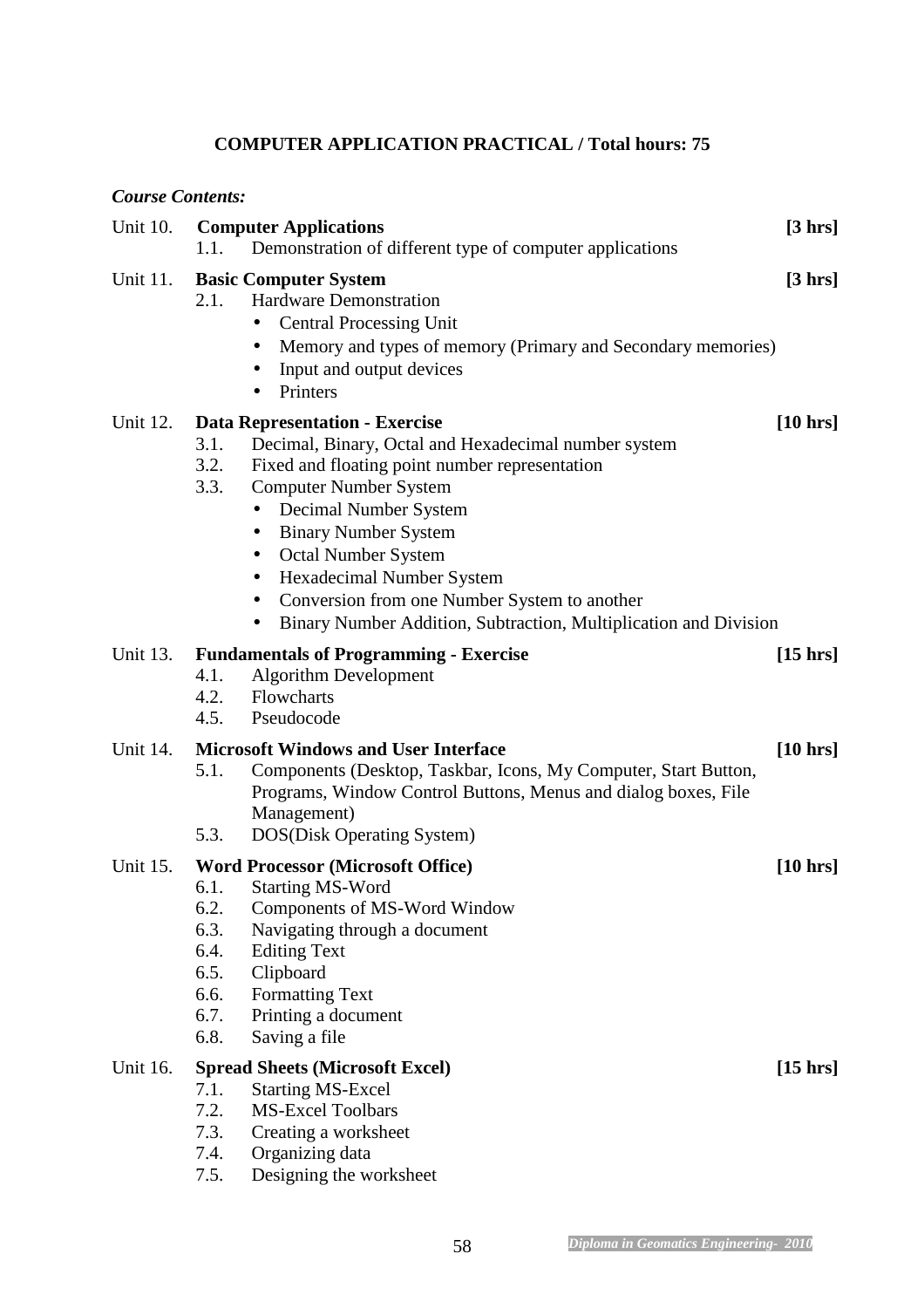|                          | 7.6.<br>7.7.<br>7.8. | Working with formulas<br><b>Chart and Data Analysis</b><br>Printing worksheet                           |              |
|--------------------------|----------------------|---------------------------------------------------------------------------------------------------------|--------------|
| Unit 17.                 | 9.1.<br>9.2.         | <b>Security and Viruses</b><br>Computer viruses, types and their symptoms<br><b>Anti-Virus Software</b> | $[2 \, hrs]$ |
| Unit 18.                 | $10.1$ .<br>10.3.    | Internet and e-mail<br>Internet<br>10.2. Internet Connection<br>e-mail                                  | $[2 \, hrs]$ |
| <b>Test and Revision</b> |                      |                                                                                                         | [5hrs]       |

#### *Reference Books*

- *1. Introduction to Computer Science, Pearson Publication*
- *2. A First Course in Computers, Sanjay Saxena, Vikash Printing House Pvt. Ltd, India*
- *3. Manual for MASTERS IN COMPUTER APPLICATIONS, Hemanta Baral*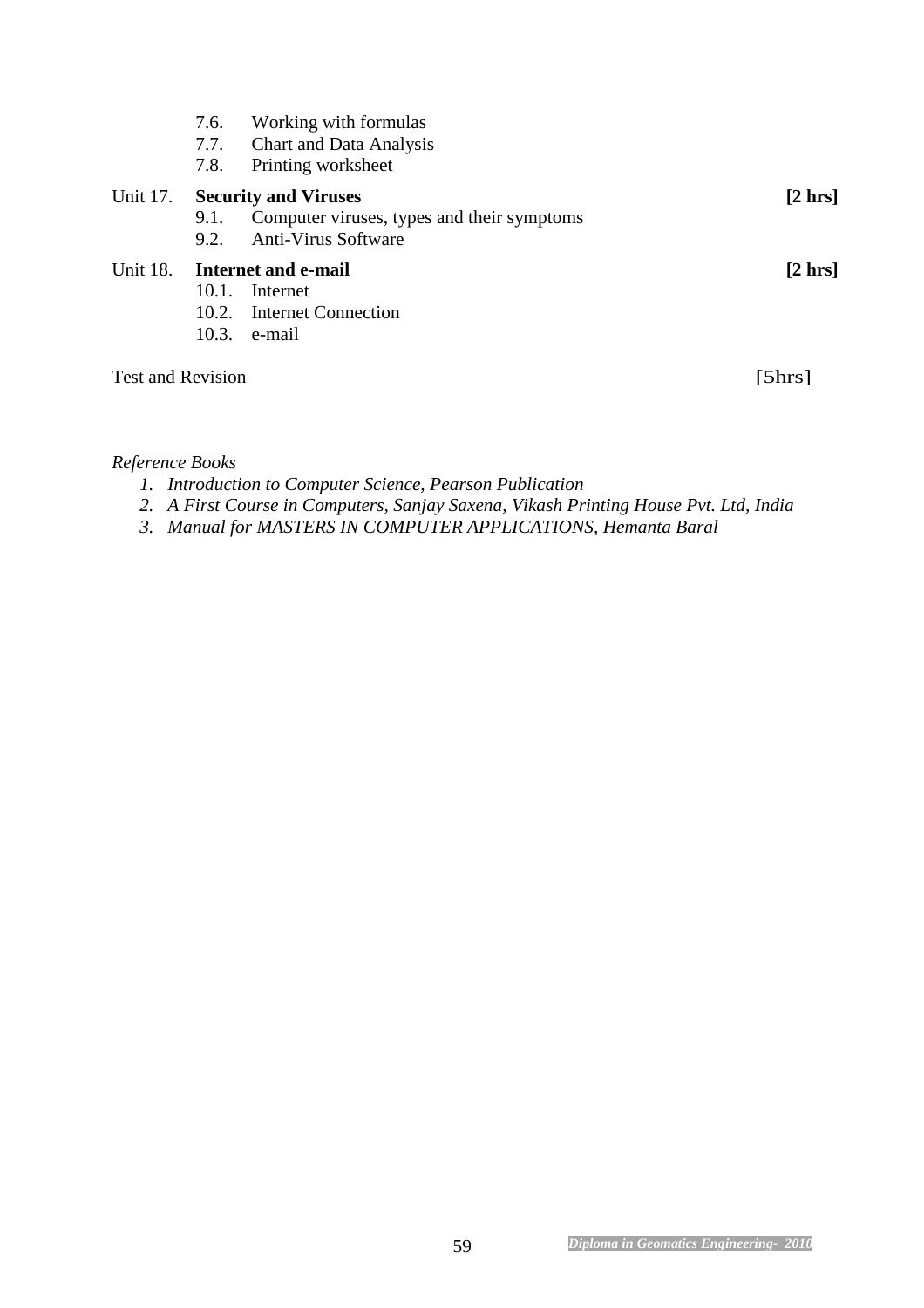#### **Survey Instruments II**  EG 1207 GE

Year: I Total: 12 hrs/week Semester: II Lecture: hrs/week Tutorial: 2 hrs/week Practical: 10 hrs/week

#### *Course Description:*

This part of the course deals with Direction measuring instrument- THEODOLITE, Subtense Bar measurement of Distance, Heighting Instruments, EDM and Total Station

#### *Course Objectives:*

After the completion of this course, the students will

- be acquainted with and be able to explain the requirement of Horizontal and Vertical/ Zenithal angles in surveying
- be able to operate various kinds of Theodolites for angle measurements
- be able to use Subtense method of distance measurements on the earth's surface
- be acquainted with and be able to explain the use of Eletronic Distance Meters and Total Stations
- be able to use various instruments- LEVELS for differentiating heights on the earth's surface

#### **Course Guidelines**

The students shall be required to carry out the following tasks for each instrument / equipment listed in the course content:

- 1. Practice with the instrument in the field
- 2. Prepare drawing/s related with the instrument/equipment in the form of neat labelled diagram/s
- 3. Prepare practical sheets document containing

Relevant drawing/s, Description, Components, Types, Accessories, Principle, Adjustments, Functions and Use, Care, Operational/Field procedure and observation record, and relevant solution of practical/numerical problems

#### *Course Contents:*

| Unit $1:$ | <b>Direction Measuring Instrument-Theodolites</b> | $(25 \text{ hrs} + 35 \text{ hrs})$ |
|-----------|---------------------------------------------------|-------------------------------------|
|           | Theodolite and accessories<br>1.1                 |                                     |
|           | Micrometer Optical Theodolite<br>1.2              |                                     |
|           | Digital/Electronic Theodolite<br>1.3              |                                     |
| Unit $2:$ | <b>Distance Measuring Instruments</b>             | $(25 \text{ hrs} + 25 \text{ hrs})$ |
|           | Theodolites and Staff<br>2.1                      |                                     |
|           | Theodolite and Subtense Bar<br>2.2                |                                     |
|           | 2.3<br>Electronic Distance Meters (EDM)           |                                     |
| Unit $3:$ | <b>Total Station</b>                              | $(4 hrs+6 hrs)$                     |
| Unit 4:   | <b>Heighting Instruments</b>                      | $(25 \text{ hrs} + 35 \text{ hrs})$ |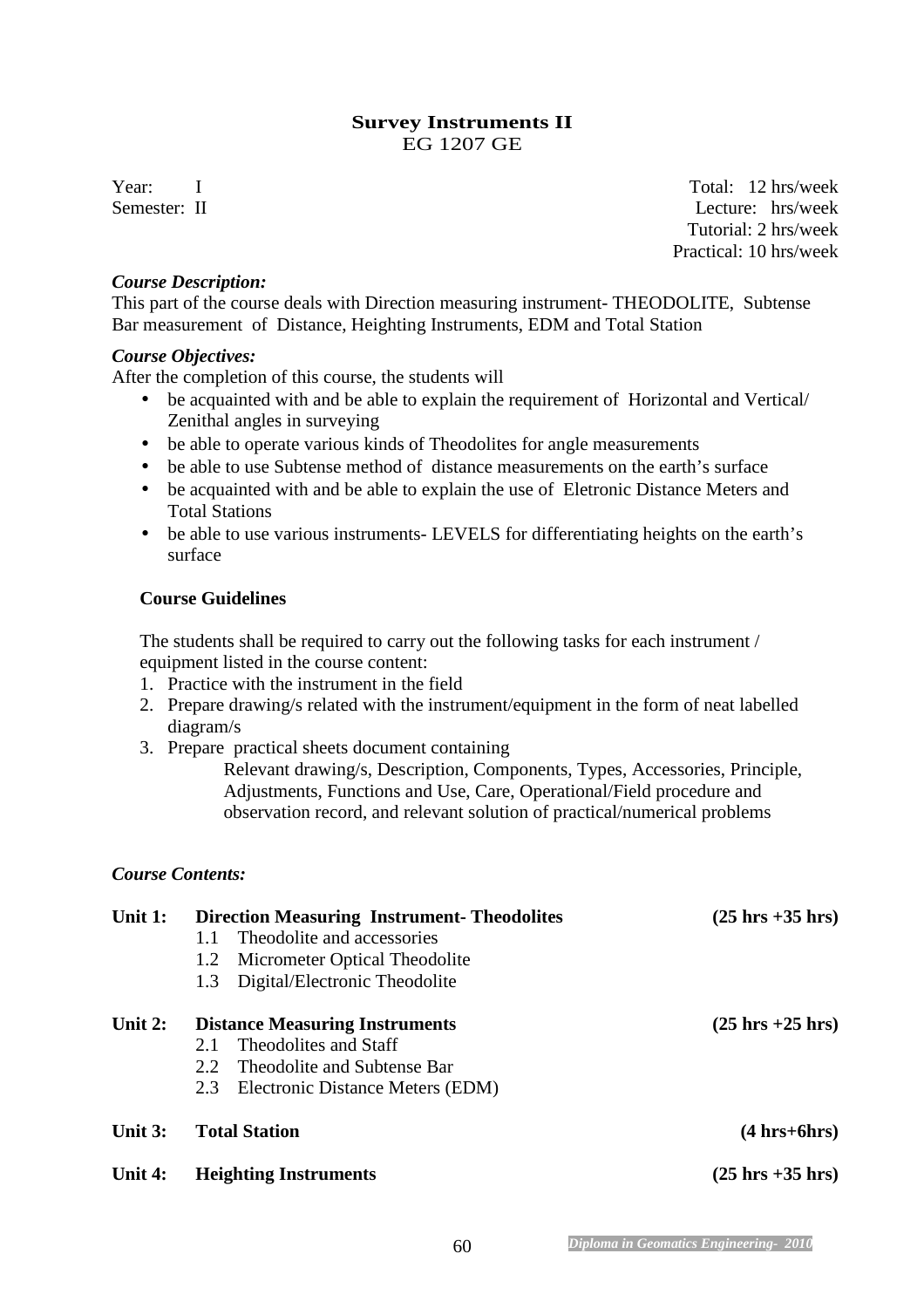- 4.1 Hydrostatic Level
- 4.2 Simple spirit level
- 4.3 Abney Level
- 4.4 Altimeter
- 4.5 Levelling instruments and accessories
	- Dumpy Level
	- Tilting Level
	- Automatic Level
	- Digital/Electronic Level

### *Reference Books*

- *1. Surveying Vol. I Dr. B.C Punmia, Laxmi Publication Pvt.Ltd*
- *2. Surveying Vol. I S.K. Duggal, Tata McGraw- Hill Publishing Company Ltd. New Delhi*
- *3. Principles and use of Surveying Instruments, J. Clendinning, J.G Oliver*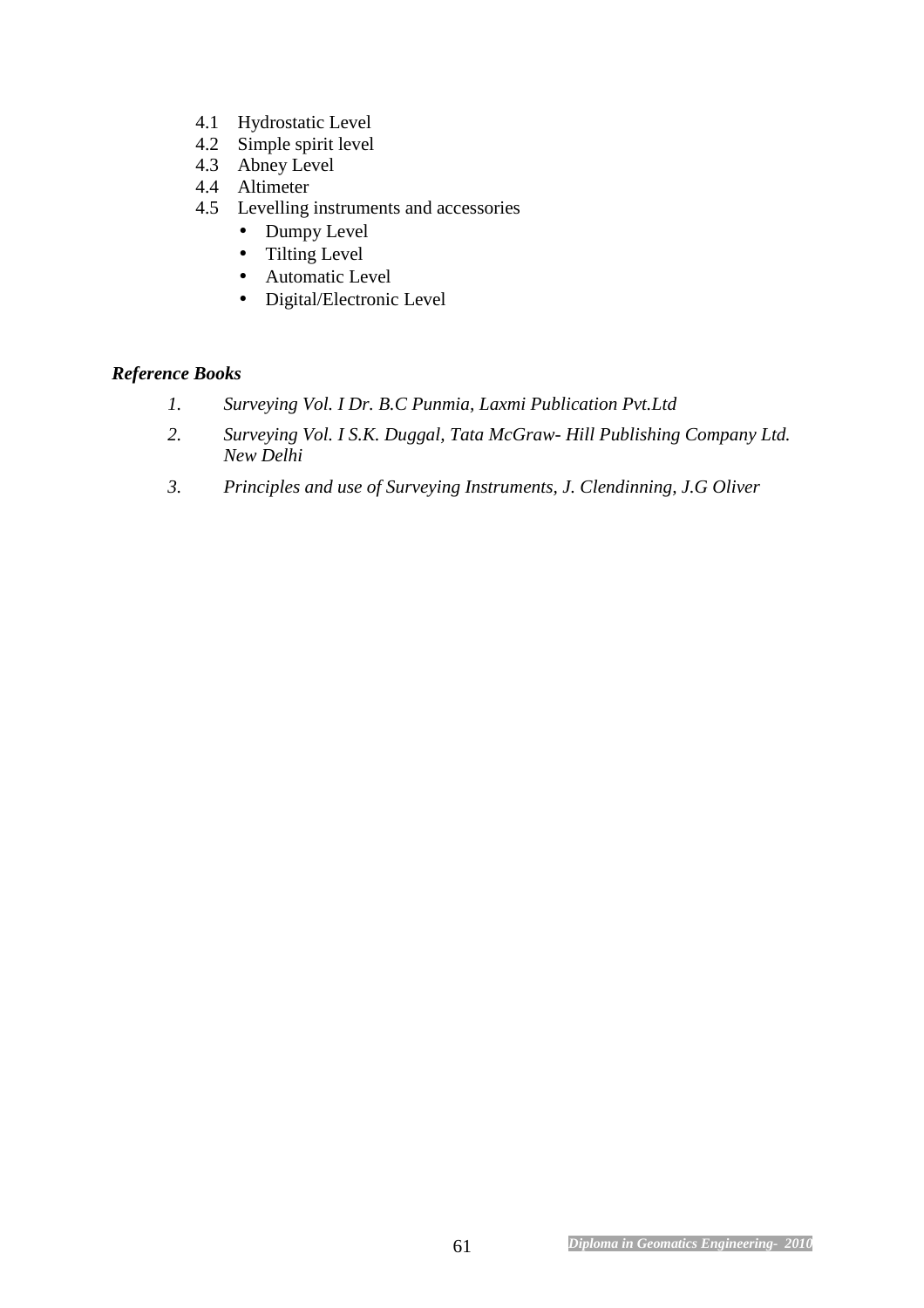# **Second Year**

**(Semester II & III)**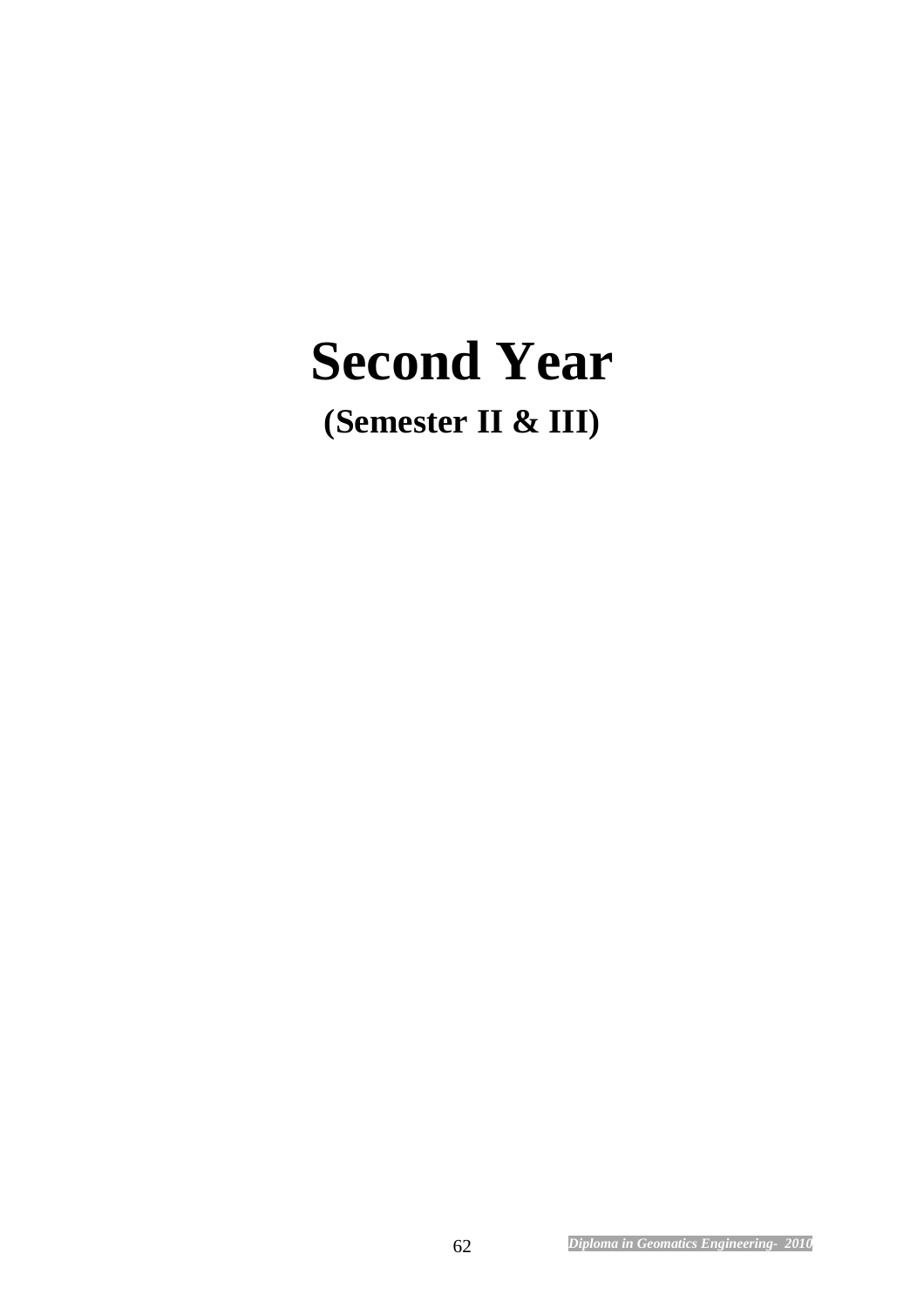# **Third Semester**

EG2101SH Applied Mathematics & Statistics EG2102GE Fundamental of Surveying EG2103GE Control Surveying I EG2104GE Cartography EG2105GE Survey Drawing II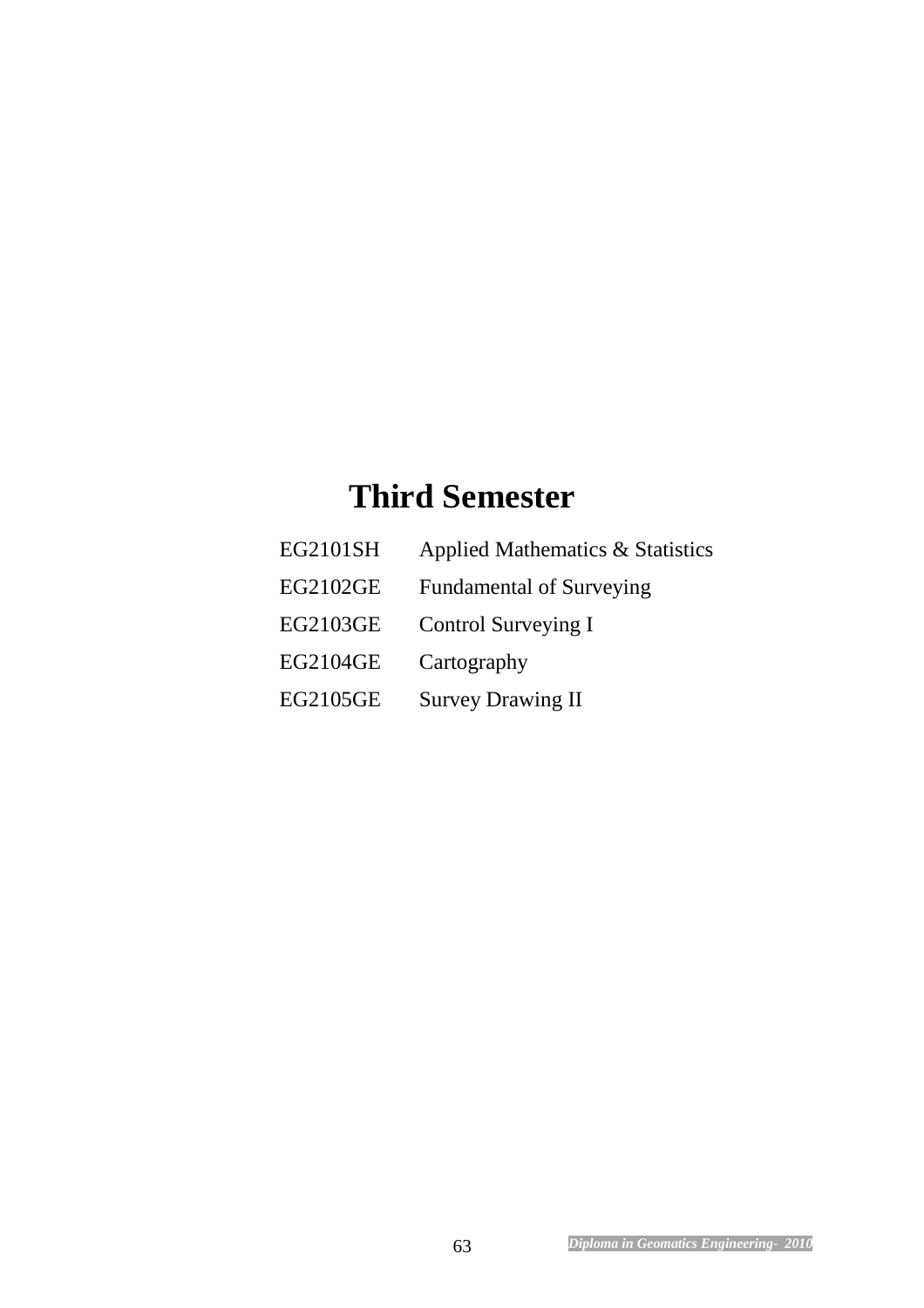# **Diploma in Geomatics Engineering Curriculum Structure- Second Year/ First Part**

|                | <b>Year: II</b>       |                            |                                             |                         |    |     |              |                       |                       |                             |                       |                       |                             | Part: I      |                |
|----------------|-----------------------|----------------------------|---------------------------------------------|-------------------------|----|-----|--------------|-----------------------|-----------------------|-----------------------------|-----------------------|-----------------------|-----------------------------|--------------|----------------|
|                |                       | <b>Teaching Schedule</b>   | <b>DISTRIBUTION OF MARKS</b><br><b>Mode</b> |                         |    |     |              |                       |                       |                             |                       |                       |                             |              |                |
|                |                       |                            |                                             |                         |    |     | <b>Total</b> | <b>Theory</b>         |                       |                             | <b>Practical</b>      |                       |                             | <b>Total</b> | <b>Remarks</b> |
| S.N            | <b>Course</b><br>Code | <b>Course Title</b>        | L                                           | T                       | P  | Lab | <b>Hours</b> | Asst.<br><b>Marks</b> | Final<br><b>Marks</b> | <b>Time</b><br><b>Hours</b> | Asst.<br><b>Marks</b> | Final<br><b>Marks</b> | <b>Time</b><br><b>Hours</b> | <b>Marks</b> |                |
|                | EG2101SH              | <b>Applied Mathematics</b> | 3                                           |                         |    |     | 4            | 20                    | 80                    | 3                           |                       |                       |                             | 100          |                |
| $\overline{c}$ | EG2102GE              | Fundamental of Surveying   | 3                                           |                         | 6  |     | 10           | 20                    | 80                    | 3                           | 60                    | 40                    | 3                           | 200          |                |
| 3              | EG2103GE              | Control Surveying I        | 3                                           |                         | 8  |     | 12           | 20                    | 80                    | 3                           | 60                    | 40                    | 3                           | 200          |                |
| 4              | EG2104GE              | Cartography                | 3                                           |                         | 4  |     | 8            | 20                    | 80                    | 3                           | 30                    | 20                    | $\overline{2}$              | 150          |                |
|                | EG2105GE              | Survey Drawing II          |                                             |                         |    | 6   | 6            |                       |                       |                             | 60                    | 40                    | 3                           | 100          |                |
| <b>Total</b>   |                       |                            |                                             | $\overline{\mathbf{4}}$ | 18 | 6   | 40           | 90                    | 360                   |                             | 180                   | 120                   |                             | 750          |                |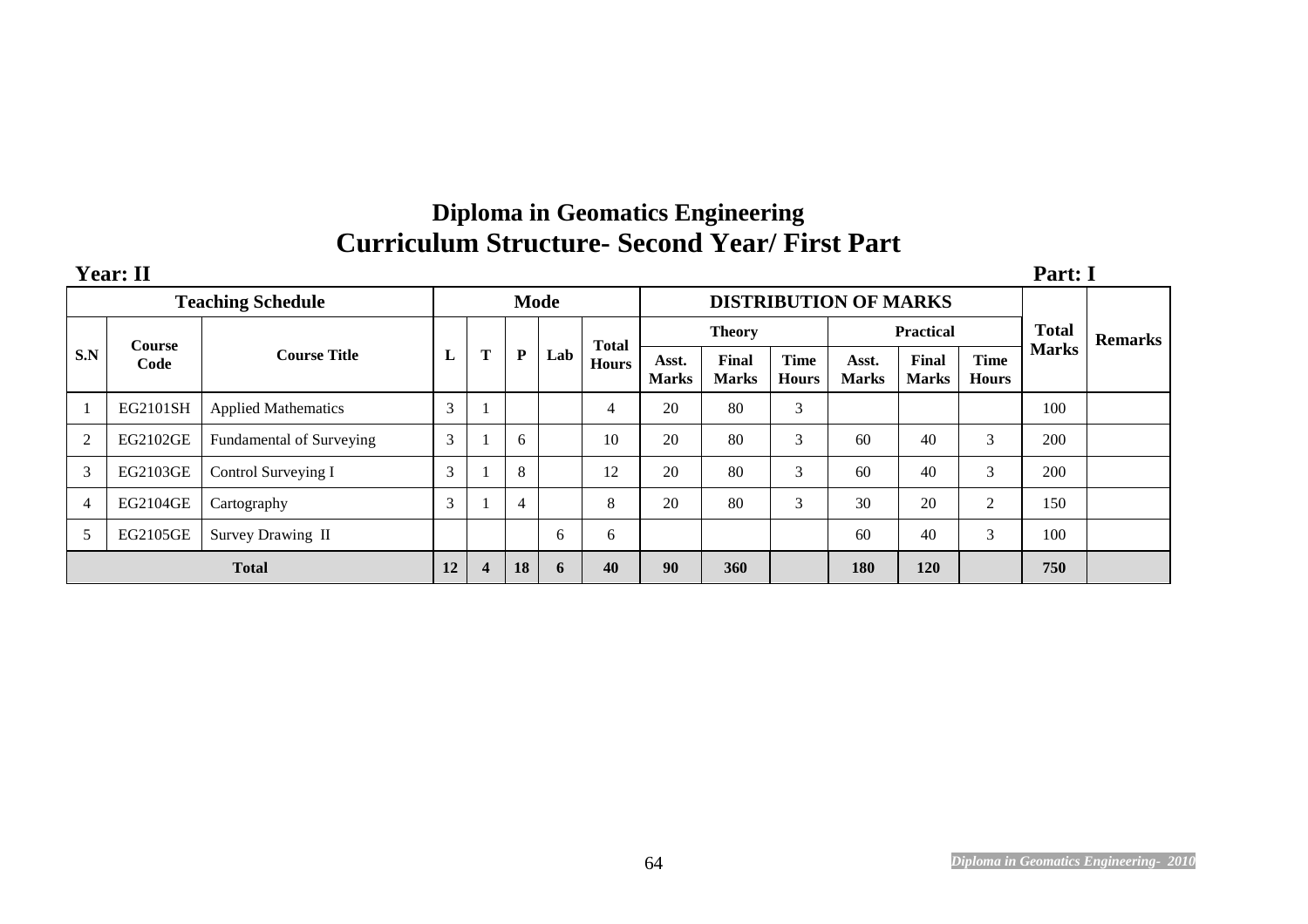## **Applied Mathematics EG2101GE**

 **Total: 4 hour /week Year: II Lecture: 3 hours/week Semester: III Tutorial: 1 hours/week Practical : 0 hours/week Lab : 0 hours/week** 

#### *Course Description:*

This course covers the application of mathematics in the area of surveying and mapping. This includes fundamental of group theory, application of derivates, differential equations and numerical methods.

#### **Course objectives**

On completion of this course students will able to

- Discuss group as algebraic structure and establish simple results on finite and infinite groups.
- Derive equation of parabola ellipse and hyperbola and find tangent and normal to the parabola.
- Define differential equations and different forms of solutions and use in application.
- Determine a root equations by numerical methods and
- Evaluate integrals by trapezoid and Simpson's rules.

#### **Course contents**

Unit -1 Elementary group theory **10 hrs** 

- *–* Binary operation ,
- *–* Binary operation on sets of integers and their properties,
- *–* Definition of a group
- *–* Groups whose elements are not numbers ,
- *–* Uniqueness of identity, uniqueness of inverse ,
- *–* cancellation law ,
- *–* Abelian group.

#### Unit -2 Application of derivatives 5 hrs

- *–* L-Hospital rule (for 0/0, ∞/∞),
- *–* Differentials, tangent and normal ,
- *–* Geometric interpretation and application of Roll's theorem and Mean value theorem.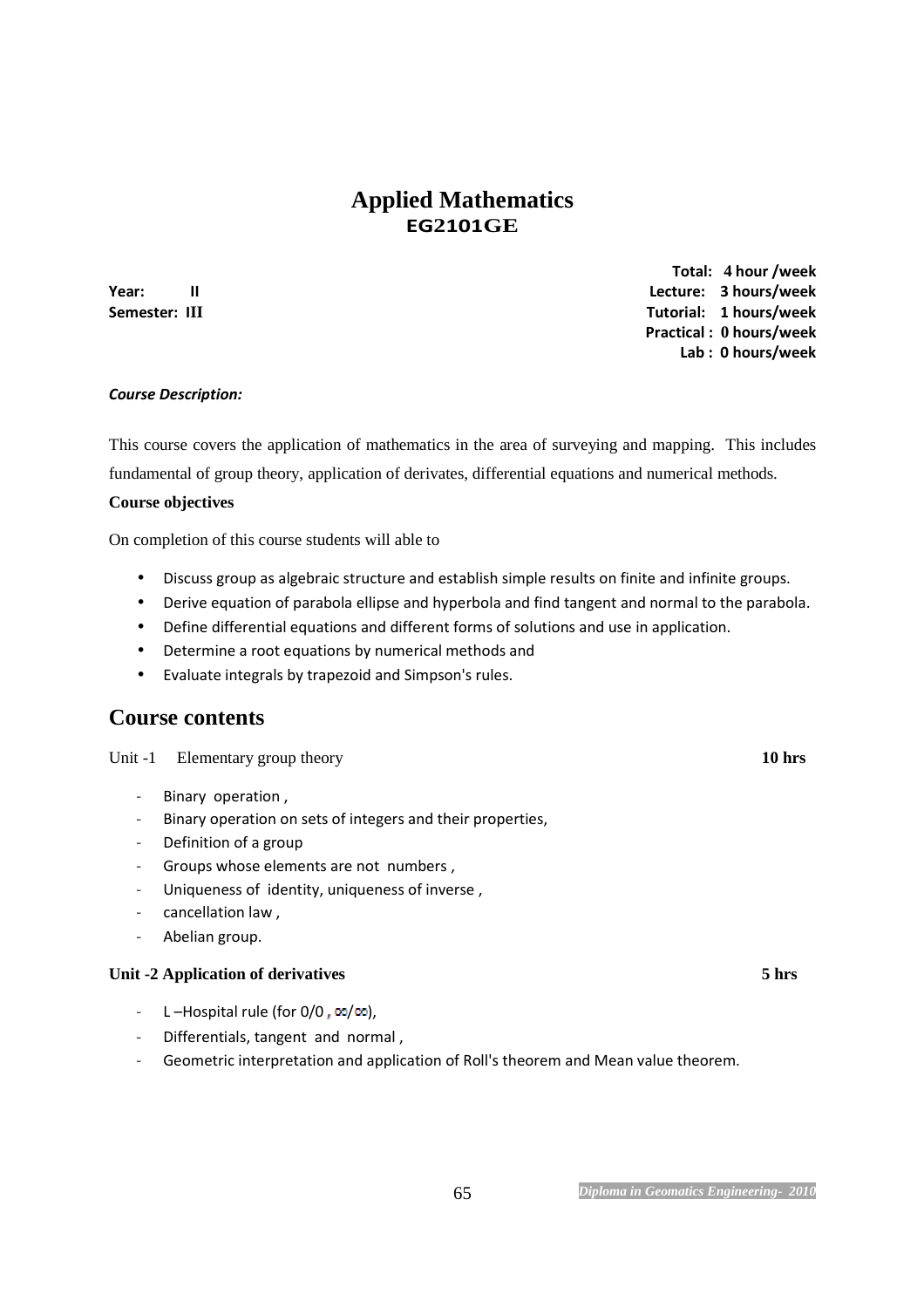### **Unit -3 Differential equation** 5 hrs

#### *–* Differential equation and its order and degree,

- *–* Differential equations of first order and first degree,
- *–* Differential equations with separable variables,
- *–* Homogeneous and exact differential equations

#### **Unit – 4 Computational Method 10 hrs**

- *–* Introduction to numerical computing
- *–* Number System
- *–* Basic Arithmetic of Various number system
- *–* Approximation Errors in Numerical methods
- *–* Measurement of errors

#### Unit -5 Numerical Integration **10hrs 10hrs**

- *–* Definite Integral and Area Computation
- *–* Introduction
- *–* Trapezodal Rule
- *–* Estimation of Errors
- *–* Simpson's rules
- *–* Eestimation of errors

#### **Test and Revision 5 hrs**

#### **Reference books**

- 1. Higher Secondary Level Mathematics Vol II by Bajrachara B.C. RM Shrestha et.al, Sukunda Pustak Bhawan
- 2. Element of mathematics Part II, D.B Adhikari and et.al, Himalaya Books Stall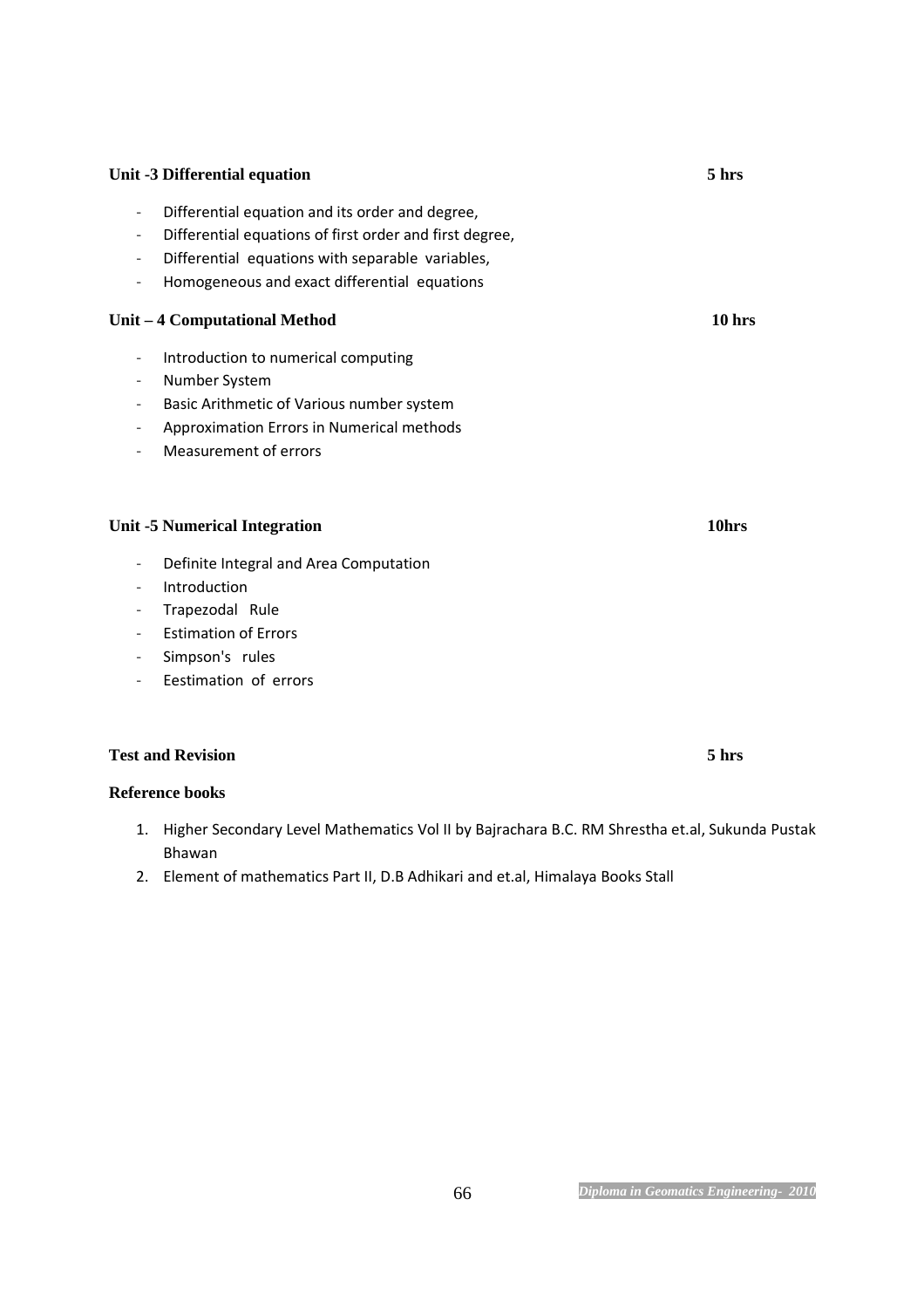## **Fundamental of Surveying EG 2102 GE**

Year: I Total: 10 hrs/week Semester: II Lecture: 3 hrs/week

Tutorial: 1 hrs/week

Practical : 6 hrs/week

#### *Course Description:*

This part of the course is intended to give an introduction to the History of surveying, basic Surveying concepts and principles, different Types of surveying, Linear and Angular Measurements, Map reading, and Measurement Errors.

#### *Course Objectives:*

Upon completion of this course, the students will

- have a good understanding of basic surveying concepts
- be able to apply the principles of surveying in surveying projects
- be well acquainted with Linear and Angular measurements and skilled in utilizing different techniques of linear and angular measurements
- be prepared to carry out surveying works to the required level of accuracy
- have acquired an skill of Map Reading

#### *Course Contents:*

| Unit 1: |     | <b>Historical background</b>                                               | 2 <sub>hrs</sub> |
|---------|-----|----------------------------------------------------------------------------|------------------|
|         | 1.1 | Brief history of Surveying                                                 |                  |
|         | 1.2 | Development of Surveying and Mapping Science                               |                  |
|         | 1.3 | Surveying and Mapping in Nepal                                             |                  |
| Unit 2: |     | <b>Introduction to Surveying</b>                                           | 8 hrs            |
|         | 2.1 | Surveying and Mapping, Geomatics                                           |                  |
|         | 2.2 | Functions of a Surveyor                                                    |                  |
|         | 2.3 | Need importance and scope of surveying                                     |                  |
|         | 2.4 | Objectives of surveying                                                    |                  |
|         | 2.5 | General procedure of Survey and Methods used                               |                  |
|         | 2.6 | <b>Surveying Concepts:</b>                                                 |                  |
|         |     | Distance and Direction;                                                    |                  |
|         |     | Geodesy;<br>$\bullet$                                                      |                  |
|         |     | Shape and size of the earth;                                               |                  |
|         |     | Curvature of earth;<br>$\bullet$                                           |                  |
|         |     | Spheroid and Geoid;                                                        |                  |
|         |     | Earth figure elements- Axis of earth, Great Circle, Equator, Parallels and |                  |

- Meridians, Flattening; • Coordinates and Coordinates systems;
- Latitude, Longitude, Height above MSL, Normal;
- Geodetic Tables;
- Projection;
- Relief representation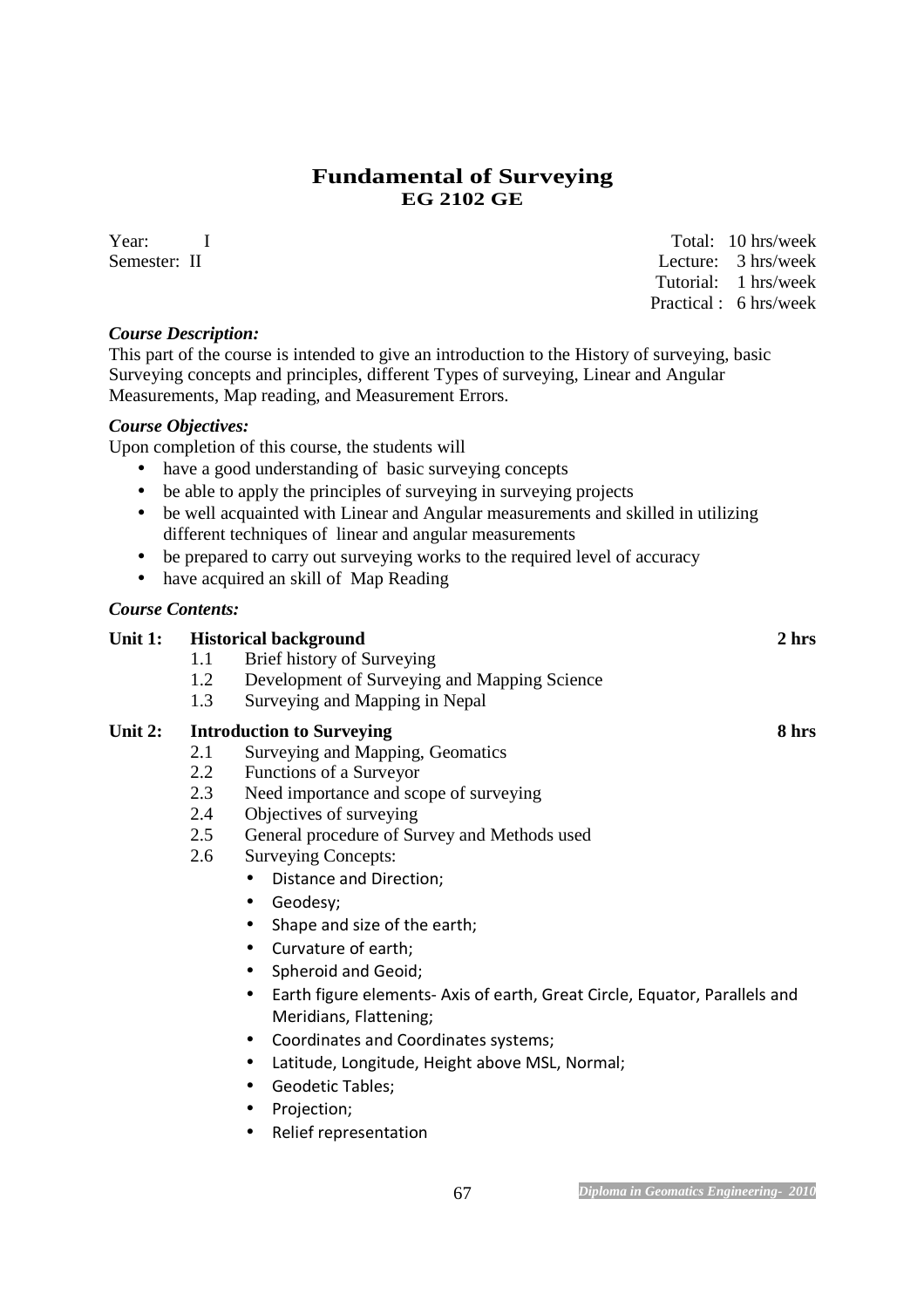|           | 2.7              | End products of surveying                                                                           |          |
|-----------|------------------|-----------------------------------------------------------------------------------------------------|----------|
| Unit 3:   |                  | <b>Principles and Classifications</b>                                                               | 2 hrs    |
|           | 3.1              | Basic Principles of surveying                                                                       |          |
|           | 3.2              | Classification of Surveys: basis of classification and types of surveys                             |          |
| Unit 4:   |                  | <b>Measurement Units</b>                                                                            | 3 hrs    |
|           | 4.1              | Significance of measurement units                                                                   |          |
|           | 4.2              | <b>Standardization of Units</b>                                                                     |          |
|           | 4.3              | Linear, Angular, Surface and Volume units                                                           |          |
|           | 4.4              | Conversion of units                                                                                 |          |
| Unit $5:$ | <b>Map Scale</b> |                                                                                                     | 5 hrs    |
|           | 5.1              | Introduction                                                                                        |          |
|           | 5.2              | Expression of map scale and Types of scale                                                          |          |
|           | 5.3              | <b>Construction of Graphical scale</b>                                                              |          |
|           | 5.4              | Scale and graphical error                                                                           |          |
|           | 5.5              | Shrunk scale and shrinkage factor,                                                                  |          |
|           | 5.6              | Importance and uses of map scale                                                                    |          |
| Unit 6:   |                  | <b>Linear Measurements</b>                                                                          | $10$ hrs |
|           | 6.1              | <b>Introduction and Principles</b>                                                                  |          |
|           | 6.2              | Slope, Horizontal and Vertical distances                                                            |          |
|           | 6.3              | Distance measuring instruments                                                                      |          |
|           | 6.4              | Ranging, Chaining and Obstacles in chaining                                                         |          |
|           | 6.5              | Errors in Chaining                                                                                  |          |
|           | 6.6              | Linear surveying (Chain surveying)                                                                  |          |
|           | 6.7              | <b>Optical Distance Measurement</b>                                                                 |          |
|           | 6.8              | <b>Electronic Distance Measurement</b>                                                              |          |
| Unit 7:   |                  | <b>Angular Measurements</b>                                                                         | $10$ hrs |
|           | 7.1              | Principle of direction measurement                                                                  |          |
|           | 7.2              | Angles and Bearings                                                                                 |          |
|           | 7.3              | Compass Survey: Fieldwork procedure and plotting                                                    |          |
|           | 7.4              | Horizontal and Vertical angles                                                                      |          |
|           | 7.5              | Theodolites Survey                                                                                  |          |
|           | 7.6              | Field procedures for angular measurement by Theodolite                                              |          |
|           | 7.7              | Errors and Adjustments in Theodolite observations                                                   |          |
| Unit 8:   |                  | <b>Map Reading</b>                                                                                  | 4hrs     |
|           | 8.1              | Introduction: Maps, Plans and Profiles, Different types of maps                                     |          |
|           | 8.2              | Maps and Photographs                                                                                |          |
|           | 8.3              | Map Reading: Map components, Map information, Map setting, Position<br>finding, Map interpretation, |          |
| Unit 9:   |                  | <b>Measurement Errors</b>                                                                           | 6 hrs    |
|           | 9.1              | Introduction                                                                                        |          |
|           | 9.2              | Significant figures                                                                                 |          |
|           | 9.3              | Sources of errors                                                                                   |          |
|           | 9.4              | <b>Types of Errors</b>                                                                              |          |
|           |                  |                                                                                                     |          |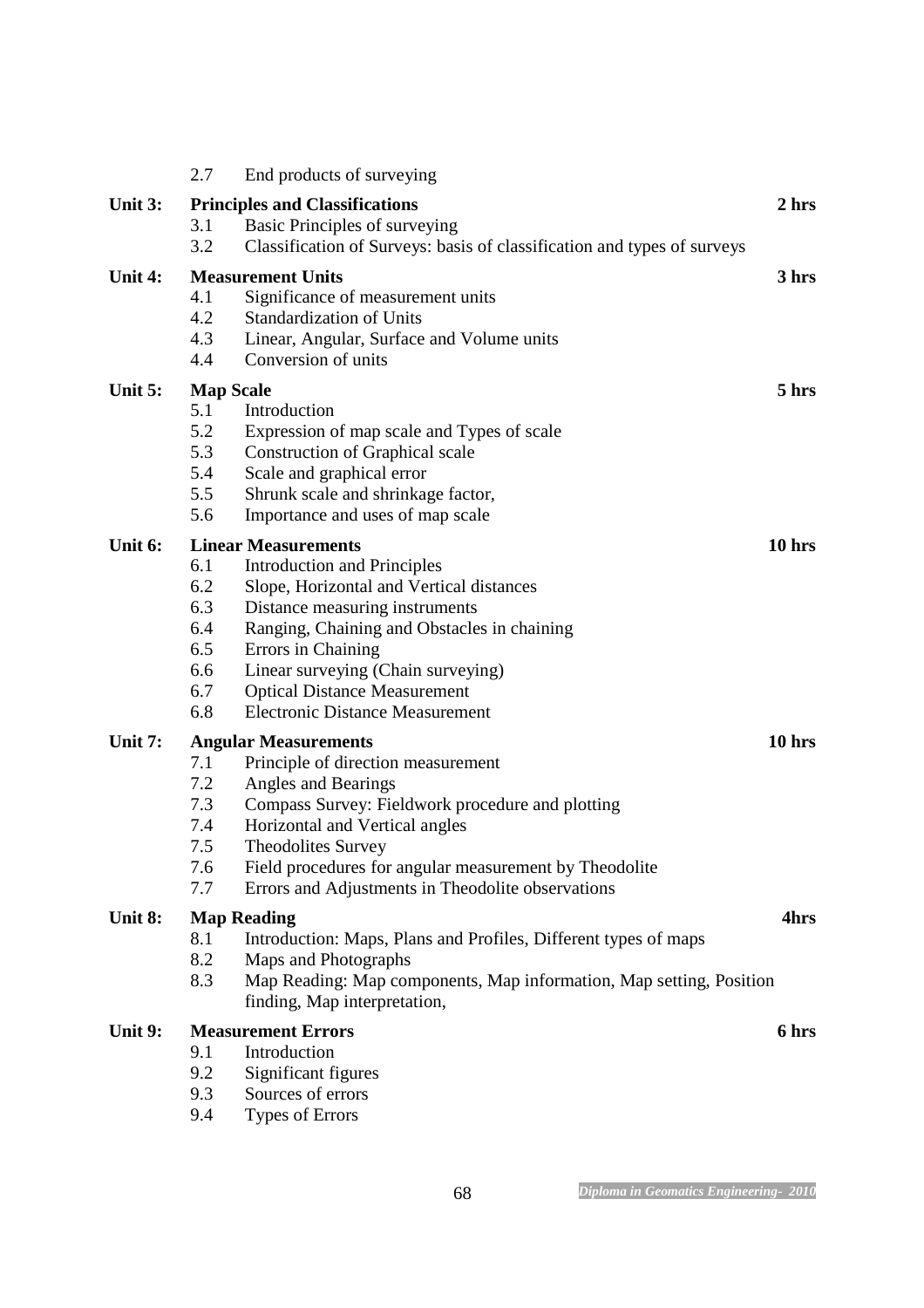- 9.5 Precision and Accuracy
- 9.6 Propagation of Errors<br>9.7 Errors: Precautions an
- 9.7 Errors: Precautions and Adjustments

#### **Revision and Tests** 10hrs **10hrs 10hrs**

*Reference Books* 

- *1. Fundamental of Surveying by S.K Roy*
- 2. प्रराम्भिक नापी महेश्वर भट्टराई (त्रि.बि.बि. /पा.बि.के)
- *3. Principles and use of Surveying Instruments, J. Clendinning, J.G Oliver*
- *4. Introduction to Surveying, by Anderson & Mikhail*
- *5. A Text Book of Advance Surveying, R. Agor (4th Edition)*
- *6. Surveying Handbook Brinker and Minnick. CBS Publication of India*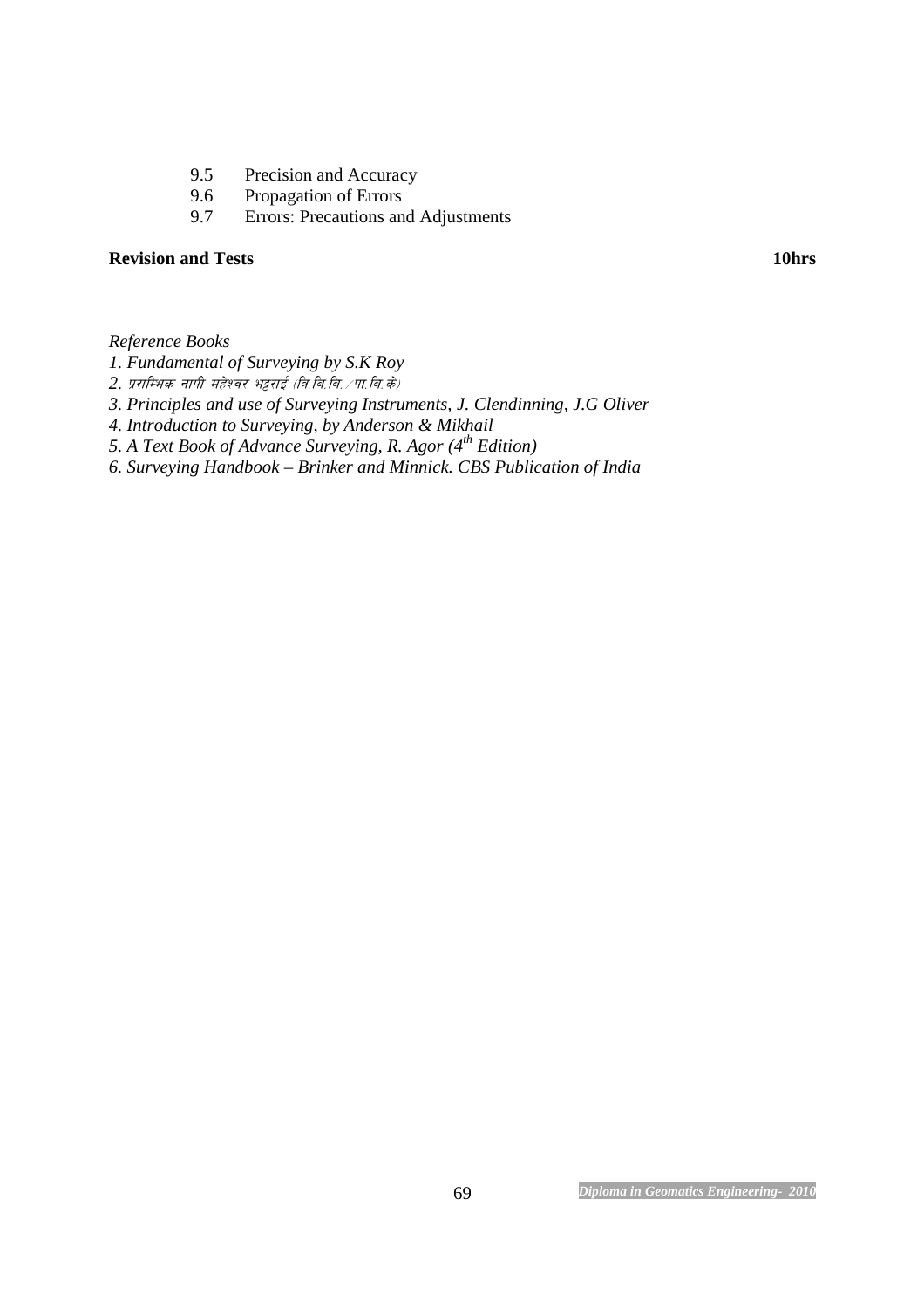## FUNDAMENTAL OF SURVEYING PRACTICAL

| Unit 1: Chain survey (Field work and Plotting)                       | 20hrs             |
|----------------------------------------------------------------------|-------------------|
| Unit 2: Compass Survey (Field work and Plotting)                     | 20hrs             |
| Unit 3: Measurement of angles using Theodolites by different methods | 20hrs             |
| Unit 4: Map Reading                                                  | 15hrs             |
| Unit 5: Map coordinates exercises                                    | 15 <sub>hrs</sub> |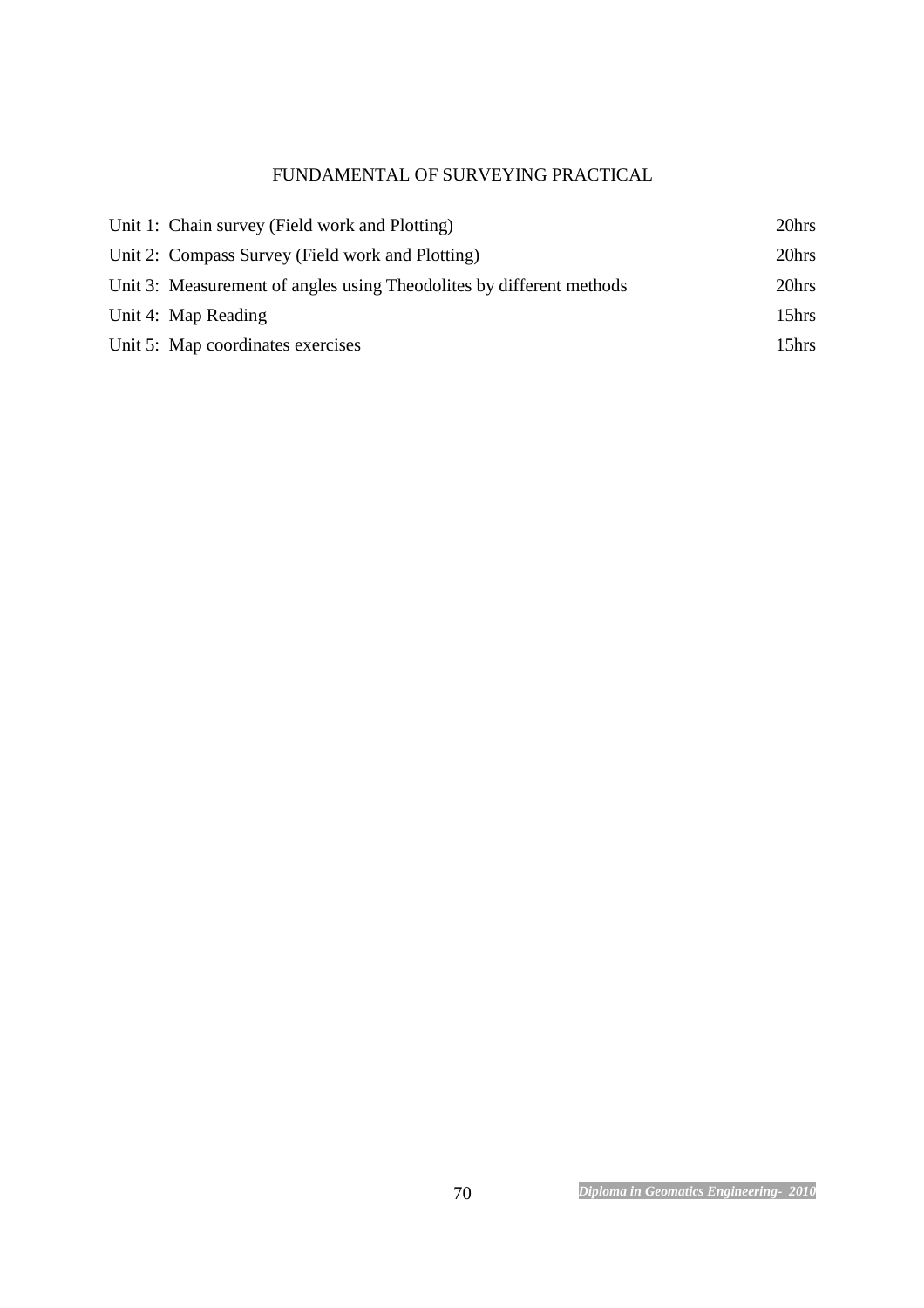# **Control Surveying I EG 2103 GE**

#### *Course Description:*

This subject deals with methods of establishing horizontal and vertical controls, Theodolite Traversing and Levelling, which are mostly used in geodetic as well as engineering survey works.

#### *Course Objectives:*

After the completion of this course, students will be able to

- 1. Explain the concepts of the control surveying and apply in the field of Surveying and mapping
- 2. Understand and use different types of levelling techniques for establishing vertical control points and heighting
- 3. Understand and use theodolite traversing techniques for establishing horizontal control points
- 4. Understand different sources of error and their adjustment in leveling and traversing.

#### *Course Contents:*

#### **Unit 1: Levelling**

- **1.1** Introduction **4hrs** 
	- Introduction & Principle of leveling
	- Definitions of terms: Level, Levelling, level surface, level line, datum, MSL, RL, BM (PBM & TBM), HI, BS, FS, IS, Turning point, Horizontal plane, Horizontal line, Elevation, Altitude, Vertical plane, Vertical line
	- Principles of levelling
	- Levelling instruments and accessories

#### **1.2** Methods of Levelling 6 hrs **6 hrs 6 hrs**

- Classification of levelling: Spirit, barometric, hydrostatic, trigonometric, hypsometric, GPS
- Methods of leveling: Simple Levelling, Differential Levelling, Check Levelling, Fly Levelling, Reciprocal Levelling, Precise Levelling, Profile Levelling, Cross Sectioning

#### **1.3** Field Procedure 10 hrs **10 hrs 10 hrs**

- Testing levels and Checking collimation error,
- Reconnaissance, Monumentation,
- **Observation**
- **Recording**
- Computation
- Precautions to be taken in the field

71 *Diploma in Geomatics Engineering- 2010*

 Total: 11 hrs/week Year: II Lecture: 2 hrs/week Semester: I Tutorial: 1 hrs/week Practical: 8 hrs/week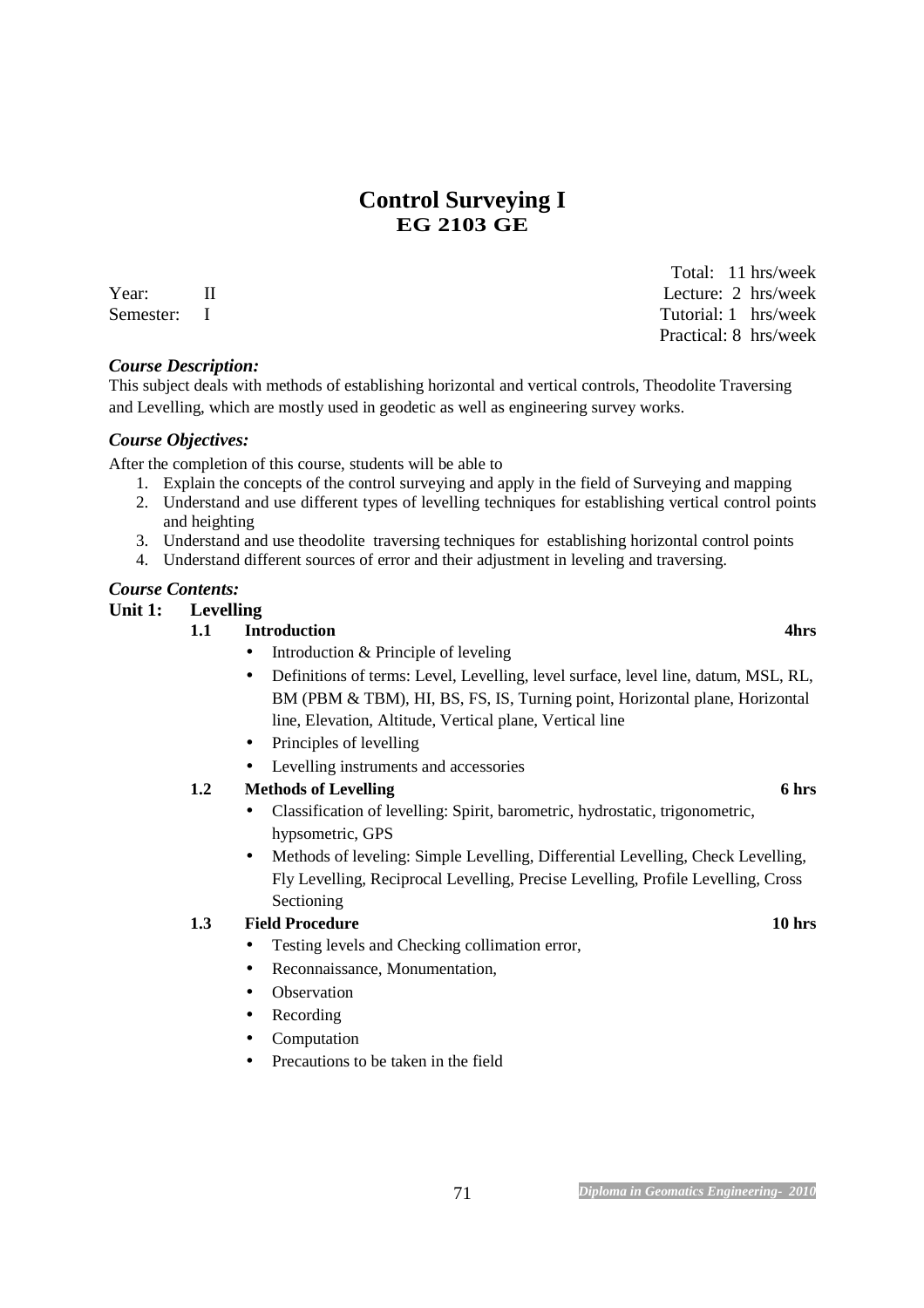|         | 1.4             | <b>Errors and adjustment in Levelling</b>                                                                                                                                             | 5 hrs             |
|---------|-----------------|---------------------------------------------------------------------------------------------------------------------------------------------------------------------------------------|-------------------|
|         |                 | Types of error                                                                                                                                                                        |                   |
|         |                 | Sources of error<br>$\bullet$                                                                                                                                                         |                   |
|         |                 | Permissible error in different order of levelling                                                                                                                                     |                   |
|         |                 | Adjustment                                                                                                                                                                            |                   |
| Unit 2: | <b>Traverse</b> |                                                                                                                                                                                       |                   |
|         | 2.1             | <b>Introduction</b>                                                                                                                                                                   | 4 hrs             |
|         |                 | Introduction to Traverse,<br>$\bullet$                                                                                                                                                |                   |
|         |                 | Definition of terms<br>$\bullet$                                                                                                                                                      |                   |
|         |                 | Principles of traversing                                                                                                                                                              |                   |
|         |                 | Different orders of traverse and their use                                                                                                                                            |                   |
|         | 2.2             | <b>Method of traversing</b>                                                                                                                                                           | 6 hrs             |
|         |                 | 2.2.1<br>Chain Traverse,<br>$\bullet$                                                                                                                                                 |                   |
|         |                 | 2.2.2<br>Compass Traverse,                                                                                                                                                            |                   |
|         |                 | PT Traverse,<br>$\bullet$                                                                                                                                                             |                   |
|         |                 | Stadia Traverse and Theodolite Traverse<br>$\bullet$                                                                                                                                  |                   |
|         |                 | Traverse Route: Open and Closed<br>$\bullet$                                                                                                                                          |                   |
|         | 2.3             | <b>Field procedure</b>                                                                                                                                                                | 10 <sub>hrs</sub> |
|         |                 | Field operation: Reconnaissance, Monumentation, and Signaling, Selection of<br>Traverse Station, Types of Monumentation, Construction of monument, D-Cards,<br>Traverse Chart/ Sketch |                   |
|         |                 | Angle measurement: Horizontal angles, zenithal/vertical angle, bearing<br>٠<br>computation                                                                                            |                   |
|         |                 | Distance Measurements: Distance Measurement by Tapes, Subtense Bar, Stadia<br>$\bullet$<br>Method, and E.D.M,                                                                         |                   |
|         |                 | Recording,                                                                                                                                                                            |                   |
|         | 2.4             | <b>Error and Adjustment in Traverse</b>                                                                                                                                               | 5 hrs             |
|         |                 | Types of error<br>$\bullet$                                                                                                                                                           |                   |
|         |                 | Sources of error<br>$\bullet$                                                                                                                                                         |                   |
|         |                 | Standard and Specification<br>$\bullet$                                                                                                                                               |                   |
|         |                 | Traverse Adjustment by Bowditch, Transit, Graphical,                                                                                                                                  |                   |
|         |                 | Precaution to be taken in field<br>$\bullet$                                                                                                                                          |                   |
| Unit 3: |                 | <b>Revision and Test</b><br>10 <sub>hrs</sub>                                                                                                                                         |                   |
|         |                 |                                                                                                                                                                                       |                   |

#### *Reference Books*

- *1. Surveying (Volume 1 and 2) by Dr. K.R. Arora: Rajons Publication Pvt. Ltd.*
- *2. Surveying (Volume 1 and 2) by Dr. B.C. Punmia, Ashok Kumar Jain, Arun Kumar Jain: Laxmi Publication (P) Ltd.*
- *3. The Text book of Surveying & Levelling, by R. Agor*
- *4. Levelling Instruction Book, Survey Department of Nepal*
- *5. Tringulation Instruction Book, Survey Department of Nepal*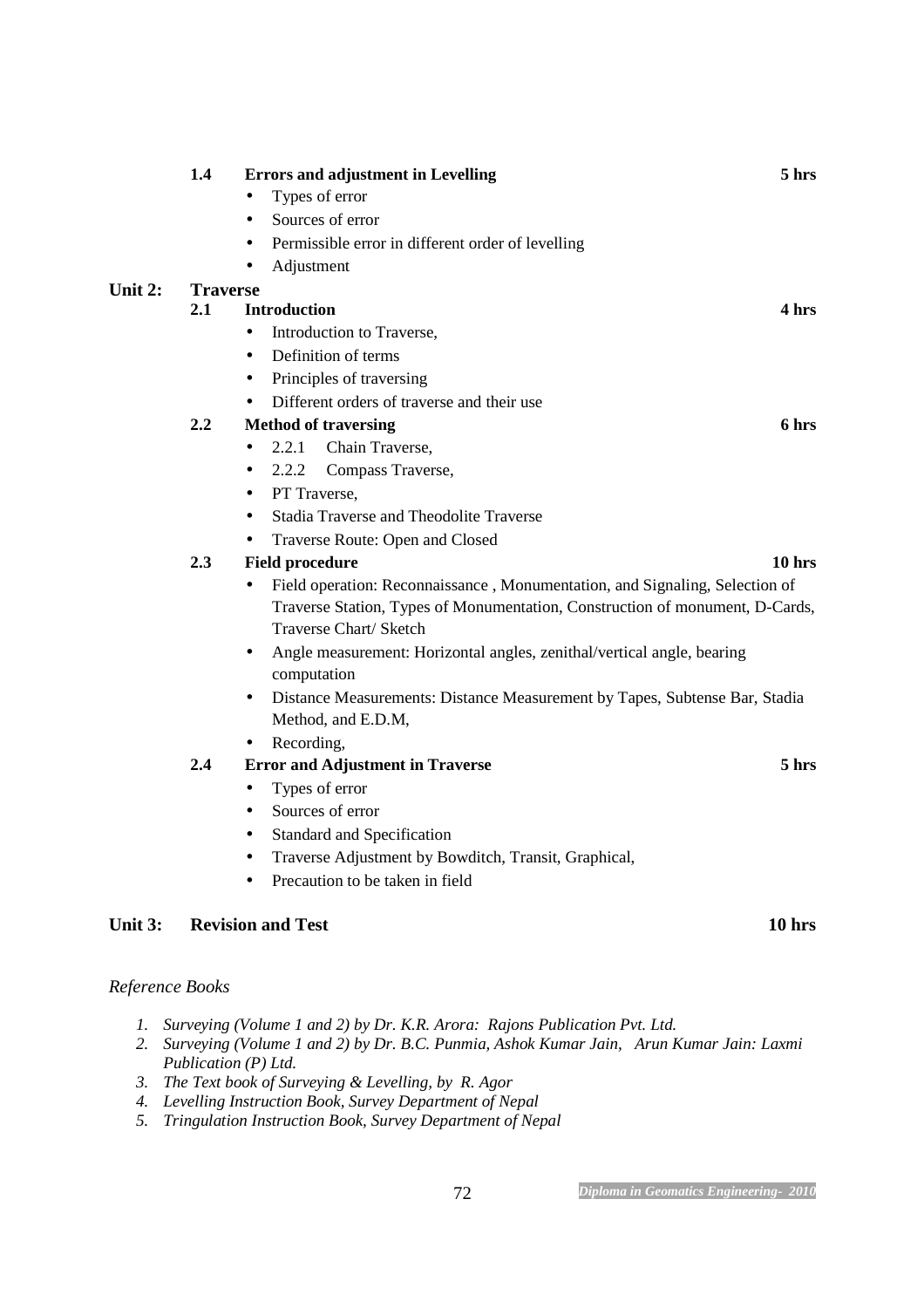# **Control Surveying I - Practical**

## **LEVELLING PRACTICAL**

#### *Field work*

|             | Unit 1: Collimation Checking                       | $5 \text{ hrs}$   |
|-------------|----------------------------------------------------|-------------------|
|             | Unit 2: Reconnaissance and Benchmark Establishment | $5 \text{ hrs}$   |
|             | Unit 3: Levelling field work (Different methods)   | $35$ hrs          |
| Indoor work | Unit 4: Computation and plotting of profiles       | $5$ hrs $+10$ hrs |

#### **TRAVERSE SURVEY**

| <b>Field work</b>                                                |                   |
|------------------------------------------------------------------|-------------------|
| Unit 1: Instrument Checking                                      | 5 hrs             |
| Unit 2: Reconnaissance and Monumentation                         | $5 \text{ hrs}$   |
| Unit 3: Theodolite/total station Traverse (open and closed loop) | $35$ hrs          |
| Unit 4: Graphical Plotting and adjustment                        | $5$ hrs $+10$ hrs |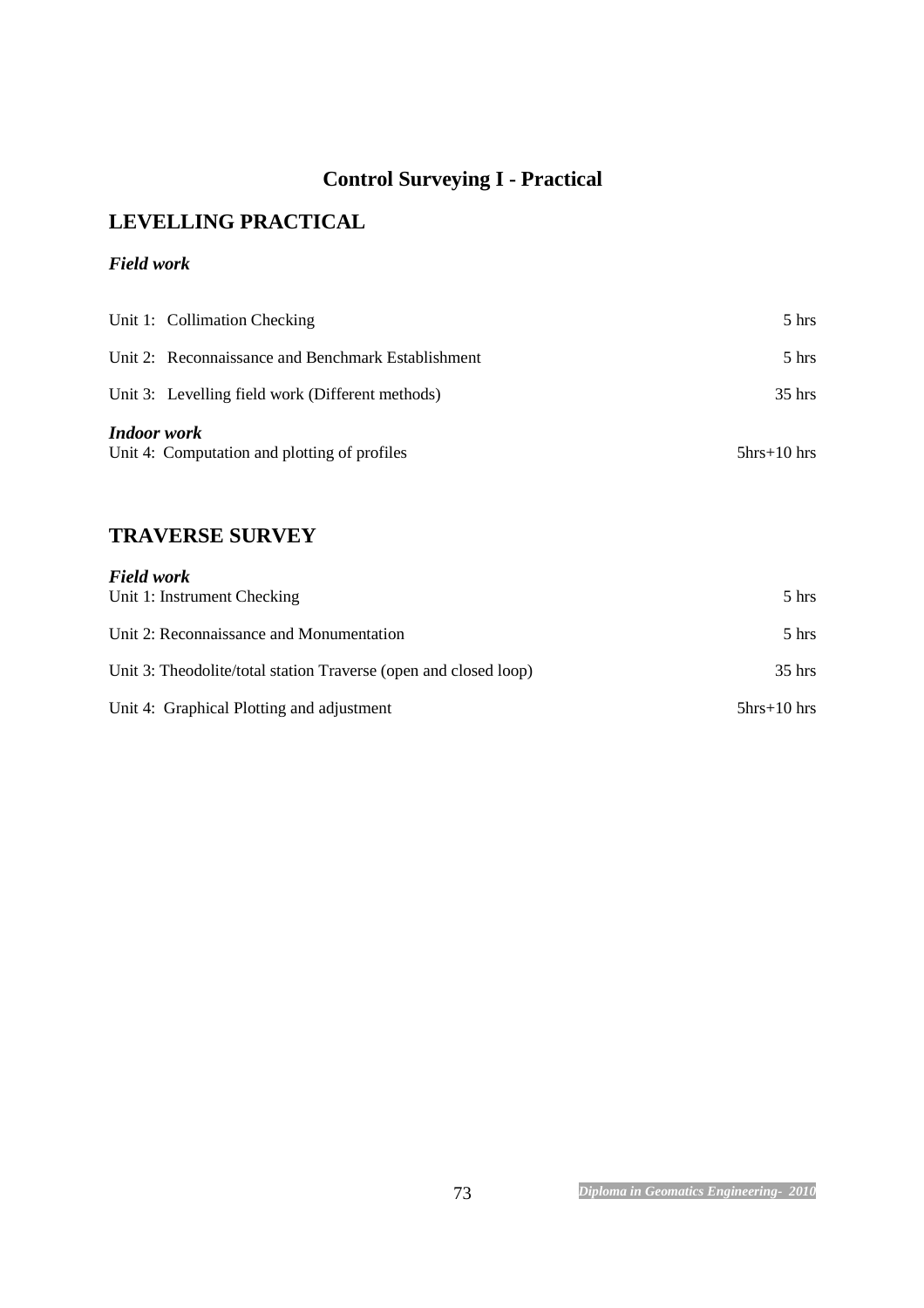#### **Cartography EG 2104 GE**

 Total: 8 hrs/week Year: II Lecture: 3 hrs/week Semester: I Tutorial: 1 hrs/week Practical : 4 hrs/week

#### *Course Description:*

This subject consists of fundamental principles and techniques of map making and map reproduction.

#### *Course Objectives:*

After the completion of this course, students will be able to explain the concepts of the followings and apply them in the field of related engineering area

- 1. Concept of Cartography
- 2. Principle of Cartography
- 3. Different methods of map making
- 4. Map reproduction

#### *Course Contents:*

#### Unit 1 Introduction [4hrs] 1.1. Definition

1.2. Scope and uses of Cartography

#### Unit 2 Map [6hrs]

- 2.1. Definition
- 2.2. Types of Map
- 2.3. Uses of Map
- 2.4. Map Scale
- 2.5. Enlargement and Reduction of Map Scale
- 2.6. Map Design and Layout
- 2.7. Name Placement
- 2.8. Symbol used in maps

#### Unit 3. Components of of Cartography **[10hrs]**

- 3.1. Map Compilation
	- Base Map, Derived map and Special Purpose (Thematic) Map
	- Steps of Map Compilation
- 3.2. Map Reproduction
	- Desktop Cartography
	- Contact Photography
	- Camera Photography
	- Plate Making Process (Positive and Negative System)/ Digital Methods
	- Quality Control (Colour Proof and Maintenance of Register)
	- **Map Printing**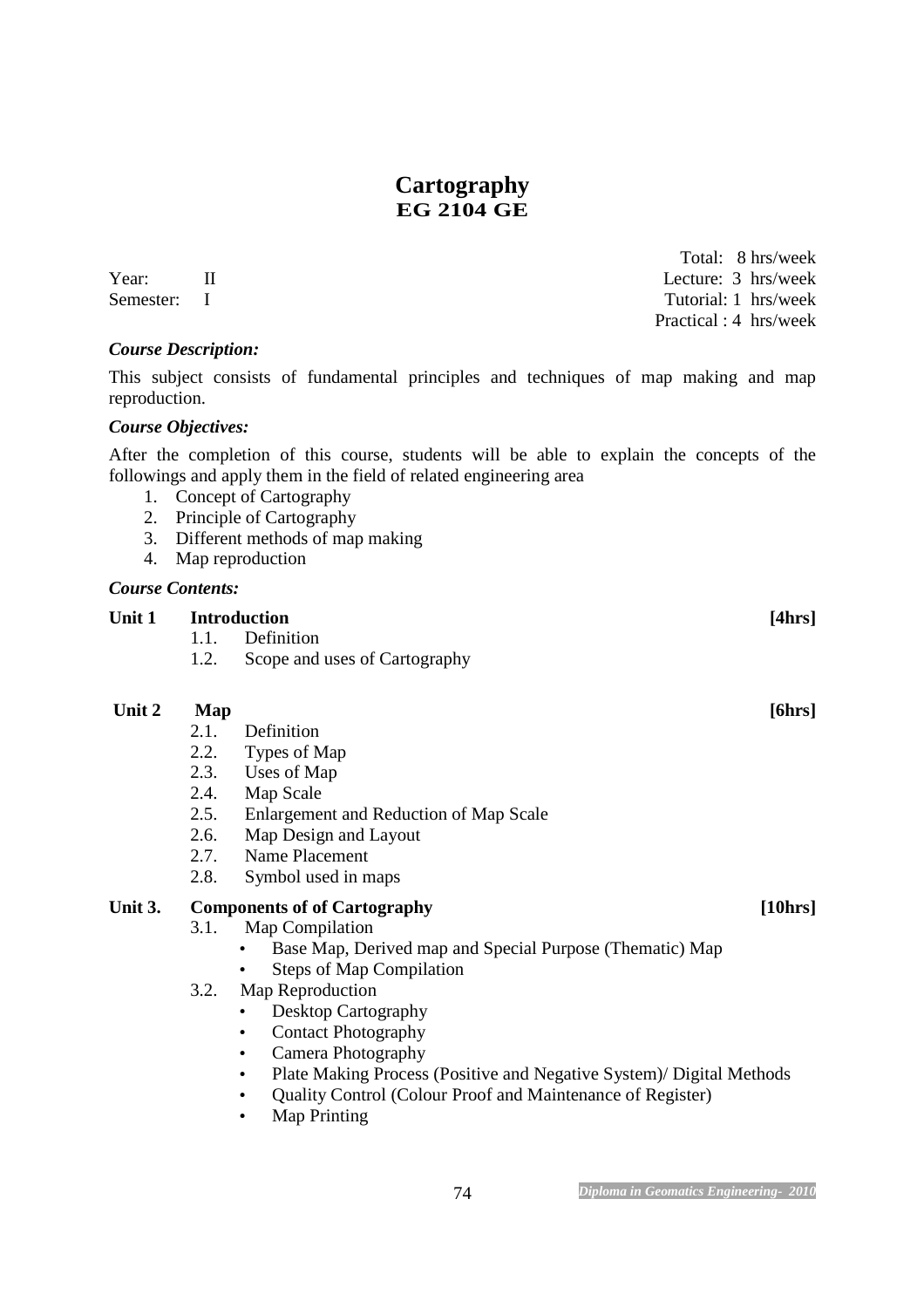| Unit 4.         |        | <b>Graphic Variables</b>                                               | [3hrs] |
|-----------------|--------|------------------------------------------------------------------------|--------|
|                 | 4.1.   | Definition                                                             |        |
|                 | 4.2.   | <b>Importance of Graphic Variables</b>                                 |        |
|                 | 4.3.   | Types of Graphic Variables                                             |        |
| Unit 5.         |        | <b>Map Projection</b>                                                  | [7hrs] |
|                 | 5.1.   | Introduction                                                           |        |
|                 | 5.2.   | <b>Classification of Map Projection</b>                                |        |
|                 | 5.3.   | Choice of Map Projection                                               |        |
|                 | 5.4.   | Universal Transverse Mercator (UTM) Projection                         |        |
|                 | 5.5.   | Projection System used in Nepal                                        |        |
| Unit 6.         |        | <b>Map Sheet Numbering</b>                                             | [6hrs] |
|                 | 6.1.   | Introduction                                                           |        |
|                 | 6.2.   | Map Sheet Numbering for Topographic Maps in Nepal                      |        |
|                 | 6.3.   | Map Sheet Numbering for Cadastral Maps in Nepal                        |        |
| Unit 7.         |        | Generalization                                                         | [4hrs] |
|                 | 7.1.   | Definition                                                             |        |
|                 | 7.2.   | Different Methods of Generalization                                    |        |
| Unit 8.         |        | <b>Relief Representation</b>                                           | [6hrs] |
|                 | 8.1.   | Definition of Relief                                                   |        |
|                 | 8.2.   | Importance of Relief Representation in Maps                            |        |
|                 | 8.3.   | Methods of Relief Representation                                       |        |
|                 |        | Spot Height<br>$\bullet$                                               |        |
|                 |        | Contouring<br>$\bullet$                                                |        |
|                 |        | Hill Shading<br>$\bullet$                                              |        |
|                 |        | <b>Layer Tinting</b><br>٠                                              |        |
|                 |        | <b>Rock Drawing</b><br>$\bullet$                                       |        |
| Unit 9.         | Colour |                                                                        | [3hrs] |
|                 | 9.1.   | Introduction                                                           |        |
|                 | 9.2.   | Nature of light                                                        |        |
|                 | 9.3.   | <b>Additive and Subtractive Colours</b>                                |        |
|                 | 9.4.   | Colour Triangle                                                        |        |
|                 | 9.5.   | Choice of Colours                                                      |        |
| <b>Unit 10.</b> |        | <b>Digital Cartography</b>                                             | [6hrs] |
|                 | 10.1.  | Introduction                                                           |        |
|                 | 10.2.  | <b>Raster and Vector Data</b>                                          |        |
|                 | 10.3.  | Differences between Digital and Conventional Cartography               |        |
|                 | 10.4.  | Introduction to Digital Landscape Model (DLM) and Digital Cartographic |        |
|                 |        | Model (DCM)                                                            |        |
|                 |        |                                                                        |        |

# Unit 11. **Revision and Test/Exam** [5hrs]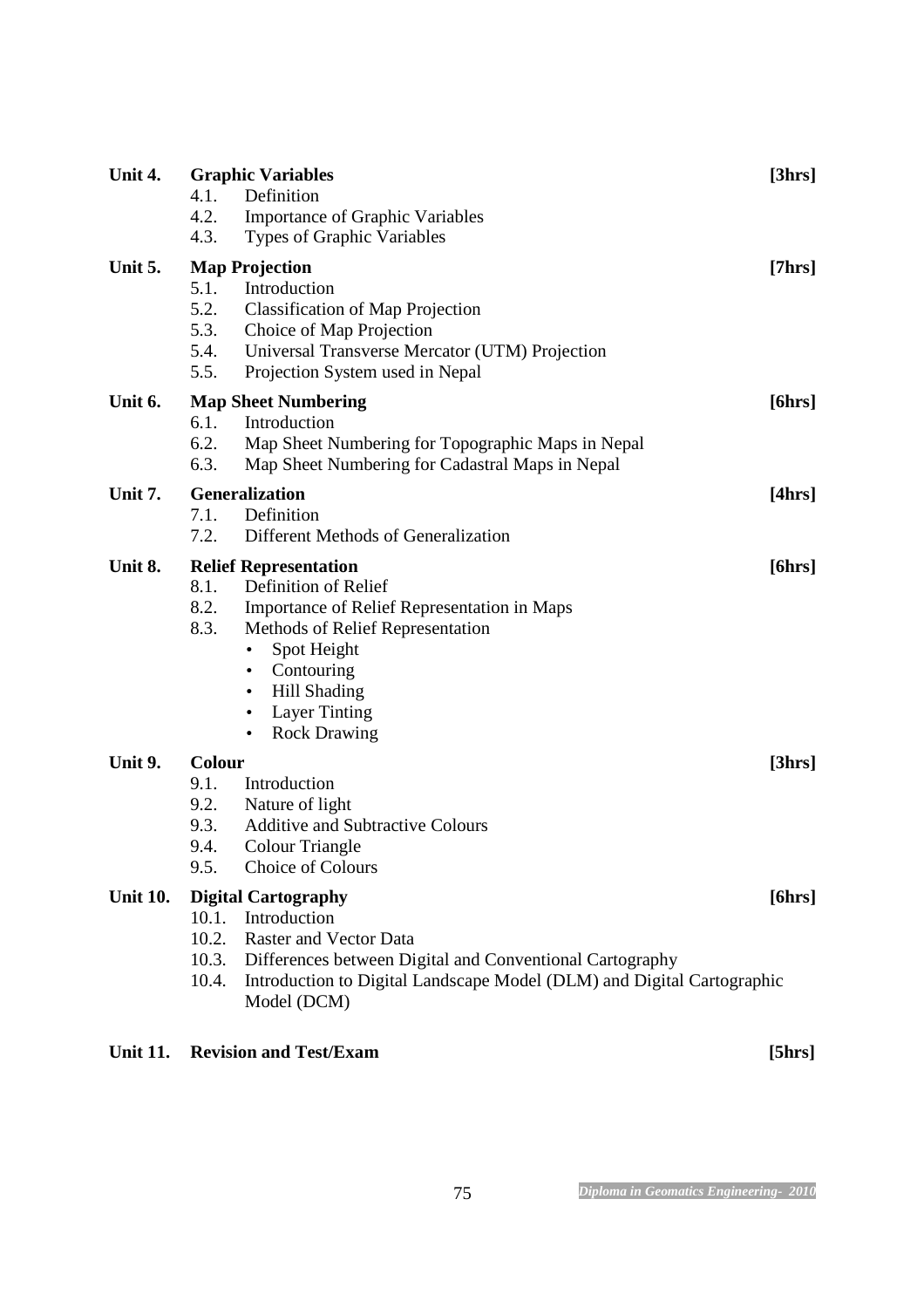#### *Reference Books*

- *1. Elements of Cartography, H. Rabison*
- *2. Cartography for Mapping, Rabin Kaji Sharma*
- *3. Cartography Visualization of Geospatial Data, Menno Kraak & Ferhan Ormeling*
- *4. Basic Cartography Vol I, International Cartographic Association*
- *5. Lecture Notes*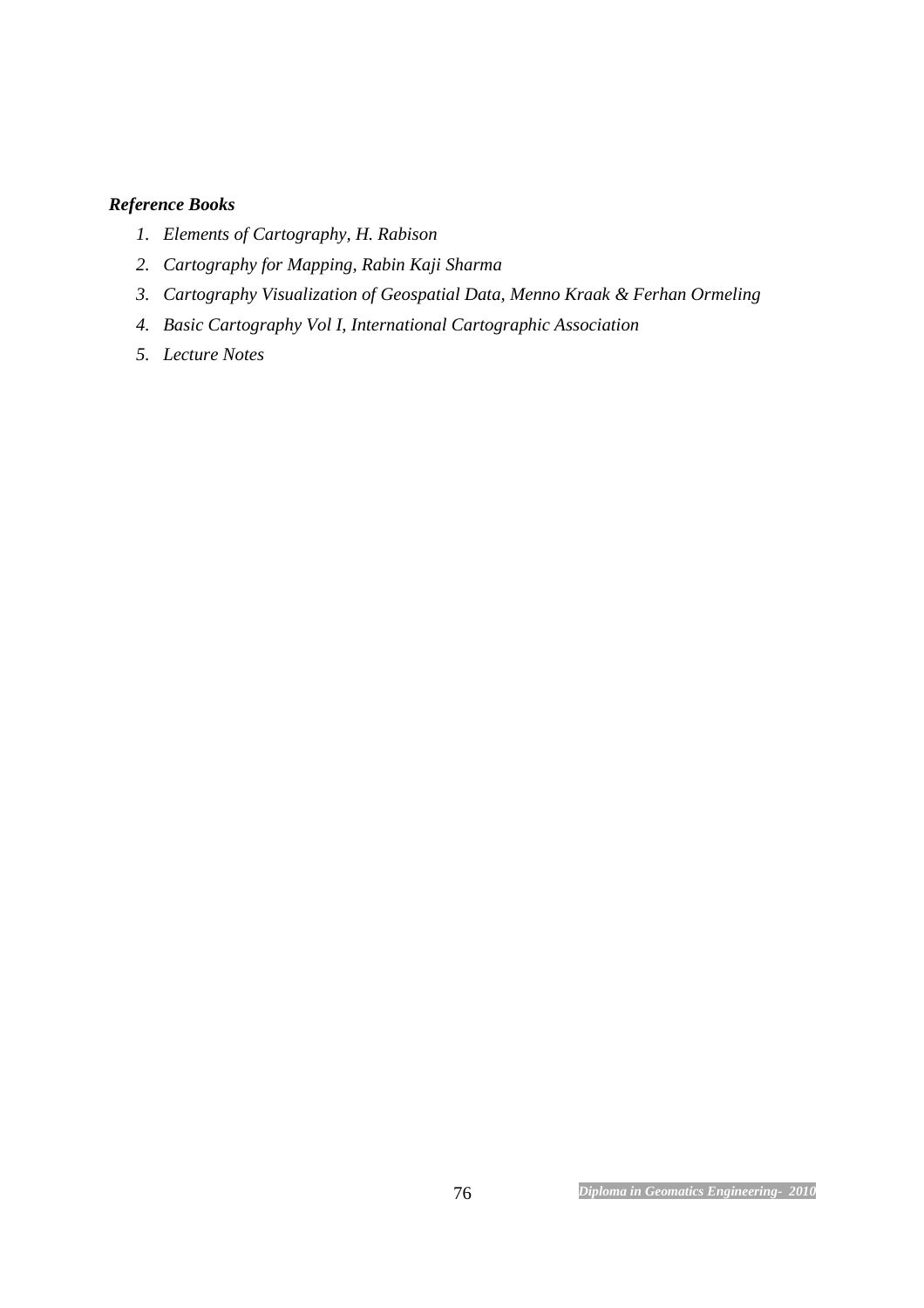# Cartography – Practical

| 1.  | Prepare Layout in A4 size Paper for Cadastral Map Sheet                                 | $[4 \text{ hrs}]$  |
|-----|-----------------------------------------------------------------------------------------|--------------------|
| 2.  | Prepare Layout in A4 size Paper for Topographic Map Sheet                               | $[4 \text{ hrs}]$  |
| 3.  | Trace a fragment (2'30" X 2'30") of different details of Topographic Map of Scale 1:    |                    |
|     | 25000                                                                                   | $[10 \text{ hrs}]$ |
| 4.  | Identify and List the different Visual Variables in the Topographic Map of Nepal        | [2hrs]             |
| 5.  | Show the Sheet Numbering System of Topographic Map of Nepal                             | $[4 \text{ hrs}]$  |
| 6.  | Show the Sheet Numbering System of Cadastral Map of Nepal                               | $[8 \text{ hrs}]$  |
| 7.  | Generalize the boundary of given District/VDC Polygon                                   | $[4 \text{ hrs}]$  |
| 8.  | Generate (manually) contour lines from the given spot heights                           | $[6 \text{ hrs}]$  |
| 9.  | Prepare a Location Map of a given location                                              | $[4 \text{ hrs}]$  |
|     | 10. Prepare Colour Separation Sheets (2' 30" X 2' 30" Topographic Map; Four Colurs) for |                    |
|     | Plate Making                                                                            | $[8 \text{ hrs}]$  |
| 11. | Map Reproduction and Printing Process: Observation of Map Printing Press                | $[6 \text{ hrs}]$  |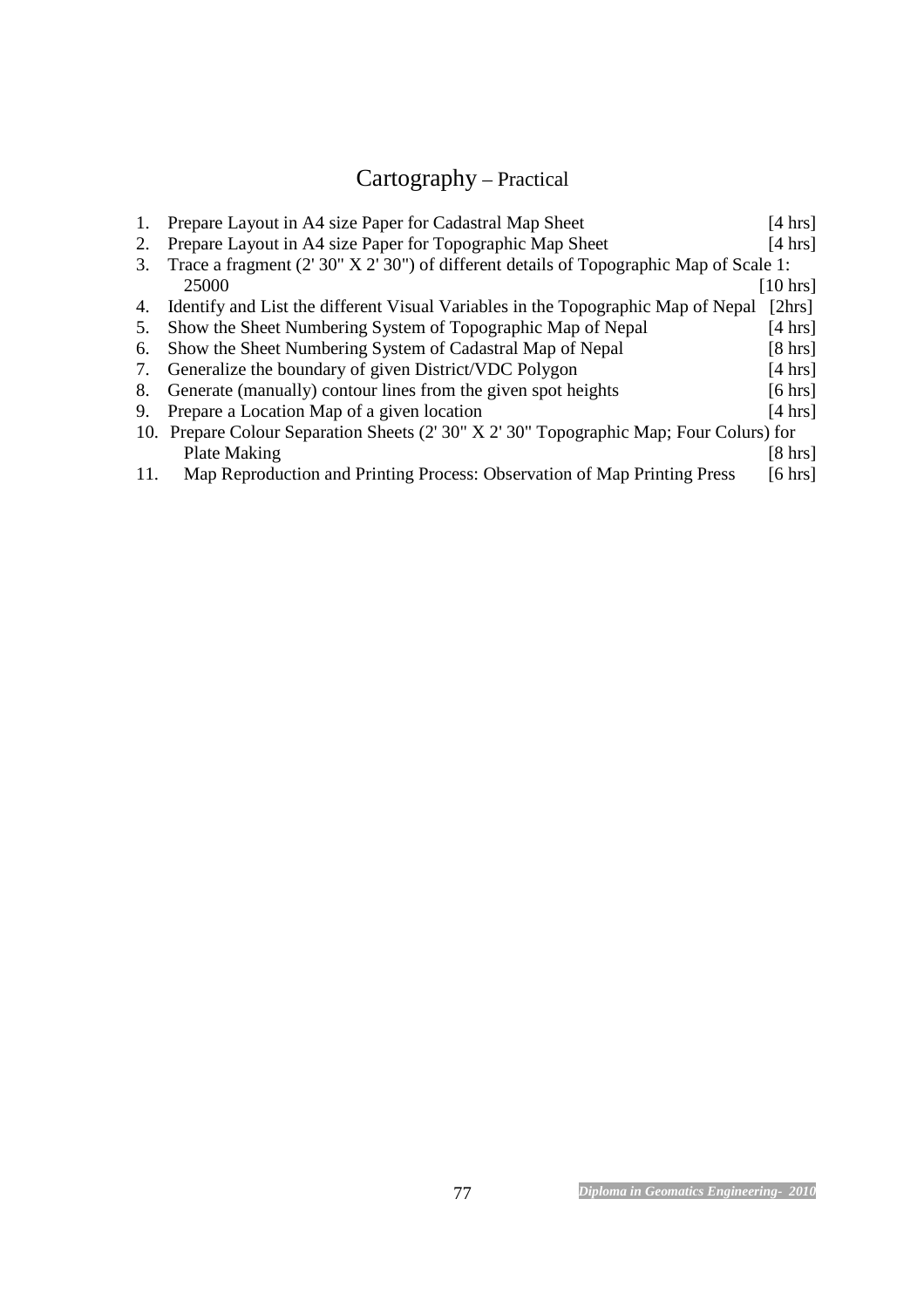## **Survey Drawing II EG 2105 GE**

| Year:<br>Semester:        | $\mathbf H$<br>$\bf{I}$                                   | Lecture:                                                                                                                                                                                                                                      | Total: 8 hrs/week<br>hrs/week<br>Tutorial: 1 hrs/week<br><b>Practical : 7 hrs/week</b> |
|---------------------------|-----------------------------------------------------------|-----------------------------------------------------------------------------------------------------------------------------------------------------------------------------------------------------------------------------------------------|----------------------------------------------------------------------------------------|
| Applications.             |                                                           | <b>Course Description:</b> This part of the course deals with engineering drawing and Auto CAD                                                                                                                                                |                                                                                        |
| <b>Course Objectives:</b> |                                                           | After the completion of this course, students will be able to<br>1. Draw simple geometrical figures,<br>2. Draw sketches of an area visited,<br>3. Interpret Simple Engineering drawing<br>4. Use Autocad tools for plotting of measurements. |                                                                                        |
| <b>Course Contents:</b>   |                                                           |                                                                                                                                                                                                                                               |                                                                                        |
| Unit 1:                   | Projection<br>3.1<br>3.2<br>3.3<br><b>Practical:</b><br>1 | Introduction<br><b>Isometric Projection</b><br>Orthographic Projection<br>Construct an Orthographic Projection of given Solid Figure                                                                                                          | [4hrs]<br>[8hrs]                                                                       |
| Unit 2:                   | <b>Profile</b><br>4.1<br>4.2<br>4.3                       | Introduction<br>Definition of Cross-section and longitudinal-section<br>Importance of Cross-section and Longitudinal-section in Surveying and<br>Mapping                                                                                      | [4hrs]                                                                                 |
|                           | <b>Practical:</b>                                         |                                                                                                                                                                                                                                               |                                                                                        |
|                           | 1                                                         | Draw Profiles from the given data                                                                                                                                                                                                             | [8hrs]                                                                                 |
| Unit: 3                   | 3.1<br>3.2<br>3.3                                         | <b>Engineering Drawing</b><br>Introduction to Engineering Drawing<br>Section views and Dimensioning<br>Intersections                                                                                                                          | [6hrs]                                                                                 |
|                           | <b>Practical</b><br>1.                                    | Intersections of<br>Line and Plane<br>Plane and Plane<br>Line and solid figure                                                                                                                                                                | [24hrs]                                                                                |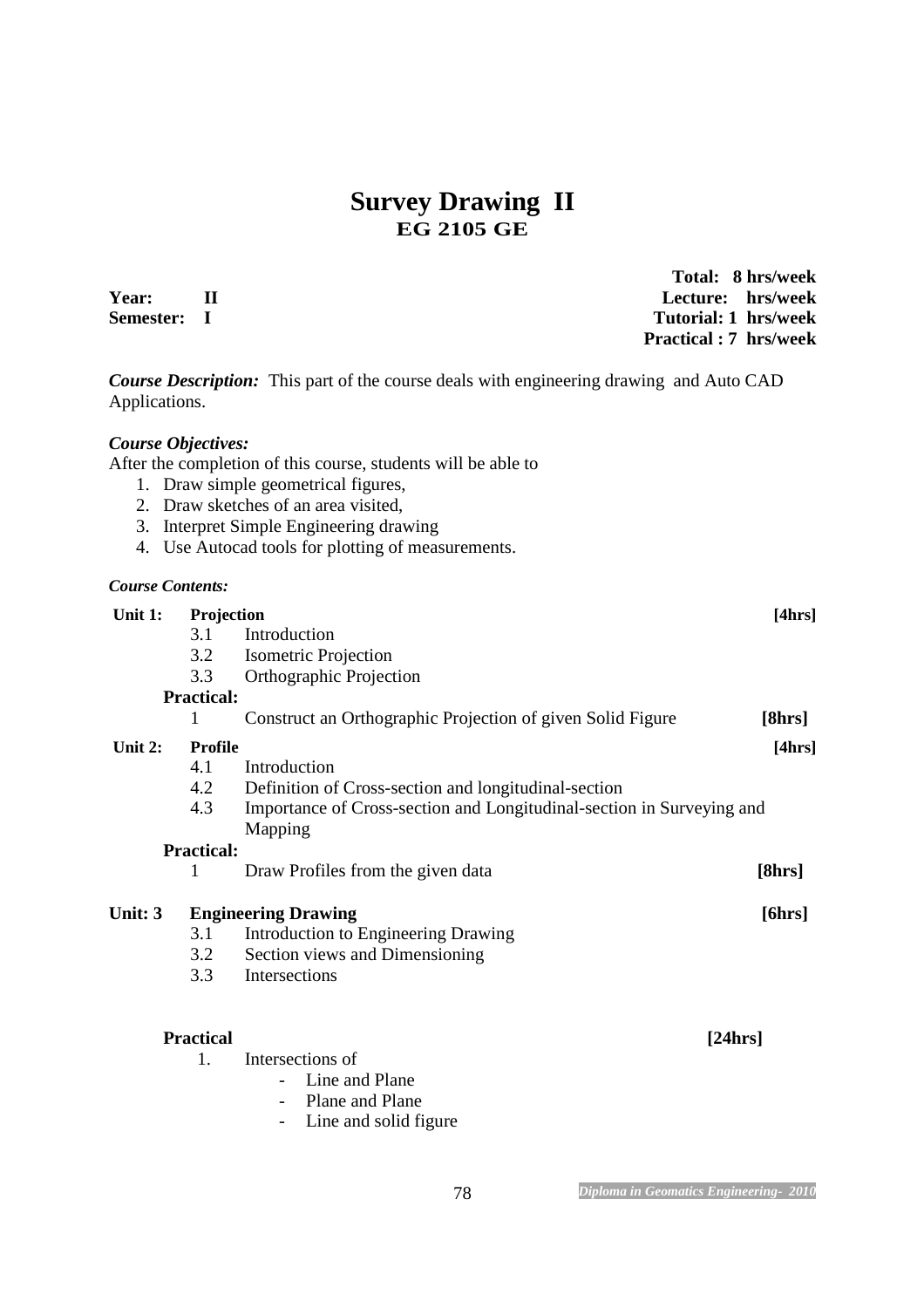|  |  |  |  | Plane and solid figure |
|--|--|--|--|------------------------|
|--|--|--|--|------------------------|

- 2. Section views in orthographic projection datum. Dimensioning<br>3. Engineering drawing Interpretation
- 3. Engineering drawing Interpretation

| Unit 4: | Computer Aided Design (CAD) – (Working Theory and Practical) |                                                                     |         |  |  |  |  |  |  |
|---------|--------------------------------------------------------------|---------------------------------------------------------------------|---------|--|--|--|--|--|--|
|         | 4.1                                                          | Introduction                                                        | [3hrs]  |  |  |  |  |  |  |
|         | 4.2                                                          | Drawing objects - lines, polygons, circles, points and multi-lines. | [3hrs]  |  |  |  |  |  |  |
|         | 4.3                                                          | Object Selection-Picking, selection sets, options and settings      | [3hrs]  |  |  |  |  |  |  |
|         | 4.4                                                          | Modifying objects - Detailed description of all modify commands     | [3hrs]  |  |  |  |  |  |  |
|         | 4.5                                                          | Units and Scale- Drawing scales units and unit control              | [3hrs]  |  |  |  |  |  |  |
|         | 4.6                                                          | Drawing Aids- Use of various function keys (F1 to F10)              | [3hrs]  |  |  |  |  |  |  |
|         | 4.7                                                          | Object Properties - layers, colors and line types                   | [3hrs]  |  |  |  |  |  |  |
|         | 4.8                                                          | Object snaps                                                        | [3hrs]  |  |  |  |  |  |  |
|         | 4.9                                                          | Dimensioning                                                        | [3hrs]  |  |  |  |  |  |  |
|         | 4.10                                                         | Hatching as per scale                                               | [3hrs]  |  |  |  |  |  |  |
|         | 4.11                                                         | Text and its use in Auto CAD                                        | [3hrs]  |  |  |  |  |  |  |
|         | 4.12                                                         | Project Work (Auto CAD Application)                                 | [15hrs] |  |  |  |  |  |  |
|         |                                                              |                                                                     |         |  |  |  |  |  |  |

#### **Revision and Test** [18hrs]

#### *Reference Book*

- *1. Fundamental of Engineering Drawing, Warven J. Cauzadder (2001)*
- *2. Engineering Drawing Volume I and II by K.R. Gopalkrishna*
- *3. Engineering Drawing and AutoCAD, K. Venugopal (2001)*
- *4. Engineering Drawing and Graphics and Auto CAD, K. Venugopal (4th Edition 2001)*
- *5. Elements of Cartography, H. Robison*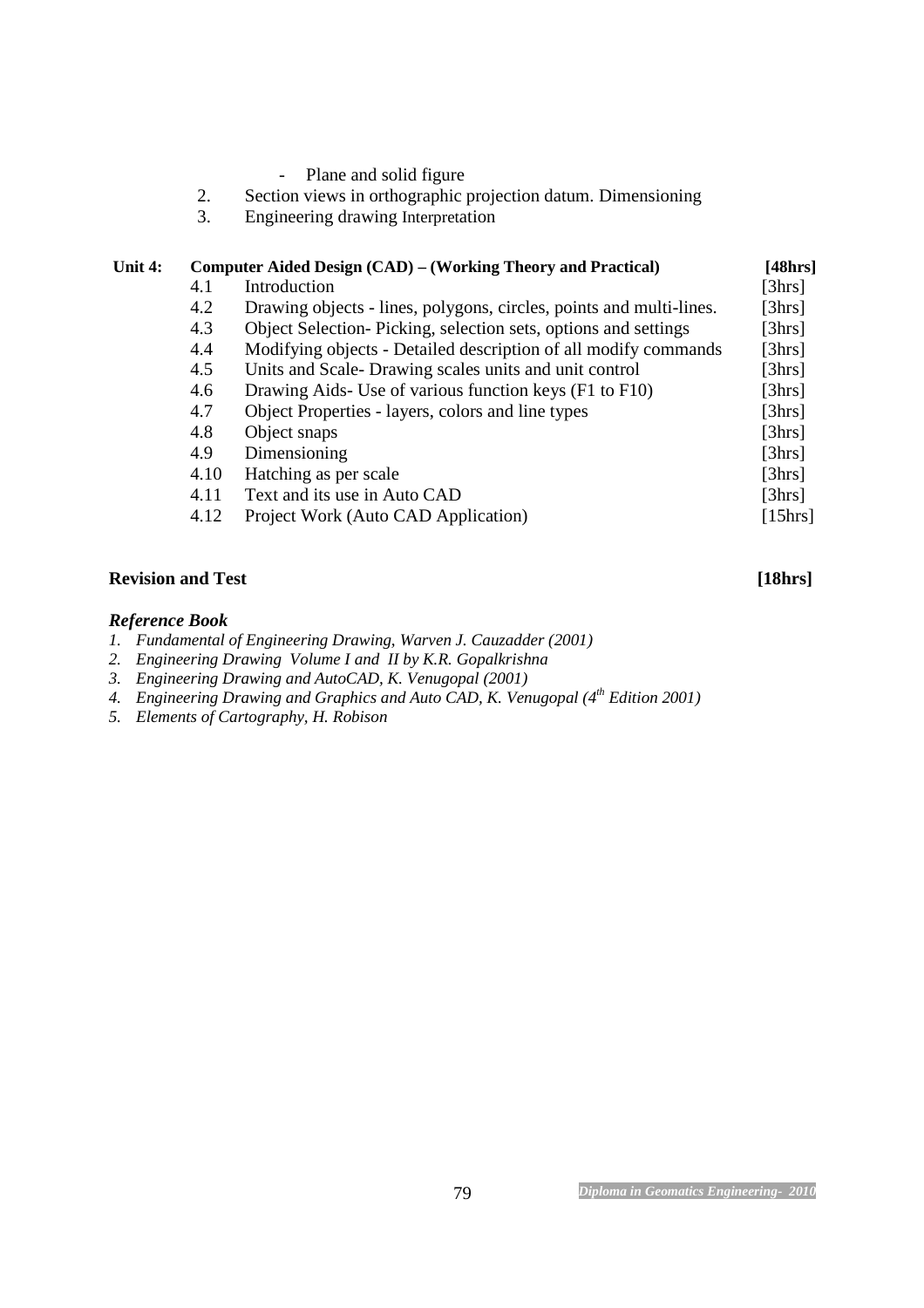# **Semester IV**

| EG2201GE        | Control Surveying II                     |
|-----------------|------------------------------------------|
| <b>EG2202GE</b> | <b>Topographical Survey</b>              |
| <b>EG2203GE</b> | <b>GIS Basics</b>                        |
| <b>EG2204ES</b> | Earth Science & Environment              |
| <b>EG2205GE</b> | <b>Survey Computation and Adjustment</b> |
|                 |                                          |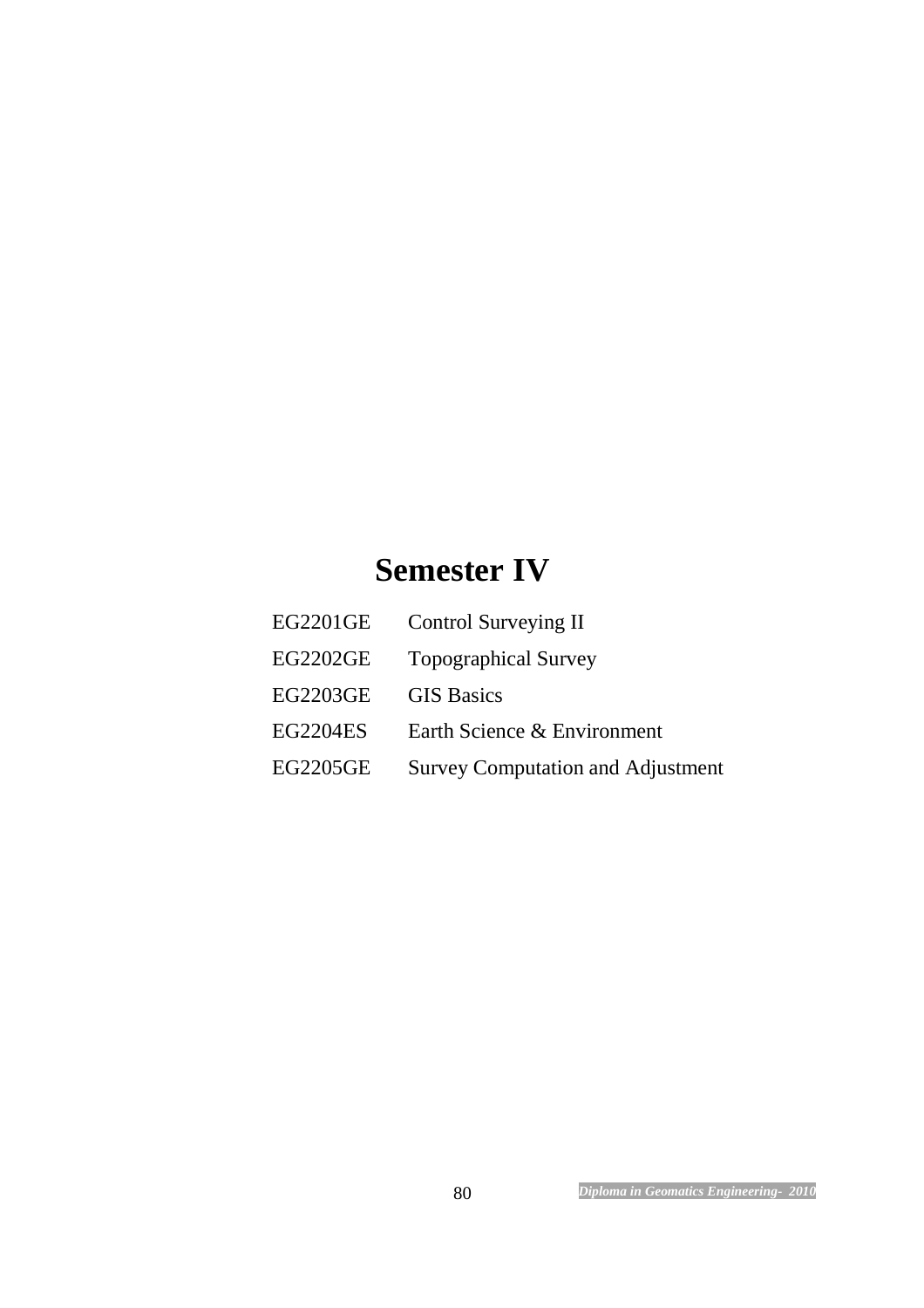# **Diploma in Geomatics Engineering Curriculum Structure- Second Year/ Second Part**

| <b>Year: II</b>          |                 |                                      |                |                |                |     |                              |                       |                              |                             | Part: II              |                       |                             |              |                |
|--------------------------|-----------------|--------------------------------------|----------------|----------------|----------------|-----|------------------------------|-----------------------|------------------------------|-----------------------------|-----------------------|-----------------------|-----------------------------|--------------|----------------|
| <b>Teaching Schedule</b> |                 |                                      |                | <b>Mode</b>    |                |     |                              |                       | <b>DISTRIBUTION OF MARKS</b> |                             |                       |                       |                             |              |                |
|                          |                 |                                      |                |                |                |     | <b>Total</b><br><b>Hours</b> | <b>Theory</b>         |                              |                             | <b>Practical</b>      |                       |                             | <b>Total</b> |                |
| S.N                      | Course<br>Code  | <b>Course Title</b>                  | L              | T              | P              | Lab |                              | Asst.<br><b>Marks</b> | Final<br><b>Marks</b>        | <b>Time</b><br><b>Hours</b> | Asst.<br><b>Marks</b> | Final<br><b>Marks</b> | <b>Time</b><br><b>Hours</b> | <b>Marks</b> | <b>Remarks</b> |
| 1                        | EG2201GE        | Control Surveying II                 | $\overline{c}$ |                | 6              |     | 9                            | 10                    | 40                           | 1.5                         | 60                    | 40                    |                             | 150          |                |
| $\overline{2}$           | <b>EG2202GE</b> | <b>Topographical Survey</b>          | 3              |                | 6              |     | 10                           | 20                    | 80                           | 3                           | 60                    | 40                    |                             | 200          |                |
| 3                        | <b>EG2203GE</b> | <b>GIS Basics</b>                    | 3              |                |                | 4   | 8                            | 20                    | 80                           | 3                           | 60                    | 40                    |                             | 200          |                |
| $\overline{4}$           | <b>EG2204ES</b> | Earth Science & Environment          | 2              |                | 3              |     | 6                            | 10                    | 40                           | 1.5                         | 30                    | 20                    |                             | 100          |                |
| 5                        | <b>EG2205GE</b> | Survey Computation and<br>Adjustment | $\overline{2}$ |                | $\overline{4}$ |     |                              | 10                    | 40                           | 1.5                         | 30                    | 20                    |                             | 100          |                |
| <b>Total</b>             |                 |                                      |                | $\overline{5}$ | 19             | 4   | 40                           | 70                    | 280                          |                             | 240                   | 160                   |                             | 750          |                |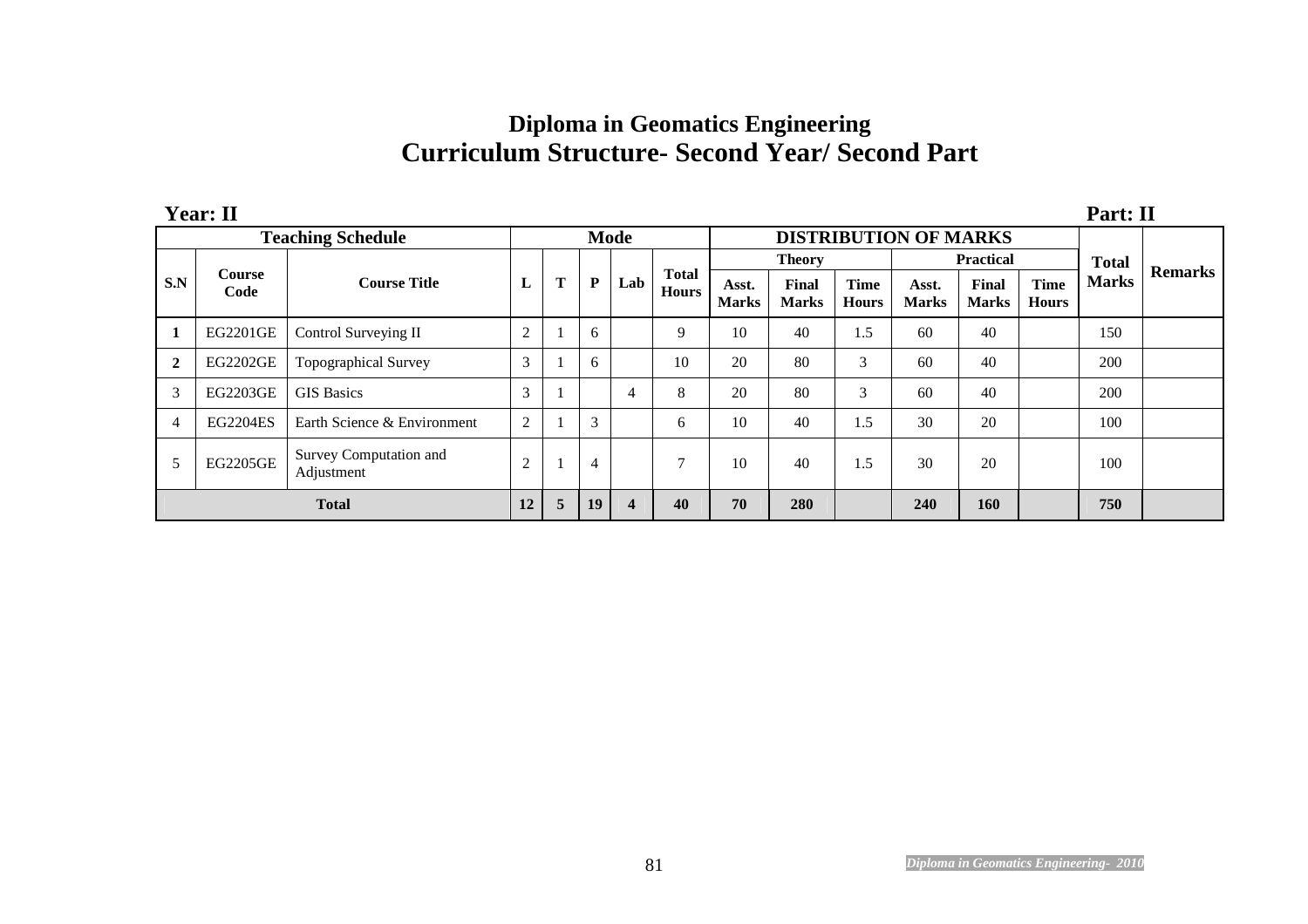# **Control Surveying II EG 2103 GE**

 Total: 9 hrs/week Year: II Lecture: 2 hrs/week Semester: II Tutorial: 1 hrs/week Practical : 6 hrs/week

#### *Course Description:*

This subject deals with methods of establishing horizontal and vertical controls, Triangulation, Trilateration, Theodolite Resection and Intersection which are the fundamental techniques to establish and densification of control points in geodetic as well as engineering survey works.

#### *Course Objectives:*

After the completion of this course, students will be able to

- 1. Explain the concepts of the control surveying and apply in the field of Surveying and Geomatics.
- 2. Establish Triangulatation network
- 3. Use trilateration methods for establishing horizontal controls
- 4. Distinguish among different technique of establishing control points.

#### *Course Contents:*

#### Unit 1: Triangulation 20 hrs

#### 1.1 **Introduction**

- Definition
- Purpose
- Scope
- Classification of Triangulation Network
- Different Orders of Triangulation and their Specifications
- Types of Figure
- Strength of Figure
- Types of Control Points
- 1.2 **Reconnaissance** and **Monumentation**
	- Introduction
	- Planning of Network and Control Points
	- Layout of Network on Map
	- Intervisibility Calculation
	- Selection of Station
	- Chart Preparation
	- Types of Monumentation
	- Construction and Design of Monuments
	- Description Card
	- Care and Maintenance of Monuments

#### 1.3 **Signals used in Triangulation**:

• Different Types of Signals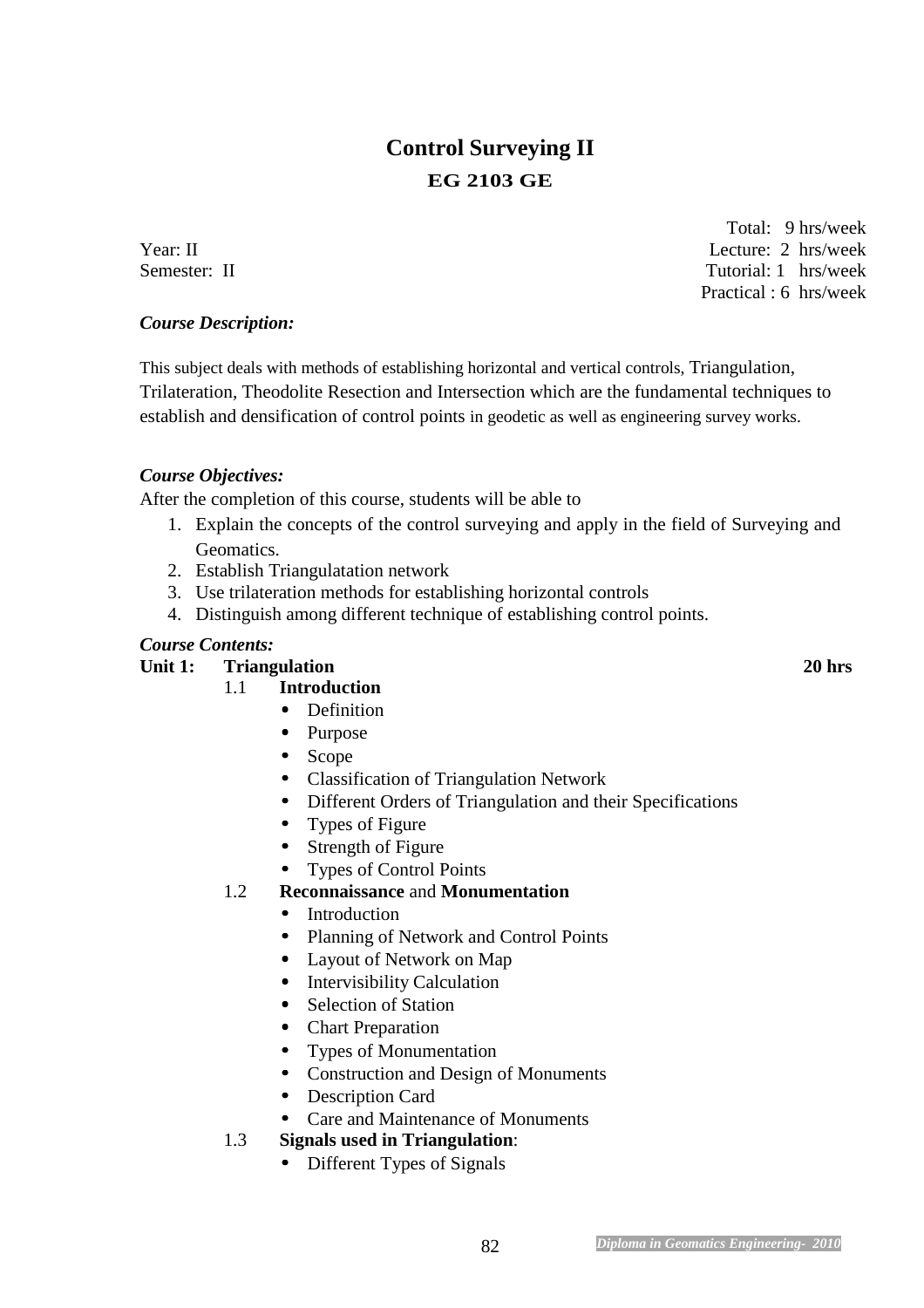- Choice of Signals
- Observation Tower
- Method of erecting Signals
- Care and Maintenance of Signals

#### 1.4 **Field observation and recording:**

- Observation of Horizontal and Zenithal/ Vertical Angles
- Distance Measurements
- Recording the observation
- Joint Observations
- Satellite stations
- Field check
- Reduced means
- Triangular Misclosure
- **Satellite Stations**

#### 1.5 **Computation and adjustment**

- Compilation of Forms and Tables
- Different Formulae used for Computation
- Computation of Difference of Easting and Northing
- Adjustment of Triangulation Network
- Difference in Height by Vertical Angles
- Height Misclosure and Correction
- Height of Station
- Types and Sources of error
- Standard and specification
- Error adjustment and Accuracy Assessment

#### **Unit 2: Trilateration: 5 hrs**

- 2.1 Introduction
- 2.2 Definition and Principles
- 2.3 Purpose and Scope
- 2.4 Method of Trilateration
- 2.5 Instruments to be used
- 2.6 Observation Method
- 2.7 Field Book
- 2.8 Computation and Adjustment
- 2.9 Comparison of Triangulation and Trilateration
- 2.10 Advantages and Disadvantages

#### **Unit 3: Theodolite Resection and Intersection: 5hrs**

- 3.1 Introduction
- 3.2 Definition and Principles
- 3.3 Purpose and scope
- 3.4 Method of Observation
- 3.5 Recording
- 3.6 Computation and Adjustment
- 3.7 Precautions to be taken
- 3.8 Advantages and Disadvantages

#### Unit 4: Revision and Test 15 hrs **15 hrs**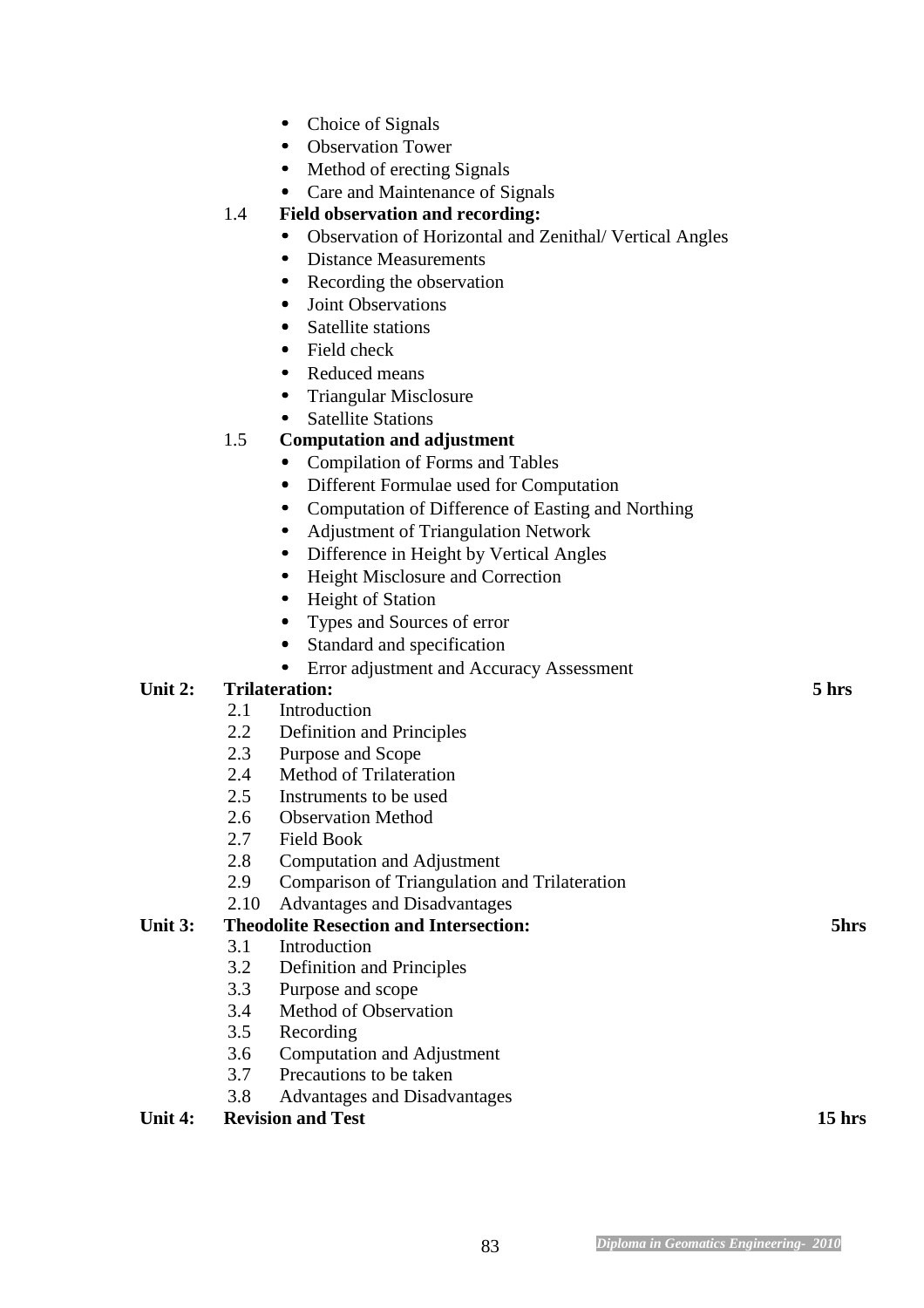#### **Control Survey II Practical**

| Unit 1:                 |     |                                                                               | 60hrs |
|-------------------------|-----|-------------------------------------------------------------------------------|-------|
|                         | 1.2 | <b>Triangulation field work</b><br><b>Instrument Checking</b>                 |       |
|                         | 1.3 | Reconnaissance and Monumentation                                              |       |
|                         | 1.4 | Field procedure                                                               |       |
| Unit $2:$               |     | <b>Trilateration</b>                                                          | 15hrs |
| Unit $3:$               |     | <b>Intersection and Resection</b>                                             | 15hrs |
| <b>Reference Books:</b> |     |                                                                               |       |
| 1.                      |     | Surveying (Volume 1, 2 and 3) by Dr. K.R. Arora: Rajons Publication Pvt. Ltd. |       |

- *2. Surveying (Volume 1, 2 and 3) by Dr. B.C. Punmia, Ashok Kumar Jain, Arun Kumar Jain: Laxmi Publication (P) Ltd.*
- *3. Surveying Vol I and II, S.K DUGGAL*
- *जमीन सर्भेक्षण, तीर्थ बहादुर प्रधानाङ्ग*

*Field work*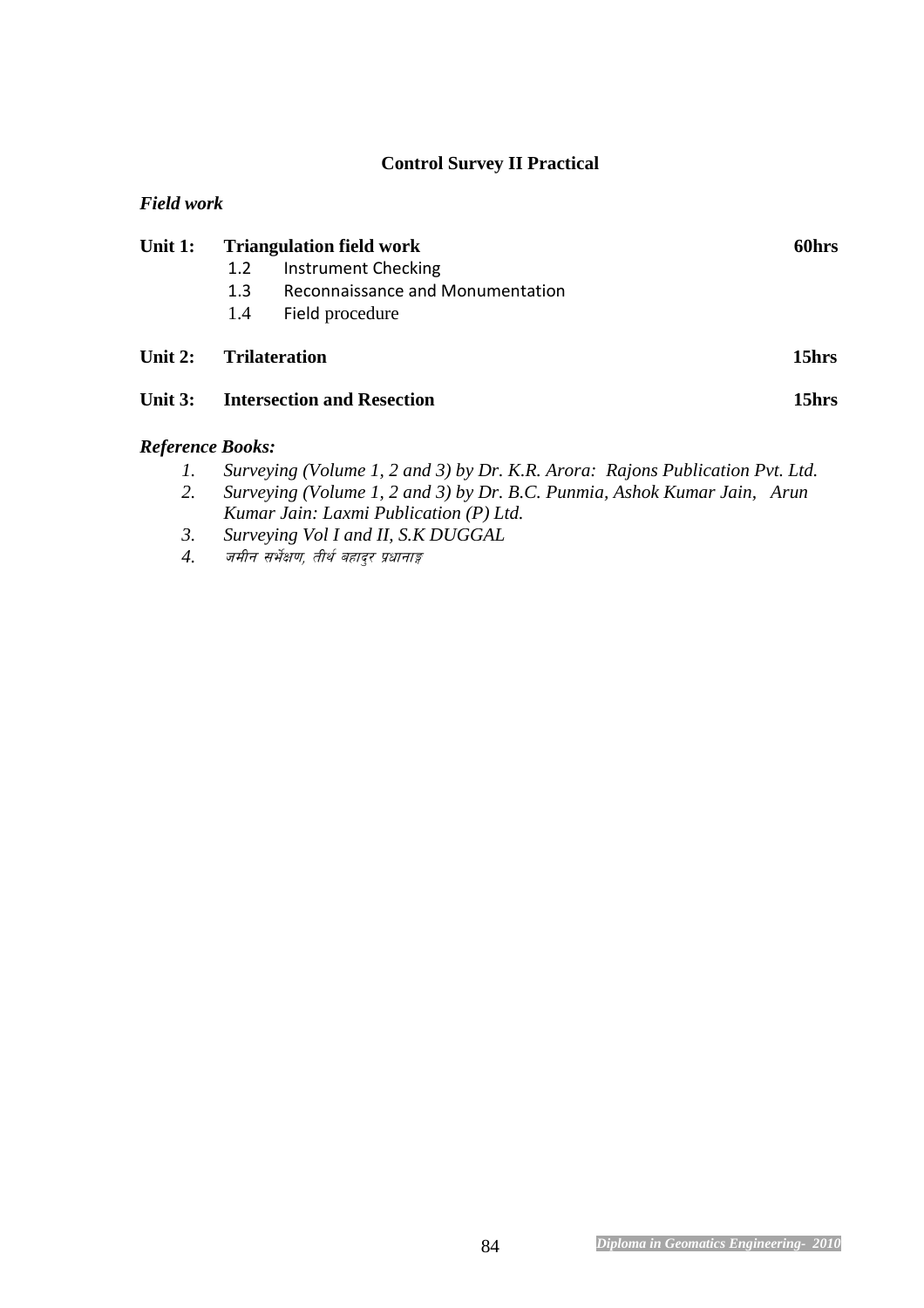## **Topographical Survey EG 2202 GE**

#### *Course Description:*

This subject consists of **six** units related to topographical surveying background including graphical and numerical methods helpful for the understanding and practicing the related engineering works.

#### *Course Objectives:*

After the completion of this course, students will be able to explain the basic concepts, principles and methods of topographical surveying both graphically and numerically and apply them in the field of related engineering area.

#### *Course Contents:*

#### Unit 1: Introduction **[5 hrs]**

- 1.1. Introduce Topographical Surveying and define the following:
	- Planimetric and altimetric detail
	- Artificial and natural features
- 1.2. Methods of Topographical Surveying: Brief Introduction
	- Ground Survey Method
	- Photogrammetric survey Methods

#### Unit 2: Process of Plane Table (PT) Surveying [15 hrs]

- 2.1. Explain the following accessories of Plane Table Survey:
	- Plane Table
	- Alidade: Simple Alidade and Telescopic Alidade
	- Plumb bob
	- Magnetic Compass
	- Clinometer
	- Checking and adjustment of equipment
	- Preparation of Plane Table Sheet
- 2.2. Define Control net for PT survey and auxiliary points
- 2.3. Explain the following steps for Setting up for Plane Table Survey
	- Stabilization
	- Centering
	- Leveling
	- Orientation
- 2.4. Explain the following Methods of Plane Tabling
	- Radiation
	- Intersection
	- Traversing
	- Resection: Two point problem and Three point problem
- 2.5. Define Danger Circle
- 2.6. Explain the following steps of Field work for Surveying details
	- Preparation

 Total: 10 hrs/week Year: II Lecture: 3 hrs/week Semester: II Tutorial: 1 hrs/week Practical: 6 hrs/week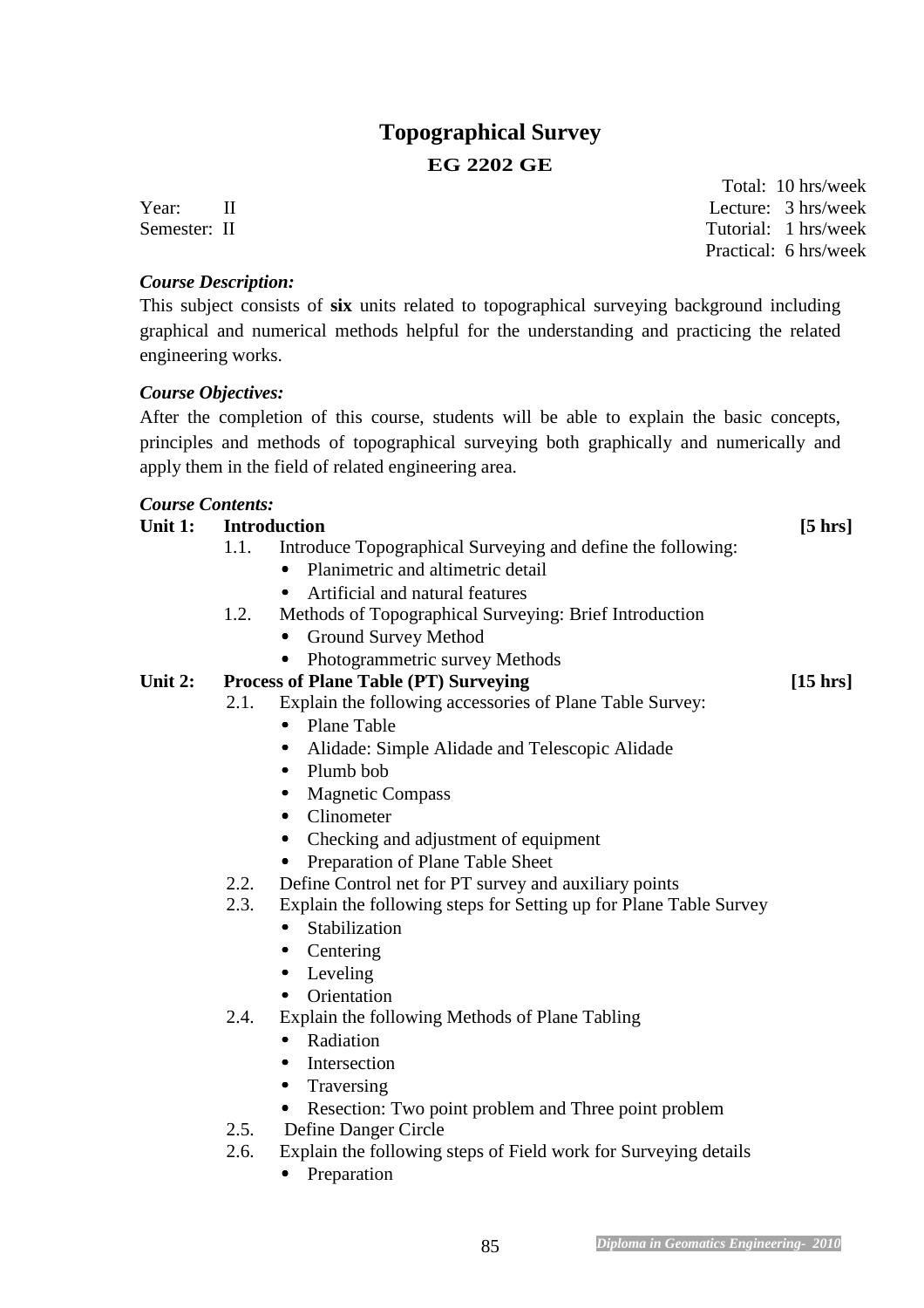- Reconnaissance
- Picking details
- Accessory works
- 2.7. Identify Errors in plane tabling
- 2.8. Identify Advantages and disadvantages of Plane tabling

#### Unit 3: Numerical Surveying [10 hrs]

- 3.1 Introduce Numerical Surveying
- 3.2 Explain Principle of Numerical Survey
- 3.3 Explain the Methods
- 3.4 Identify the Uses
- 3.5 Describe in short the following Instruments and accessories used for Numerical survey:
	- Tape,
	- Theodolite,
	- EDM,
	- Total Station and
	- GPS

#### Unit 4 : Operations of Numerical Survey [15 hrs]

- 4.1 Explain the following steps of Numerical Survey
	- Preparation for Numerical Surveying
	- Checking and adjustment of equipment
	- Reconnaissance of area specified for survey
	- Diagram of control network
	- Observation
	- Computation and adjustment of data
	- Plotting and drawing

#### Unit 5: Define Contour survey [5 hrs]

- 5.1 Define contour line and contour interval
- 5.2 Describe Characteristics of contour
- 5.3 Explain the Methods of Contouring

#### **Revision and Test: [10 hrs]**

#### *Reference Books*

- *1. The Principles of Surveying, J. Clendnning and J.G. Olliver, The English Language Book Society (ELBS)*
- *2. A Text Book of Surveying C. Venkatramaiah, University Press (India) Limited*
- *3. Fundamental of Surveying S.K Roy, Prentice hall of India*
- *4. Plane Surveying, David Clark*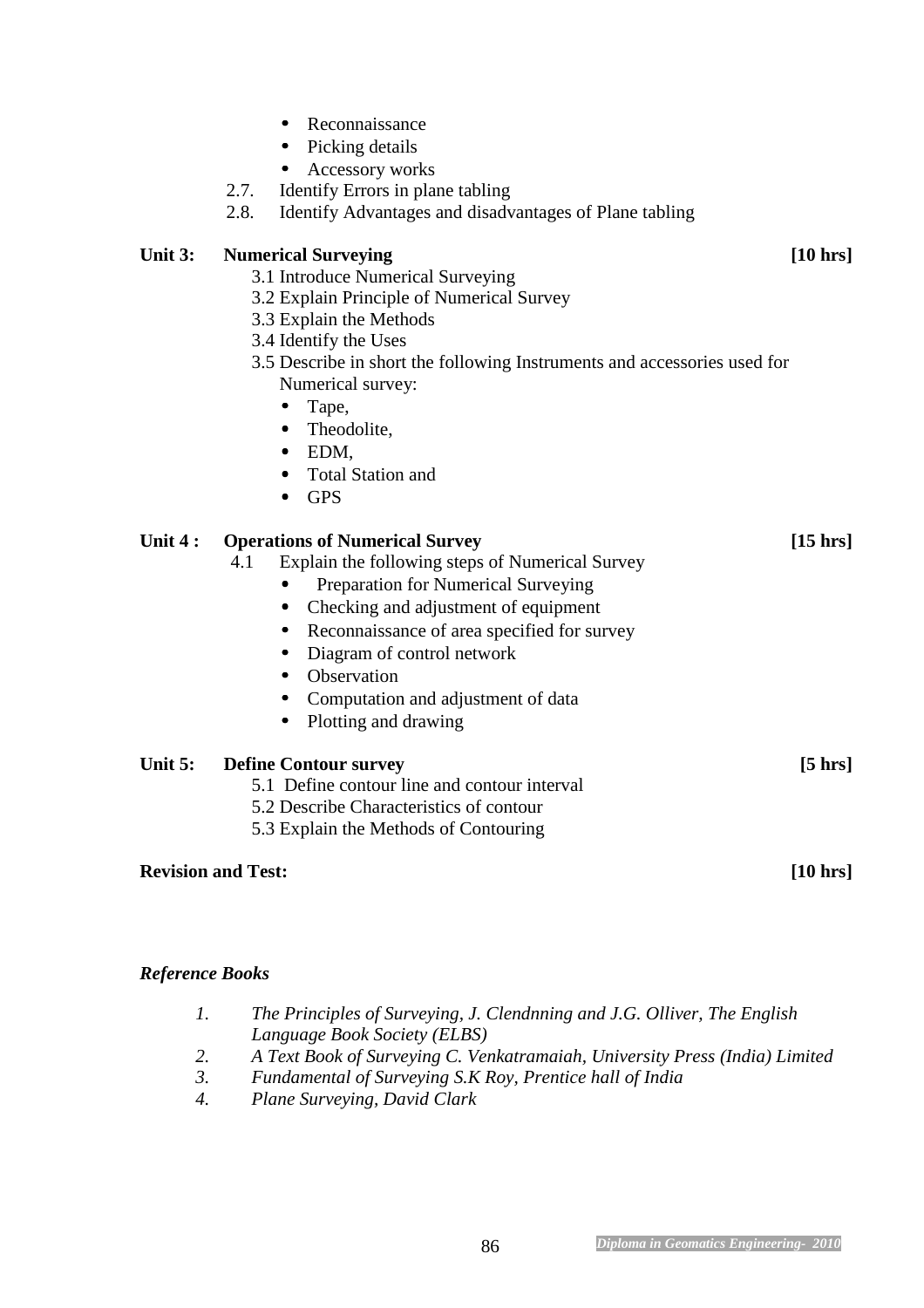### **TOPOGRAPHICAL SURVEYING PRACTICAL**

| Unit 1:   | <b>Establishment of Controls for Plane Table</b><br>$[10 \text{ hrs}]$  |                                                                                                                                                                                                                                                              |                    |  |  |  |  |
|-----------|-------------------------------------------------------------------------|--------------------------------------------------------------------------------------------------------------------------------------------------------------------------------------------------------------------------------------------------------------|--------------------|--|--|--|--|
| Unit $2:$ |                                                                         | $[10 \text{ hrs}]$<br><b>Plane Table Traverse Survey and adjustment</b>                                                                                                                                                                                      |                    |  |  |  |  |
| Unit: 3   | Large Scale Topographical Mapping by Plane Table Survey in the scale of |                                                                                                                                                                                                                                                              |                    |  |  |  |  |
|           |                                                                         | 1:1000 / 1:500                                                                                                                                                                                                                                               | $[15 \text{ hrs}]$ |  |  |  |  |
| Unit: 4   |                                                                         | <b>Map Compilation</b>                                                                                                                                                                                                                                       | $[05 \text{ hrs}]$ |  |  |  |  |
| Unit 5.   | 5.1<br>5.2<br>5.3<br>5.4<br>5.5                                         | <b>Planning for Numerical Surveying</b><br>Preparation for field work and arrangement of necessary equipment<br>Organization of field data<br>Calculation and adjustment<br>Plotting and drawing<br>Exercise for calculation of area based on numerical data | [10 hrs]           |  |  |  |  |
| Unit 6.   | 6.1<br>6.2                                                              | Carry out following steps of Numerical Survey in the Field<br>Reconnaissance<br>Observation/Data Capture for Topographical/Cadastral/Engineering<br>Mapping $(1:500)$                                                                                        | $[35 \text{ hrs}]$ |  |  |  |  |
| Unit 7.   |                                                                         | <b>Revision and Test</b>                                                                                                                                                                                                                                     | $[05 \text{ hrs}]$ |  |  |  |  |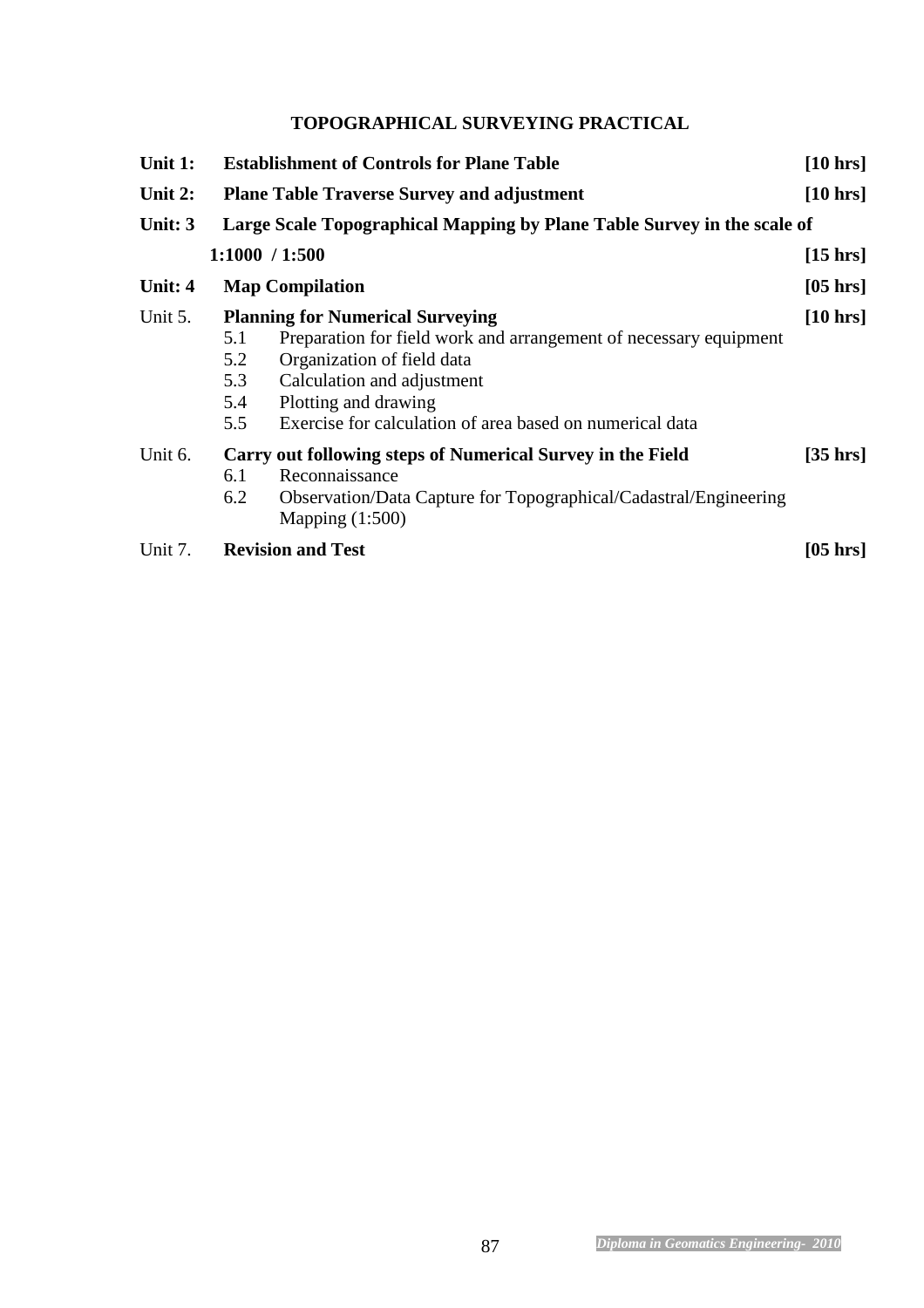#### **Geographic Information System (GIS) Basics EG2203GE**

 Total: 8 hrs/week Year: II Lecture: 3 hrs/week Semester: II Tutorial: 1 hrs/week Practical : 4 hrs/week

#### *Course Description:*

The primary objective of this course is to impart fundamental concepts of Database Management system and Geographical Information System. This course aims to introduce various applications of GIS and related technologies in Survey Engineering field. The course focuses on practical approach in learning database and GIS concepts.

#### *Course Objectives:*

After the completion of this course, students will be able to:

- 1 understand database management system and design simple databases
- 2 understand the basic concept of GIS and its applications in various fields
- 3 operate GIS software for simple applications
- 4 perform simple GIS operation and preparing data for GIS applications
- 5 query the databases
- 6 compose maps

#### *Course Contents:*

#### Unit 1: Database Management System **and System** *If the system If the system is a system of the system is a system of the system in the system in the system is a system in the system in the system in the system in the*

**1.1 Introduction to Database Management System** 

- Define term Data and information
- Define Databases and databases management system (DBMS)
- Explain the component of database management system
- Define: tables, form, Query, relationship, reports
- **1.2 Logical Data concept and Relationships** 
	- Introduce logical data concept : entities, data value, field/ attribute, records and relationships
	- Explain the types of relationships (one to one, one to many, many to many)
	- Define database tables and explain field data types
	- Explain key field (primary key, candidate key and foreign key)

#### **1.3 Data models and DBMS applications**

- Introduce different types of Relational Data Model
- Define object oriented data model
- Introduce database language: Data definition language (DDL), Data Manipulation Language (DML)
- Introduce physical and conceptual data models
- Introduce database modeling process
- Explain the process of creating a database tables
- Query relational databases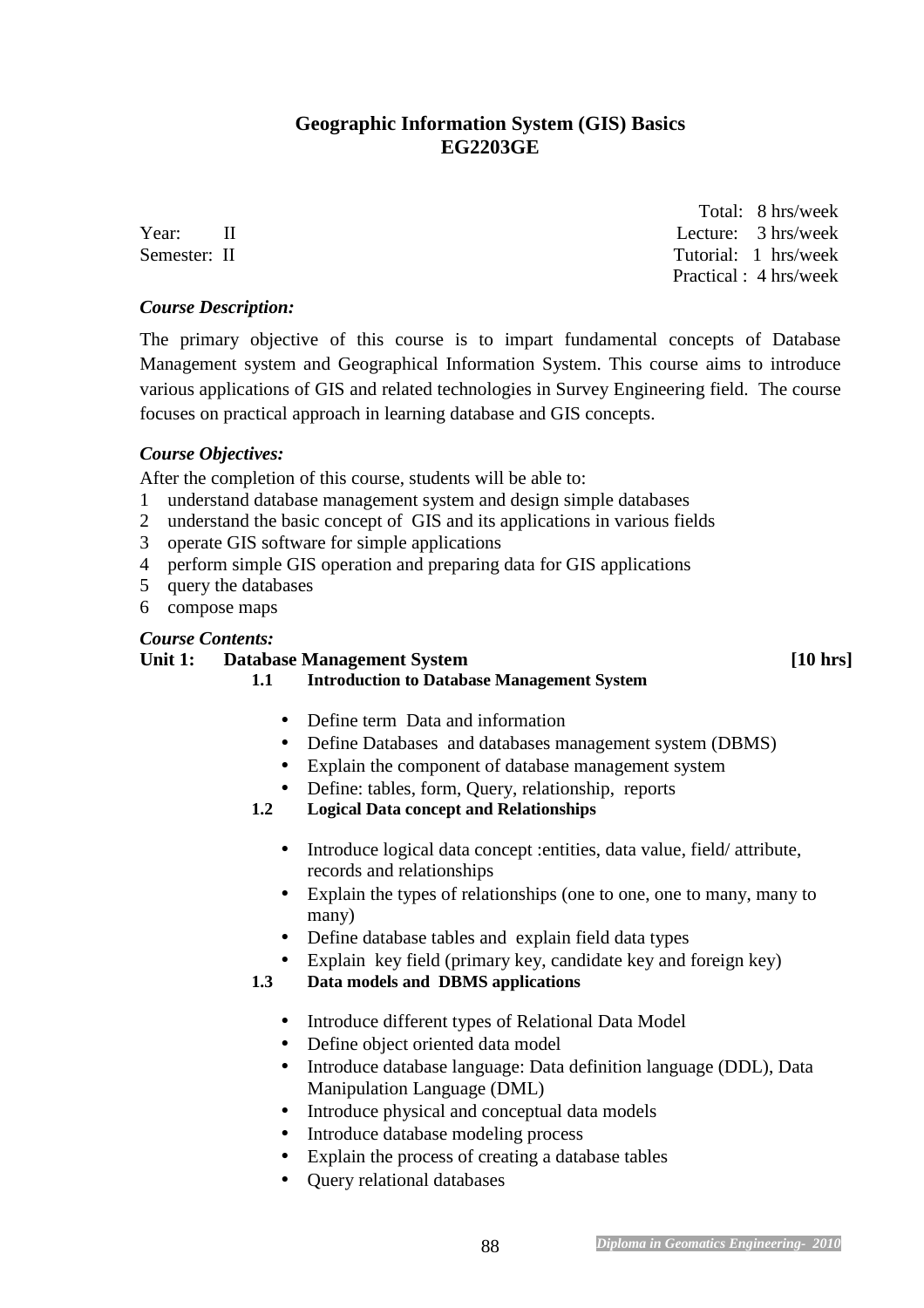- Explain database administration
- Explain the need and applications of Database Management System (DBMS)

#### Unit: 2 GIS and Spatial Data Models **[10 hrs] 2.1.Introductions to GIS**

- Define GIS
- Introduce Component of GIS
- Introduce different stages of GIS workflow (Data Acquisition, Data storage & Management, Data Analysis, and Visualization)
- Define the terms: spatial and non-spatial data, features, attribute tables.
- Explain GIS applications & Users

#### **2.2. Spatial Data Models**

#### • **Vector Data Model**

- Define Vector Data Models
- Define Scale
- Make familiar with file format of vector data
- Introduce Geometry types of vector data (point, Line & Polygon)
- Explain the applications of vector data models
- Understand advantages and disadvantages of the use of Vector data model

#### • **Raster data Model**

- Define Raster Data Models
- Define resolution of raster dataset
- Make familiar with file format of Raster data
- Introduce the raster data structure (Grid Cells)
- Explain the applications of vector data models
- Understand advantages and disadvantages of the use of Vector data model

#### • **TIN Data Models**

- Define TIN data models
- Data Structure of TIN model
- Explain the applications of TIN data model

#### Unit: 3 Spatial Data Acquisition and Preparation **[10 hrs]**

#### **3.1 Sources of Spatial Data**

#### **a. Primary Data Sources**

- Ground surveying, GPS and DGPS
- Photogrammetry
- Remote sensing

#### **b. Secondary Data Sources**

- Existing paper maps
- Clearinghouse and online sources
- -

#### **3.2 Data Entry and Data Preparation**

- Define map scanning process & Scanning Resolution
- Define Geo-referencing and map projection
- Introduce digitization process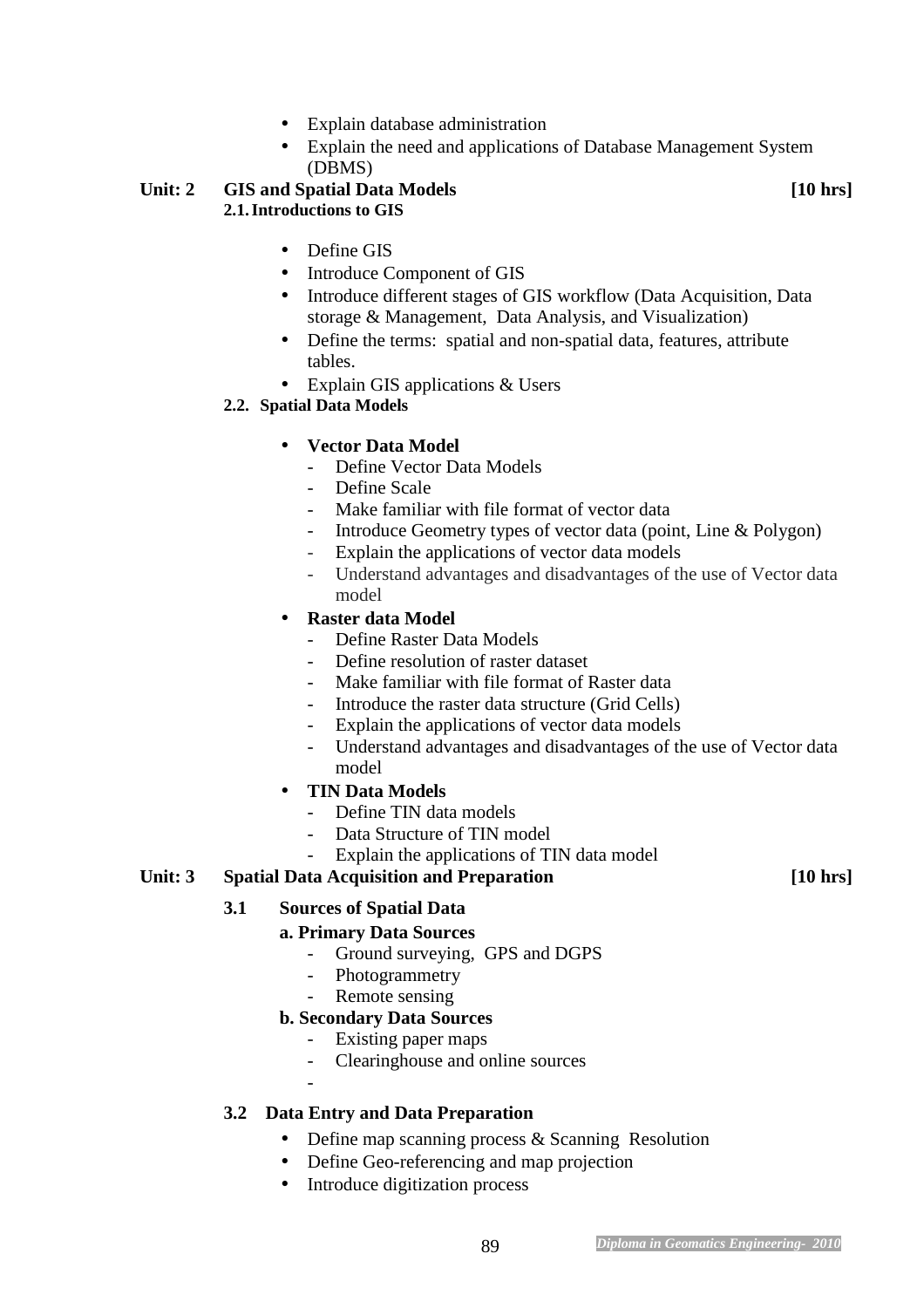- Define attribute information
- Create attribute data of digitized features
- Checking and repairing Geometry of spatial data
- Define topology
- Understanding the topological rules and the process for generating topology

#### Unit: 4 GIS Operations and Map composition [10 hrs]

#### **4.1 Querying Databases**

- Define querying database
- Understand structure of query language (SQL)
- Define and explain The terms: attribute query, Spatial query
- Differentiate Spatial and database query

#### **4.2 Overlay Operation and Geo-processing**

- Define and explain following overlay operation with examples
	- Clipping
	- Intersection
	- Union
	- Merge
	- Dissolve

#### **4.3 Map composition**

- Define maps as output of GIS
- Explain steps of map composition in GIS environment
- Understand Map lay out and map elements
- Understanding use of color and symbols in maps

#### Unit 5: Test and Revision **and 20 hours [20 hours]**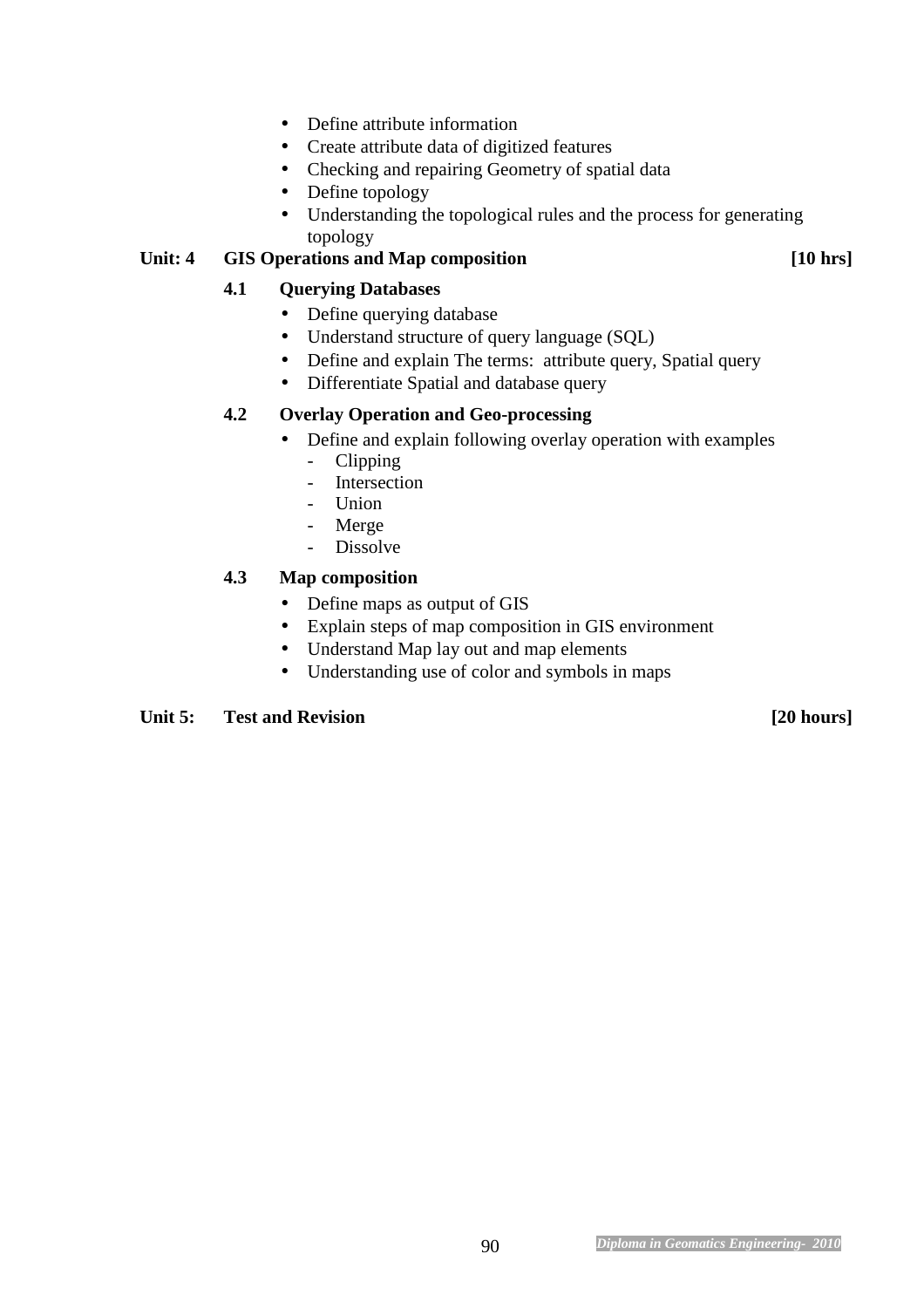#### **Geographic Information System (GIS) Basics**

#### **Practical:**

Unit: 1 **Database management System** [10 hrs]

- 1.1 Working with Existing databases
	- Explore Existing Databases
	- Understand the information stored in existing database
	- Understand relationships
	- Querying existing database (simple query)
	- Querying database using logical operators
	- Generate reports
- 1.2 Database Design
	- Draw database schema
	- Design database tables (design view, Datasheet views),
	- Establish relationships among database tables
	- Querying database

#### Unit 2: **Exploring** spatial data and data preparation [10 hrs]

- 2.1 Exploring Spatial Data using GIS software
	- Introduce GIS software used
		- Add data Layers
		- View Layer Properties
		- Off/On/ remove data layers
		- View and understand attribute table
		- Change Symbology & Color
		- Label features
		- Navigate digital maps (Zoom In/Zoom out, Fixed Zoom in/Fixed Zoom out, Panning)
		- Import external point data into GIS environment
- 2.2 Geo-referencing & Map Projection
	- Geo-reference scanned maps/ images
	- Define and Setting out map projection (Nepalese map projection) system)
	- Transform maps in different coordinate system

#### **Unit: 3 Creating data layers and table operation [10 hrs]**

- 3.1 Working with arc-Catalogue
	- Explore data in Arc-Catalogue
	- View meta data and data information in arc catalogue
	- Create Vector layers (point, line polygon)
- 3.2 Table Operations
	- view Table statistics
	- Relate and join tables
	- Add/ remove fields
	- Use of field calculator /Field Calculation
	- Summarize Attribute table
	- Calculate Geometry (Area, Length, and position)
	- Export tables
- 3.3 Digitization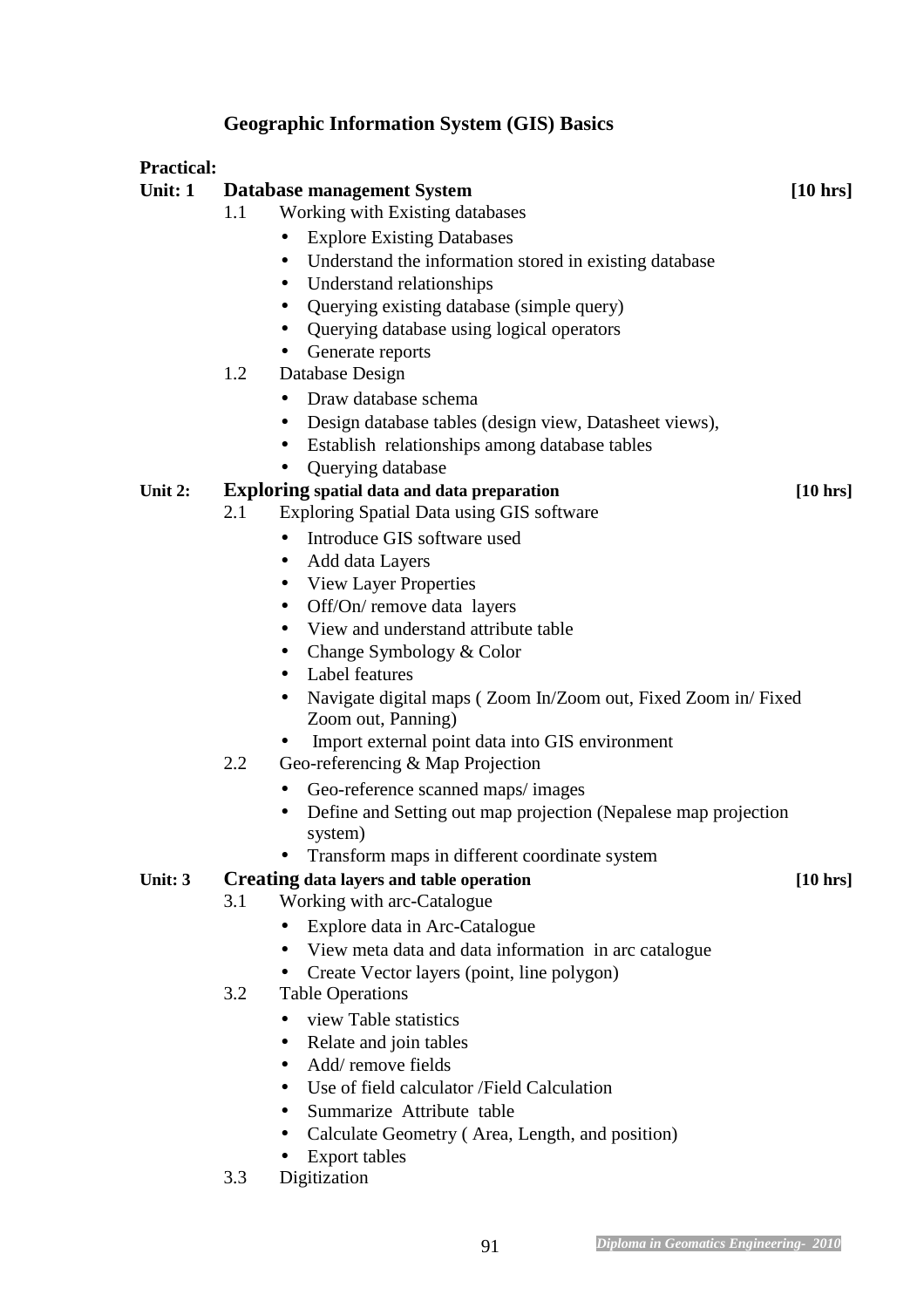| Digitize raster map                           |                    |
|-----------------------------------------------|--------------------|
| Add Attribute information                     |                    |
| Unit: 4<br><b>Query and Overlay Operation</b> | $[10 \text{ hrs}]$ |
| <b>Querying Databases</b><br>4.1              |                    |
| Perform Attribute query                       |                    |
| Select by location (spatial query)            |                    |
| <b>Overlay Operation</b><br>4.2               |                    |
| Perform following Overlay operation           |                    |
| Clip<br>$\qquad \qquad -$                     |                    |
| Intersection                                  |                    |
| Union                                         |                    |
| Merge                                         |                    |
| <b>Generate Buffer</b>                        |                    |
| <b>Visualization</b><br>Unit: 5               | $[10 \text{ hrs}]$ |
| 5.1 Map composition and map printing          |                    |
| Compose map                                   |                    |
| Export maps indifferent formats               |                    |
| Print maps                                    |                    |
| <b>Test and Revision</b>                      | $[10 \text{ hrs}]$ |

#### *References:*

- 1. *An Introduction to Geographical Information System*
- *Ian Heywood, Sarah Cornelius, Steve Carver, Pearson Education Publication: Pearson Education (Fourth Edition) 2005*
- 2. *Principles of Geographic Information System*
- *Rolf A. de By (ed.) (ITC Education Text Book Series; 1)*
- 3. *GIS for Beginners - B. Shrestha, B. Bajracharya, Sushil Pradhan (ICIMOD)*
- 4. *Principles of Geographical Information System, Peter. A. Burrough and Rachael A. McDonnnell (4th Edition)*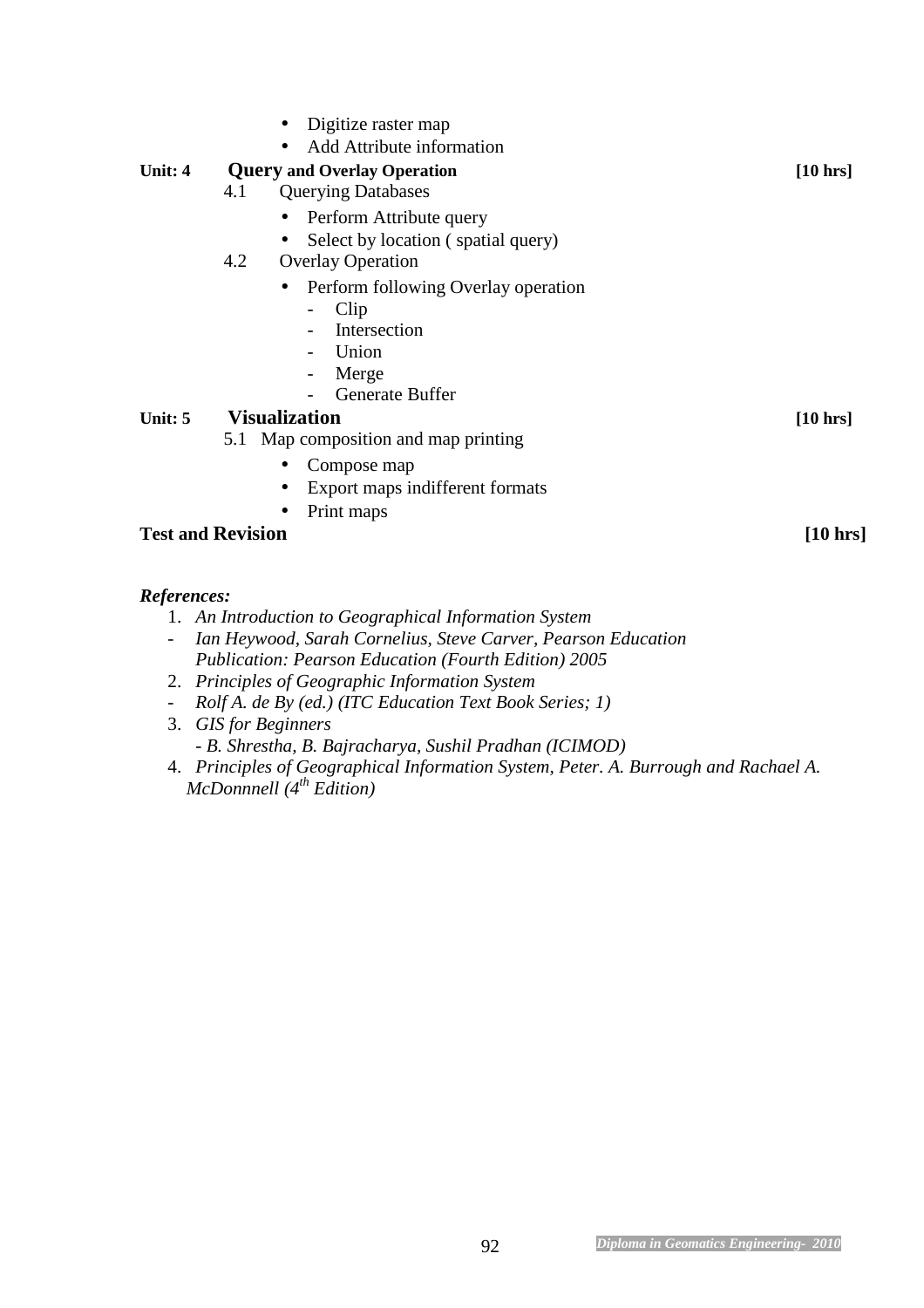#### **Earth Science and Environment**

#### **EG2204ES**

*Course Description:* 

The Earth Science and Environment curriculum focuses on the function of Earth's systems. Emphasis is placed on Environmental process, Environmental changes and Environmental awareness. Further, course target on use of GIS technology for acquiring and presenting spatial data.

#### *Course Objectives:*

After the completion of this course, students will be able to explain the concepts of the followings and apply them in the field of related engineering area

- 1. Understand basic concept of Environment process and changes.
- 2. Acquire and present Spatial Data
- 3. Investigate and analyze the importance of Environmental Project

#### *Course Content:*

#### **Unit 1: Introduction to Environment 2hrs**  1.1 Elements of Environment 1.2 Define Natural Environment 1.3 Define The Man Made Environment 1.4 Scope of Environment 1.5 Importance of Environment **Unit 2:** Resources of the Earth 8hrs **8hrs** 2.1 Introduction to the major resources of the Earth, 2.2 Define type of rocks and rock formulation process 2.3 List out mineral resources 2.4 Explain water type and source of water resources. 2.5 Define soil and soil formation process 2.6 List out composition of air Unit 3: Ecology and Ecosystem 3hrs 3hrs 3.1 Define Ecology and Ecosystem 3.2 List Physical Environmental and Biotic Factor 3.3 Define Types of Ecosystem 3.4 Define Terrestrial Ecosystem: Grassland Ecosystem, Forest Ecosystem 3.5 Define Aquatic Ecosystem: Pond Ecosystem, Wetlands Ecosystem 3.6 Define Food Web: Role of Food Web in Ecosystem **Unit 4:** Pollution 1hrs 4.2 Definition 4.3 List Types - Air, Water, Land 4.4 Sources of Pollution **Unit 5: Air Pollution 2hrs**  7.1 Types of Air Pollutants 7.2 Sources of Air Pollution 7.3 Effects of Air Pollution

 Total: 6 hrs/week Year: II Lecture: 2 hrs/week Semester: II Tutorial: 1 hrs/week Practical: 3 hrs/week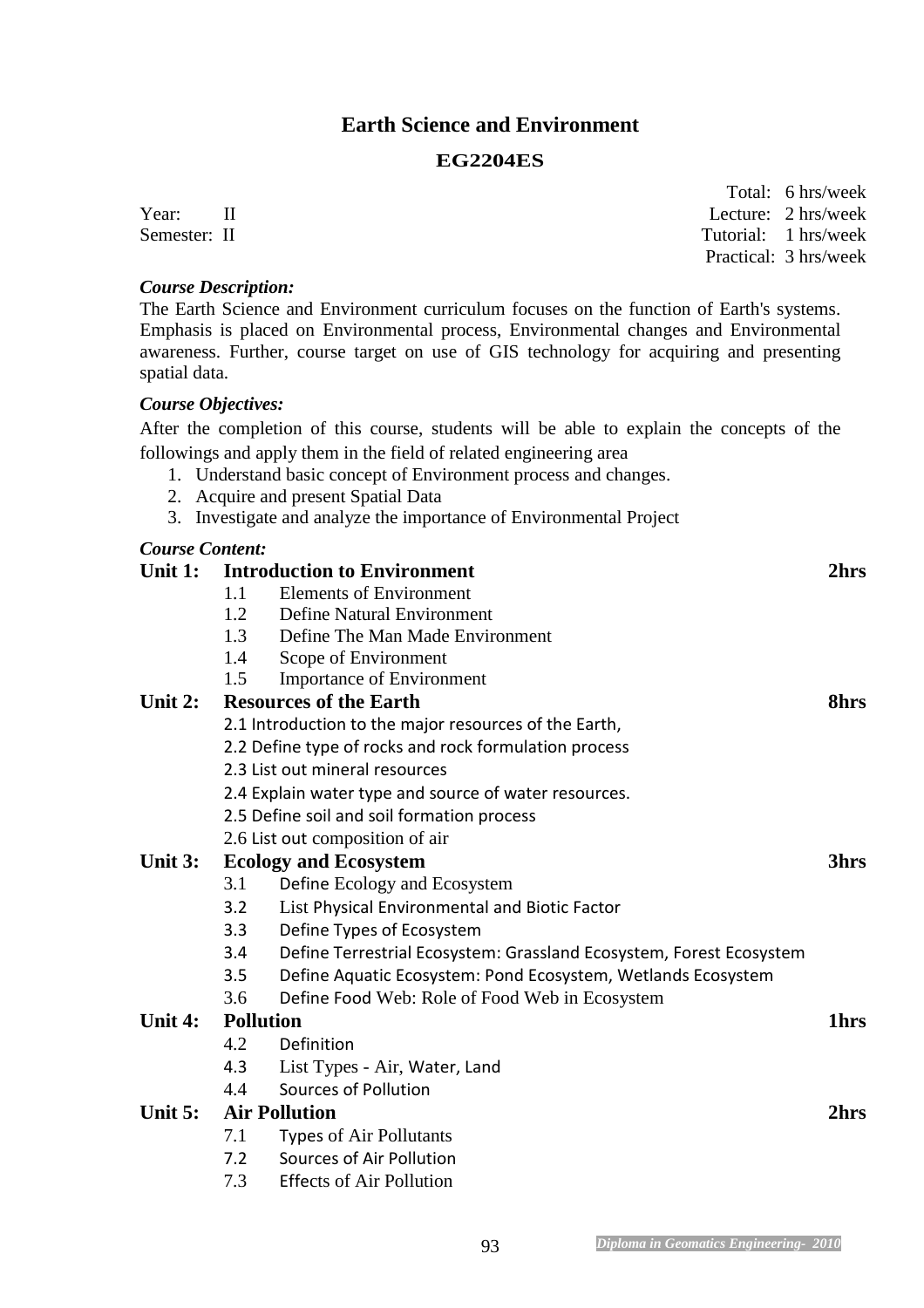|                   | 7.4  | <b>Health Hazards</b>                                                                    |      |
|-------------------|------|------------------------------------------------------------------------------------------|------|
|                   | 7.5  | Air Pollution control Measure                                                            |      |
| Unit 6:           |      | <b>Water Pollution</b>                                                                   | 2hrs |
|                   | 6.1  | Types of water pollutants                                                                |      |
|                   | 6.2  | Sources of Water Pollution                                                               |      |
|                   | 6.3  | <b>Effects of Water Pollution</b>                                                        |      |
|                   | 6.4  | <b>Health Hazards</b>                                                                    |      |
|                   | 6.5  | <b>Water Pollution Control Measures</b>                                                  |      |
| Unit 7:           |      | <b>Land Pollution</b>                                                                    | 2hrs |
|                   | 7.1  | <b>Types of Land Pollutants</b>                                                          |      |
|                   | 7.2  | Sources of Land Pollution                                                                |      |
|                   | 7.3  | <b>Effects of Land Pollution</b>                                                         |      |
|                   | 7.4  | <b>Health Hazards</b>                                                                    |      |
|                   | 7.5  | <b>Land Pollution Control Measures</b>                                                   |      |
| Unit 8:           |      | <b>Natural Disasters</b>                                                                 | 4hrs |
|                   | 8.1  | Landslides: Causes of Landslides, Impact on Life and Economy, Control<br><b>Measures</b> |      |
|                   | 8.2  | Floods: Causes of Floods, Impact on Life and Economy, Control<br><b>Measures</b>         |      |
|                   | 8.3  | Earthquake: Causes of Earthquake, Impact on Life and Economy,                            |      |
|                   | 8.4  | <b>Precautionary Measures</b>                                                            |      |
|                   | 8.5  | Drought: Causes of Drought, Impact on Life and Economy, Control                          |      |
|                   |      | <b>Measures</b>                                                                          |      |
| Unit 9:           |      | <b>Land Resource Mapping</b>                                                             | 3hrs |
|                   | 9.1  | Introduction to Land Resource Mapping in Nepal                                           |      |
|                   | 9.2  | Define Sustainable Development (Agenda 21)                                               |      |
| <b>Unit 10:</b>   |      | <b>Environment Assessment</b>                                                            | 4hrs |
|                   | 10.1 | Definitions and general principal of environmental assessment                            |      |
|                   | 10.2 | Types of Environmental Assessments                                                       |      |
|                   | 10.3 | (Environmental Impact Assessment, Environmental Impact Statement,                        |      |
|                   |      | <b>Strategic Environment Assessment)</b>                                                 |      |
|                   |      | <b>Unit 11: Environment Laws</b>                                                         | 4hrs |
|                   | 11.1 | Define Environmental Law                                                                 |      |
|                   | 11.2 | Domestic Environmental Law – Examples of Domestic Environmental<br>Law                   |      |
|                   | 11.3 | International Environmental Law – Foundations of Environmental Law,                      |      |
|                   |      | Making International Laws (Treaties and Customary Law), Milestones in                    |      |
|                   |      | <b>International Environmental Law</b>                                                   |      |
| <b>Unit 12:</b>   |      | <b>Elementary Geology</b>                                                                | 3hrs |
|                   | 12.1 | Soil Types                                                                               |      |
|                   | 12.2 | <b>Rock Types</b>                                                                        |      |
|                   | 12.3 | <b>Geological Mapping</b>                                                                |      |
| <b>Unit 13:</b>   |      | <b>Revision and Test</b>                                                                 | 7hrs |
| <b>References</b> |      |                                                                                          |      |

- 1. *Ecology Principle and application/J. L. Chapman, M. J. Reiss*
- 2. *Environment and Biodiversity/Edited by P. K. Jha ...[at el]*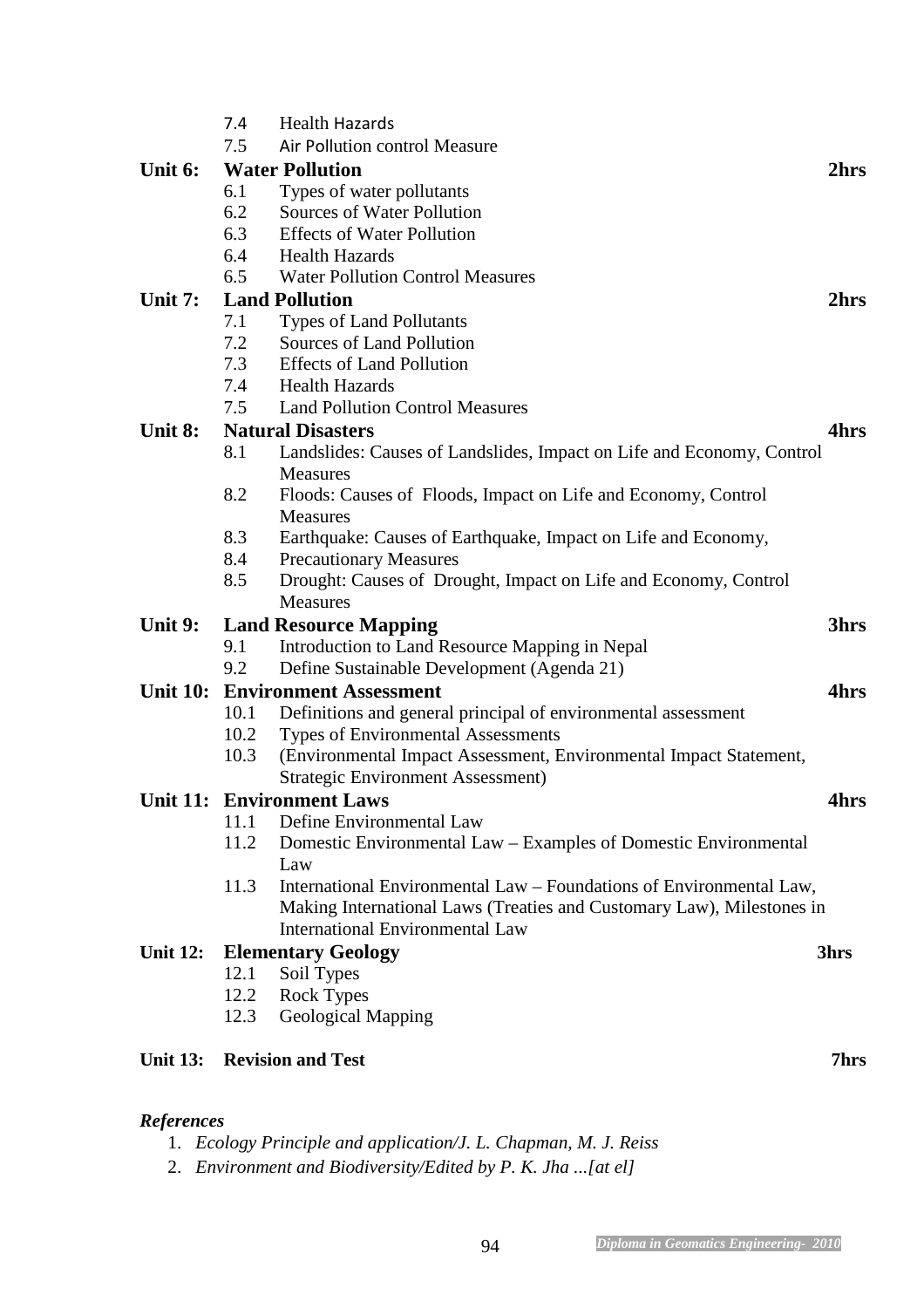- 3. *Environmental Resource Management in Nepal/U. M. Malla, C. B. Shrestha*
- 4. *Environmental Pollution and Management/I. Mohan*
- 5. *EIA Training Manual for Professionals and Managers/IUCN, Nepal*
- 6. *Environmental Impact Assessment/ Batu KrisnaUprety*
- 7. *World Bank, 1992 World Development Report 1992; Development and Environment. Oxford Univ. 308 pp.*
- 8. Advancing sustainable development: the World Bank and Agenda 21/The International Bank for Reconstruction and Development, The World Bank.
- 9. *Land Utilization Report, 1986. Land Resource Mapping Project, Survey Department, Kathmandu*
- 10. *Environment Protection Act,1997 and Environment Protection Rules, Nepal*
- 11. *http://www.ace.mmu.ac.uk/eae/sustainability/Older/Local\_Agenda21.html*
- 12. *http://www.moenv.gov.np/np/eia.php*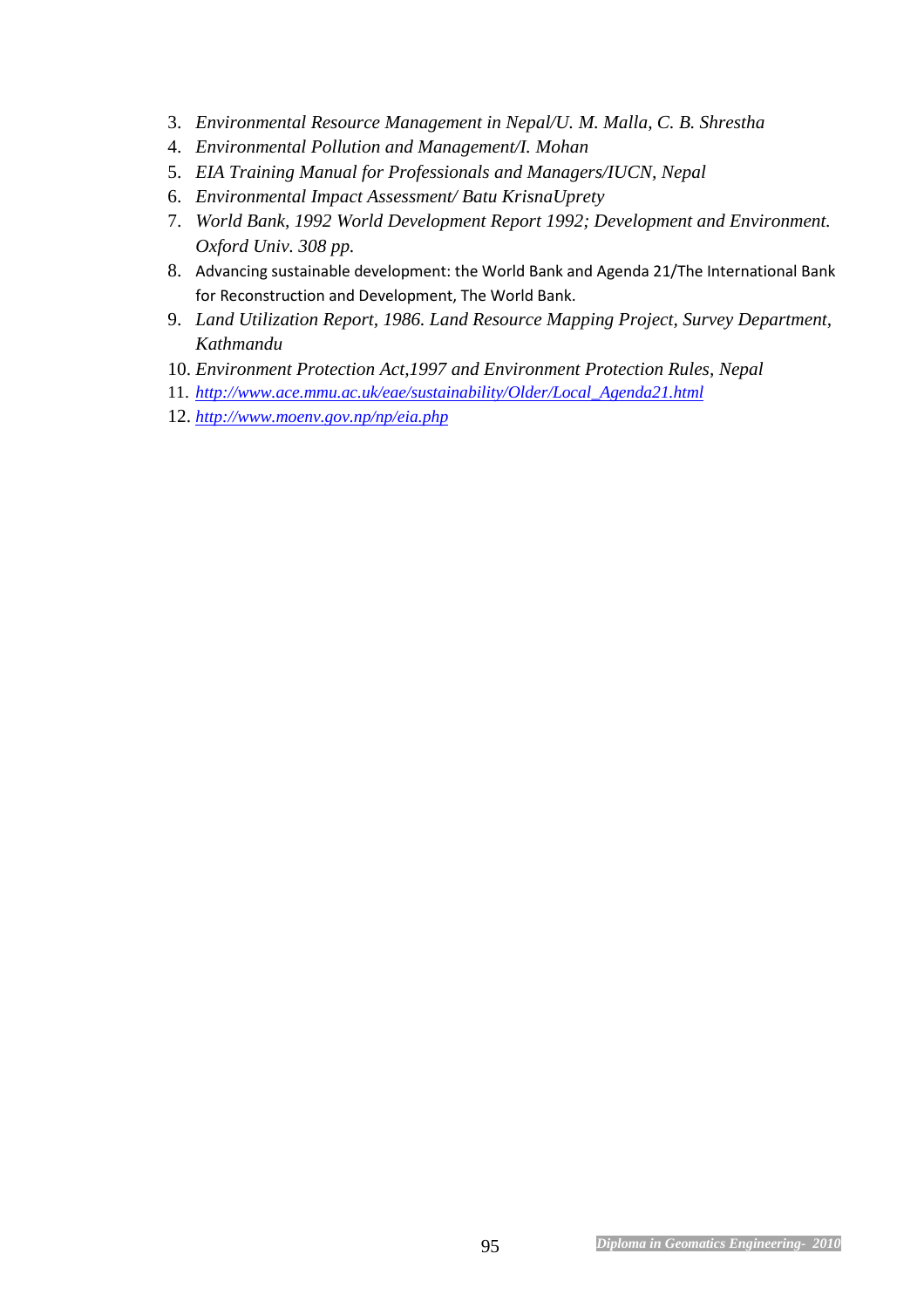#### 96 *Diploma in Geomatics Engineering- 2010*

### **Earth Science and Environment** *– Practical*

#### Unit 1: Acquire and Update Spatial data of an area (5+15) hrs

1.1 Fieldwork carried out under the direction or supervision of an instructor in the Program. Methods and principles of Environmental field work, sampling and sample location. Display and query spatial data and produce map products.

#### Unit 2: Prepare a given environmental study report (5+20) hrs

2.1 Student prepares report in any of the theme related to environment and carry out field work under the direction or supervision of an instructor in the Program. Final report should be prepared following standards and presented in class. Report will be assessed based on report format, discussion on environmental issues and data presentation.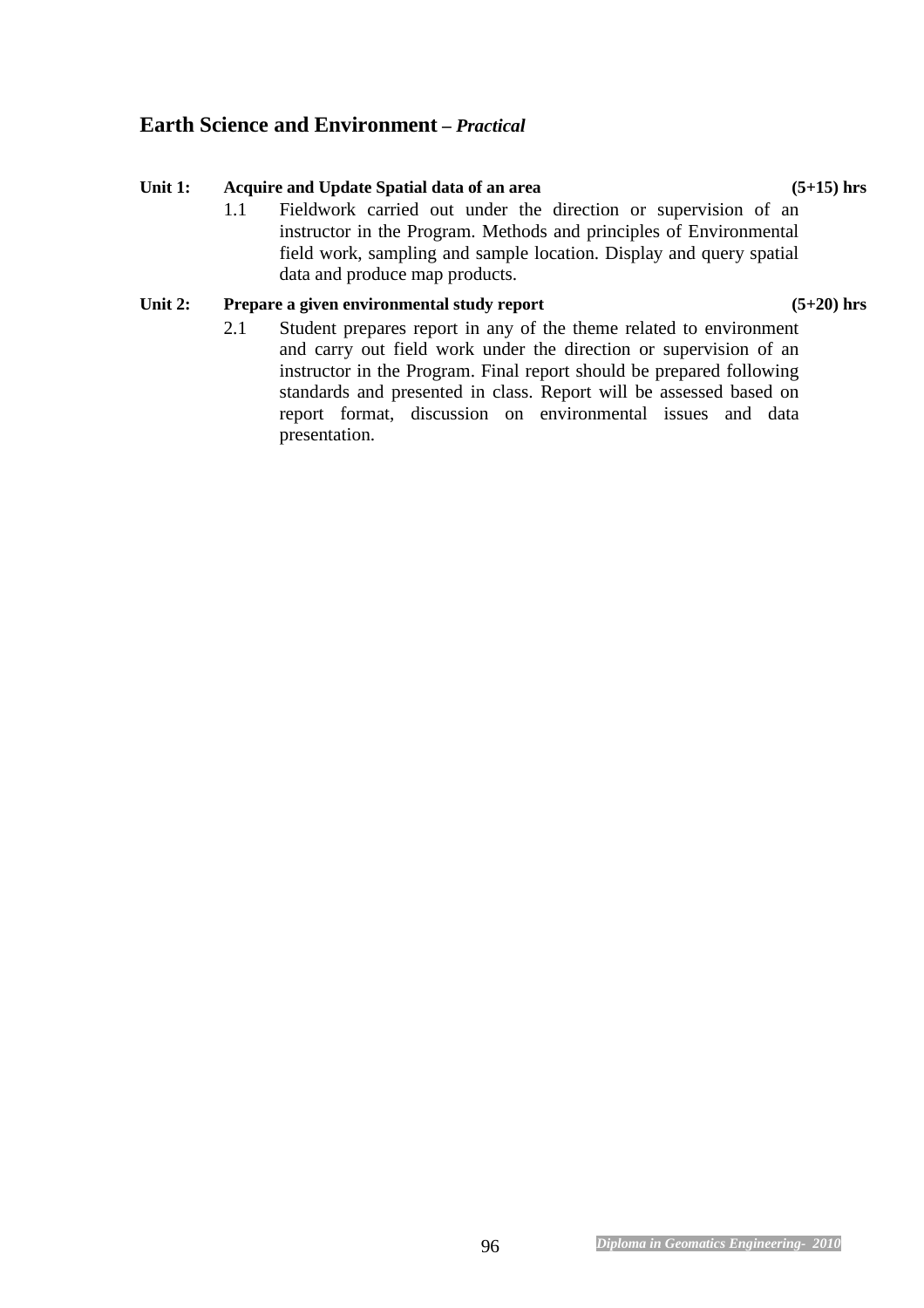# **Survey Computation and Adjustment EG 2205GE**

Year: II Total: 7 hrs/week Semester: II Lecture: 2 hrs/week Tutorial: 1 hrs/week Practical: 4 hrs/week

#### *Course Description:*

This course deals with the computation and adjustments of field survey data related to control surveying.

#### *Course Objectives:*

After the completion of this course, students will be able to

- 1. Understand the principles of measurement errors
- 2. Understand the methods of computation used for surveying controls
- 3. carryout
	- Traverse surveying computation
	- Triangulation computation
	- Trilateration computation
	- Intersection and Resection computation
- *4.* Understand and apply the techniques of adjustment commonly used in engineering surveying

#### *Course Contents:*

#### **Unit: 1. Theory of measurement errors and adjustments 20hrs**

- 1.1 Introduction
	- Basic Concept of errors
	- Classification of errors
	- Theory of errors
	- Methods of adjustment
	- Probability, Weight of the measurement

#### 1.2 Error Analysis

- Arithmetic mean,
	- Standard deviation, Probable error
- Law of normal distribution of random error
- Limit error and tolerance in the measurement, RMS error of functions of measured quantities
- 1.3 Error Adjustment
	- Concept of Least Square and methods of adjustment with least square

#### **Unit 2 Traverse Computation 5hrs**

- 2.1 Computation of Bearings of the traverse legs with initial bearing and measured angles
- 2.2 Computation of Bearing and distance from coordinates
- 2.3 Open Traverse computation
- 2.4 Computation of closed traverse on known points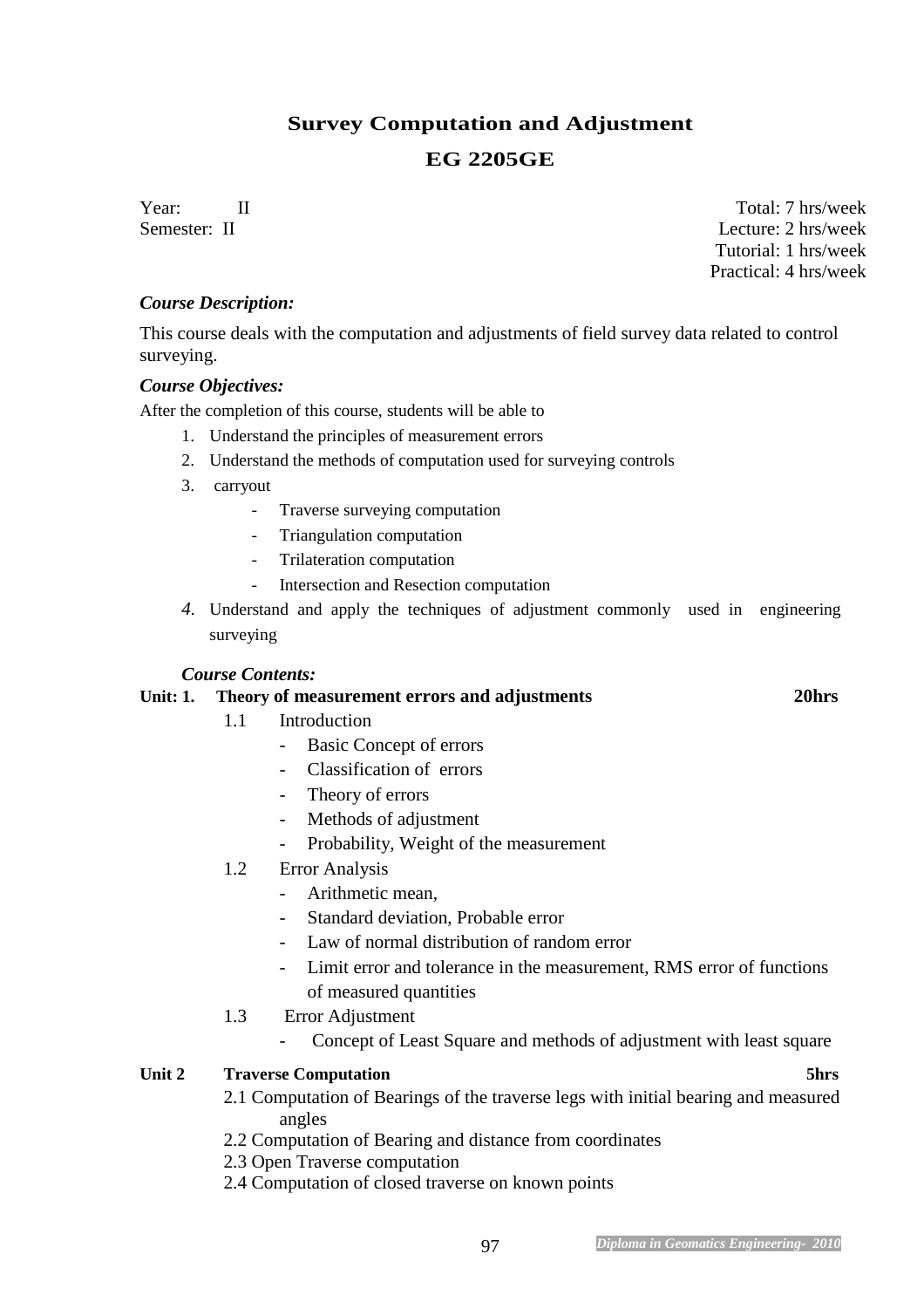| Unit 5: |                                         | <b>Test and Revision</b>                                                                                                                                                                                                                                     | 10hrs |
|---------|-----------------------------------------|--------------------------------------------------------------------------------------------------------------------------------------------------------------------------------------------------------------------------------------------------------------|-------|
|         | 5.1<br>5.2<br>5.3                       | Slope - horizontal conversions<br>Solution of triangles and adjustment<br>Coordinate computation                                                                                                                                                             |       |
| Unit 5: | <b>Trilateration Computation</b>        | 2hrs                                                                                                                                                                                                                                                         |       |
| Unit 4. | 4.1<br>4.2                              | <b>Intersection and Resection</b><br>Intersection computation<br><b>Resection Computation</b>                                                                                                                                                                | 3hrs  |
|         | 1.2<br>1.3<br>1.4<br>1.5<br>1.6<br>1.7  | Spherical excess<br>Coordinate computation of simple chain of triangle<br>Error Adjustment of a Braced quadrilateral<br>Angle Condition and Side Condition equations<br>Error Adjustment in a central polygon<br>Coordinate computation of a central polygon |       |
| Unit 3  | <b>Triangulation Computation</b><br>1.1 | 5hrs                                                                                                                                                                                                                                                         |       |
|         |                                         | 2.5 Computation of closed traverse loop<br>2.6 Closing error, Permissible error<br>2.7 Distribution of error, correction                                                                                                                                     |       |

#### *References*

- *1. Surveying Volume I and II, Dr. Punmia, Laxmi Publications (P). Ltd, New Delhi, India*
- *2. Surveying Vol. I and II, S.K Duggal, Tata McGraw-Hill Publishing Company Ltd. New Delhi, India*
- *3. Fundamental of Surveying, S.K Roy, Prentice –Hall of India, New Delhi*
- *4. Practical Field Surveying & Computations, A.L ALLAN,J.R. HOLLEY*
- *5. Theory of errors & Adjustment, M.G Arur*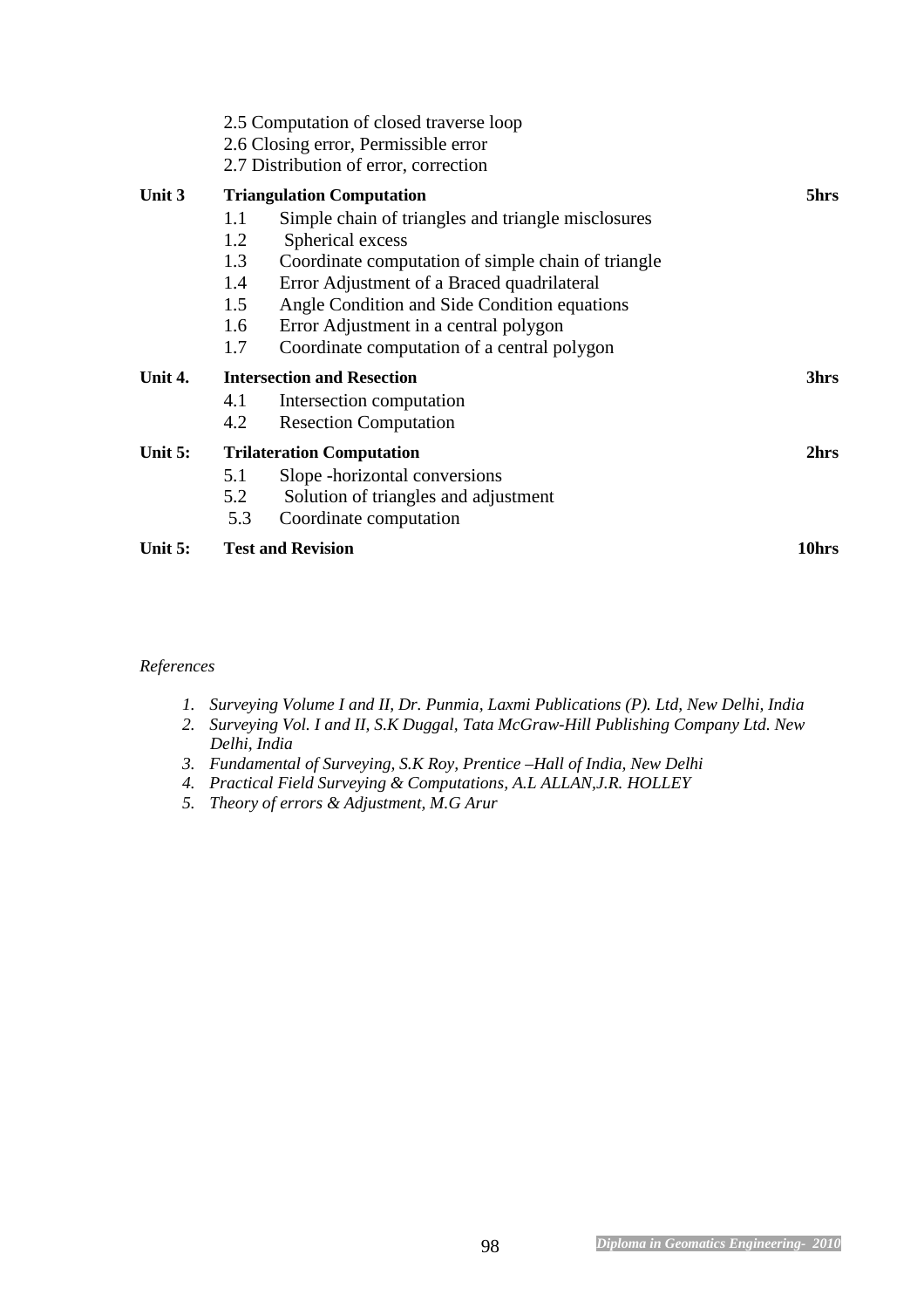# **Survey Computation and Adjustment - Practical**

#### *Indoor*

| Unit 1. | <b>Traverse Computation and adjustment</b> | $10hrs+12hrs$                                                         |           |  |  |  |  |  |  |  |
|---------|--------------------------------------------|-----------------------------------------------------------------------|-----------|--|--|--|--|--|--|--|
|         | 1.1                                        | Computation of Bearing and Distance from coordinates                  |           |  |  |  |  |  |  |  |
|         | 1.2                                        | Computation of Bearing from angles                                    |           |  |  |  |  |  |  |  |
|         | 1.3                                        | Computation of coordinates                                            |           |  |  |  |  |  |  |  |
|         | 1.4                                        | Error adjustment and computation of closed traverse                   |           |  |  |  |  |  |  |  |
| Unit 2. | <b>Triangulation Computation</b>           | $10hrs+12hrs$                                                         |           |  |  |  |  |  |  |  |
|         | 2.1                                        | Compilation of angular observation data                               |           |  |  |  |  |  |  |  |
|         | 2.2                                        | Computation of triangle misclosures                                   |           |  |  |  |  |  |  |  |
|         | 2.3                                        | Computation of spherical excess                                       |           |  |  |  |  |  |  |  |
|         | 2.4                                        | Strength of figure                                                    |           |  |  |  |  |  |  |  |
|         | 2.5                                        | Error adjustment and coordinate computation in a braced quadrilateral |           |  |  |  |  |  |  |  |
|         | 2.6                                        | Error adjustment and coordinate computation in a central polygon      |           |  |  |  |  |  |  |  |
| Unit 3. |                                            | <b>Intersection and Resection</b>                                     | 4hrs+4hrs |  |  |  |  |  |  |  |
|         | 3.1                                        | Computation of Coordinates from the Intersection                      |           |  |  |  |  |  |  |  |
|         | 3.2                                        | Computation of Coordinates from Resection observations                |           |  |  |  |  |  |  |  |
| Unit 4: | <b>Trilateration Computation</b>           | 4hrs+4hrs                                                             |           |  |  |  |  |  |  |  |
|         | 4.1                                        | Slope - horizontal conversions                                        |           |  |  |  |  |  |  |  |
|         | 4.2                                        | Solution of triangles and adjustment                                  |           |  |  |  |  |  |  |  |
|         | 4.3                                        | Coordinate computation                                                |           |  |  |  |  |  |  |  |
|         |                                            |                                                                       |           |  |  |  |  |  |  |  |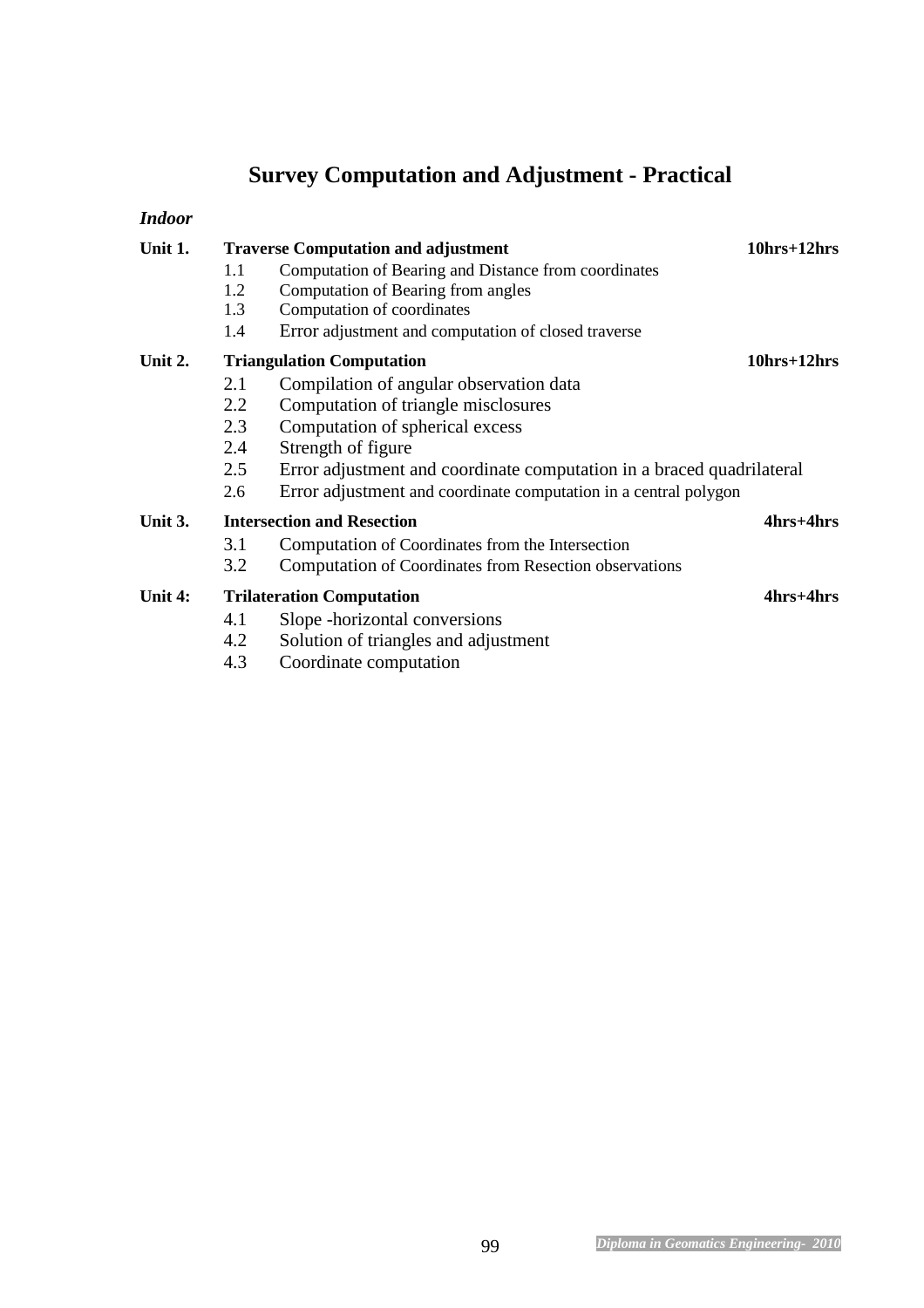# **Third Year**

**(Semester V & VI)**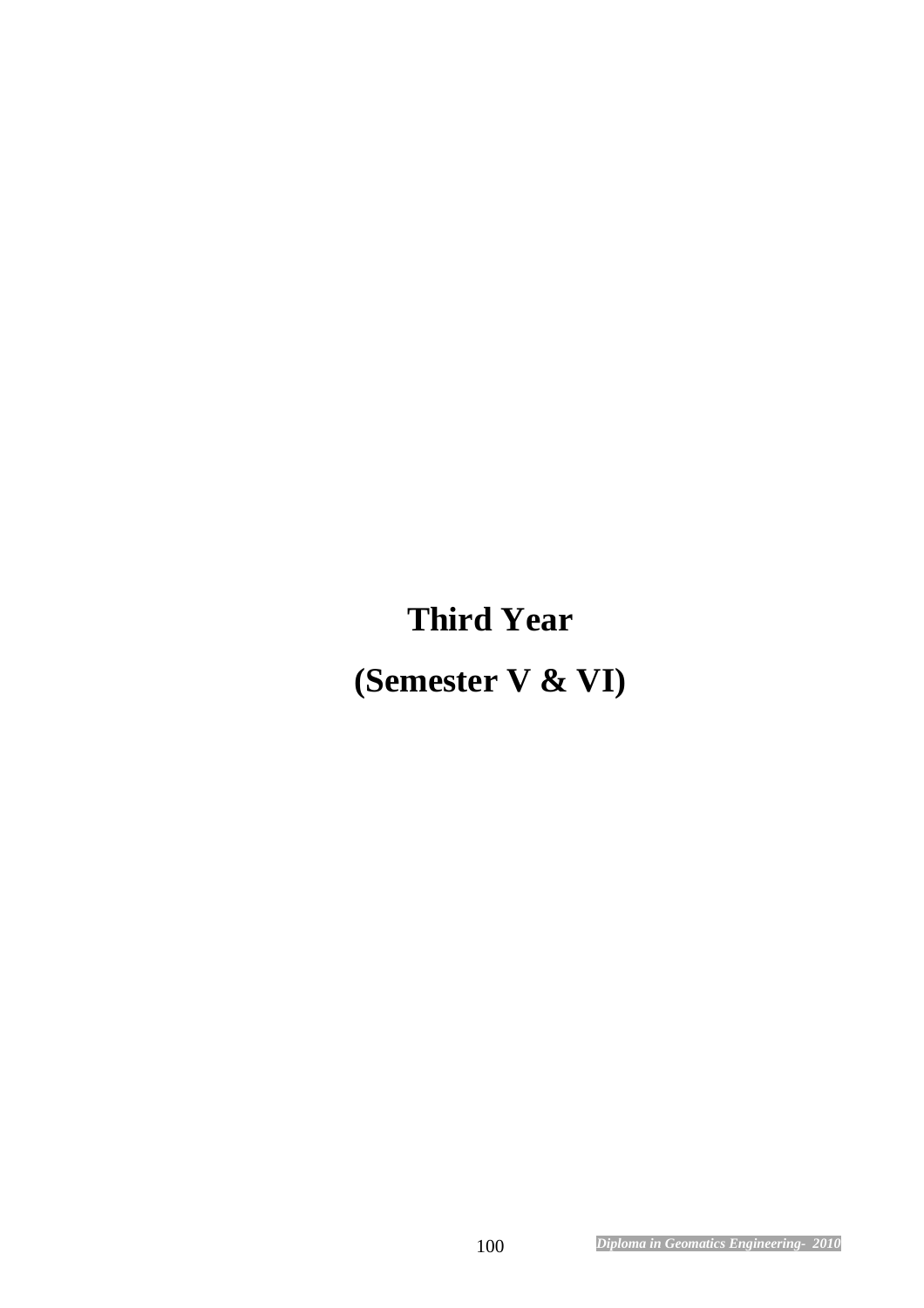# **Semester-V**

| EG3101GE | <b>Cadastral Surveying</b>            |
|----------|---------------------------------------|
| EG3102GE | Photogrammetry                        |
| EG3103GE | <b>Remote Sensing</b>                 |
| EG3104SH | Entrepreneurship & Community Skill    |
| EG3105GE | Elementary Geodesy, Astronomy And GPS |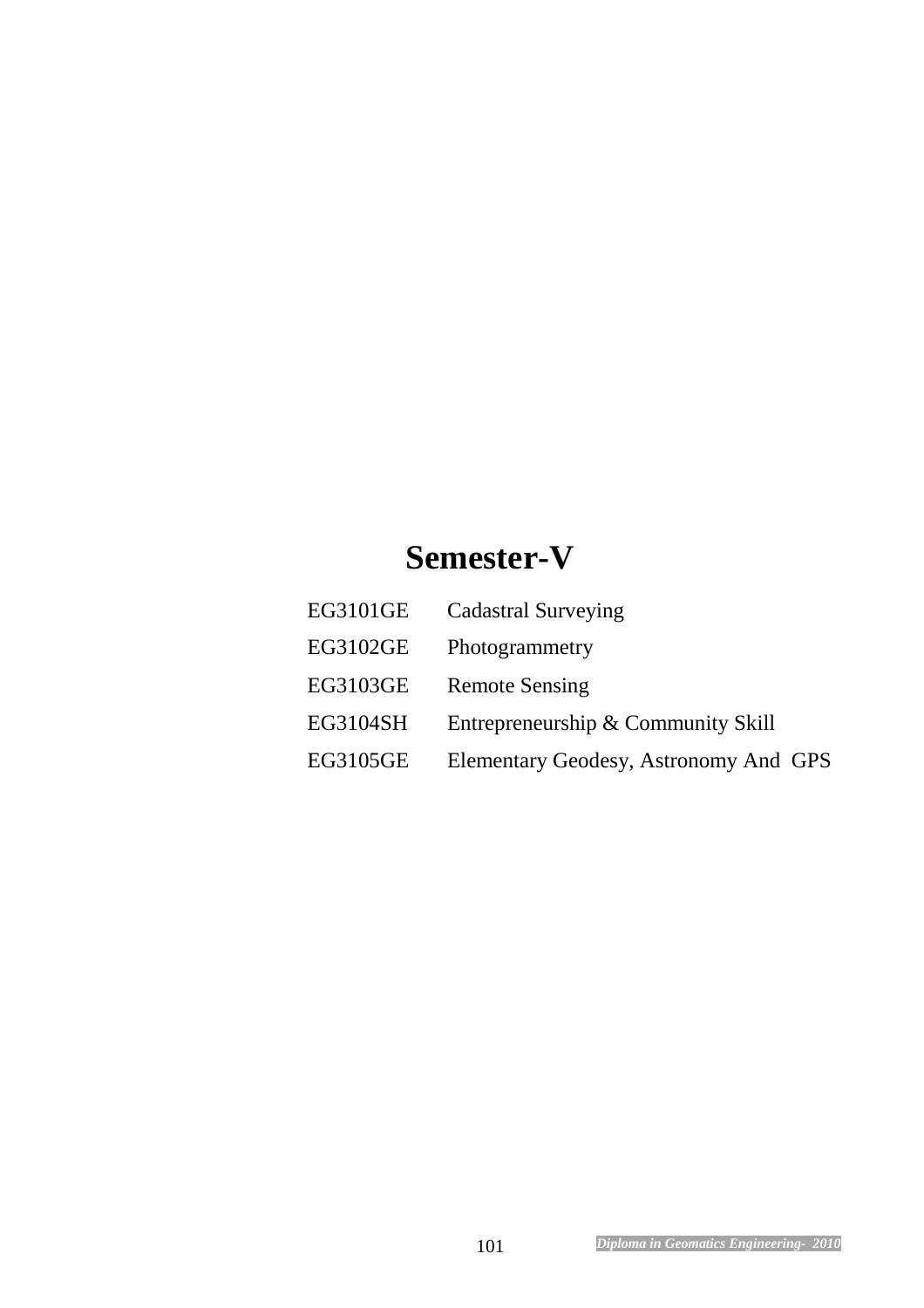# **Diploma in Geomaticss Engineering**

# **Curriculum Structure- Third Year/ First Part**

#### **Year: III Part: I**

| <b>Teaching Schedule</b> |                    |                                              |                | <b>Mode</b> |              |                |                | <b>DISTRIBUTION OF MARKS</b> |              |              |                  |              |              |              |                |
|--------------------------|--------------------|----------------------------------------------|----------------|-------------|--------------|----------------|----------------|------------------------------|--------------|--------------|------------------|--------------|--------------|--------------|----------------|
|                          |                    |                                              |                |             |              | L              | <b>Total</b>   | <b>Theory</b>                |              |              | <b>Practical</b> |              |              | <b>Total</b> | Remar          |
| S.N                      | <b>Course Code</b> | <b>Course Title</b>                          | L              | T           | $\mathbf{P}$ | ab             | <b>Hours</b>   | Asst.                        | <b>Final</b> | <b>Time</b>  | Asst.            | Final        | <b>Time</b>  | <b>Marks</b> | $\mathbf{k}$ s |
|                          |                    |                                              |                |             |              |                |                | <b>Marks</b>                 | <b>Marks</b> | <b>Hours</b> | <b>Marks</b>     | <b>Marks</b> | <b>Hours</b> |              |                |
|                          | EG3101GE           | Cadastral Surveying                          | 3              |             | 8            |                | 12             | 20                           | 80           | 3            | 60               | 40           |              | 200          |                |
| 2                        | EG3102GE           | Photogrammetry                               | 3              |             | 6            |                | 10             | 20                           | 80           | 3            | 60               | 40           |              | 200          |                |
| 3                        | EG3103GE           | <b>Remote Sensing</b>                        | $\overline{2}$ |             |              | $\overline{2}$ |                | 10                           | 40           | 1.5          | 30               | 20           |              | 100          |                |
| 4                        | EG3104SH           | Entrepreneurship &<br><b>Community Skill</b> | $\overline{2}$ |             | 3            |                | 6              | 10                           | 40           | 1.5          | 30               | 20           |              | 100          |                |
| 5                        | EG3105GE           | Elementary Geodesy,<br>Astronomy & GPS       | 3              |             | 3            |                | $\overline{ }$ | 20                           | 80           | 3            | 30               | 20           |              | 150          |                |
| <b>Total</b>             |                    |                                              | 13             | 5           | 20           | $\overline{2}$ | 40             | 80                           | 320          |              | <b>210</b>       | 140          |              | 750          |                |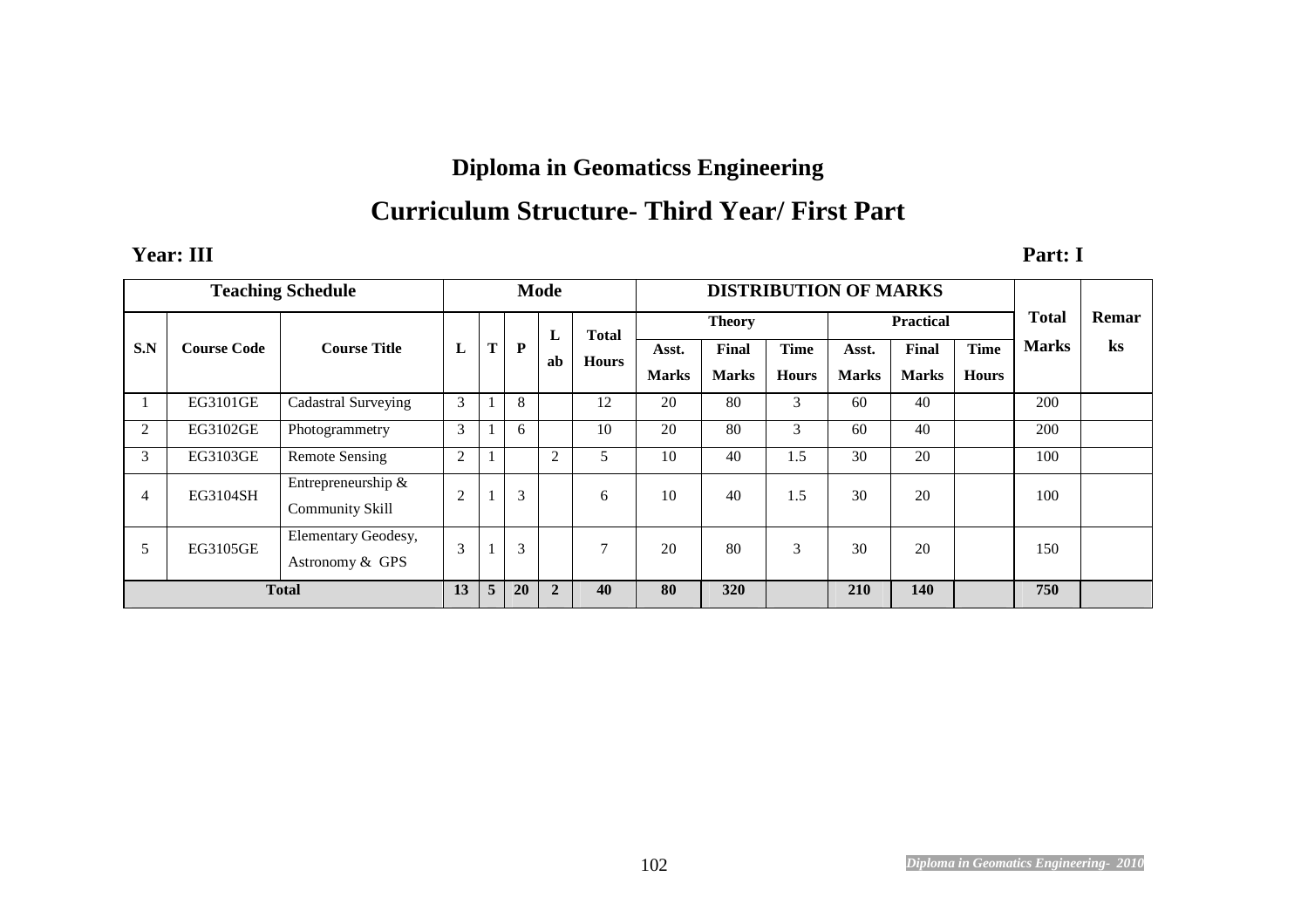# **Cadastral Surveying**

### **EG3101GE**

 **Total: 12** hrs/week **Year: III Lecture: 3** hrs/week **Semester:** I Tutorial: 1 hrs/week  **Practical: 8** hrs./week

#### *Course Description:*

This course is designed for the students pursuing diploma in Geomaticss Engineering. The focus of the course is to fulfill the requirement of survey technicians involving in the sector of cadastral surveying and mapping in Nepal.

#### *Course Objectives:*

After the completion of this course, students will be able to explain the concepts of the followings and application of the same in the field of cadastral surveying:

- 1. Concept of cadastral surveying and mapping
- 2. Importance of cadastral surveying
- 3. Step by step approach to be followed for cadastral surveying
- 4. Advancement in the sector of cadastral surveying

#### *Course Contents:*

#### Unit 1. **Fundamentals of Cadastral Surveying Fig. 20 hrs 120 hrs** 1

- 1.1. Introduction
	- Definitions: Cadastral Surveying, Adjudication, Cadastre, Parcel, Boundary, and other relevant terms
	- Importance of cadastral surveying for land administration and management
	- History of Nepalese Cadastral Surveying

#### 1.2. Cadastral maps

- Principles of cadastral mapping in Nepal Map scale, Units (Revision)
- Control Points for Cadastral Surveying and preparation of cadastral sheets
- Concept of Plotting Error
- Parcel numbering or unique parcel ID
- Specifications and Standards

#### Unit 2. Cadastral Data Acquisition *Lease Contract Contract Contract Contract Contract Contract Contract Contract Contract Contract Contract Contract Contract Contract Contract Contract Contract Contract Contract Contract*

- 2.1 Plane Tabling Technique of data acquisition
	- Plane Table and Accessories
	- Data acquisition process

#### 103 *Diploma in Geomatics Engineering- 2010*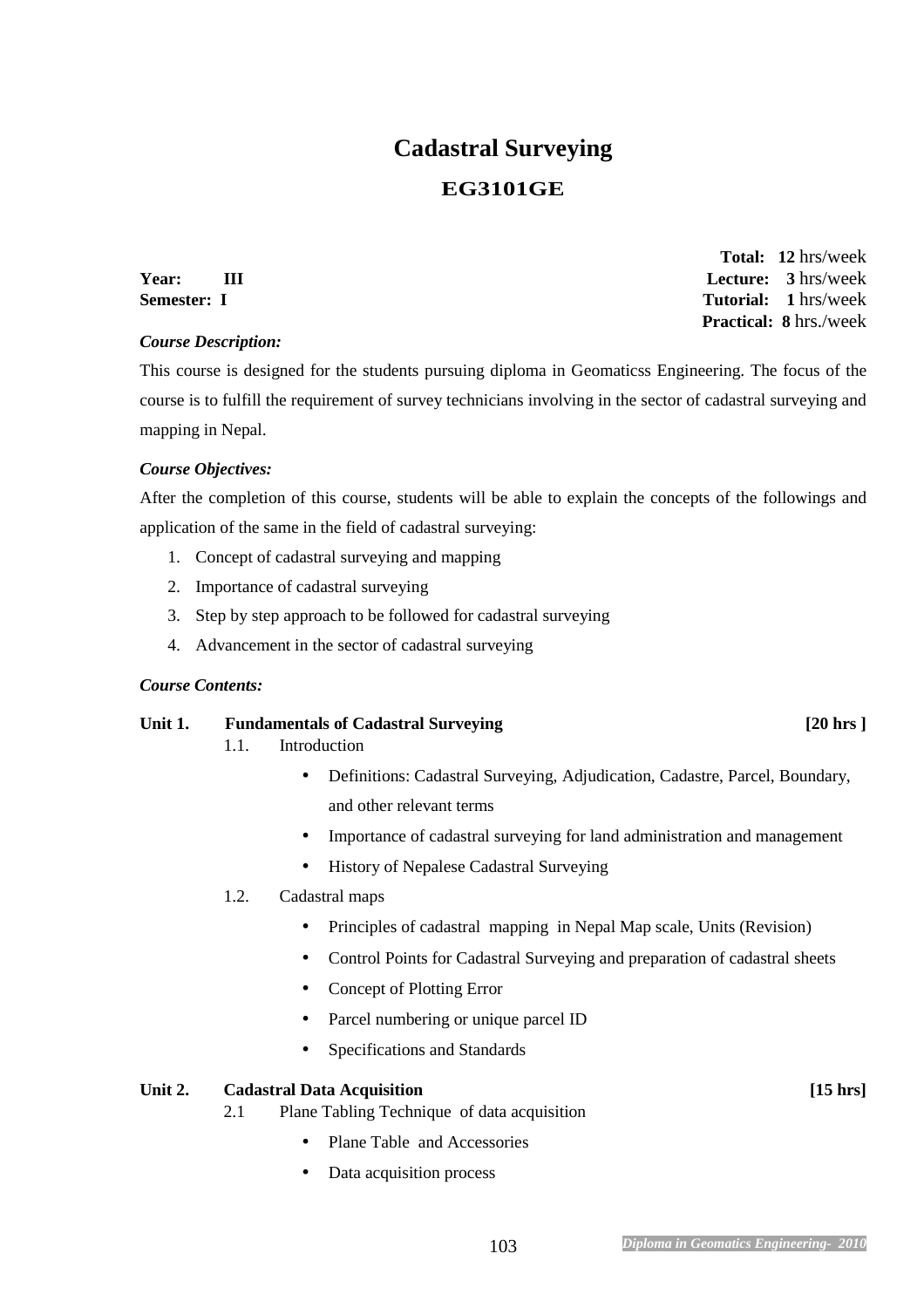- Field Book Preparation
- Inking and tracing of cadastral maps
- Area Computation and checking
- Quality management: Field Supervision

#### 2.2 Concept of Digital Cadastre

- Equipment (Total Station), tools and accessories for data acquisition
- Preparation for data acquisition
- Data Recording for parcel boundary
- Field Book Preparation
- Data download
- 2.3 Parcel delineation from Orthophoto

#### Unit 3. Cadastral Surveying in Nepal [10 Hrs] **[10 Hrs]**

- 3.1 Organizational Structure
- 3.2 Cadastral Surveying Process: Systematic Adjudication process
	- Notification
	- Densification of Control Points
	- Adjudication
	- Surveying and Mapping (Data Acquisition, Unit 2)
	- Land Classification
	- Area Computation
	- Document Preparation
	- Registration of Ownership
	- Settlement of Civil Cases and Disputes
	- Data Management
	- Handing Over of cadastral data
- 3.3 Adjudication: (Sporadic and Systematic), Sporadic Adjuration and maintenance of survey records

| Unit 4.                  | Modern Cadastre: example of developed cadastre | [5 Hrs]  |
|--------------------------|------------------------------------------------|----------|
|                          | 4.1 General Introduction to Mode3rn Cadastre   |          |
|                          | 4.2 Examples of Modern Cadastre                |          |
| <b>Revision and Test</b> |                                                | [10 Hrs] |

#### 104 *Diploma in Geomatics Engineering- 2010*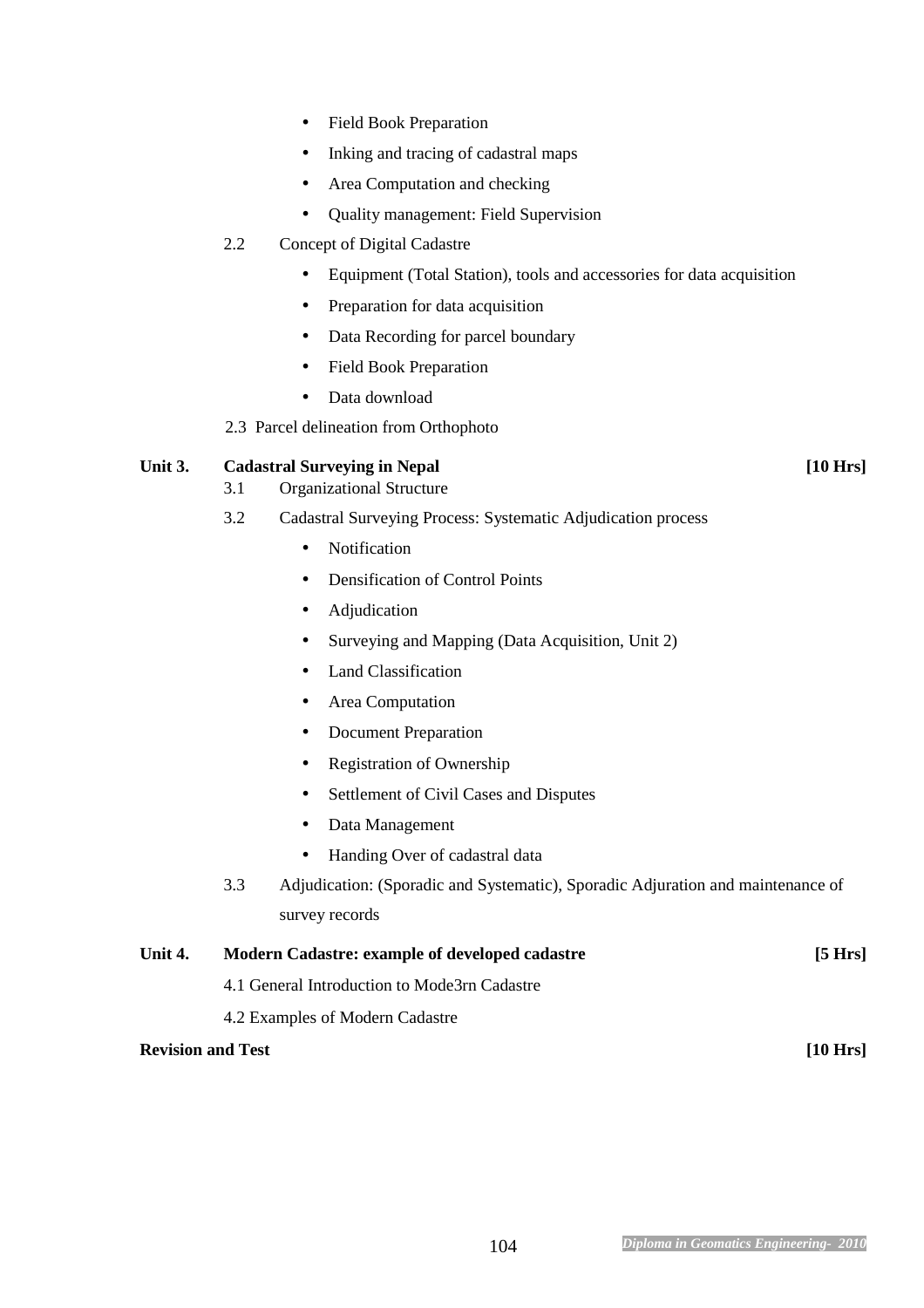#### *Reference Books*

- *1. Cadastral Survey within the commonwealth P.F Dele, MA ARICS (1976)*
- *2. Land Registration and Cadastral System, Gerhard Hursson*
- *2. Surveying Vol I and II, S.K DUGGAL*
- *3. कित्ता नापी निर्देशिका, नापी विभाग*
- *4. नापी शाखा एवं नापी गोश्वाराको कार्यविधि, नापी विभाग*
- *5. कित्ता नापी, बेखलाल श्रेष्ठ*
- *6. Plane Surveying, David Clark*
- *7. भूमिलगत रजिष्ट्रेशन र कित्ता नापी, बेखालाल श्रेष्ठ*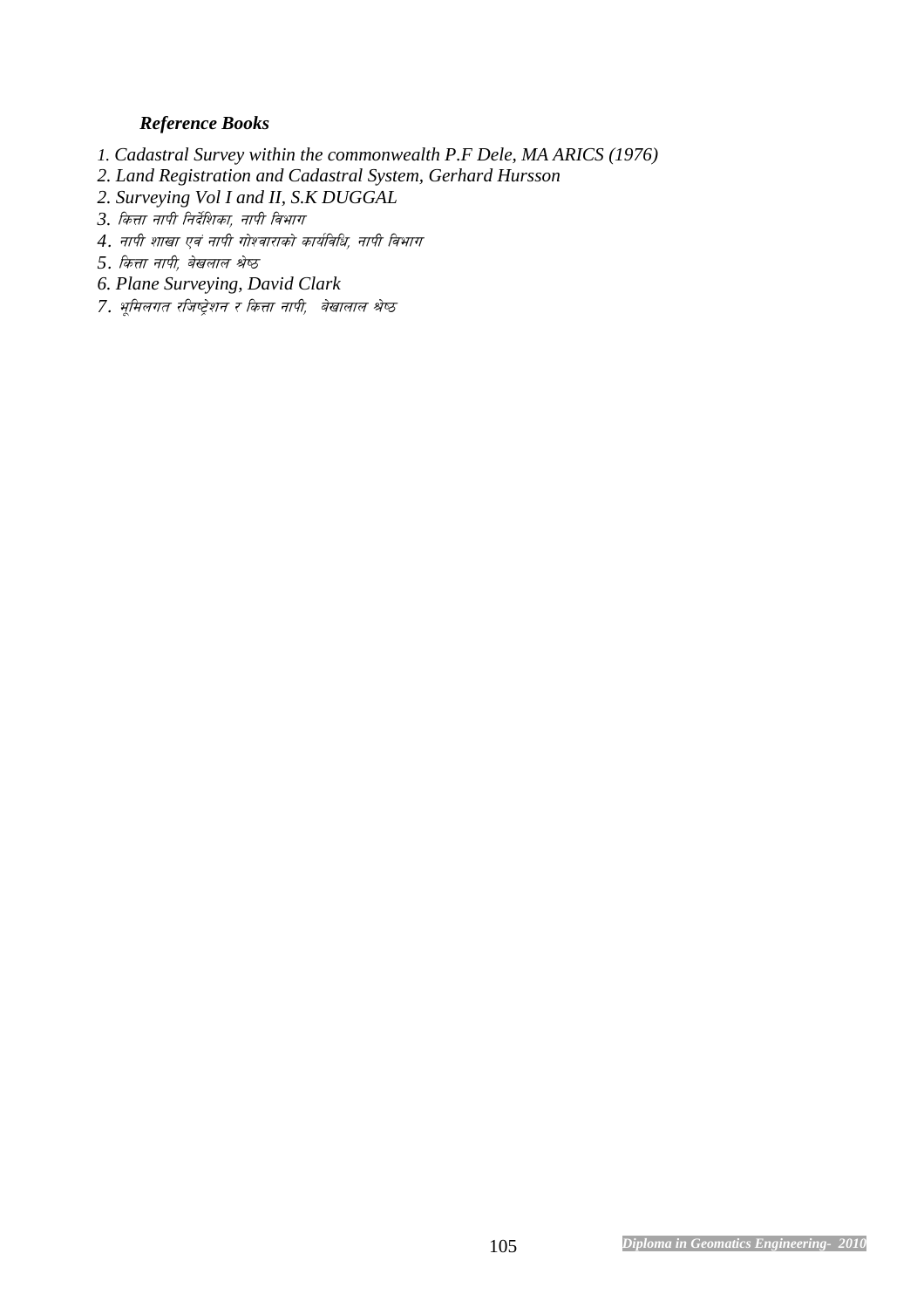### *Cadastral Surveying Practical*

#### Unit 1. **Indoor Exercise** [15hrs+15 hrs ]

- 1.1 Organisation of Field Data
- 1.2 Inking and Tracing Exercise of Graphical Cadastral Map
- 1.3 Area Computation in Analogue Environnent
	- Using tiles and computing scale
	- Using triangle formula
	- Using coordinates
- 1.4 Documentation of cadastral activities: field book, notice, land registration records, land registration certificates, etc
- 1.5 Parcel subdivision
- 1.6 Demonstration of Digital Cadastral mapping
	- Data Download
	- Plotting
	- Area Calculation
	- Creating parcel ID
	- Labeling features
	- Visualization

#### Unit: 2 **Outdoor Exercise** [90 hrs ]

- 2.1 Cadastral data acquisition on the scale of 1:500 using Plane Table (Step by step approach to be followed by Nepalese cadastral surveying)
- 2.2 Numerical cadastral survey of selected land parcels using theodolite
- 2.3 Parcel Identification and Boundary demarcation or layout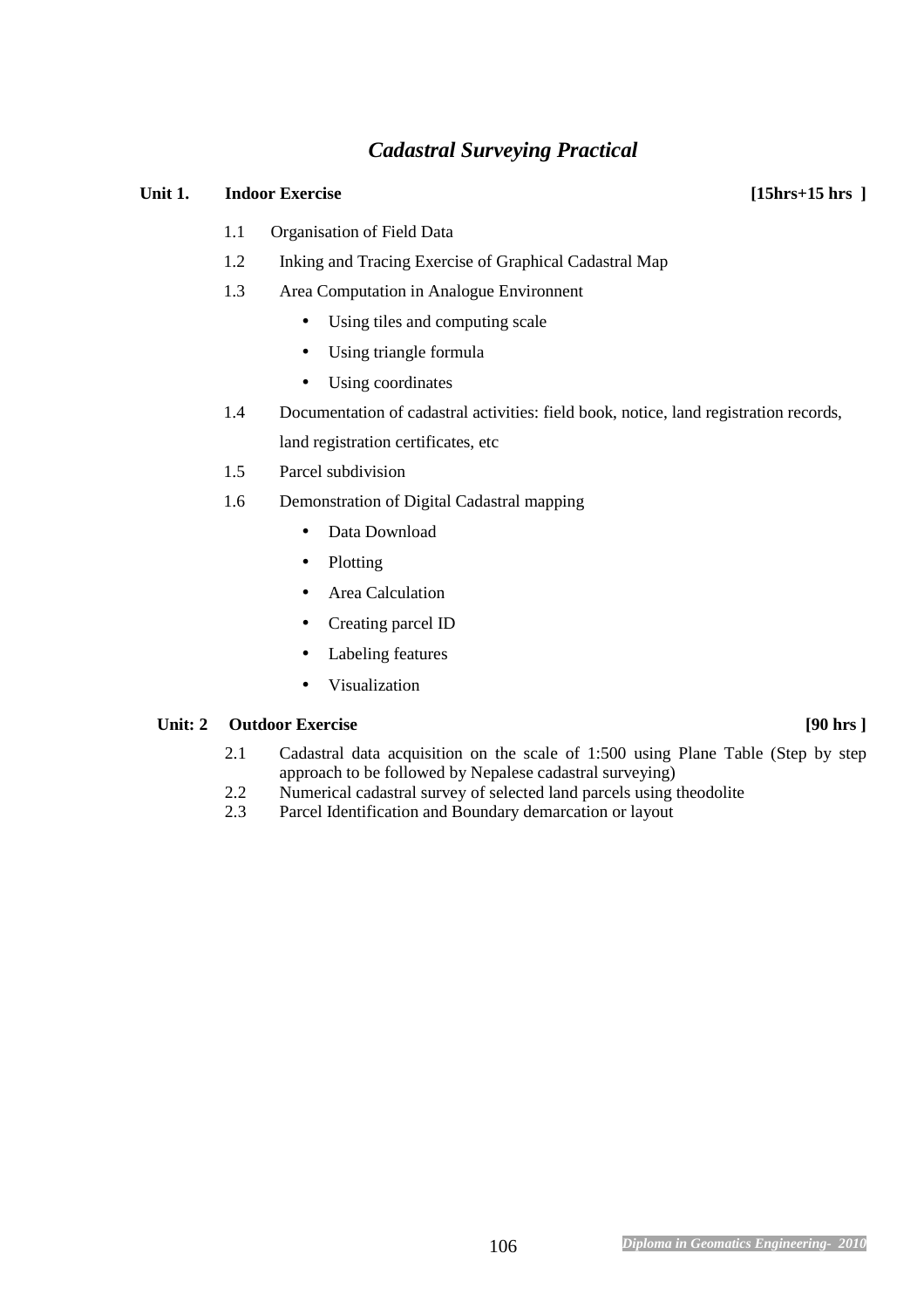### **Photogrammetry**

#### **EG 3102GE**

 **Total: 7 hour /week Year: III Lecture: 3 hours/week Semester: V** Tutorial: 1 hour/week  **Practical : 3 hours/week** 

#### *Course Description:*

This subject consists of Eight units related to Photogrammetry necessary to familiarize students on elementary knowledge of Photogrammetry helpful for the understanding and practicing the related engineering works.

#### *Course Objectives:*

After the completion of this course, students will be able to explain the concepts of the followings and apply them in the field of related engineering area:

- 1. Terminologies of Photogrammetry
- 2. Aerial camera and scale of the photograph
- 3. Stereoscopic vision techniques
- 4. Different photogrammetric equipment
- 5. Techniques of aerial triangulation
- 6. To recognize the features in the aerial photograph
- 7. Method of photo mosaic and its use
- 8. Procedure of mapping by photogrammetric method

#### *Course Contents:*

#### Unit 1. **Introduction 1. Introduction 1. Intervention 1. IS** hrs]

- 1.1. Define Photogrammetry
- 1.2. Explain briefly the History of Photogrammetry
- 1.3. Define Projection and list out the properties of Orthogonal and Perspective Projections
- 1.4. Define the following Terminologies:
	- Fiducial Marks
	- Fiducial Axis
	- Nadir Point
	- Principal Point
	- Perspective Centre
	- Focal Length
	- Principal Distance
	- Camera axis
	- Principal Axis
	- Principal Plane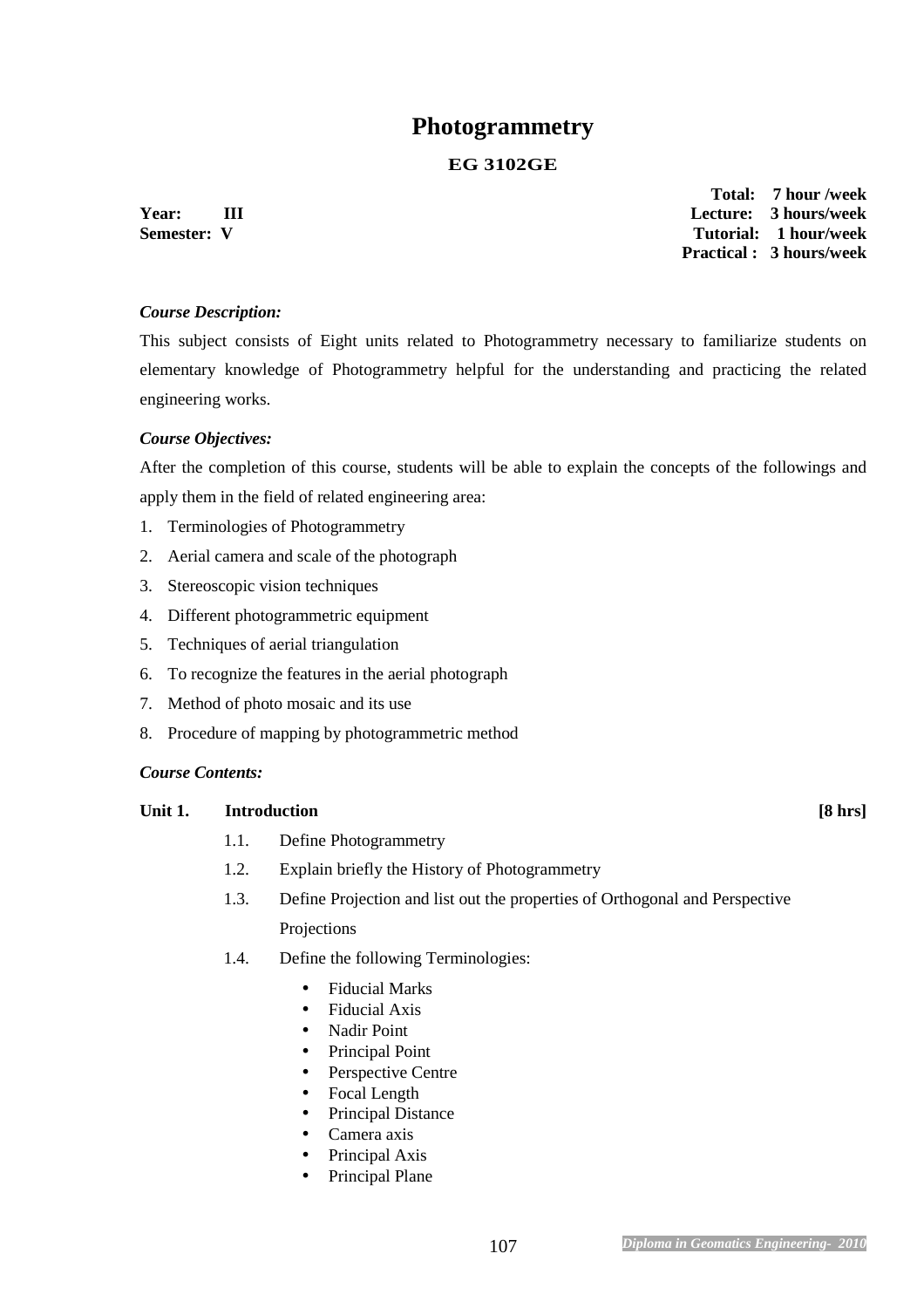- Principal Line
- Photo Plane
- **Isocentre**
- Homologous Points
- Tilt
- Format of Photograph
- 1.5. Explain the Components of Photogrammetry
- 1.6. Explain the scope of Photogrammetry in Survey Profession
- 1.7. Compare Aerial Photograph and Map

# Unit 2. **Aerial Photography 19 hrs 19 hrs 19 hrs 19 hrs 19 hrs 19 hrs 19 hrs 19 hrs 19 hrs 19 hrs 19 hrs 19 hrs 10 hrs 10 hrs 10 hrs 10 hrs 10 hrs 10 hrs 10 hrs 10 hrs 10 hrs 10**

- 2.1. Explain basic concepts and types of aerial camera
- 2.2. Define Essential parts of an aerial camera
- 2.3. Define the following Types of lens
	- Narrow Angle,
	- Normal Angle
	- Wide Angle
	- Super Wide Angle
- 2.4. Define and familiarize with the application of:
	- Vertical
	- Oblique: Low oblique and high oblique
- 2.5. Explain Aerial Photographic process
- 2.6. Derive the formula for Scale of Vertical Aerial Photograph
- 2.7. Determine Scale of a Photograph
- 2.8. Define Relief Displacement and derive formula to find out the value of relief displacement
- 2.9. Define Tilt Displacement
- 2.10. Define familiarize with the need of:
	- Overlap : Forward and Lateral
	- Drift and Crab

# Unit 3. Stereoscopy **19 hrs 19 hrs 19 hrs 19 hrs 19 hrs 19 hrs 19 hrs 19 hrs 19 hrs 19 hrs 19 hrs 1**

- 3.1. Define Stereoscopic Vision and list out conditions for seeing stereoscopic vision
- 3.2. Define Parallax and derive Parallax Equation
- 3.3. List out the process for Orientation of Pair of Photographs
- 3.4. Explain the methods for Stereoscopic Viewing using the following techniques
	- Pocket and Mirror Stereoscope
	- Anaglyph System
	- Modern Methods

# 108 *Diploma in Geomatics Engineering- 2010*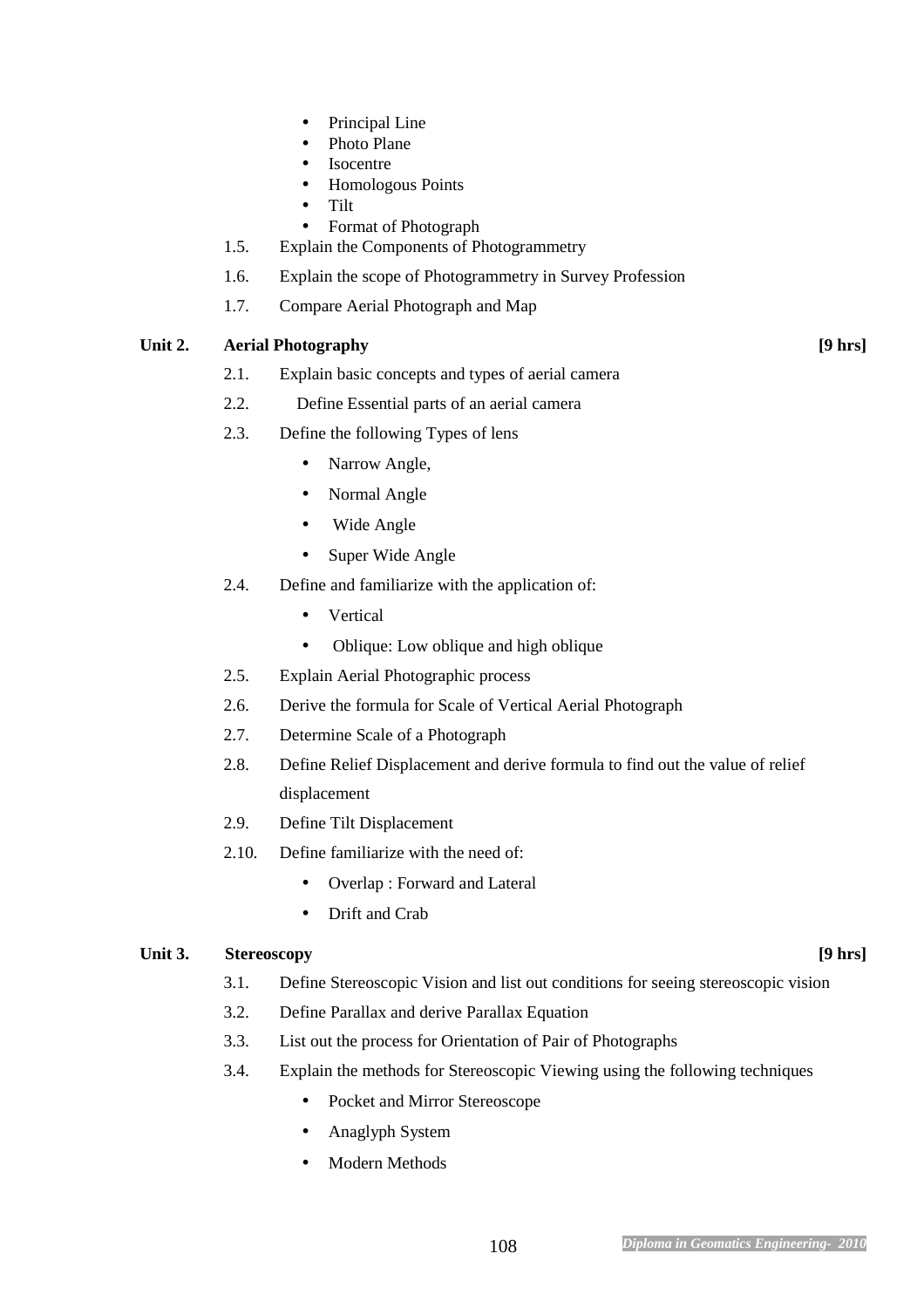- 3.5. Identify the Orientation Elements of a photograph and show their motion
- 3.6. Explain Stereo restitution
- 3.7. Define the following:
	- Inner orientation
	- Exterior orientation: Relative and Absolute orientation
	- Point transfer and Image matching
	- Rectification

| <b>Stereo Plotters</b><br><b>Optical Projection Plotter</b><br><b>Mechanical Projection Plotter</b><br><b>Analytical Plotters</b> | $[8 \text{ hrs}]$ |
|-----------------------------------------------------------------------------------------------------------------------------------|-------------------|
| Digital Photogrammetric workstation                                                                                               |                   |
| Unit 5.<br><b>Aerial Triangulation</b>                                                                                            |                   |
| 5.1.<br>Define Aerial Triangulation                                                                                               |                   |
| 5.2.<br><b>Explain its Purpose</b>                                                                                                |                   |
| 5.3.<br>Describe Principle of Aerial Triangulation                                                                                |                   |
| 5.4.<br>Describe methods of Aerial Triangulation                                                                                  |                   |
| Unit 6.<br><b>Photo Interpretation</b>                                                                                            | $[3 \, hrs]$      |
| 6.1.<br>Define Photo Interpretation                                                                                               |                   |
| 6.2.<br>Explain the Basic Characteristics of Photographic images                                                                  |                   |
| 6.3.<br>Describe photo interpretation elements                                                                                    |                   |
| Unit 7.<br><b>Photogrammetric Procedure</b>                                                                                       | $[6 \text{ hrs}]$ |
| 8.1.<br>Explain Elements of Photogrammetric mapping                                                                               |                   |
| 8.2.<br>Define and describe briefly the process of Generating Digital Elevation Model                                             |                   |
| (DEM)                                                                                                                             |                   |
| 8.3.<br>Define Ortho Rectification and describe briefly the process of orthophoto production                                      |                   |
| 8.4.<br>Differentiate aerial and orthophoto                                                                                       |                   |
| 8.5.<br>Orthophoto Mosaic                                                                                                         |                   |
| 8.6.<br>Feature extraction                                                                                                        |                   |
|                                                                                                                                   |                   |

# **Reference Books**

**Revision and Test** [6 hrs]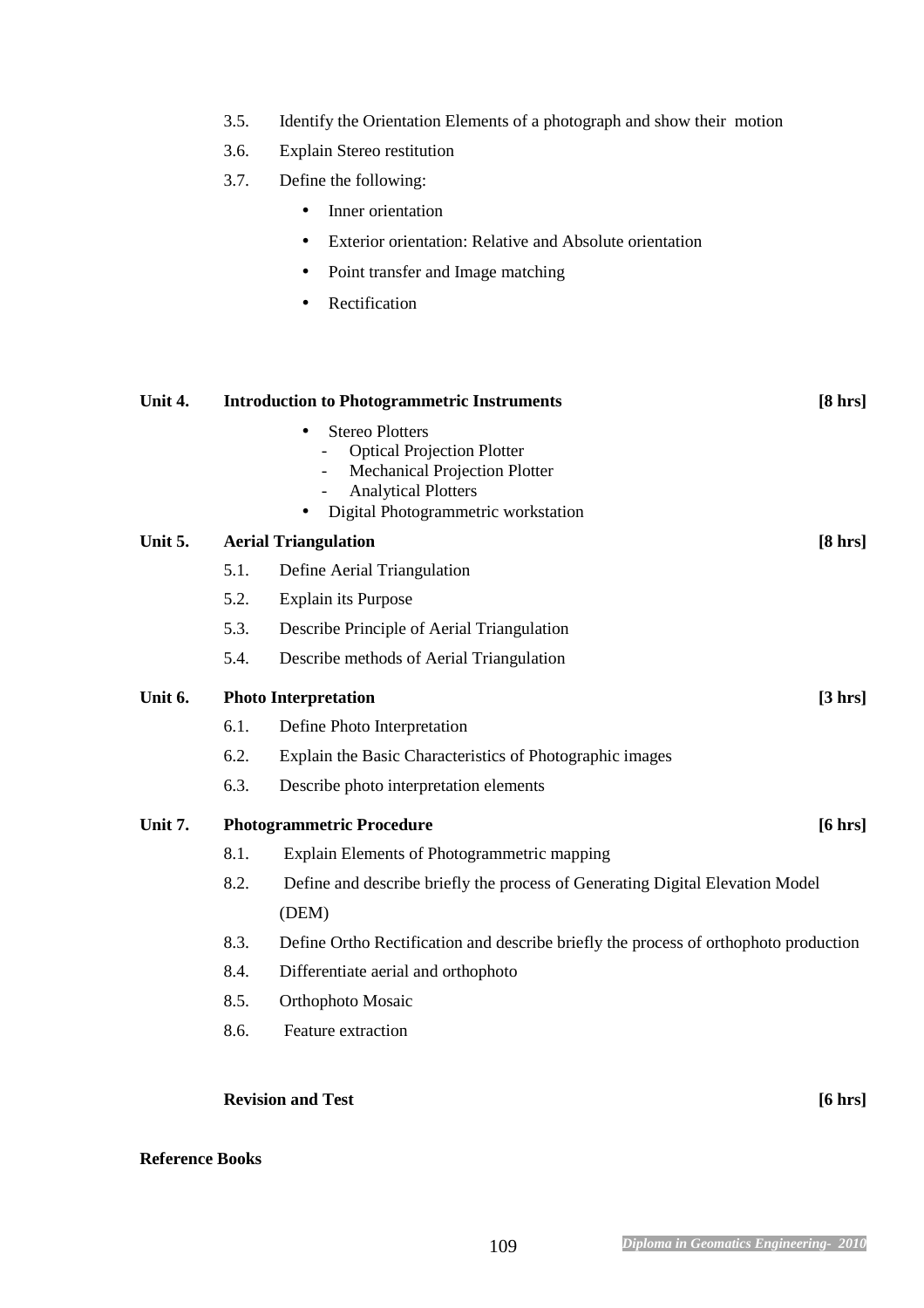- *1. Elements of Photogrammetry, by Paull R. Wolf, MCGRAW HILL INTERNATIONAL EDITION*
- *2. Interpretation of Aerial Photographs, T.Eugene Avery*
- *3. Remote Sensing Principal And Image Interpretation, Thomas M. Lillesand, Ralph W. Kiefer*
- *4. MANUAL OF PHOTOGRAMMETRY ( Third Edition ) Volume I and II by Morris M. Thompson*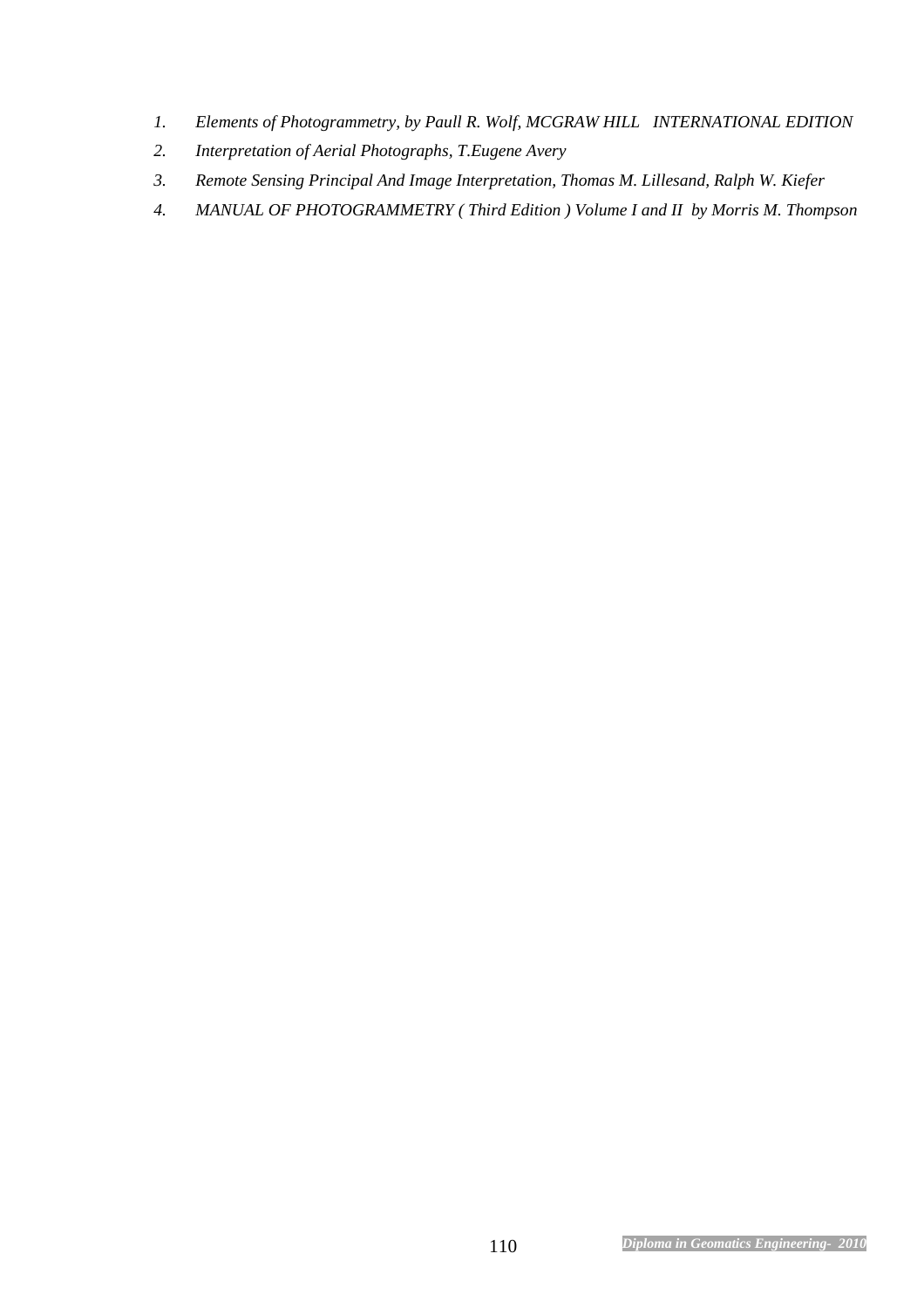# **PHOTOGRAMMETRY PRACTICAL**

| Unit 1:        | <b>Introduction</b>                                                              |                 | $[8hrs+8 hrs]]$  |
|----------------|----------------------------------------------------------------------------------|-----------------|------------------|
|                | 1.1 Practice Stereoscopic Vision Using Pocket Stereoscope                        |                 |                  |
|                | 1.2 Mark Principal Points in the Photographs                                     |                 |                  |
|                | 1.3 Practice Transfer of points on Adjacent Photographs using Mirror Stereoscope |                 |                  |
|                | 1.4 Draw Principal Lines in the Photographs                                      |                 |                  |
| <b>Unit 2:</b> | <b>Some Measurements</b>                                                         |                 | $[5hrs+5 hrs]$   |
|                | 2.1 Calculate Scale of the Photograph                                            |                 |                  |
|                | 2.2 Calculate Area of Photograph                                                 |                 |                  |
|                | 2.3 Determine effective area of a Photograph                                     |                 |                  |
| <b>Unit 3:</b> | <b>Exercise on Aerial Photographs</b>                                            |                 | $[10hrs+10 hrs]$ |
|                | 3.1 Measure Forward and Lateral Overlap of the photographs                       |                 |                  |
|                | 3.2 Select and mark Minor Control Points in a block of Aerial Photographs        |                 |                  |
|                | 3.3 Prepare Photo Index                                                          |                 |                  |
|                | 3.4 Prepare a Photo Mosaic                                                       |                 |                  |
|                | 3.5 Identify Selected Features on Aerial Photograph                              |                 |                  |
|                | <b>Unit4: Exercise on Digital Photogrammetry</b>                                 | $(12hrs+12hrs)$ |                  |
|                |                                                                                  |                 |                  |
|                | 4.1 Get acquainted with digital photogrammetric workstation                      |                 |                  |
|                | 4.2 Interior orientation- Demonstration                                          |                 |                  |

- 4.3 Exterior Orientation- Demonstration
- 4.4 Aerial Triangulation Demonstration
- 4.5 DTM Generation- Demonstration
- 4.6 Ortho-photo Production- Demonstration
- 4.7 Feature Extraction- Demonstration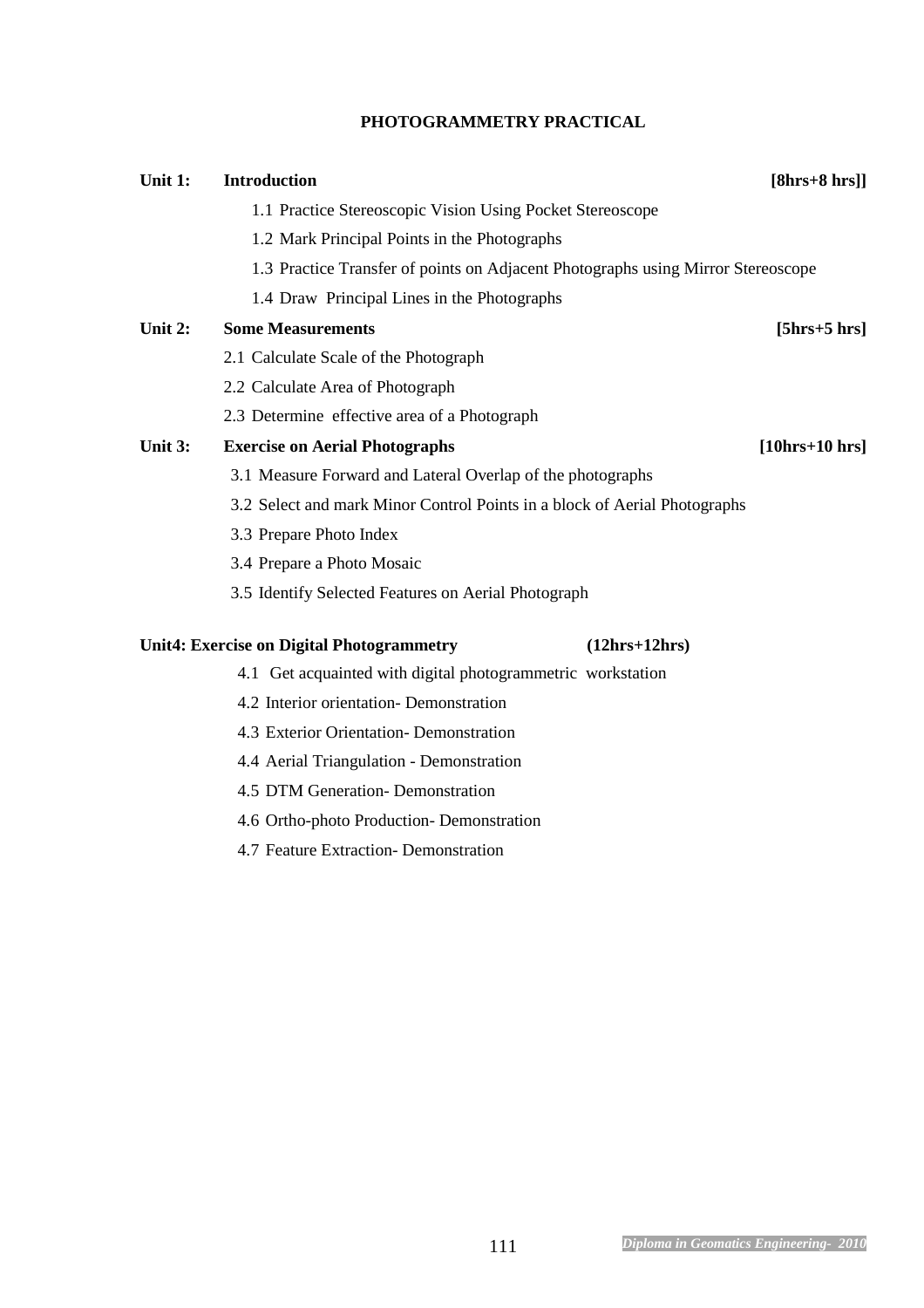# **Remote Sensing EG3103GE**

**Year:** III Theory: 2 hours/week **Semester: I** Lecture: 1 hours/week

 **Total: 5 hour /week Practical: 2 hours/week** 

# *Course Description:*

This course is designed for the students pursuing diploma in Geomatics Engineering. The course covers the fundamental concept of remote sensing

# *Course Objectives:*

After the completion of this course, students will be able to:

- 1. Understand the basic concepts of remote sensing Principles
- 2. Explore and interpretation the satellite images
- 3. Perform the simple operation with remotely sensed data
- 4. Conceptualize the application of Remote sensing data

# Unit 1: Introduction to Remote Sensing (10 hrs)

- 1.1 Definition
- 1.2 Components of Remote Sensing
- 1.3 Energy & Sensor
- 1.4 Interacting Body Active and Passive Remote Sensing
- 1.5 Sensor Platforms (Balloons, Helicopters, Aircraft and Satellites)
- 1.6 Electro Magnetic Radiation (EMR) ,
- 1.7 EMR spectrum: Visible, Near IR, Middle IR, Thermal IR and Microwave

# **Unit 2: EMR interaction with Atmosphere and Earth Materials (12hrs)**

- Atmospheric characteristics
- Scattering of EMR
- Raleigh, Mie Scattering
- EMR Interaction with Water vapor and ozone
- Atmospheric Windows
- Significance of Atmospheric windows
- EMR interaction with Earth Surface Materials
- Radiance, Irradiance, Incident, Reflectence,
- Absorbed and Transmitted Energy Reflectance
- Specular and Diffuse Reflection Surfaces- Spectral Signature
- Spectral Signature curves
- EMR interaction with water, soil and Earth Surface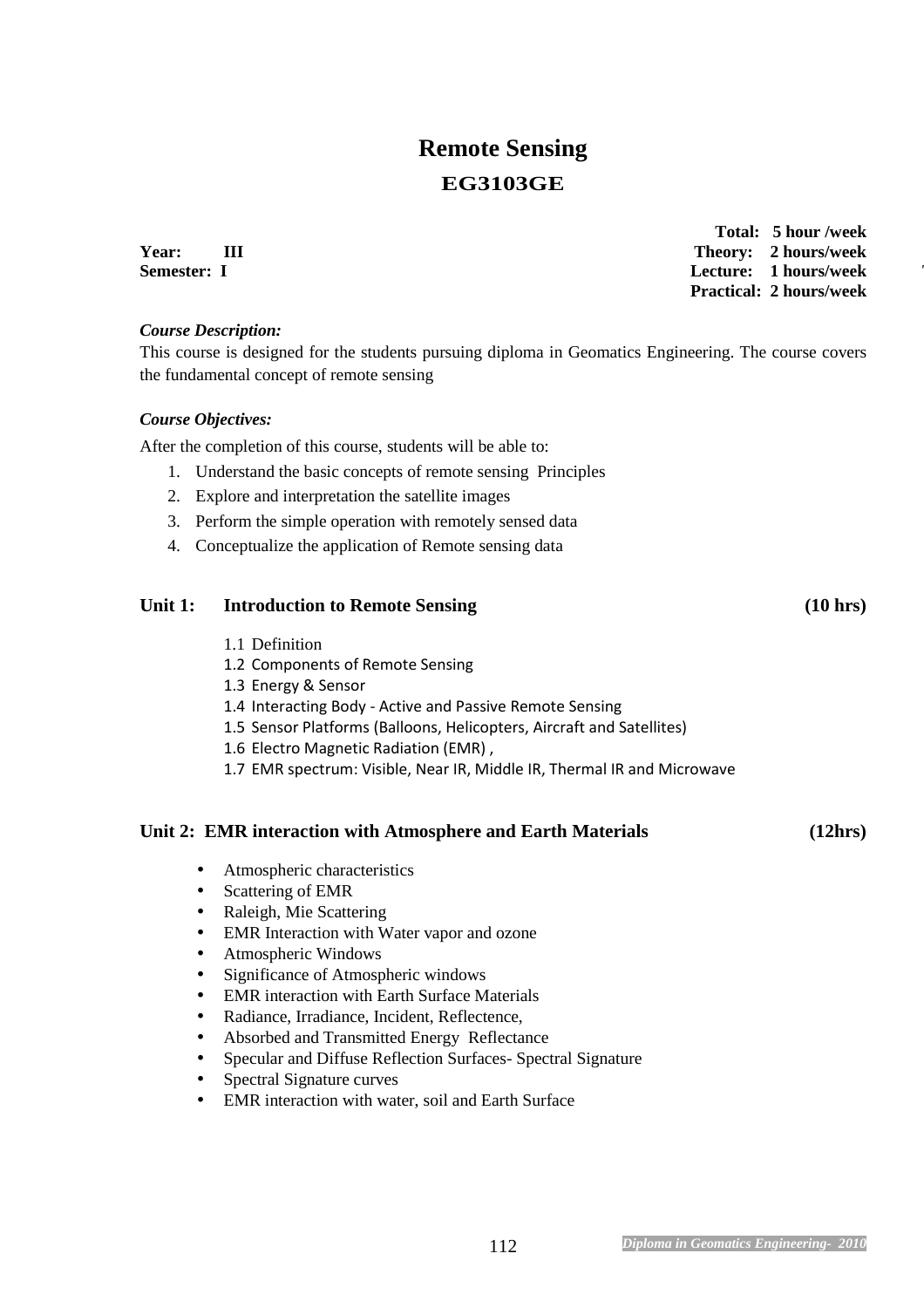# Unit 3 : Image Interpretation, Enhancement and Classification 8hrs

- Familiarizing with different types of images: Panchromatic Multi-spectral, Hypersprectral
- Visual Interpretation of Satellite Images
- Elements of Interpretation Interpretation Keys Characteristics of Digital Satellite Image
- Image enhancement
- Filtering
- Classification Supervised classification and unsupervised classification
- Signature collection and merging signatures
- Image mosaic

# **Test and Revision** 15hrs **15hrs**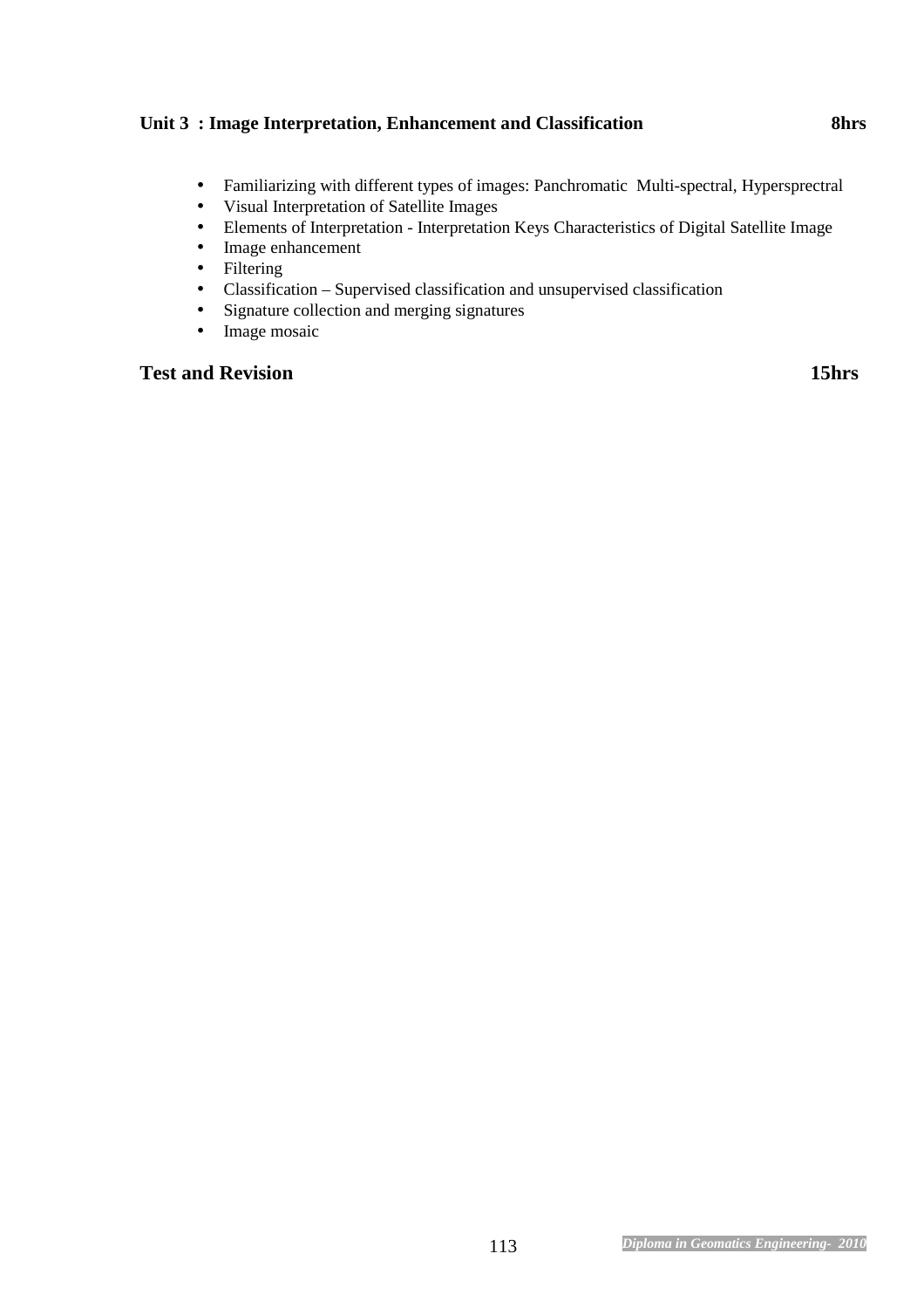# **Remote Sensing Practical**

# **Lab Exercise (30 Hrs)**

- 1. Observation of image and reading pixel data
- 2. Observe image bands of multi spectral images
- 3. Stacking layers and prepare multi spectral images
- 4. Geo-reference satellite image
- 5. Classify Satellite Images
- 6. Mosaic images Image
- 7. Enhance Image

# *Text Books*

*1. M.G. Srinivas (Edited by), Remote Sensing Applications, Narosa Publishing House, 2001. (Units 1 & 2).* 

*2. Anji Reddy, Remote Sensing and Geographical Information Systems, BS Publications 2001 (Units 3, 4 & 5).* 

# *Reference*

*1. Jensen, J.R., Remote sensing of the environment, Prentice Hall, 2000.* 

*2. Kang-Tsung Chang," Introduction to Geographic Information Systems", TMH, 2002* 

*3. Lillesand T.M. and Kiefer R.W., "Remote Sensing and Image Interpretation", John Wiley and Sons, Inc, New York, 1987.* 

*4. Janza.F.J., Blue, H.M., and Johnston, J.E., "Manual of Remote Sensing Vol. I., American Society of Photogrammetry, Virginia, U.S.A, 1975.* 

- *5. Burrough P A, Principle of GIS for land resource assessment, Oxford*
- *6. Mischael Hord, "Remote Sensing Methods and Applications", John Wiley & Sons, New York, 1986.*
- *7. Singal, "Remote Sening", Tata McGraw-Hill, New Delhi, 1990.*

*8. Floyd F. Sabins, Remote sensing, Principles and interpretation, W H Freeman and Company 1996.*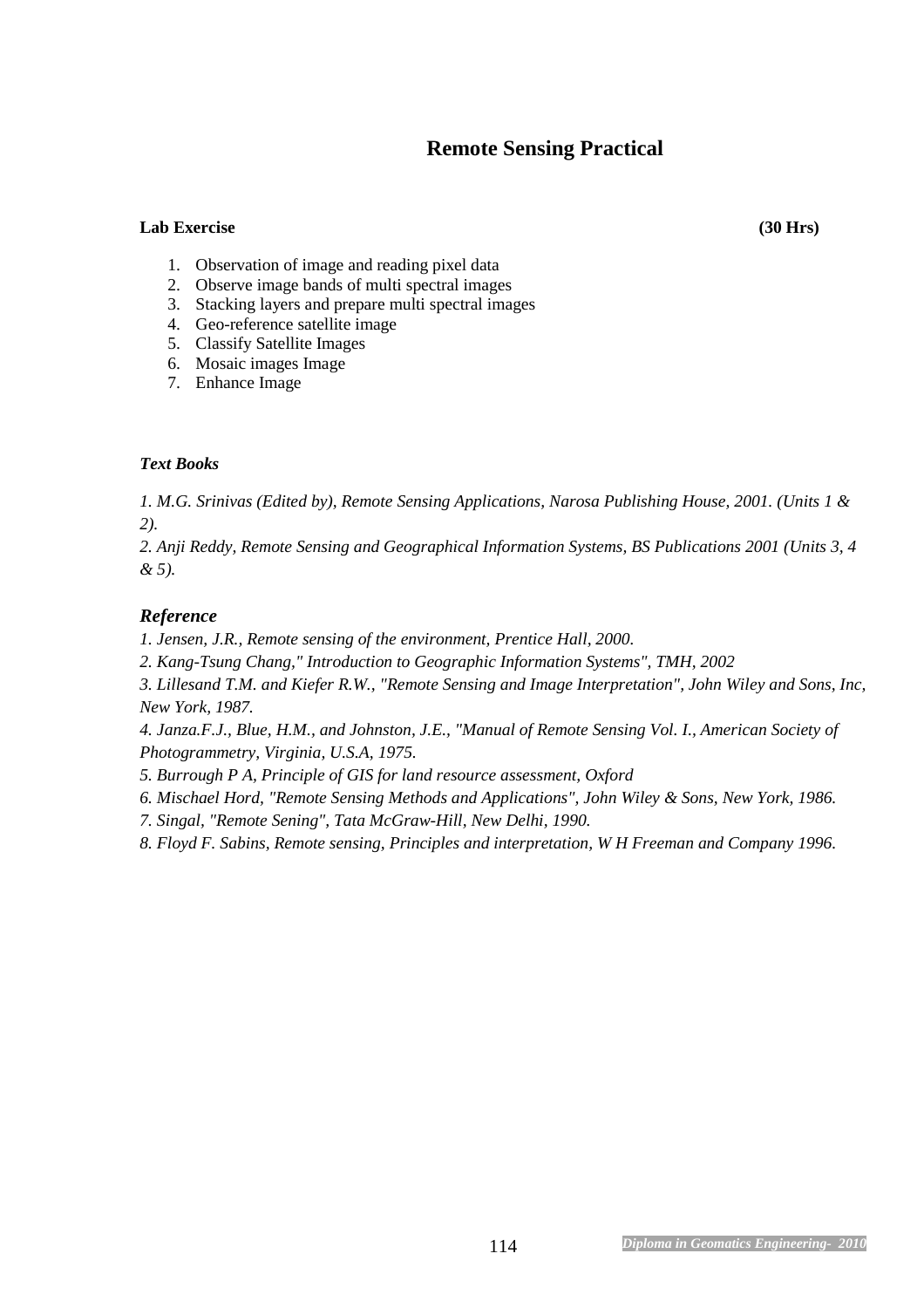# **Entrepreneurship & Community Skill (EG3104SH)**

**Year: III** Total: 6 Hours/ week **Semester: VI** Theory: 2 Hours/ week  **Tutorial: 1 Hours/ week Practical: 3 Hours/ week** 

# *Course Description:*

The course focuses on the basic concepts community skill and Entrepreneurship. This also includes the concept of planning a small scale business.

# *Course Objective:*

At the end of the course, student will be able to:

- 1. explain basic concept and uses of community.
- 2. define basic concepts and skills of community knowledge and Management of business.
- 3. explain basic concepts of entrepreneurial skills in making Business of their profession.

# *Course Content*

# Unit 1 Introduction to community. 3hrs **3hrs**

- 1.1. Define community (with its types, characteristics and functions)
- 1.2. Roles of members of community in development.
- 1.3. Define human nature (Needs, Interests, Emotion)
- 1.4. Define motivation
- 1.5. Maslow's ladder of human needs.
- 1.6. Importance of community skills for surveyors.

# Unit 2 Community development 2hrs <sup>2</sup>

- 2.1 Define development
- 2.2 Concept of sustainable development, Human development and community Development.
- 2.3 Explain different development Approaches (Concept of community Participant, Empowerment, mobilization, PRA, APA)
- 2.4 Define development Agencies.

# **Unit 3 Resources of community**

- 3.1 Community Members
- 3.2 Institutions and knowledge
- 3.3 Technology
- 3.4 Natural Resources
- 3.5 Relationship

# **Unit 4 Community Resource Mobilization 2hrs**

- 4.1 Assessment of resource in use
- 4.2 Institutions/ local organizations and their mobilization
- 4.3 Exploration of new resources for effective management: local products, Technologies, Institutions

### **Unit 5 Building awareness, co- ordination and organization 2hrs**

- 5.1 Stage of Project life cycle
- 5.2 Define co-ordination
- 5.3 Networking with public, CBos, NGos, and INGos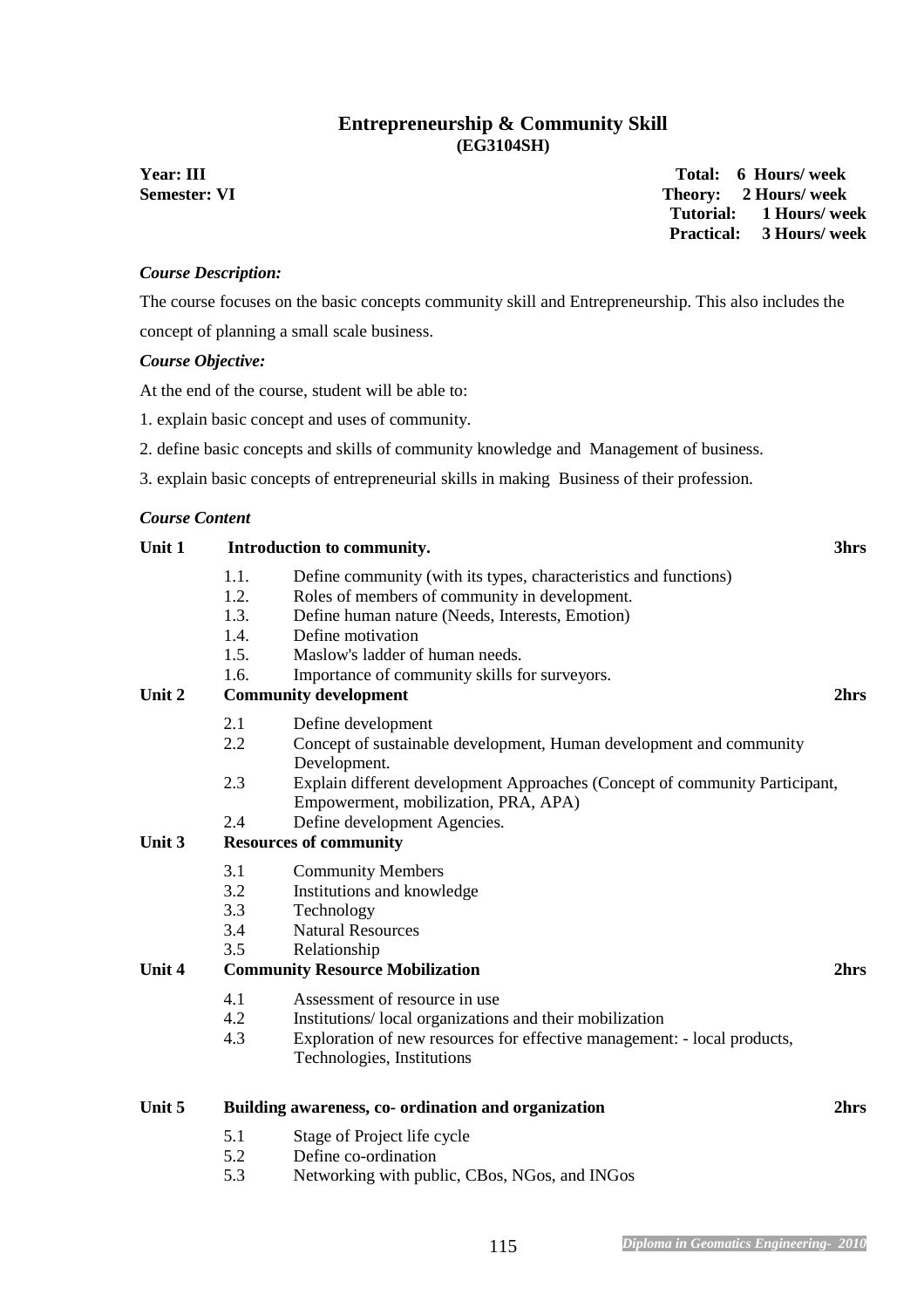|         | 5.4  | Define organization                                                                  |      |
|---------|------|--------------------------------------------------------------------------------------|------|
|         | 5.5  | Organization formulation                                                             |      |
| Unit 6  |      | Form user group and conduct its meeting                                              | 5hrs |
|         | 6.1  | Define and conduct user group                                                        |      |
|         | 6.2  | Definition and allocation of roles                                                   |      |
|         | 6.3  | Role of catalyst                                                                     |      |
|         | 6.4  | Purpose of user group                                                                |      |
|         | 6.5  | Introduction to Agenda setting                                                       |      |
|         | 6.6  | Meeting organization and discussions                                                 |      |
|         | 6.7  | Digging deeply in discuss                                                            |      |
|         | 6.8  | Root causes of problem                                                               |      |
| Unit 7  |      | <b>Conduct training</b>                                                              | 3hrs |
|         | 7.1  | Define training and its need                                                         |      |
|         | 7.2  | Brain storming (need, rules of doing Brainstorming)                                  |      |
|         | 7.3  | Importance of local knowledge for training                                           |      |
|         | 7.4  | Basic Idea of 4 'C' Approach                                                         |      |
|         | 7.5  | Define Presentation                                                                  |      |
|         | 7.6  | Adult learning principle                                                             |      |
|         | 7.7  | Learning tools                                                                       |      |
| Unit 8  |      | <b>Entrepreneurship and Entrepreneur</b>                                             | 4hrs |
|         | 8.1  | Define Entrepreneurship and Entrepreneur                                             |      |
|         | 8.2  | Sources of business Information                                                      |      |
|         | 8.3  | Prioritization of goals                                                              |      |
|         | 8.4  | Problem solving procedures                                                           |      |
| Unit 9  | 8.5  | Risk calculation methods                                                             | 3hrs |
|         |      | <b>Business in operation</b>                                                         |      |
|         | 9.1  | Define Business                                                                      |      |
|         | 9.2  | Sources of Idea generation for Business                                              |      |
|         | 9.3  | Forms of Business organization                                                       |      |
|         | 9.4  | Identification of Funding Resources promoters, Banks                                 |      |
| Unit 10 | 9.5  | Explain SWOT Analysis<br><b>Management and Planning of Business</b>                  | 5hrs |
|         |      |                                                                                      |      |
|         | 10.1 | Meaning, concepts and Definition of Business                                         |      |
|         | 10.2 | Explain managerial functions (planning, organizing, coordination and<br>Controlling) |      |
|         | 10.3 | Sources of Management Assistance                                                     |      |
|         | 10.4 | Introduction to business plan and its component                                      |      |
|         | 10.5 | Rules and regulations of government for establishing small business.                 |      |
|         | 10.6 | Planning in Small business                                                           |      |
|         | 10.7 | Sources of machinery and raw materials                                               |      |
|         | 10.8 | Calculation of pro- project expenses, cost price, sale price, BEP, ROI, market       |      |
|         |      | Share, production level and deprecation.                                             |      |
| Unit 11 |      | <b>Human Resource Management</b>                                                     | 2hrs |
|         | 11.1 | <b>Define Human Resources</b>                                                        |      |
|         | 11.2 | <b>Team Building</b>                                                                 |      |
|         | 11.3 | Leadership skill                                                                     |      |
|         | 11.4 | <b>Recruitment and Selection</b>                                                     |      |
|         | 11.5 | <b>Placement of Human Resource</b>                                                   |      |
|         | 11.6 | Concept of Human Resource development                                                |      |
|         |      |                                                                                      |      |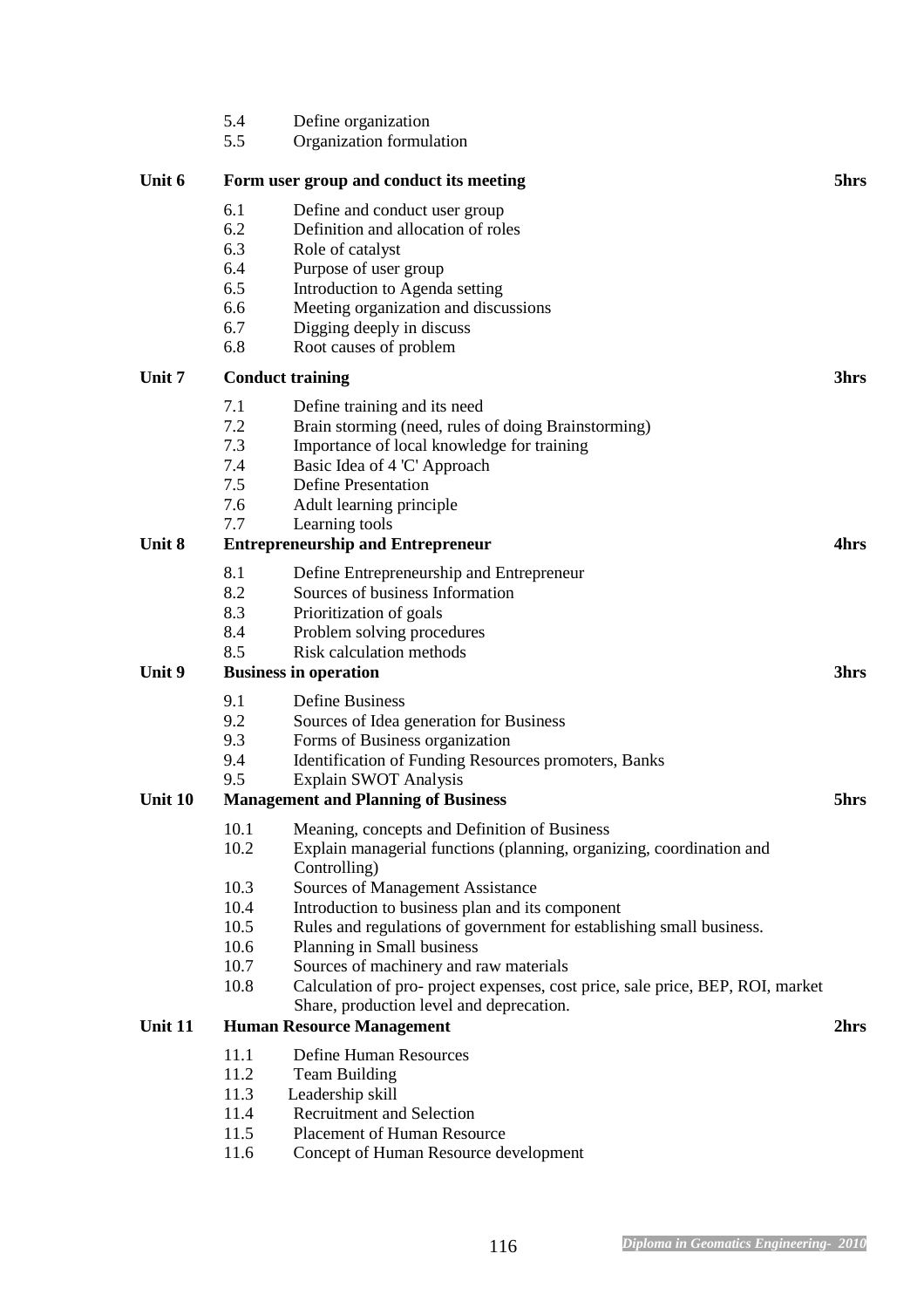# **Unit 13** Determine marketing 2hrs **2hrs**

- 13.1 Define market and marketing
- 13.2 Introduction to 4ps (Basic idea about product, price, place and problem)
- 13.3 Introduction to product life cycle

# **Unit 15 Communication for business 2hrs**

- 15.1 Define Communication
- 15.2 List the types of Communication
- 15.3 Means of Communication

# **Revision and Test** 10hrs **10hrs 10hrs**

# **Reference Books**

- *1. Introduction to Marketing Dr. Fatta Bahadur K.C*
- *2. Entrepreneurship Development by Devendra Manandhar (CTEVT)*
- *3. Effective Performance in Project Management, Jan Wisen and orje Lindblom*
- *4. Community Development Reports published by different NGOs and INGOs*
- *5. Samudayik Bikas, Nepali Sandhrave by Krishna Bahadur K.C, Published by: Society for community development Professionals, 1990*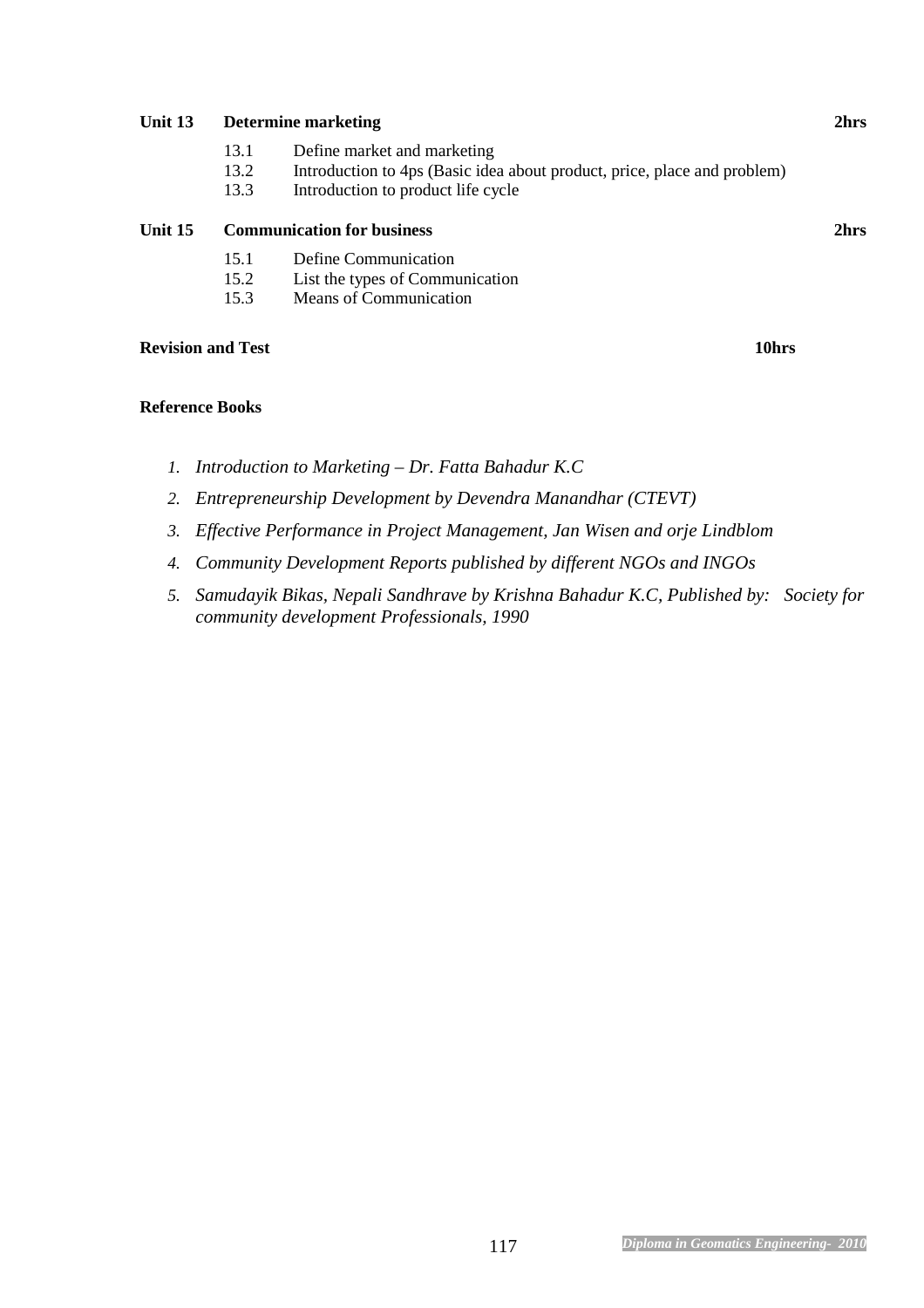# **Entrepreneurship & Community Skill Practical**

**A. Community Study – Report Writing 10 hrs+10 hrs Students are required to prepare a study report individually of a given Community. The study will be based on any of the following theme of the community** 

# **6. Theme of Study of a community**

- Education
- Social problem (girl trafficking, corruption, Drug pedding , terrorism etc)
- Economic activities
- Family Size and Structure
- Developments Infrastructure and Nature Resources census
- Gender and Domestic conflict

# **7. Guidelines for preparing study report**

# **Outline of the report**

- a. Background of the study
- b. Study Area (description & Maps)
- c. Objectives
- d. Methodology
- e. Data Analysis and Result
- f. Limitation of the study
- g. Conclusion and Re commendation
- h. Acknowledgement
- i. Annex

# **B. Prepare Business Plan of a company (10hrs+ 10 hrs)**

# **Guidelines**

- 1. Steps to be followed for preparing Business Plan
	- Releasing the need for planning
	- Setting objectives
	- Identification and Evaluation of Alternative courses.
	- Site Selection
	- Demand and supply Analysis
	- Market Analysis
	- SWOT Analysis
	- Market Analysis
	- Collection of Budget
	- Allocation of Budget
	- Collection of raw materials
	- Promoters Activities
	- Implementation
	- Evaluation

# 118 *Diploma in Geomatics Engineering- 2010*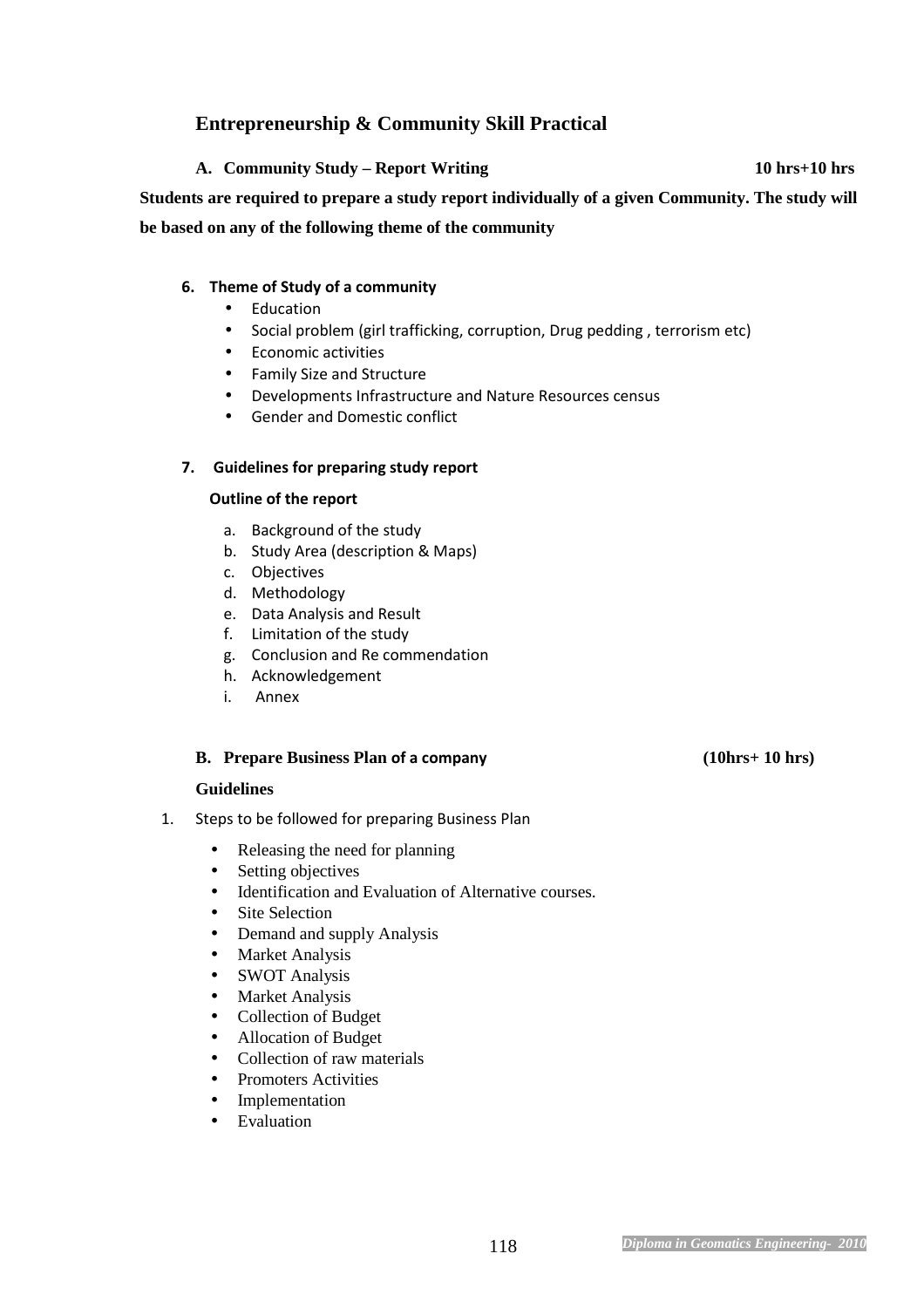# **Elementary Geodesy, Astronomy and GPS EG 3105GE**

 **Total: 7 hours/week Year: II Lecture: 3 hours/week Semester:** II Tutorial: 1 hours/week  **Practical: 3 hours/week** 

# *Course Description:*

The course content is focused on elementary knowledge on Geodesy, astronomy and GPS. The includes the application of GPS in surveying and mapping.

# *Course Objectives:*

After the completion of this course, students will be able to

- Understand the basic concept of Geodesy, astronomy and GPS
- Determine the position and direction using sun and star observation
- Use handheld GPS for data capture

# *Course Contents:*

|         |                  | A. Elementary Geodesy                                             |      |
|---------|------------------|-------------------------------------------------------------------|------|
| Unit 1. |                  | <b>Figure of the Earth</b>                                        | 4hrs |
|         | 1.1              | Shape and Size of the Earth                                       |      |
|         | 1.2              | Spheroid and Geoid                                                |      |
|         | 1.3              | Everest spheroid and its parameters                               |      |
| Unit 2. |                  | <b>Coordinate systems</b>                                         | 4hrs |
|         | 2.1              | <b>Geographical Coordinates</b>                                   |      |
|         | 2.2              | Rectangular Coordinates                                           |      |
|         | 2.3              | Concept of coordinate conversion: Geographical to rectangular     |      |
|         |                  |                                                                   |      |
| В.      | <b>Astronomy</b> |                                                                   |      |
| Unit 3. |                  | <b>Introduction</b>                                               | 3hrs |
|         | 1.8              | Solar System                                                      |      |
|         | 1.9              | Kepler's Laws of Planetary motion                                 |      |
| Unit 4. |                  | <b>Celestial Sphere</b>                                           | 8hrs |
|         | 1.8              | Definitions                                                       |      |
|         | 1.9              | Spherical triangle spherical excess                               |      |
|         | 1.10             | Application of sine and cosine formulae of spherical trigonometry |      |

- 1.11 System of celestial coordinates
- Altitude and Azimuth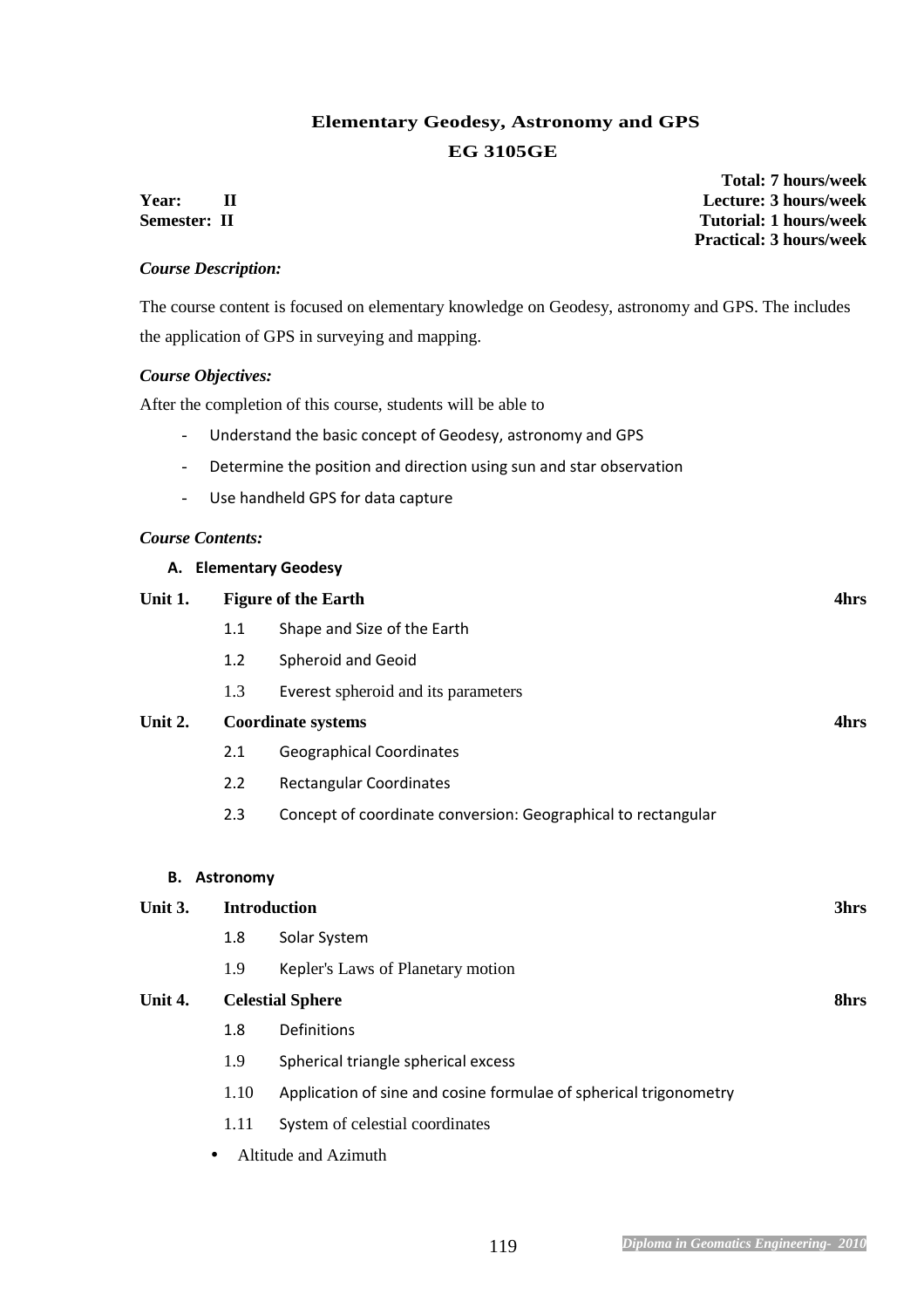5.2 Siderial Time, Mean Solar Time and Apparent Time 5.3 Conversion to mean Solar Time to Siderial time and Vice versa. 5.4 Greenwich Mean Time, Universal time 5.5 Local Time, Standard Time 5.6 Star Almanac Unit 6. Astronomical Observations **4hrs 4hrs** 6.1 Determination of Azimuth by Sun observation. 6.2 Determination of Latitude, Longitude and Azimuth by star observation, Unit 7. Global Positioning system (GPS) 5hrs **5hrs** 7.1 Introduction to GPS 7.2 GPS Segments 7.3 GPS orbital parameters 7.4 WGS- 84 7.5 Principle of GPS Positioning 7.6 Absolute and relative Positioning 7.7 Static and kinematic modes in GPS Survey 7.8 GPS geometry and Accuracy 7.9 Satellite system: GNSS and GLONASS Unit 8. GPS Post Processing Concept 2hrs 2hrs 3.2 Software, Rinex Conversion 3.3 WGS -84 Coordinates **Test and Revision 7hrs** 

**Unit 5.** Time 8hrs 8hrs

# *Reference Books*

- 1. *Surveying Volume III, Dr. B.C Punmia, A.K Jain, Laxmi Publication Pvt. Ltd. India*
- 2. *Surveying Vol. I and II, S.K Duggal, Tata McGraw-Hill Publishing Company Ltd. New Delhi, India*
- 3. *Engineering Surveying, W. Schofield, Butter Worth, Heinemann*
- 4. *Triangulation Instruction Book , Geodetic Survey Branch, Nepal*
- 5. *Fundamental of Surveying, S.K Roy, Prentice –Hall of India, New Delhi*
- 6. *GPS Theory & Practice, B.Hofmann, J.Collion et al.*

• Right Ascension and Declination

1.12 Astronomical Triangle

5.1 Solar Time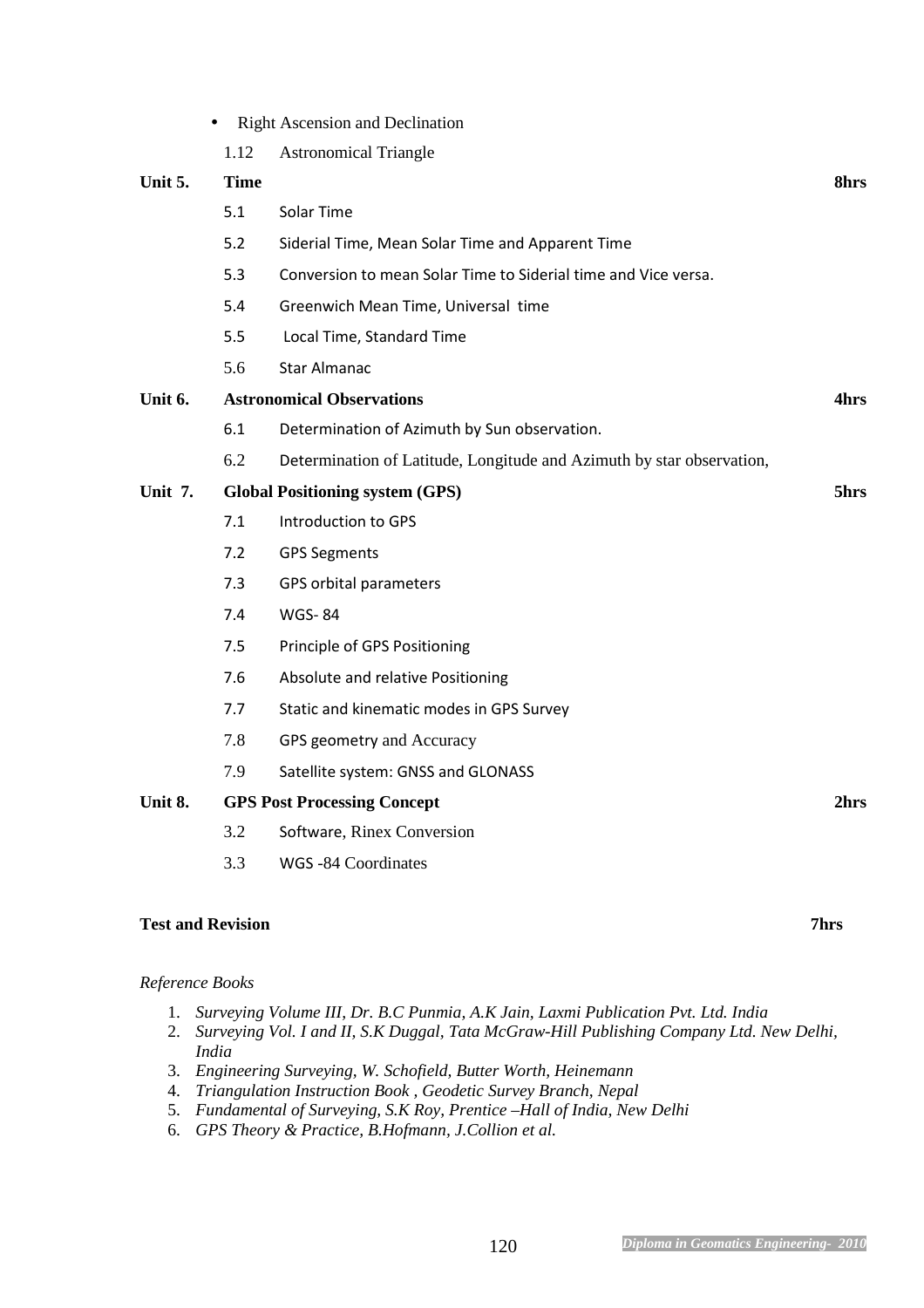# **Elementary Geodesy, Astronomy and GPS- Practical**

| Unit 1. | <b>Astronomy</b>                                | $(5hrs+10hrs)$  |
|---------|-------------------------------------------------|-----------------|
|         | Sun Observation<br>1.1                          |                 |
|         | Observe Sun for Azimuth determination           |                 |
|         | Compute observed data for Azimuth determination |                 |
|         | <b>Polar Observation</b><br>1.2                 |                 |
|         | Observe star for Azimuth determination          |                 |
|         | Compute observed data for Azimuth determination |                 |
| Unit 2. | <b>Global Positioning System (GPS)</b>          | $(10hrs+10hrs)$ |
|         | Hand held GPS<br>2.1                            |                 |
|         | Operate GPS device                              |                 |
|         | <b>Capture Position Data</b><br>٠               |                 |
|         | Navigate Position                               |                 |
|         | <b>Tracking Routes</b><br>٠                     |                 |
|         | Plotting GPS data (Demonstration)               |                 |
|         | <b>Geodetic GPS</b><br>$2.2\,$                  | 10hrs           |
|         | <b>Static Positioning (Demonstration)</b>       |                 |
|         | Differential Positioning (Demonstration)<br>٠   |                 |

• Post Processing (Demonstration)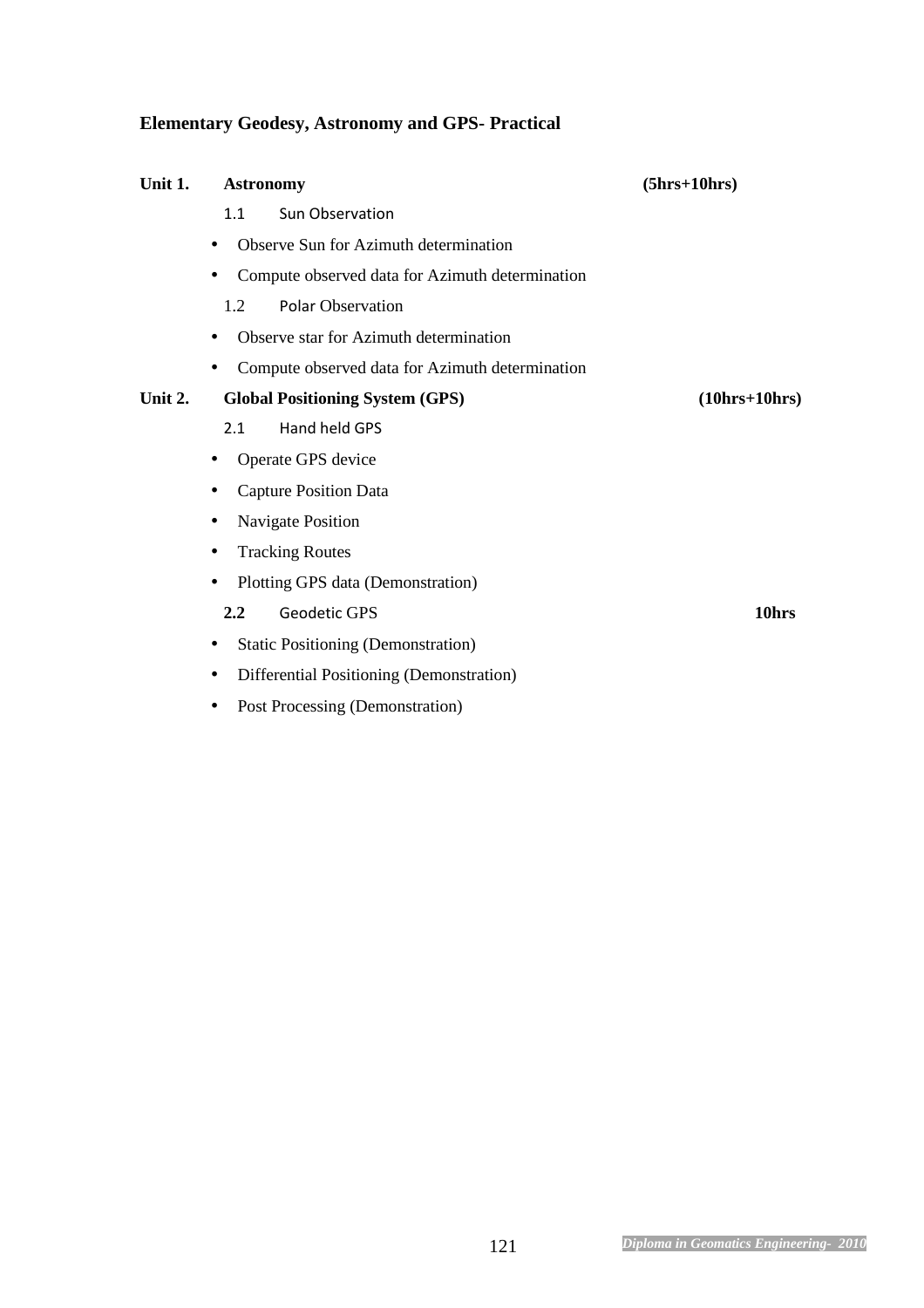# **Semester -VI**

| EG3201GE        | <b>Survey Management</b>                 |
|-----------------|------------------------------------------|
| <b>EG3202GE</b> | <b>Land Administration and Land Laws</b> |
| EG3203SE        | Civil Construction                       |
| <b>EG3204SE</b> | <b>Quantity Surveying</b>                |
| EG3205GE        | <b>GIS</b> Applications                  |
| EG3206GE        | <b>Engineering Survey</b>                |
| EG3207GE        | Project Work                             |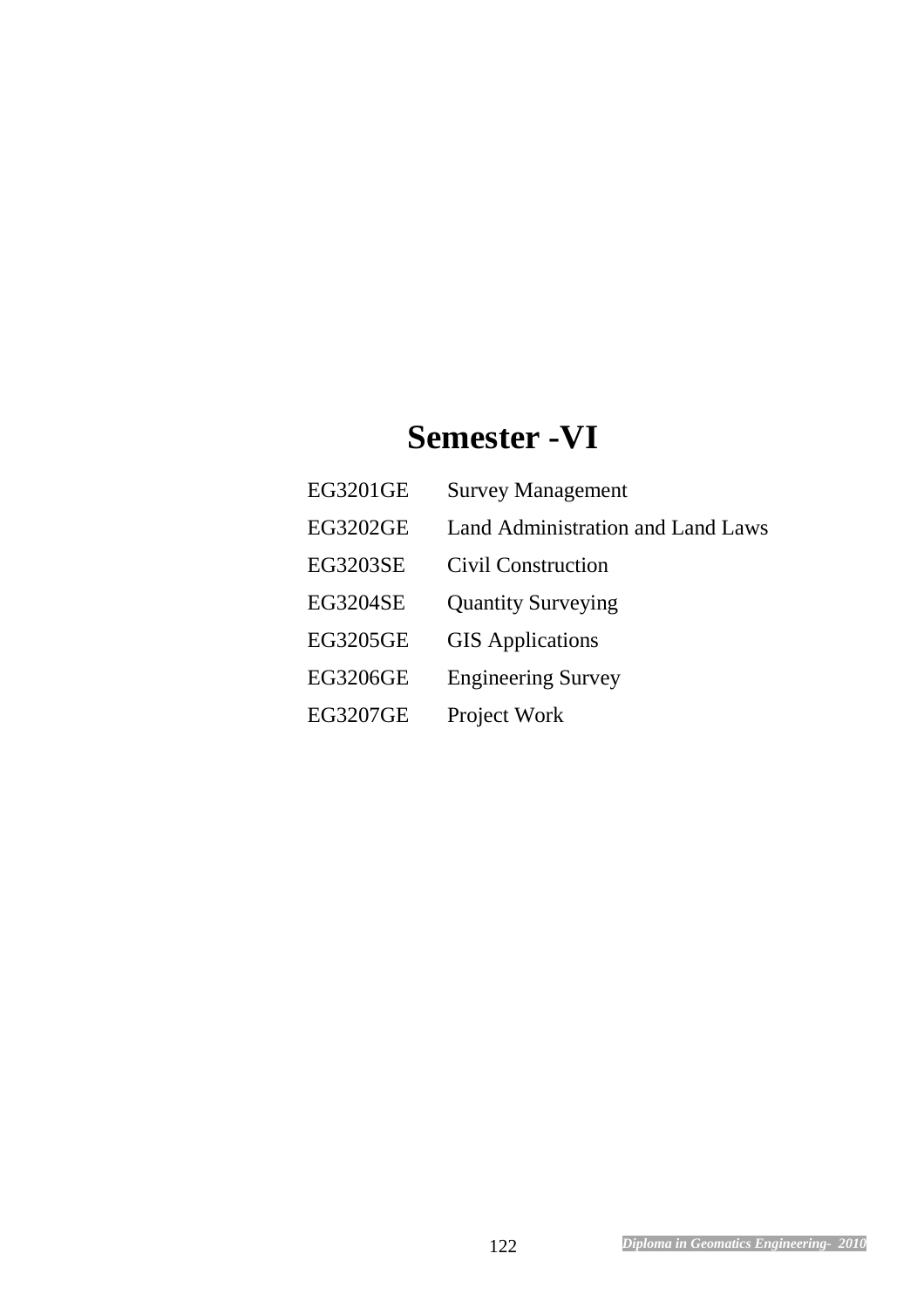# **Diploma in Geomatics Engineering Curriculum Structure- Third Year/ Second Part**

| Year: III |  | ъ.<br>1 al t. 11 |  |
|-----------|--|------------------|--|
|           |  |                  |  |

|                |                 | <b>Teaching Schedule</b><br>Mode<br><b>DISTRIBUTION OF MARKS</b> |                |   |                |     |                              |                       |                       |                             |                       |                       |                             |              |                |
|----------------|-----------------|------------------------------------------------------------------|----------------|---|----------------|-----|------------------------------|-----------------------|-----------------------|-----------------------------|-----------------------|-----------------------|-----------------------------|--------------|----------------|
|                | Course          | <b>Course Title</b>                                              | L              |   | ${\bf P}$      | Lab | <b>Total</b><br><b>Hours</b> | <b>Theory</b>         |                       |                             | <b>Practical</b>      |                       |                             | <b>Total</b> | <b>Remarks</b> |
| S.N            | Code            |                                                                  |                | T |                |     |                              | Asst.<br><b>Marks</b> | Final<br><b>Marks</b> | <b>Time</b><br><b>Hours</b> | Asst.<br><b>Marks</b> | Final<br><b>Marks</b> | <b>Time</b><br><b>Hours</b> | <b>Marks</b> |                |
|                | EG3201GE        | <b>Survey Management</b>                                         | $\overline{2}$ |   |                |     | 3                            | 10                    | 40                    | 1.5                         |                       |                       |                             | 50           |                |
| $\overline{2}$ | EG3202GE        | Land Administration and Land<br>Laws                             | $\overline{c}$ |   |                |     | 3                            | 10                    | 40                    | 1.5                         |                       |                       |                             | 50           |                |
| 3              | <b>EG3203SE</b> | Civil Construction                                               | $\overline{2}$ |   | $\overline{2}$ |     | 5                            | 10                    | 40                    | 1.5                         | 30                    | 20                    |                             | 100          |                |
| 4              | <b>EG3204SE</b> | <b>Quantity Surveying</b>                                        | $\overline{2}$ |   | $\overline{2}$ |     | 5                            | 10                    | 40                    | 1.5                         | 30                    | 20                    |                             | 100          |                |
| 5              | <b>EG3205GE</b> | <b>GIS Applications</b>                                          | $\overline{2}$ |   |                | 6   | 9                            | 10                    | 40                    | 1.5                         | 60                    | 40                    |                             | 150          |                |
| 6              | EG3206GE        | <b>Engineering Survey</b>                                        | $\overline{2}$ |   | $\overline{4}$ |     | $\tau$                       | 10                    | 40                    | 1.5                         | 30                    | 20                    |                             | 100          |                |
| $\overline{7}$ | <b>EG3207GE</b> | Project Work                                                     |                |   | 8              |     | 8                            |                       |                       |                             | 120                   | 80                    |                             | 200          |                |
|                |                 | <b>Total</b>                                                     | 12             | 6 | 16             | 6   | 40                           | 60                    | 240                   |                             | 270                   | 180                   |                             | 750          |                |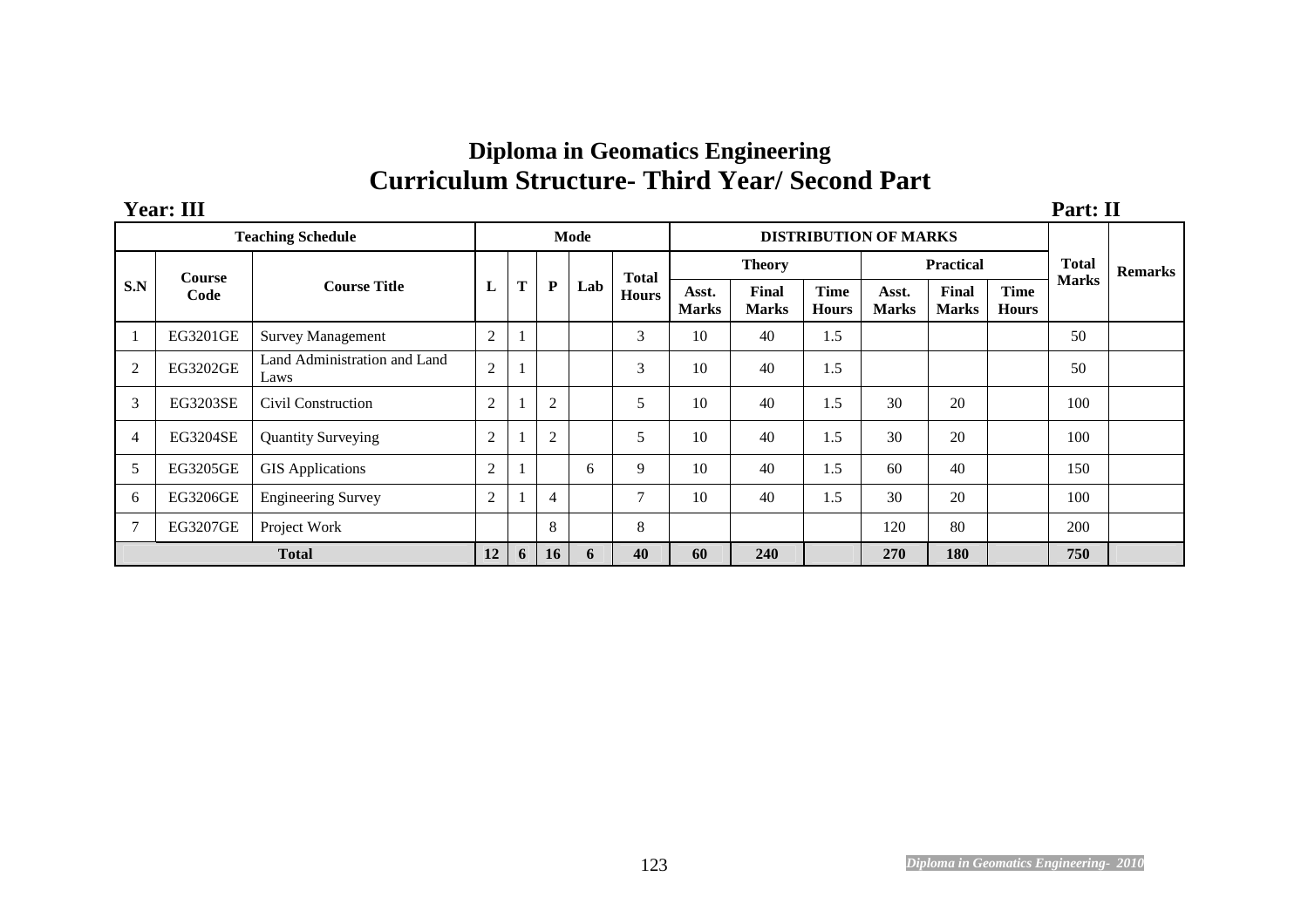# **Survey Management EG3201GE**

*Course Description:* 

 **Total: 3 hour /week Year:** III Lecture: 2 hours/week<br>
Semester: II Tutorial: 1 hours/week **Semester: II Tutorial: 1 hours/week Practical : 0 hours/week** 

This course is designed to provide basic idea of survey management. The main focus lies on the management of surveying and mapping projects. The course includes some important aspects of survey management such as terms of reference, specification, project planning, resource allocation, costing, executing surveying projects and reporting.

# *Course Objective:*

The main objective of this course is to make the mid-career survey professionals aware about various aspects of surveying and mapping projects. It is aimed that at the completion of the course, a student will be able to

- Formulate a surveying and mapping project proposal
- Planning of a minor surveying and mapping projects
- Identify needs for surveying and mapping projects
- Understand the terms of reference and specifications of a particular project
- Estimate the cost of minor surveying and mapping projects
- Reporting minor surveying and mapping projects

### *Course Content:*

# **Unit 1: Introduction 4 hrs**

- 1.1 Concept and definition: Management, Project, Project Management, etc
- 1.2 Types of surveying: based on purpose, methods, and use
- **1.3** Major Tasks of Surveying and Mapping Project

# **Unit 2: Essential Components of Survey Management 10 hrs**

- 2.1 Terms of Reference, Technical Standards and Specifications
- 2.2 Project Planning
- 2.3 Resource Management: Human Resources (Task Identification and

Distribution), Financial Resources, Tools, Equipments and Accessories

2.4 Costing: Concept of Activity Based Costing (ABC Costing)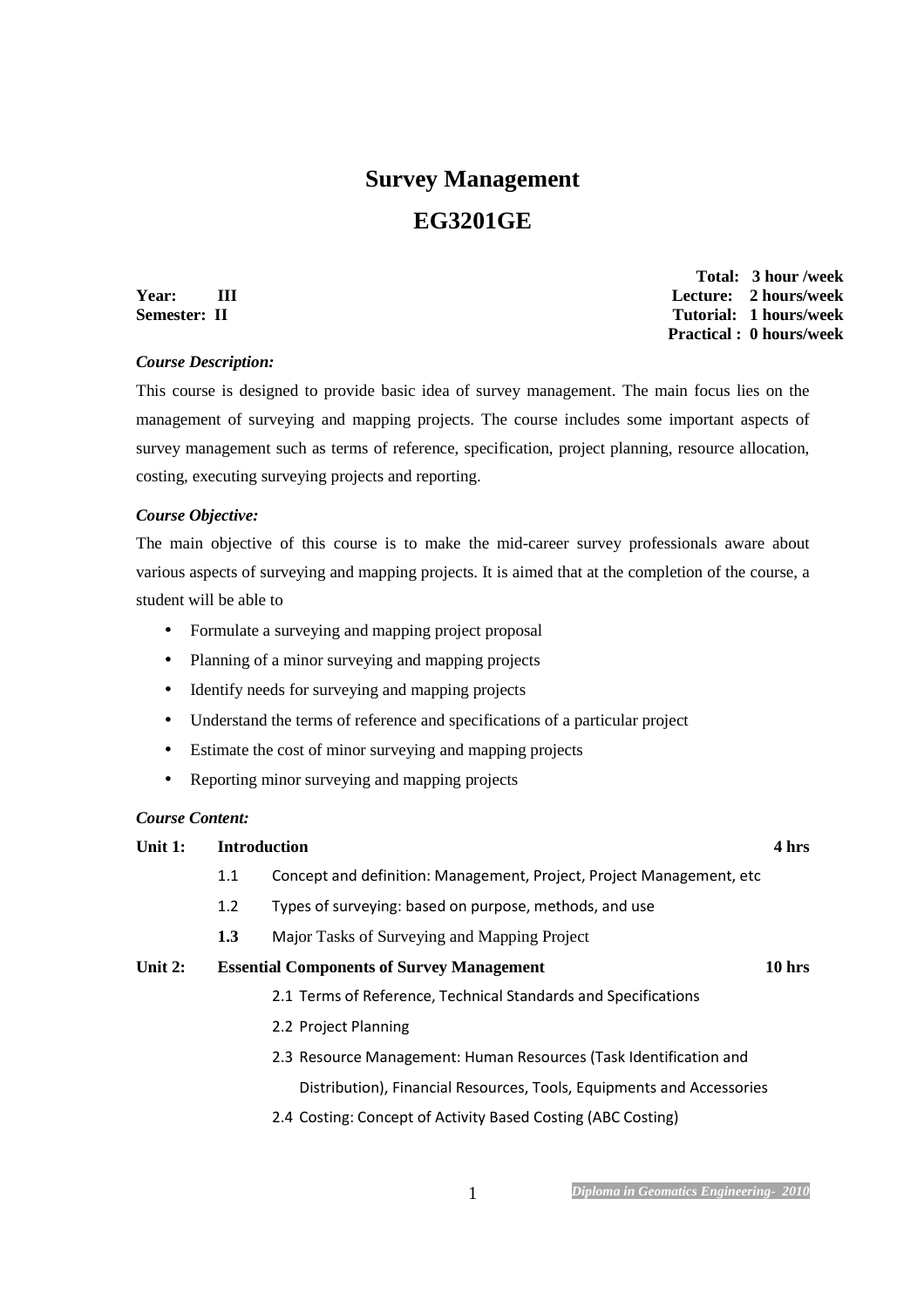|         | 2.5 Survey Project Implementation                                                                                                                                 |                  |
|---------|-------------------------------------------------------------------------------------------------------------------------------------------------------------------|------------------|
|         | 2.6 Quality Management: Task Supervision, Instrument Adjustments                                                                                                  |                  |
|         | 2.7 Output Management                                                                                                                                             |                  |
| Unit 3: | <b>Public Relation and Professional Ethics</b>                                                                                                                    | 5 <sub>hrs</sub> |
|         | 3.1 Public Relation, Inter-organizational Coordination                                                                                                            |                  |
|         | 3.2 Ethics and Code of Conduct of Surveyors                                                                                                                       |                  |
|         | 3.3 Concept of Legal provision and government policy governing a particular                                                                                       |                  |
|         | Survey Project                                                                                                                                                    |                  |
|         | 3.4 Survey Licensing                                                                                                                                              |                  |
| Unit 4: | <b>Proposal and Report Writing Skill</b>                                                                                                                          | $12$ hrs         |
|         | 4.1 Language Proficiency in Writing - English/Nepali                                                                                                              |                  |
|         | 4.2 Writing Technical Proposal: Structure and Contents                                                                                                            |                  |
|         | 4.3 Writing Financial Proposal: Structure and Contents                                                                                                            |                  |
|         | 4.4 Report Writing: Structure and Contents                                                                                                                        |                  |
|         | 4.5 Presentation Skill                                                                                                                                            |                  |
| Unit 5  | 10hrs<br><b>Safety Management</b><br>5.1 Care and safety of instrument<br>5.2 Rescue measures<br>5.3 Insurance<br>5.4 Personal safety<br>5.5 First aid            |                  |
|         | Preserving life<br>Prevent further injury<br>Promoting recovery<br>5.5.1 Conditions that often require first aid<br>Altitude sickness, swelling of brain or lungs |                  |
|         | Alergens, such as insect bites<br><b>Bone factures</b><br><b>Burns</b><br>Chocking<br>Ξ.<br>Cramps                                                                |                  |
|         | Heart attacks<br>Hyperglycaemia<br>Hypothermia<br>Poisoning<br>Insect and animal bites                                                                            |                  |
|         | Muscle strains<br><b>Stroke</b>                                                                                                                                   |                  |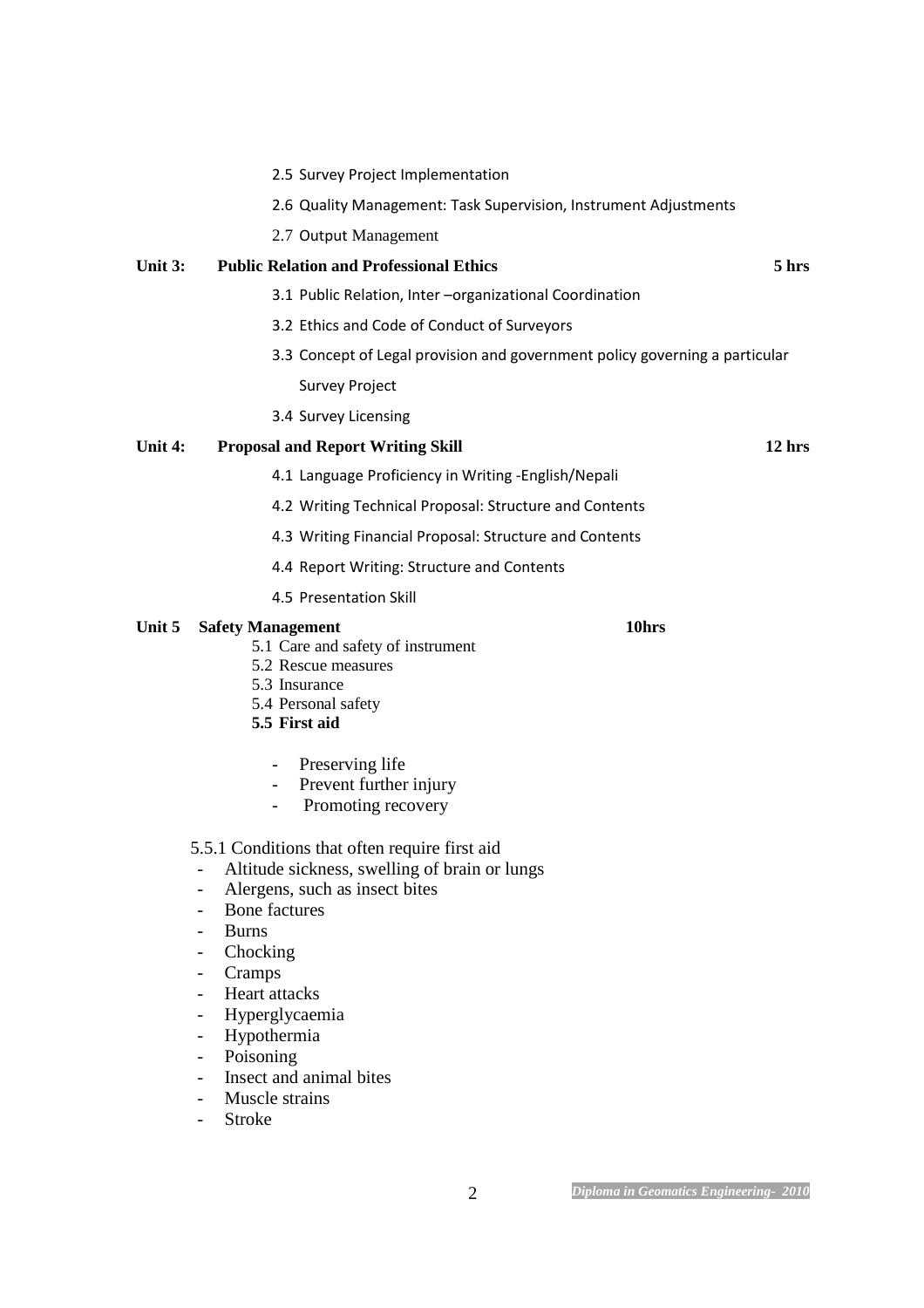- Snake bite
- Wounds and bleeding(including lacerations, incisions and abrasions,
	- Gastrointestinal bleeding, avulsions and Sucking chest wounds)
- Heat induced illness
- 5.5.2 Equipments: First aid kits(Components, list, contents)

# **Test and Revision** 4hrs **4hrs**

# *Reference Books*

- *1. Cadastral Survey within the commonwealth P.F Dele, MA ARICS (1976)*
- *2. Effective Performance in Project Management, Jan Wisen and orje Lindblom*
- *3. Project proposals and reports from different organizations*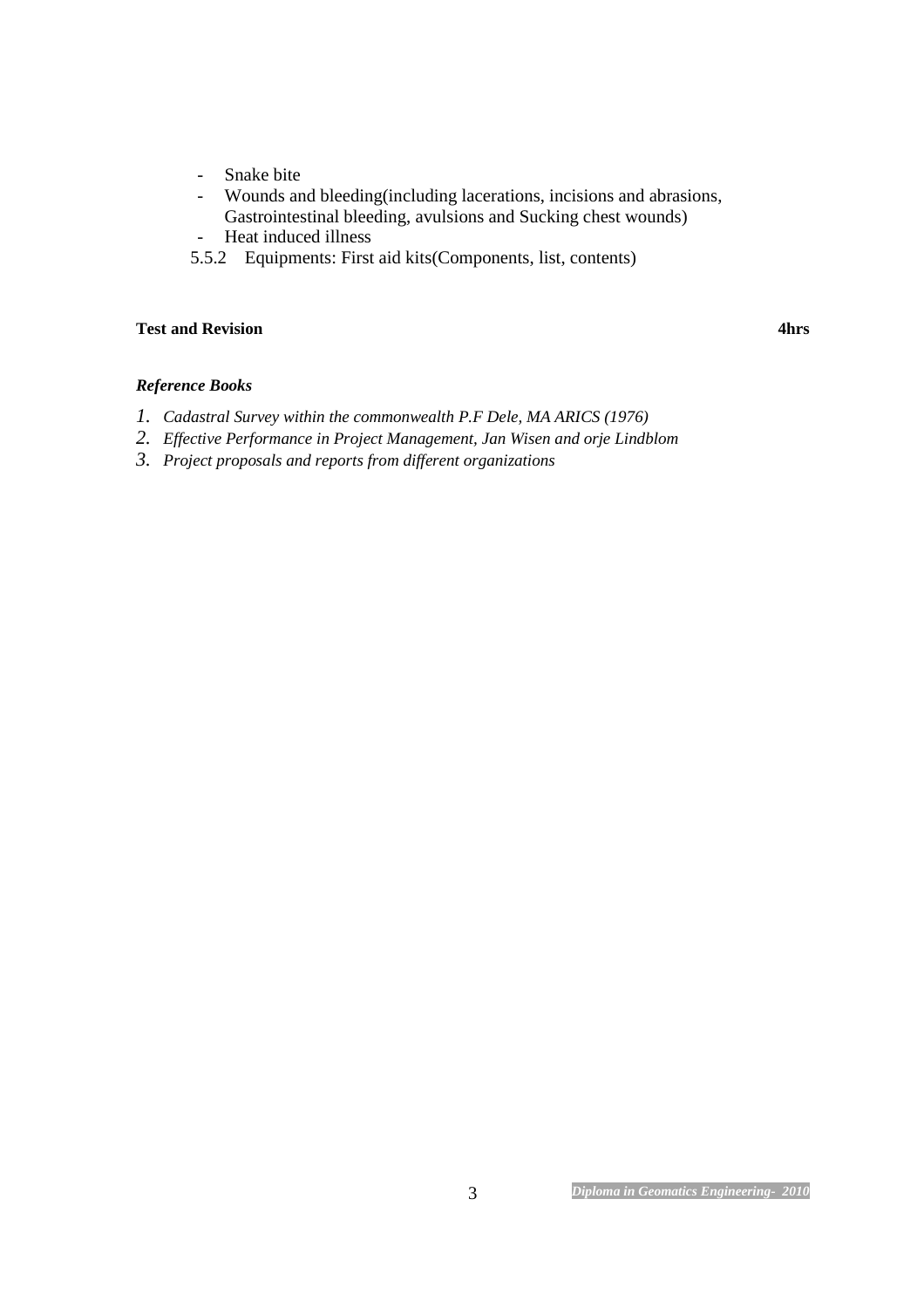# **Land Administration and Land Laws EG3202GE**

*Course Description:* 

 **Total: 3 hour /week Year: III Lecture: 2 hours/week Semester: II** Tutorial: 1 hours/week

This subject consists of two units related to Land Administration and Land Laws. These topics cover the general aspects of land administration system and legal arrangements made for addressing land related issues in Nepal.

# *Course Objectives:*

After the completion of this course, students will be able to explain the concepts of the followings and apply them in the field of Land Surveying.

- 1. General concept of land administration and management
- 2. Role of land administration and management in Social/National development
- 3. Issue of land administration and legal arrangement made to address the problems
- 4. Support the land administration functions and solve the real world problem by making use of proper acts/ rules/directives

# *Course Contents:*

# **Unit 1: Land Administration**

# **1.1 Introduction 2 hrs**

- Land: Definition and concept, importance of land for human being, Importance of land in national development
- Land Administration: Definition and concept, General function of land administration, importance of land administration, components of land administration

# **1.2 Land Tenure and Rights 4 hrs** 4 hrs

- Land tenure: Definition and concept, History of land tenure, Land tenure system in Nepal; (Freehold, Leasehold, Guthi)
- Land right: concept, different types of right on property: use right, access right
- Security of land tenure and its importance

# **1.3 Land Registration System 3 hrs**

- Concepts and definitions
- Concept of first registration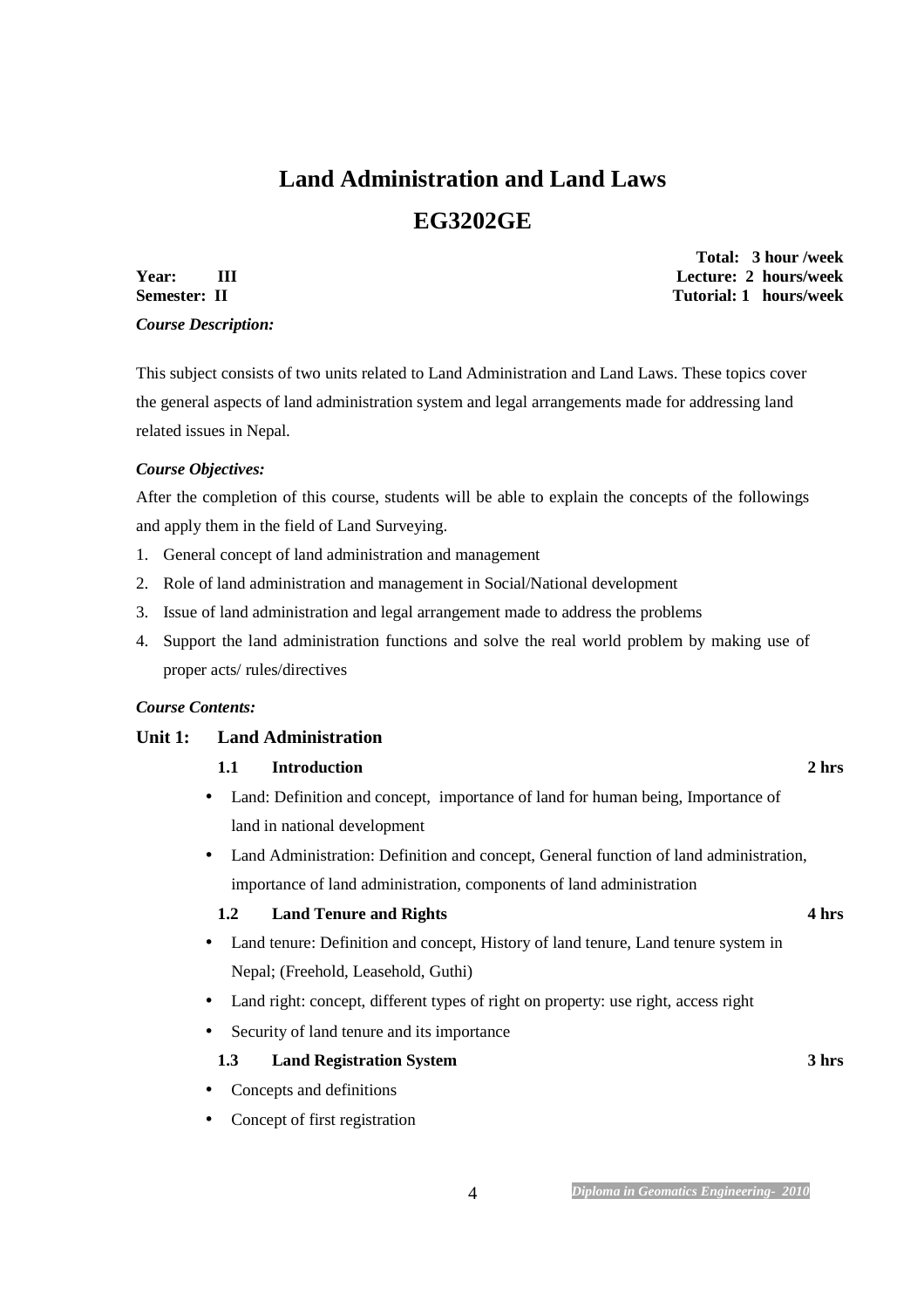| $\bullet$ | Different Land Registration Systems: Conveyancing, Deeds, Title                       |       |
|-----------|---------------------------------------------------------------------------------------|-------|
| $\bullet$ | Land registration system in Nepal: Historical Background, Existing Registration       |       |
|           | System, Processes                                                                     |       |
| 1.4       | Land and property transfer process                                                    | 3 hrs |
| ٠         | Different types of land transactions (Rajinama, Anshabanda, Bakaspatra etc) and their |       |
| process:  |                                                                                       |       |
| ٠         | Whole parcel transaction,                                                             |       |
| ٠         | Parcel subdivision,                                                                   |       |
|           | Individual/multiple/institutional ownership                                           |       |
| 1.5       | Land conflicts and their resolutions                                                  | 3 hrs |
|           | Types of boundaries                                                                   |       |
|           | Land disputes Related to parcel boundary, Land Area and Ownership                     |       |
| ٠         | <b>Land Tenureships</b>                                                               |       |
| $\bullet$ | Mediation and its role in land dispute settlement                                     |       |
| 1.6       | <b>Land Management</b>                                                                | 4 hrs |
|           | Concept, meaning and definition of land management                                    |       |
| ٠         | Land Use: Concepts and determinants, land use planning, land use zones, Importance    |       |
|           | of land use zoning                                                                    |       |
|           | Land ownership: Right, Restriction and Responsibility                                 |       |
| 1.7       | <b>Land Valuation</b>                                                                 | 4hrs  |
|           | Land Value                                                                            |       |
|           | <b>Land Valuation Parameters</b>                                                      |       |
|           | Land Valuation techniques                                                             |       |
| $\bullet$ | Land Market                                                                           |       |
|           | <b>Land Taxation</b>                                                                  |       |
| 1.8       | <b>Land Information System in Nepal</b>                                               | 4 hrs |
| ٠         | LIS: concept and definition                                                           |       |
|           | Components of LIS                                                                     |       |
|           | Data Sources                                                                          |       |
| $\bullet$ | Processing, Storage, Maintenance and dissemination                                    |       |
| $\bullet$ | Importance of LIS                                                                     |       |
|           | LIS development in Nepal: challenges                                                  |       |
| 1.9       | Institutions related to Surveying mapping and Land Administration                     | 3hrs  |

5 *Diploma in Geomatics Engineering- 2010*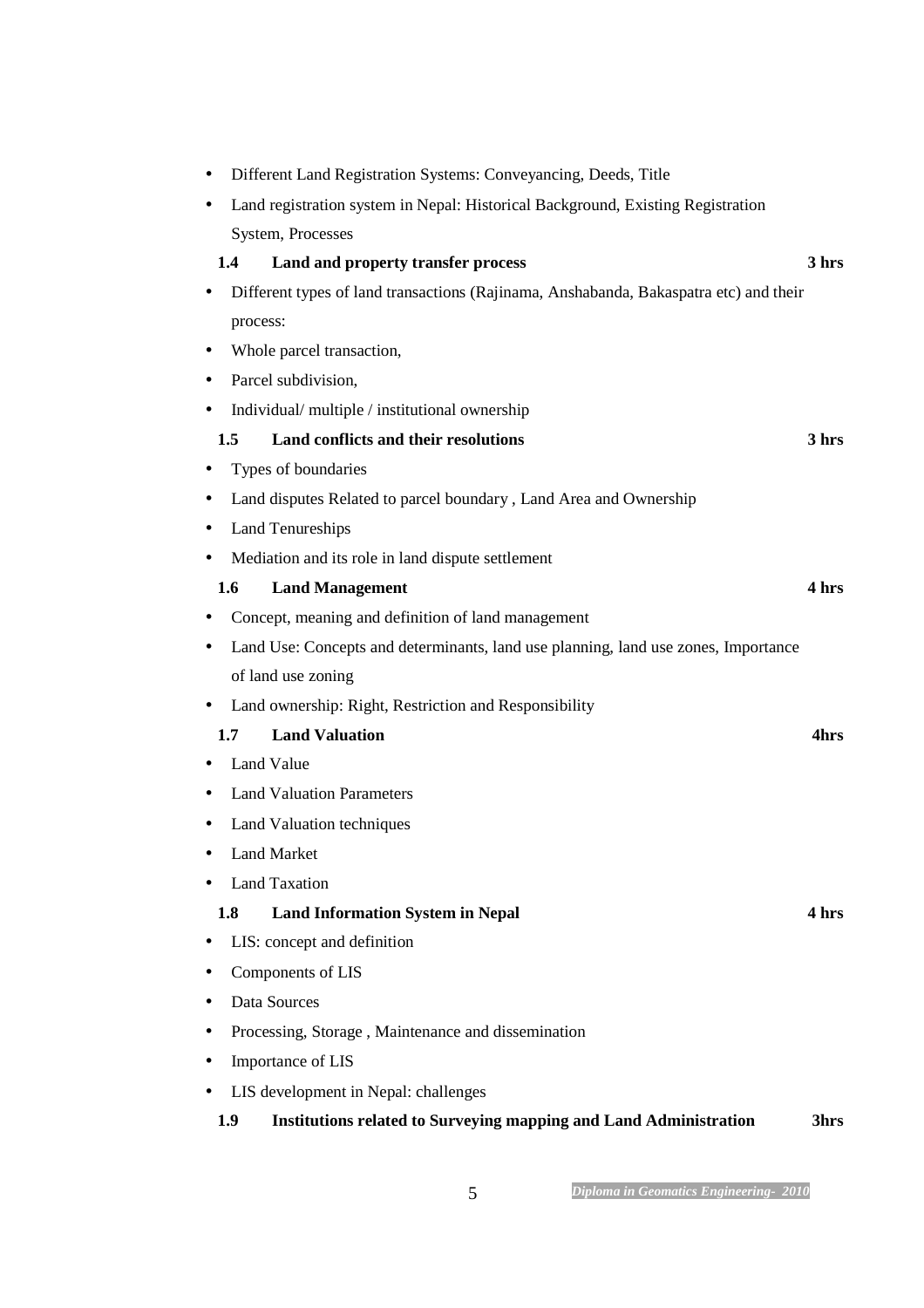|           | Basic Introduction about International Organization (FIG, PCGIAP, AARS, ISPRS) |       |
|-----------|--------------------------------------------------------------------------------|-------|
| Unit $2:$ | <b>Land policy, Laws and Directives</b>                                        |       |
|           | 2.1<br><b>Land policy</b>                                                      | 3 hrs |
|           | Policy: concept and definition                                                 |       |
|           | Policy formulation procedure<br>٠                                              |       |
|           | Importance of land policy                                                      |       |
|           | Land Policy in Nepal<br>$\bullet$                                              |       |
|           | <b>Land Laws in Nepal</b><br>2.2                                               | 5 hrs |
|           | Concepts, needs and definition                                                 |       |
|           | <b>Historical Background</b><br>$\bullet$                                      |       |
|           | Law making processes<br>٠                                                      |       |
|           | Constitution of Nepal (Related sections)                                       |       |
|           | Land (Survey and Measurement) Act and Rules<br>$\bullet$                       |       |
|           | Land related Act and Rule                                                      |       |
|           | <b>Land Revenue Acts</b><br>and Rule                                           |       |
|           | Muluki Ain (related section)                                                   |       |
|           | <b>Circulars and Directives</b><br>2.3                                         | 2 hrs |
|           | <b>Land Administration Directives</b>                                          |       |
|           | <b>Cadastral Survey Directives</b><br>$\bullet$                                |       |
|           |                                                                                |       |
|           | <b>Test and Revision</b>                                                       | 4 hrs |

• Introduction to related institutions in Nepal (Land Revenue Office, Survey Offices,

DOLIA, Land Reform, Guthi Corporation etc.)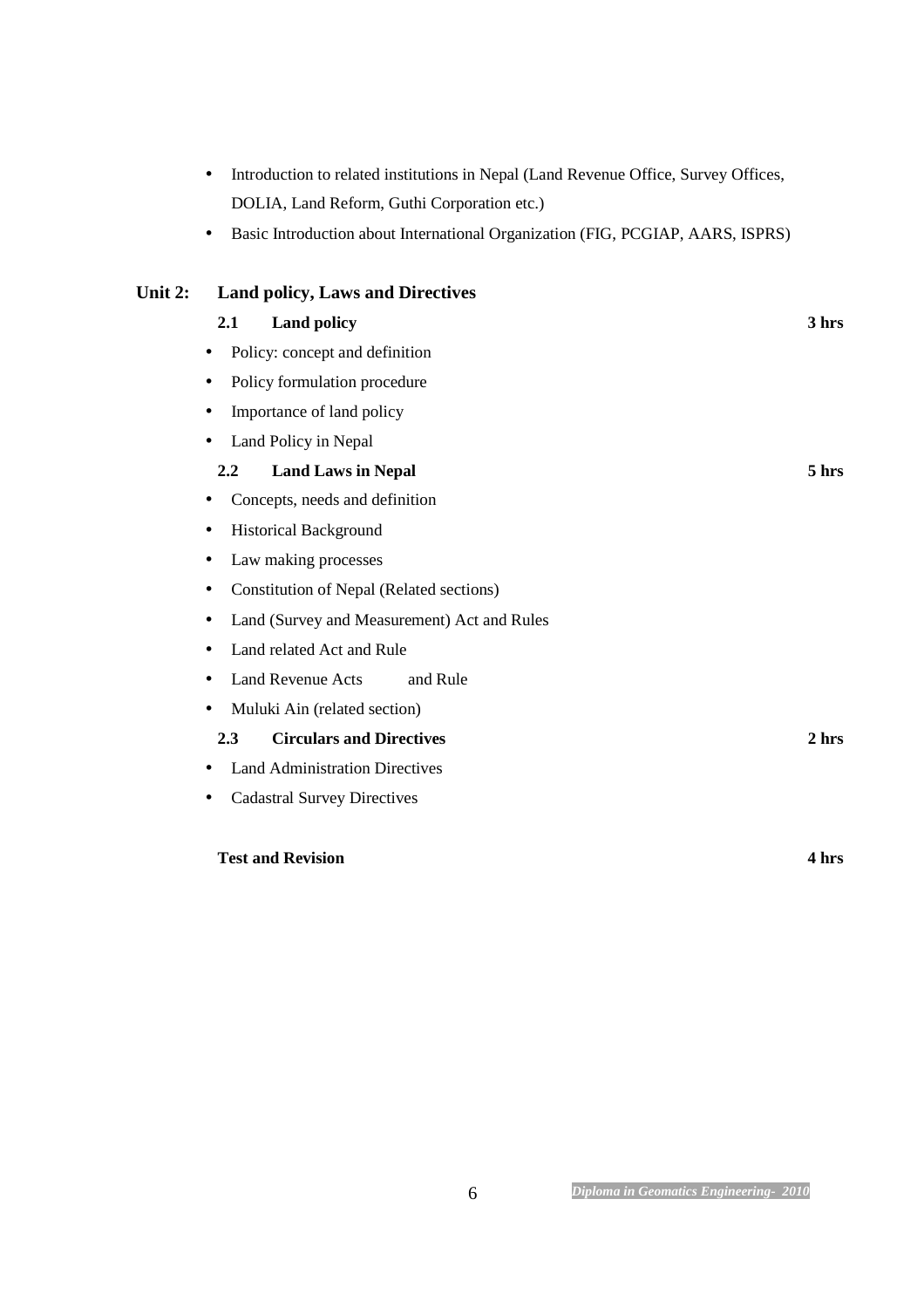# *References:*

- *Land law and registration: S.R. Simpson*
- *Land registration: B. L. Shrestha*
- *Bhumi lagat, registration ra kittanapi: B.L. Shrestha*
- *Land (Survey and Measurement) Act 2019 and Rules 2058*
- *Land related Act 2021and Rule*
- *Land Revenue Acts 2034 and Rule*
- *Muluki Ain (related section)*
- *Kittanapi karyabidhi- Survey Department of Nepal*
- *Jagga prashashan karyabidhi Survey Department of Nepal*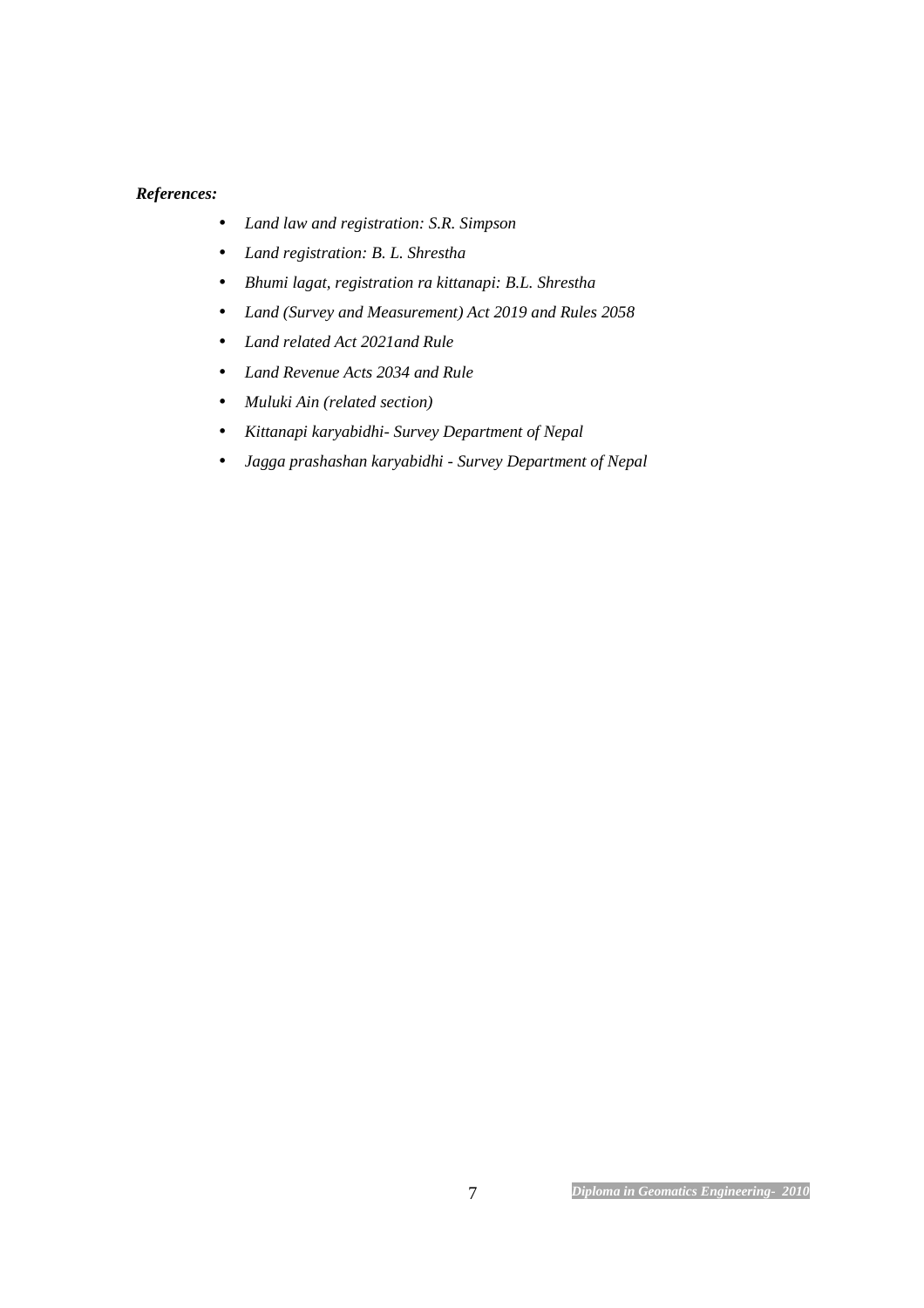# **Civil Construction**

# **EG 3203 SE**

 **Total: 5 Hours/week Year: III Lecture: 2 Hours/week Semester: II** Tutorial: 1 hours/week  **Practical : 2 hours/week** 

# *Course Description:*

This course includes basic introduction of construction materials, Building construction, Road Construction, Irrigation System, Water Supply and sanitation System, River training works,, Estimating and costing .

### *Course Objectives:*

# **After the completion of this course, students will be able to**

- 1. Explains the major items of work required for building construction
- 2. Interpret simple road alignment geometry
- 3. Understand elements of simple irrigation system
- 4. Understand basics of Water Supply and sanitation system

# *Course Contents:*

| Unit 1. | <b>Introduction</b> |                                         | $[4 \text{ hrs}]$ |
|---------|---------------------|-----------------------------------------|-------------------|
|         | 1.1.                | Definition of the construction works    |                   |
|         | 1.2.                | Elements of the construction works      |                   |
|         | 1.3.                | Mode of implementing construction works |                   |
|         | 1.4.                | Basic of the technical drawings         |                   |

| Unit 2. | <b>Construction materials</b> | [6 hrs] |
|---------|-------------------------------|---------|
|---------|-------------------------------|---------|

Types, characteristics of brick, stones, aggregates, cement, steel and wood

# Unit: 3 Building Construction [6 hrs ]

- 3.1 Buildings elements
	- Foundation & Superstructure (walls, flooring, roofing, doors and windows)
	- Stones masonry, Brick Masonry, plain Cement concrete, form work, plastering / painting.

# Unit 4: Road construction [ 6 Hrs]

4.1 Classification of roads

8 *Diploma in Geomatics Engineering- 2010*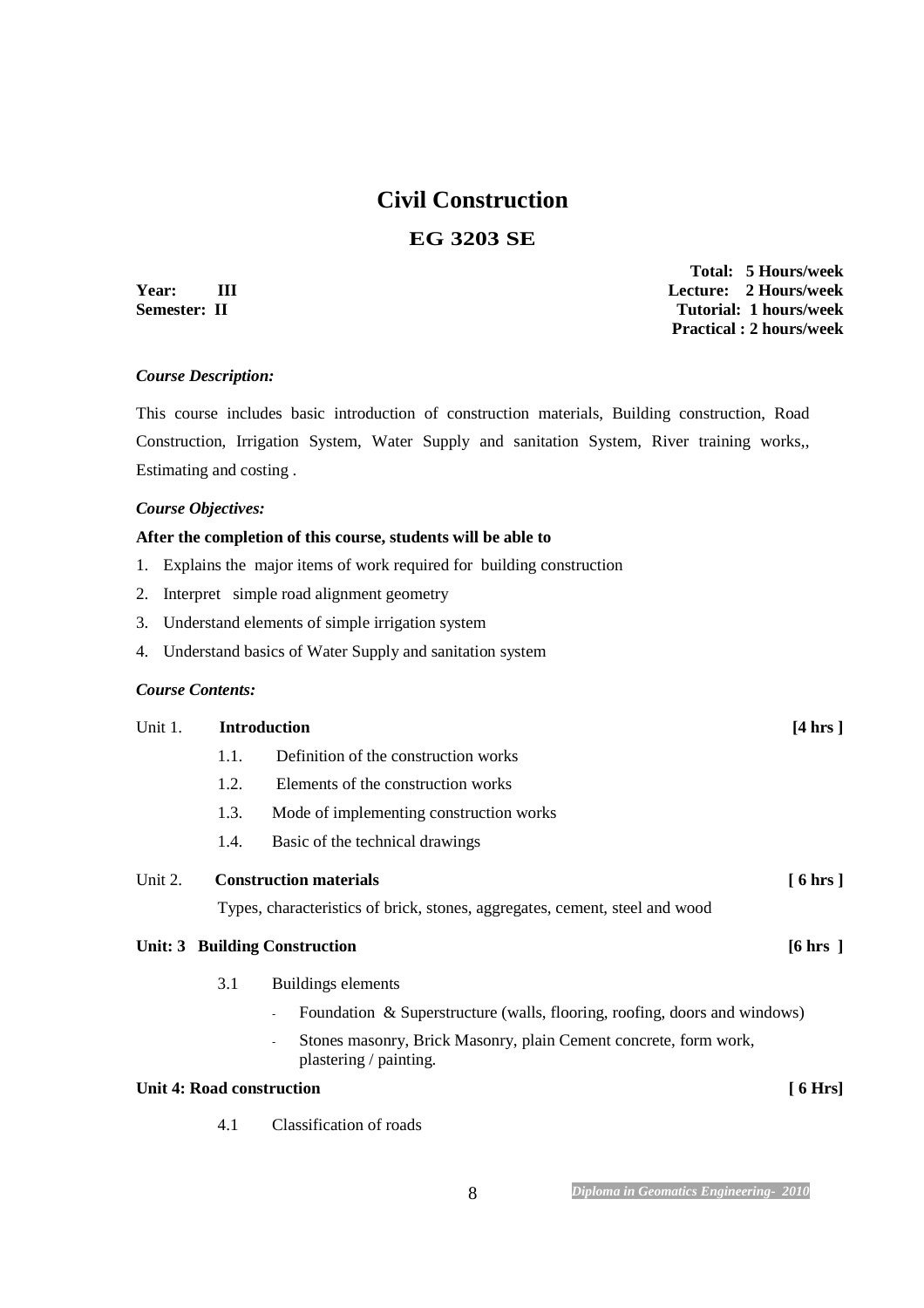- National highways
- Feeder roads
- District roads/Village roads
- City roads or streets

# 4.2 Road geometry

- Horizontal and vertical alignments
- Cross sectional elements ( camber, super elevation etc)
- Sight Distance characteristics ( stopping overtaking sight distances)
	- 4.3 Road pavement
	- 4.4 Structures ( Bridge, Culvert, Retaining wall, breast walls)
	- 4.5 Properties of soil and stone aggregate used in road construction

# Unit 5: Irrigation System [6 hrs]

- 5.1 Concept and importance of irrigation system
- 5.2 Type of irrigation system
- 5.3 Components of small scale irrigation system
- 5.4 Water Distribution management

# Unit 6 River training works [2 hrs]

- 6.1 Purpose of river training works
- 6.2 Methods of river training

# Unit 7 Water Supply and sanitation Systems **[8 hrs ]**

- 7.1 Sources of water
- 7.2 Discharge measurement by velocity-area method
- 7.3 Discharge measurement by bucket-stop watch method
- 7.4 Introduction to and type of water supply system
- 7.5 Gravity flow water supply system
- 4.6 Intake- purpose, major parts of intake, points to consider while selecting the site for intake
- 4.7 Pipeline transmission, distribution
- 4.8 Interruption/ break pressure tank
- 4.9 Valve chambers
- 4.10 Distribution chambers
- 4.11 Treatment of water- sedimentation, filtration, disinfection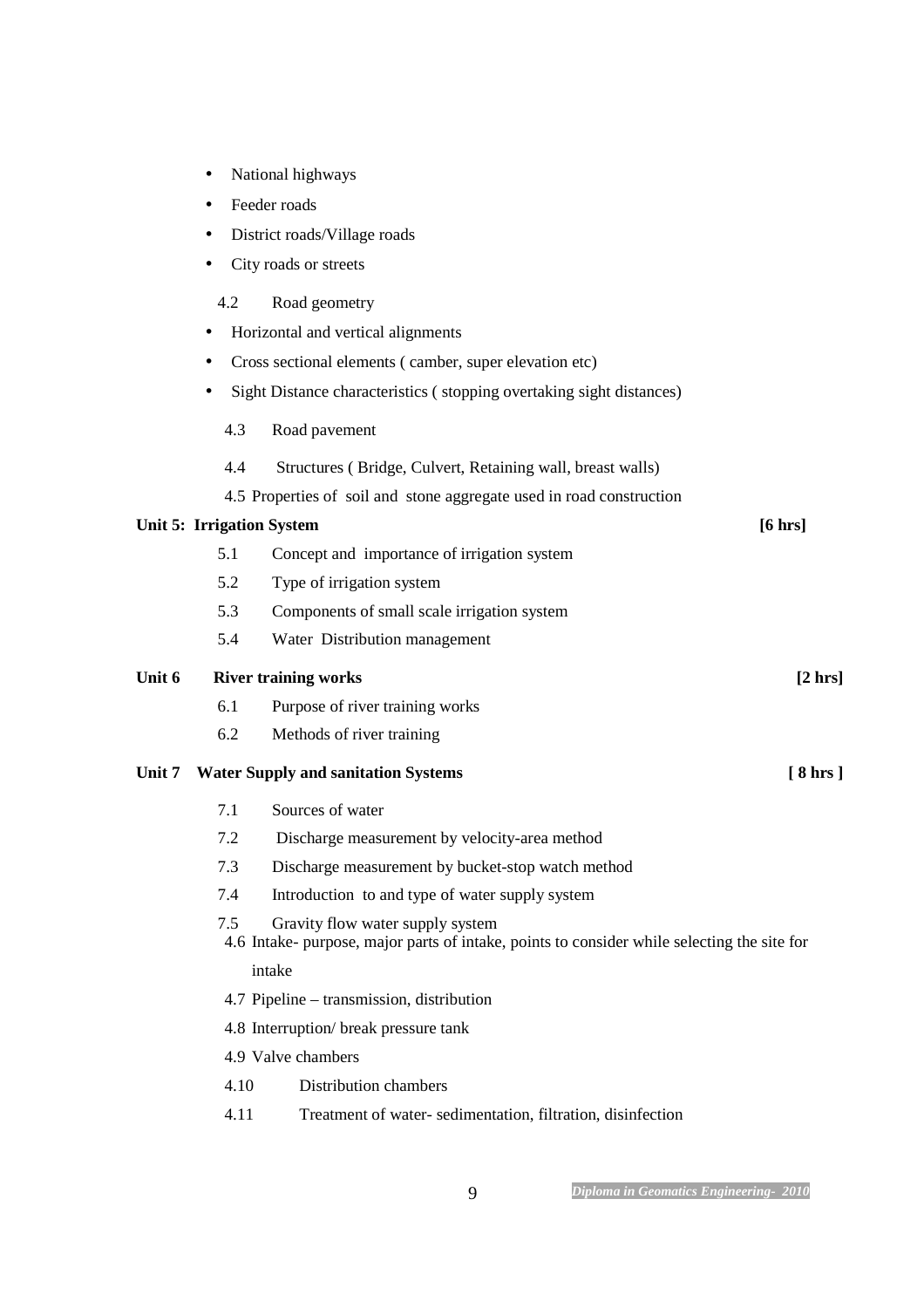- 4.12 Reservoir tank
- 4.13 Stand posts
- 7.6 Spring protection
- 7.7 Pipe and pipe fittings
- 7.8 Tools and equipment used in plumbing works
- 7.9 Ferro cement technology and its application in reservoir construction
- 7.10 Concept of hydraulics and pipeline design
- 7.11 Tube well system
- 7.12 Sanitation system
- 4.14 On-site sanitation -VIP Latrine, Sulav Latrine, Eco-san Toilet
- 4.15 Water borne sanitation- toilet with septic tank system, sewer pipeline

system, sanitary sewer treatment process

# **Test and Revision** [7 hrs]

# **Reference Books**

- *1. Building Construction Sushil Kumar*
- *2. Engineering Costing and Supervision (CTEVT)*
- 3. भवन निर्माण- प्रा.शि.तथा व्या.ता.परिषद्
- 4. ग्रामीण खानेपानी प्रणाली निर्माण तथा व्यवस्थापन हरिप्रसाद शर्मा
- *5. Engineering Materials, Surendra Singh*
- 6. *Lecture notes on basic construction*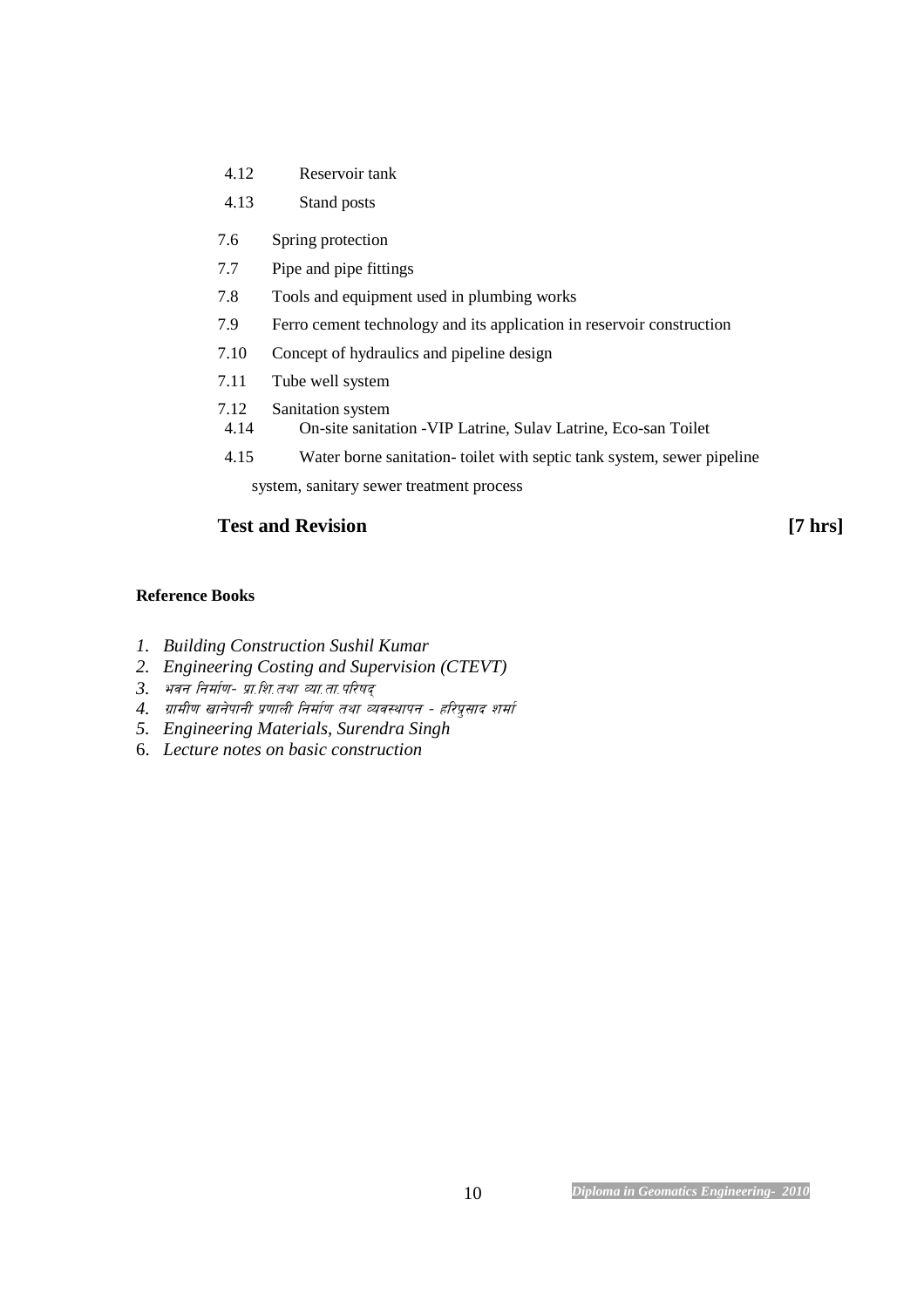# **Civil Construction Practical**

| Unit 1. | <b>Sizing and drawing of Engineering Structures</b><br>Sizing and drawing of simple structures based on data obtained from<br>engineering survey field work |              |
|---------|-------------------------------------------------------------------------------------------------------------------------------------------------------------|--------------|
|         |                                                                                                                                                             |              |
|         | - Fixing alignment of a road between two points given on a contour map                                                                                      |              |
|         | - Rural village water supply scheme                                                                                                                         |              |
|         | - Drawing of simple building                                                                                                                                |              |
|         | - Drawing of simple irrigation canals                                                                                                                       |              |
| Unit 2. | <b>Outdoor</b><br>One day field visit of construction site                                                                                                  | $[8 \, hrs]$ |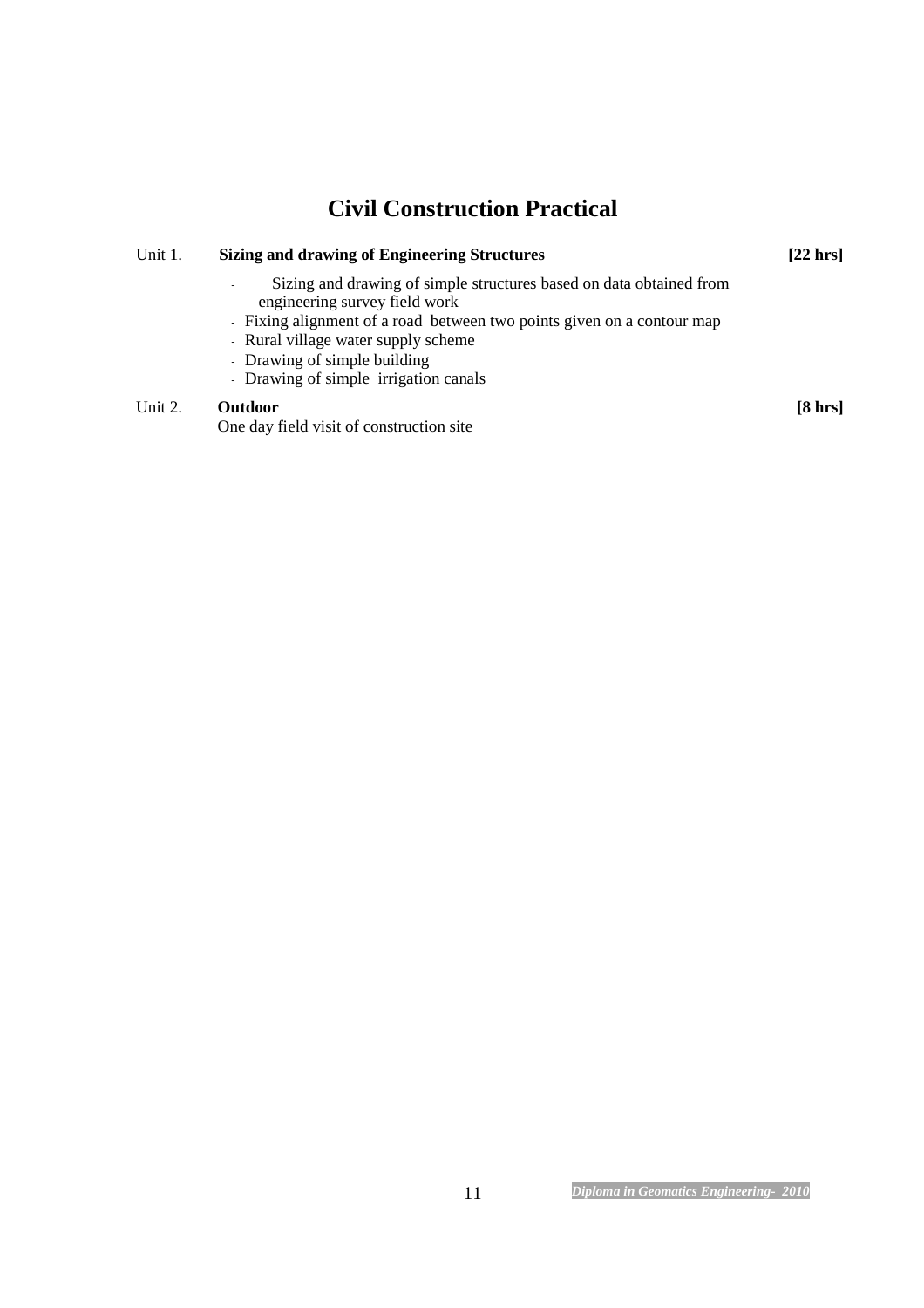# **Quantity Surveying GE 3204 SE**

**Year:** III Total: 5 Hours/week **Semester: II Lecture: 2 hours/week Tutorial: 1 hrs/ week Practice: 2 hours/week** 

# *Course Description:*

• *This course includes 5 units which partially covers works related to quantity estimatation of Building construction, Road Construction, Water Supply and sanitation works.* 

# *Course Objectives:*

- *The course is aimed at providing the students a background on procedures in quantity estimating of various items of Engineering structures and their specification along with their cost estimates. The students may use this knowledge in evaluation of system as well as monitoring the content during construction time.*
- *To train the students in technical and analytical skills required to enable them to function and practice professional quantity surveyor on all aspects of civil engineering works.*

### **After the completion of this course, students will be able to;**

- Explain the different units of measurements used for quantifying the item of construction works
- Explain the major items of work required for construction like building, irrigation, road, watersupply etc.
- Describe the need and procedures of estimating quantity and cost, carry out the rate analysis, quantity estimate and costing of some of the major items of work related to Building, Road etc.

### *Course Contents:*

### Unit 1 Introduction **12 hrs** 1

- 1.1. General
- 1.2. Systems of units
- 1.3. Units of measurement and payments for Items of works and materials.
- 1.4. Requirements of quantity surveying and costing.
	- 4.6 Data required for the preparation of an estimates.

### Unit: 2 Types of estimates **[4 hrs** ]

- 2.1 Preliminary estimates<br>2.2 Plinth area estimates
- Plinth area estimates
- 2.3 Cube rate estimates
- 2.4 Approximate quantity estimate

12 *Diploma in Geomatics Engineering- 2010*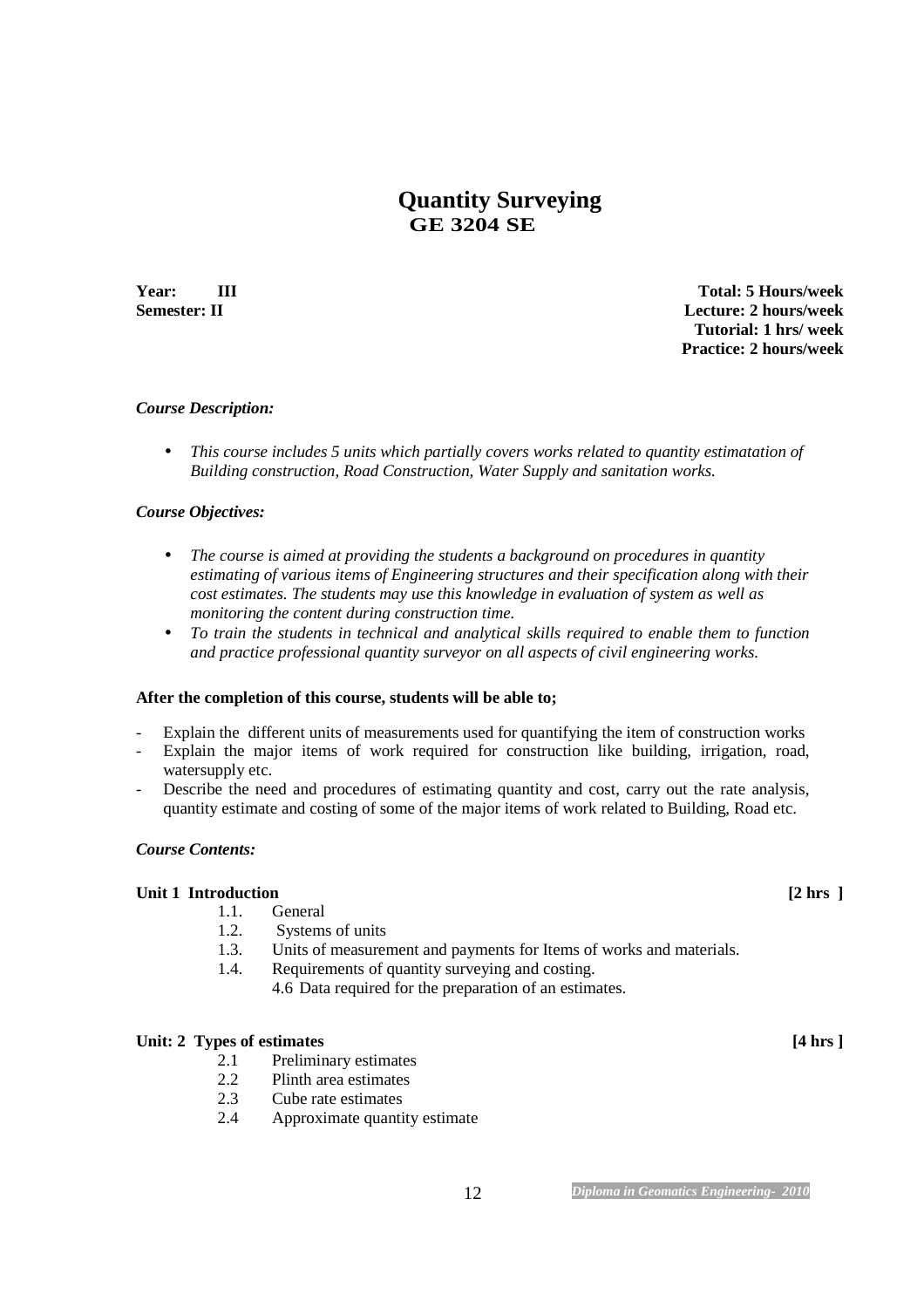| <b>Quantity Surveying Practical</b> |                                                                                                                                                      | $(30 \; hours)$   |
|-------------------------------------|------------------------------------------------------------------------------------------------------------------------------------------------------|-------------------|
|                                     |                                                                                                                                                      |                   |
| <b>Test and revision</b>            |                                                                                                                                                      | (15hrs)           |
|                                     | 5.7 Estimates of septic tank and soak pit.                                                                                                           |                   |
|                                     | 5.6 Estimate of signal tower/Transmission line and monuments                                                                                         |                   |
| <b>Unit: 5 Detailed Estimates</b>   | 5.5 Estimates of single storey residential building                                                                                                  | (10 hrs)          |
|                                     | Earth work in excavation in trench<br>Supplying and laying of different types of pipes (RCC, GI, and CI)                                             |                   |
|                                     | b. Water supply and sanitary work                                                                                                                    |                   |
| -                                   | Plastering and painting                                                                                                                              |                   |
|                                     | Formwork                                                                                                                                             |                   |
|                                     | P.C.C. & RCC<br><b>Brickwork</b>                                                                                                                     |                   |
|                                     | Earthwork                                                                                                                                            |                   |
| 4.5                                 | Procedure of rate analysis for<br>a. For Building works                                                                                              |                   |
| 4.4                                 | Rates of materials (Use Government norms)                                                                                                            |                   |
| 4.3                                 | Factors affecting rate analysis                                                                                                                      |                   |
| 4.1<br>4.2                          | Introduction<br>Purpose of rate analysis                                                                                                             |                   |
| Unit 4: Analysis of rates           |                                                                                                                                                      | $[8 \, hrs]$      |
| 4.19<br>4.20                        | 2. Long and short wall method<br>3. Crossing method<br>Method of measurement of various works.<br>Abstracting bill of quantities.                    |                   |
| 4.18                                | Various methods of taking out quantities<br>1. Center line method                                                                                    |                   |
| 4.16<br>4.17                        | Unit: 3 Methods of Estimating/Procedure of estimating<br>Main items of works, sub heads of various items of work<br>Various forms used in estimating | $[6 \text{ hrs}]$ |
|                                     | 2.7 Complete estimates                                                                                                                               |                   |
| 2.5<br>2.8                          | Detailed estimates<br>Annual maintenance estimates                                                                                                   |                   |

# *Application of units (1 to 5) in preparation detail estimate*

- 1. Understanding technical drawings of various engineering structures
- 2. Estimate of one room building with RCC flat roof
- 3. Estimate of retaining wall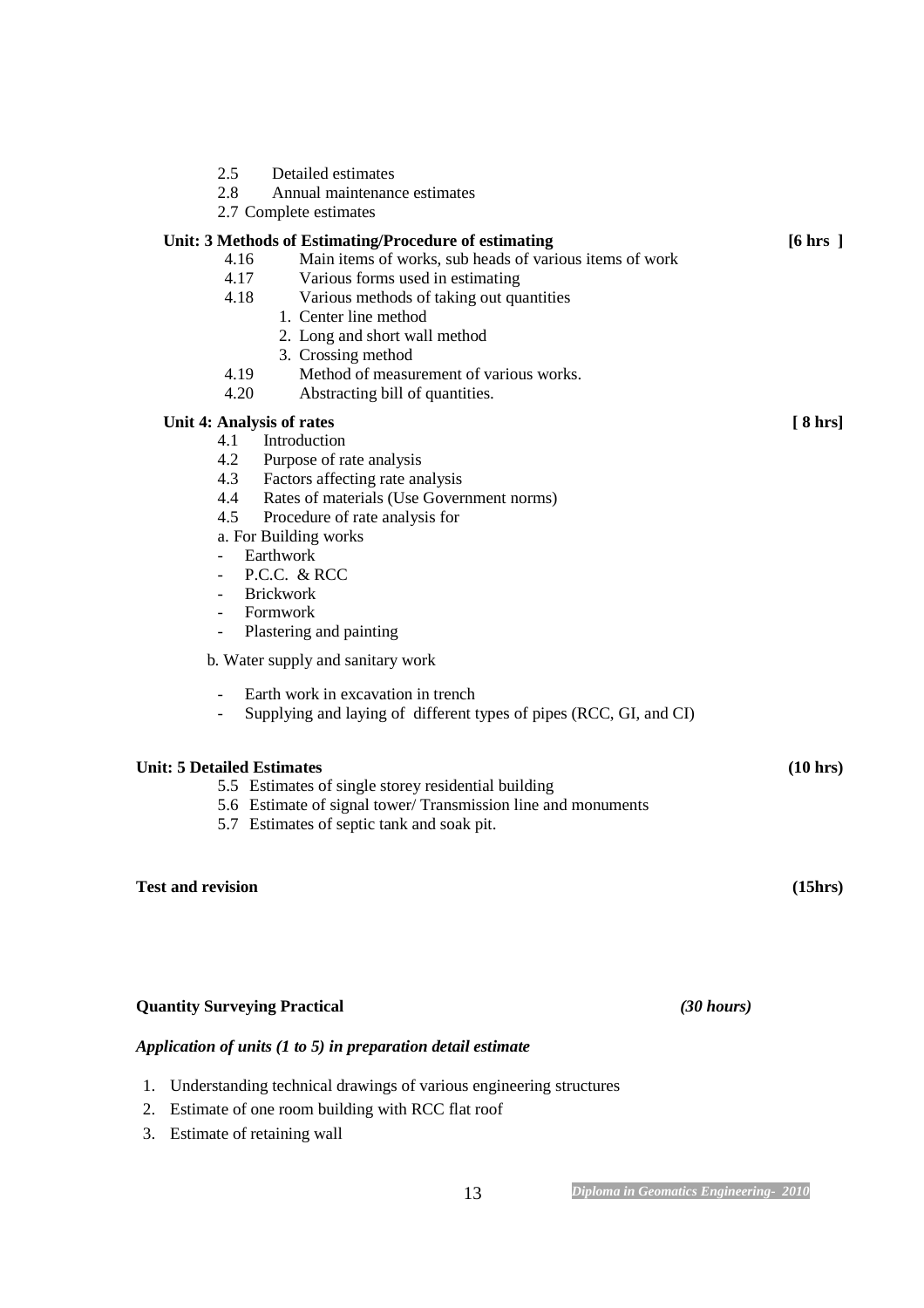- 4. Estimation of signal tower and monuments
- 5. Septic tank and soak pit
- 6. Biogas plants

# **Reference Books**

- *1. Amarjit, Aggarwal "Civil Engineering quantity surveying and valuation", Kaston Publishing house Ludhiana, 1985.*
- *2. M. Chakrawarti "Estimating costing and specification".*
- *3. B.N. Dutta "Estimating and Costing".*
- *4. Seymour Berger and Jules B. Godel, "Estimating and project management for small construction firms". Van Nostradn Reinhold Publishing Co. New work.*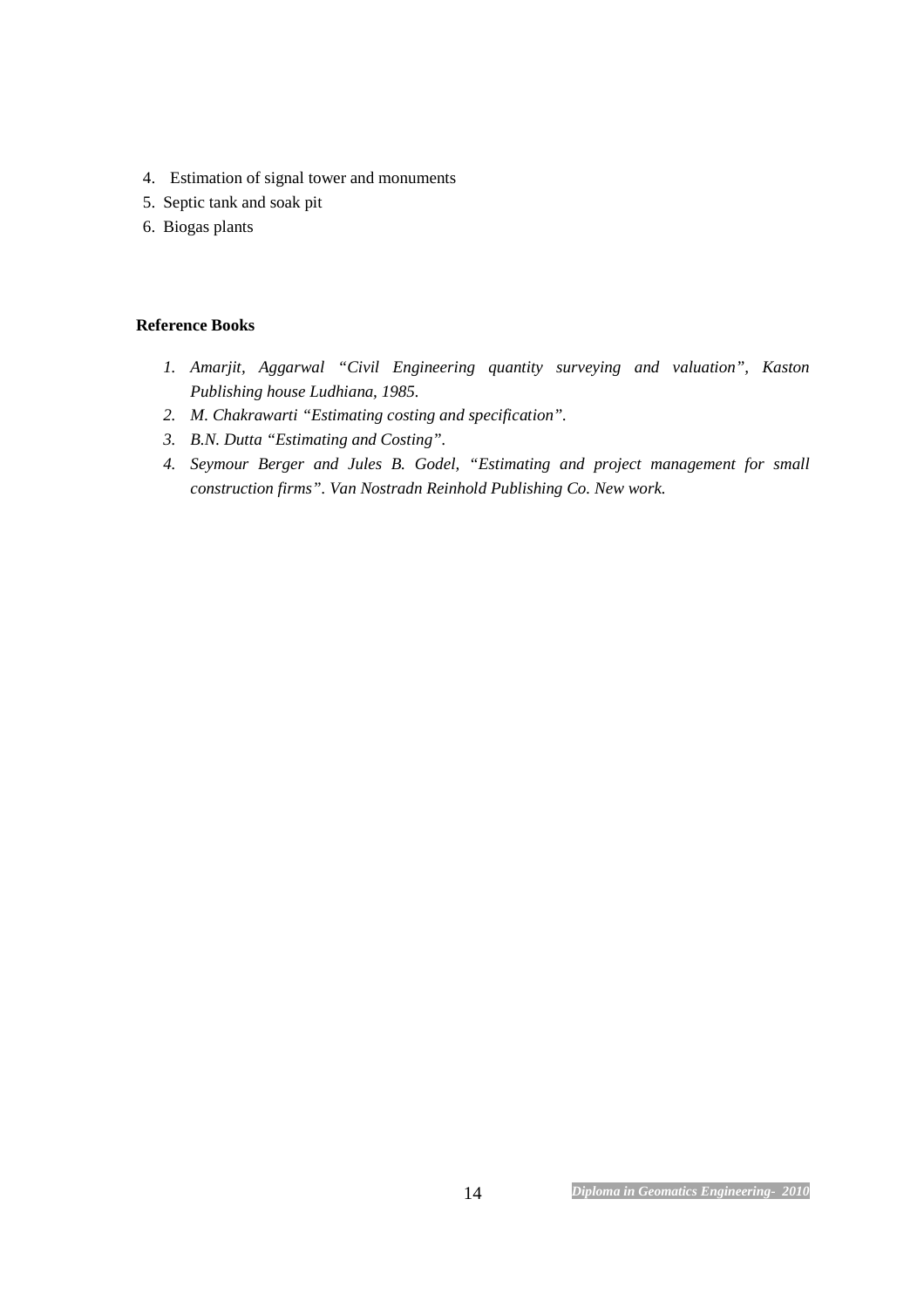# **GIS Applications EG3205GE**

 **Total: hour /week Year: III Lecture: hours/week Semester: II** Tutorial: hours/week

# *Course Description:*

*The primary objective of this course is to impart the knowledge of GIS applications as a planning tool.. The course focuses simple GIS analysis and visualization. The courses aim to introduce various applications of GIS in spatial planning and decision making process.* 

### *Course Objectives:*

*After the completion of this course, students will be able to:* 

- *1. Perform simple GIS analysis*
- *2. Understand maps data types and use of proper visual variables*
- *3. Visualize different types of data in forms of maps*
- *4. Conceptualize GIS as a decision support tool*
- *5. Understand the basic application of GIS in spatial planning*

# *Course Contents:*

# *Unit: 1 Data Integration*

- 4.21 Join and relate spatial and attribute data
- *4.22* Projection and transformation *of spatial data*

### Unit 2: Spatial Analysis **10 hrs 10 hrs 10 hrs 10 hrs 10 hrs 10 hrs 10 hrs 10 hrs 10 hrs 10 hrs 10 hrs 10 hrs 10 hrs 10 hrs 10 hrs 10 hrs 10 hrs 10 hrs 10 hrs 10 hrs 10 hrs 10 hrs**

# **2.1 Classification and Measurement**

- 4.23 Explain measurement techniques of raster and vector data
- 4.24 Explain spatial selection queries
- 4.25 Explain Classification methods (: User control classification and automatic classification

# **2.2 Overlay functions and Neighborhood Analysis**

- 4.26 Explain vector overlay operation and raster overlay operation
- 4.27 Explain Neighborhood function (Generating buffer zone)

# **2.3 3D Analysis**

- 4.28 Define 3D representation of Earth surface
- 4.29 Explain the methods for Generating contours and 3D surface from 3D points
- 4.30 Introduce followings:
- Slope/Aspect/Hill-shade
- Surface area and volume
- Contour and profile generation
- 4.31 Define Digital Elevation Model (DEM) and Digital Surface Model (DSM)
- 4.32 Explain the application of Elevation Model (DEM) in spatial planning

### Unit 2: Visualization [15 hrs]

<sup>15</sup> *Diploma in Geomatics Engineering- 2010*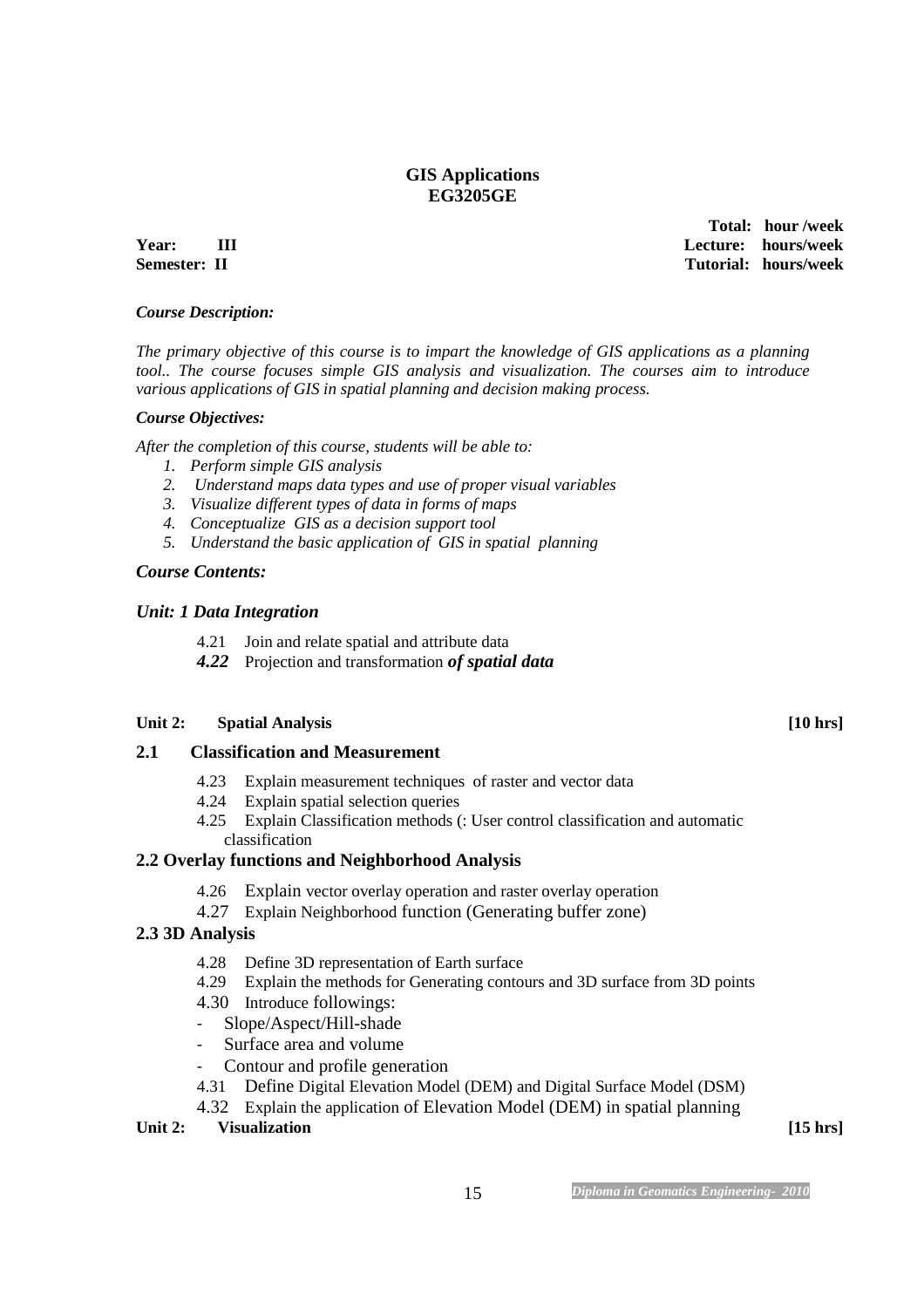### **2. 1 Introduction**

- 4.33 Define visualization
- 4.34 Differentiate Hard copy and digital maps

# **2.2 Map Data Types**

- 4.35 Define and differentiate Map Data Types (Qualitative and Quantitative)
- 4.36 List and describe Visual Variables
- 4.37 Understand the application of visual variables to visualize different types of map data

# **2.3 Types of Maps and Map design Principles**

- 4.38 Differentiate Map Types from users perspective ( Static, dynamic and interactive maps)
- 4.39 Explain thematic maps
- 4.40 Explain the basic rules for Map Design
- 4.41 Introduce web maps.

# Unit 3: Quality and accuracy of GIS maps/ data [5 hrs]

# **3.1 Data Quality**

- 4.42 Define Data quality<br>4.43 Introduce the Elements
- **4.43** Introduce the Elements of data quality
	- Spatial accuracy
	- Attribute accuracy
	- Temporal Accuracy
	- Logical Consistency
	- Lineage

# **3.2 Accuracy Assessment**

- 4.44 Define Accuracy and precision
- 4.45 Explain Error propagation
- 4.46 Describe RMSE for assessing positional accuracy

### Unit 4: GIS Project [5 hrs]

# **4.1 Problem Identification**

4.47 Define problem related to spatial planning of a case

# **4.2 Project Design**

- 4.48 Design data models required for the project
- 4.49 List the resources required for the project
- 4.50 Discuss the possible problems
- 4.51 List out the expected project out comes

# **4.3 Project Implementation**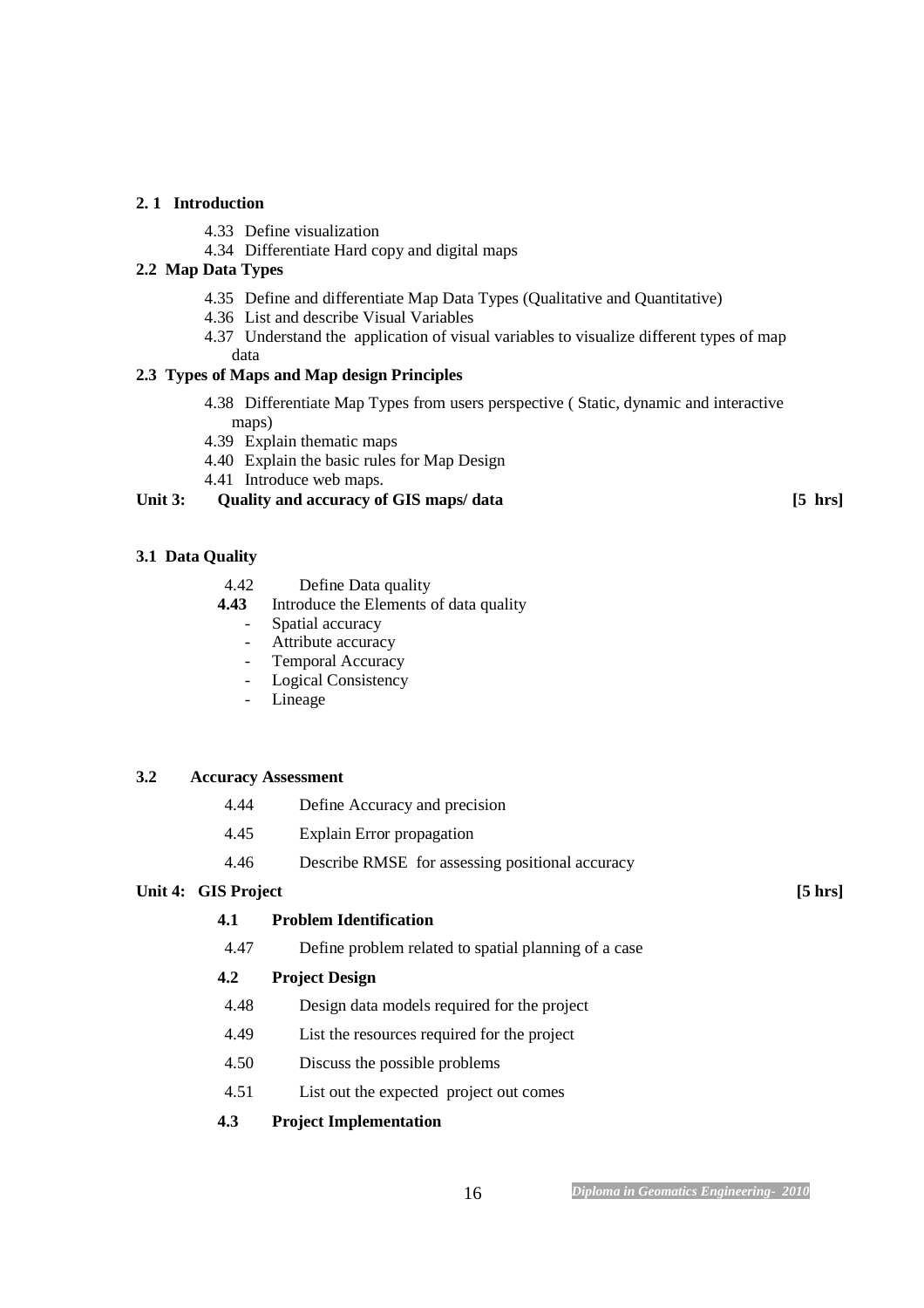4.52 Prepare the project implementation schedule

# **4.5 Project Evaluation**

- 4.53 Define project Evaluation
- 4.54 Setting evaluation criteria

# Unit 5: Test and Revision [10 hrs]

#### **Reference Books**

- *1. An Introduction to Geographical Information System Ian Heywood, Sarah Cornelius, Steve Carver, Pearson Education, Pearson Education (Fourth Edition) 2005*
- *2. Principles of Geographic Information System Rolf A. de By (ed.) (ITC Education Text Book Series; 1)*
- *3. Cartography Visualization of Geospatial Data Menno Kraak & Ferhan Ormeling*
- *4. Principles of Geographical Information System Peter. A. Burrough and Rachael A. McDonnnell*
- *5. Geograpgical Information system and computer Cartography Christopher S. Jones*
- *6. Elements of Cartography, H. Robinson*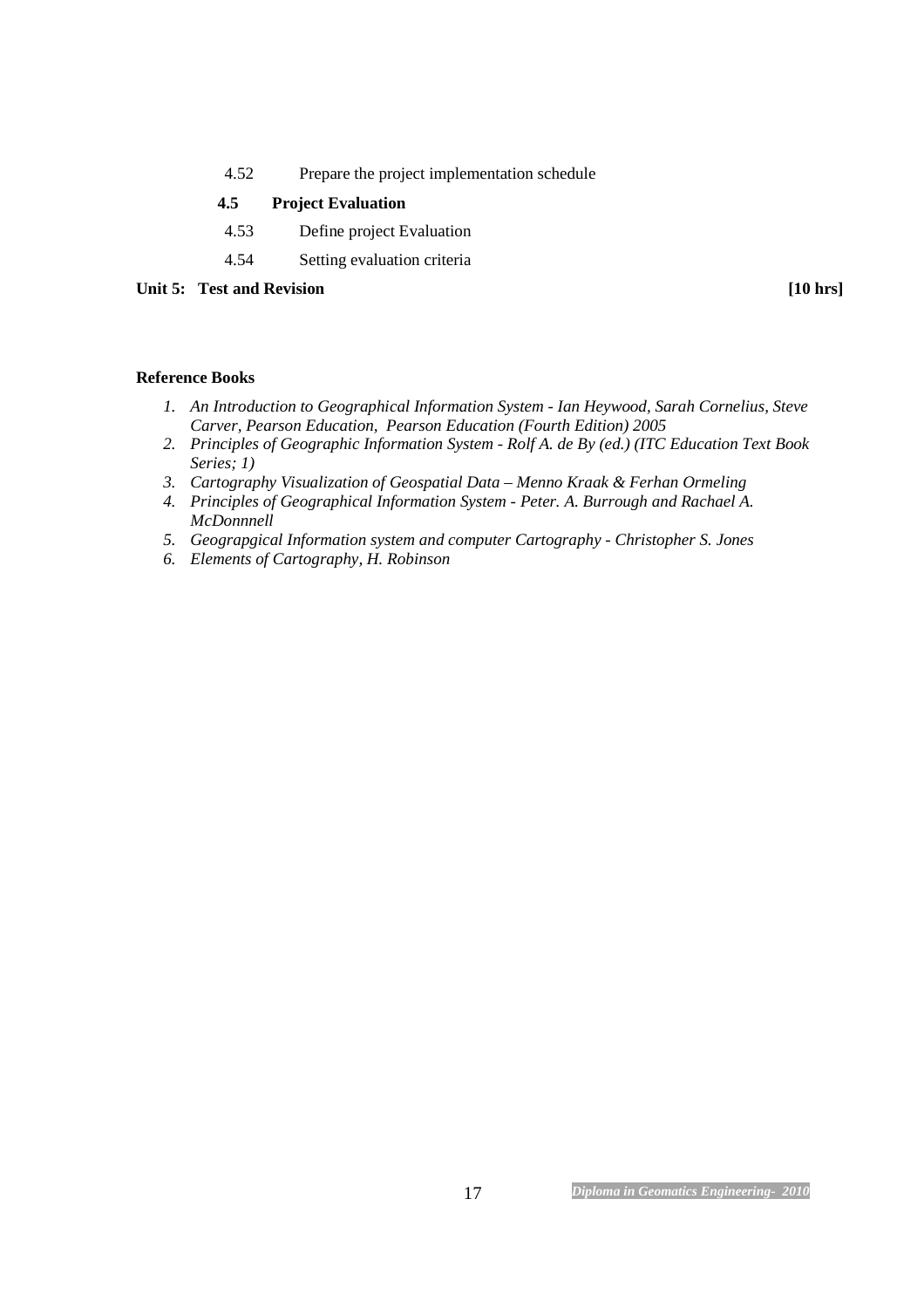# **GIS Applications (Practical) EG3205GE**

| Unit 1: |     | <b>Spatial Analysis</b>                                                          | $[5 hrs+5 hrs]$ |
|---------|-----|----------------------------------------------------------------------------------|-----------------|
|         | 1.1 | Combine data from different sources (join attribute tables, import external data |                 |
|         |     | into GIS)                                                                        |                 |
|         | 1.2 | Calculate Geometry of raster and vector data                                     |                 |
|         | 1.3 | Query databases                                                                  |                 |
|         | 1.4 | Perform Geo-processing and Computation                                           |                 |
|         | 1.5 | Generate Buffer Zone (point, line, Polygon buffer)                               |                 |
|         | 1.6 | Convert Vector to raster and raster to vector                                    |                 |
| Unit 2: |     | <b>3D Analysis</b>                                                               | $[5hrs+5 hrs]$  |
|         | 2.1 | Create TIN surface from 3D points of Features                                    |                 |
|         | 2.2 | Generate DEM from different data sources (3D points, Contours)                   |                 |
|         | 2.3 | Create Counters using 3D point data and DEM                                      |                 |
|         | 2.4 | Generate Slope/Aspect/Hill shade raster                                          |                 |
|         | 2.5 | Calculate Surface area and volume from DEM                                       |                 |
|         | 2.6 | Generate profiles                                                                |                 |
| Unit 3: |     | Visualization and map cartography<br>$[5 hrs+10hrs]$                             |                 |
|         | 3.1 | Compose maps                                                                     |                 |
|         | 3.2 | Generalize map elements                                                          |                 |
|         | 3.2 | Apply Cartographic principles of map design                                      |                 |
|         | 3.3 | Use appropriate Color in maps                                                    |                 |
|         | 3.4 | Symbolize features                                                               |                 |
|         | 3.5 | Place features and Geographic names                                              |                 |
|         | 3.6 | Label features                                                                   |                 |
|         | 3.7 | Insert legend north arrow, grid, scale, title, projection information, map notes |                 |
|         | 3.8 | Export maps in to different formats                                              |                 |
| Unit 4: |     | <b>Thematic Mapping</b>                                                          | $[5hrs+10hrs]$  |
|         | 4.1 | Visualize themes in maps (Using Graduated Color, Graduated symbols,              |                 |
|         |     | Proportional symbols, and dot density)                                           |                 |
|         | 4.3 | Compose maps and show the thematic information using appropriate Graphs          |                 |
|         |     | and charts                                                                       |                 |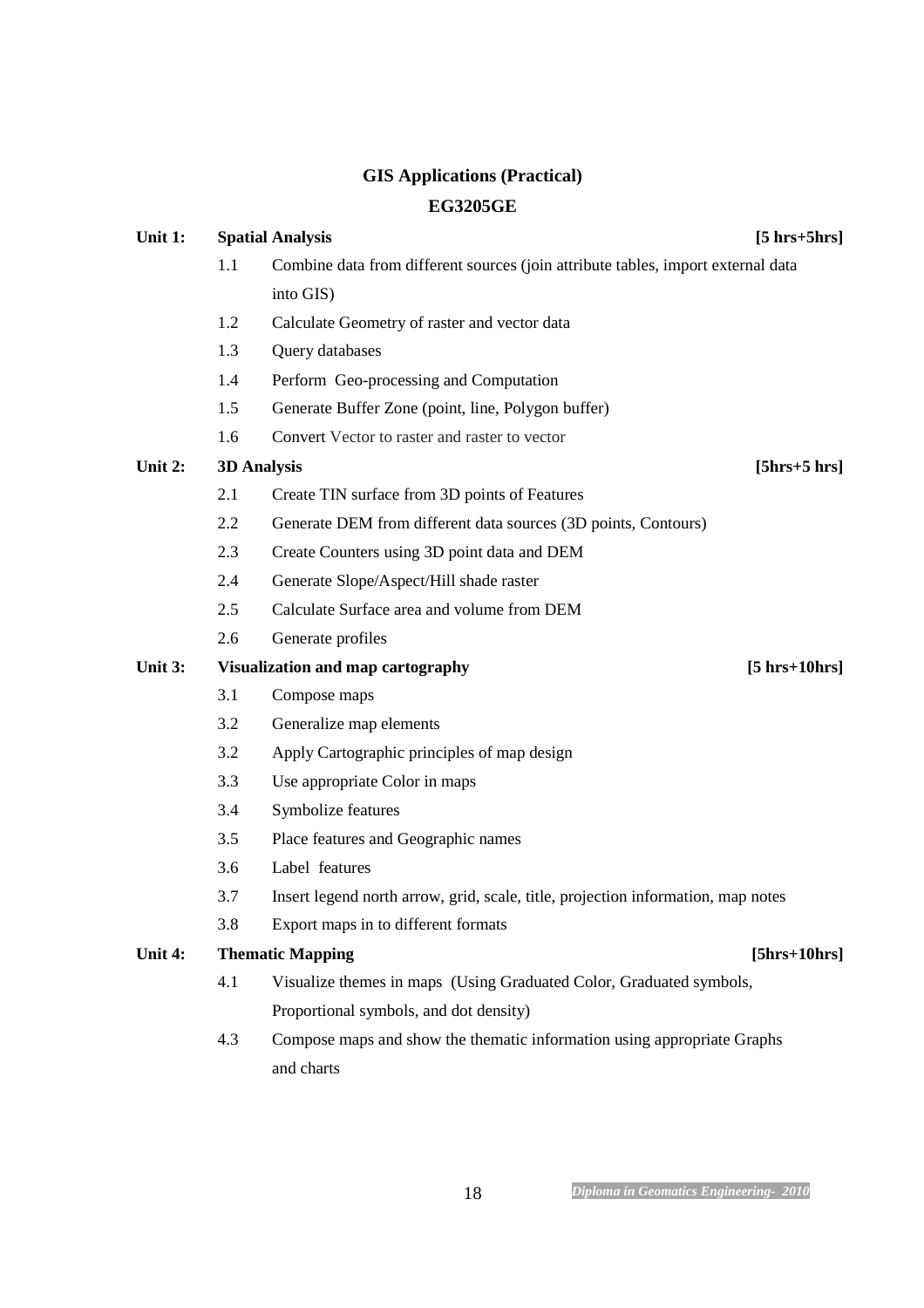# Unit 5: Project Work [10hrs+30 hrs]

- 5.1 Project work relevant to GIS application will be assigned to the student(s) and they are required to submit their project report. Different case study will be provided to the students and they can choose a case of their interest. The project work supposed to be completed in group or individually. Student will complete project work under the minimum supervision of instructor. Relevant data and guidelines for given case study will be provided by the course instructor.
- 5.2 The project work will be based on the following cases.
	- Topographic mapping
	- Digitization and map preparation
	- Terrain Modeling and 3D analysis
	- Land planning/ plotting and mapping
	- Thematic mapping
	- Suitability analysis
	- Socio-economic analysis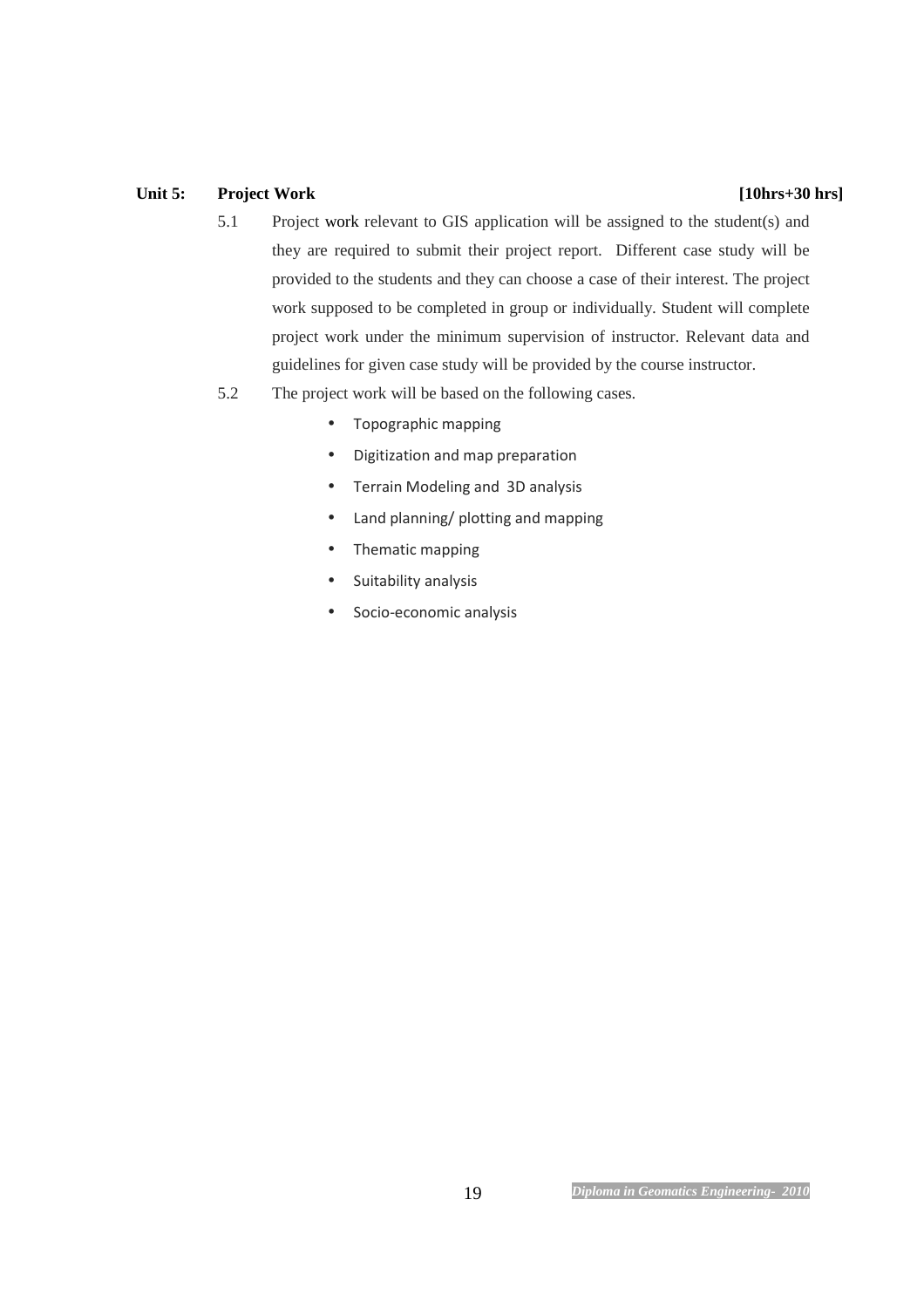# **Engineering Survey EG 2205GE**

**Year: III Lecture: 2 hours/week Semester: II** Tutorial: 1 hours/week  **Practical: 4 hours/week Course Description:** This course focuses on theoretical and practical knowledge of surveying related to different engineering project. **Course Objectives:**  After the completion of this course, students will be able to Understand the concept of engineering surveying - Perform the surveying related to different construction project *Course Contents:* **Unit 1. Introduction to Engineering Survey 4hrs**  1.1 Survey Component in various engineering construction Projects. **Unit 2.** Route Survey 5hrs **5hrs** 2.1 Meaning and concept of routes 2.2 Surveying for different types of Routes ( Road, Irrigation, Water Supply, Transmission line etc) 2.3 Plan, Profile, cross section Unit 3. Curve **10hrs 10hrs 10hrs** 3.1 Introduction and classification of curve 3.2 Designation of Curve 3.3 Elements of Simple Circular curve 3.4 Setting out Simple circular curve by : 4.55 Method of offset from long chord 4.56 method of offset from Tangent<br>4.57 Rankin's Method of deflection Rankin's Method of deflection angle 3.5 Vertical curve 3.6 Concept of transition curve. Unit 4. Area and Volume 10hrs **10hrs 10hrs** 4.1 Area of different geometrical figures 4.2 Area measurement of Irregular figure 4.58 Average ordinate method 4.59 Trapezoid method 4.60 Simpson's method 4.3 Area measurement by coordinates 4.4 Area determination by graphical method ( on the map ) 4.61 By square grids

4.62 By planimeter

 **Total: 7 hours/week**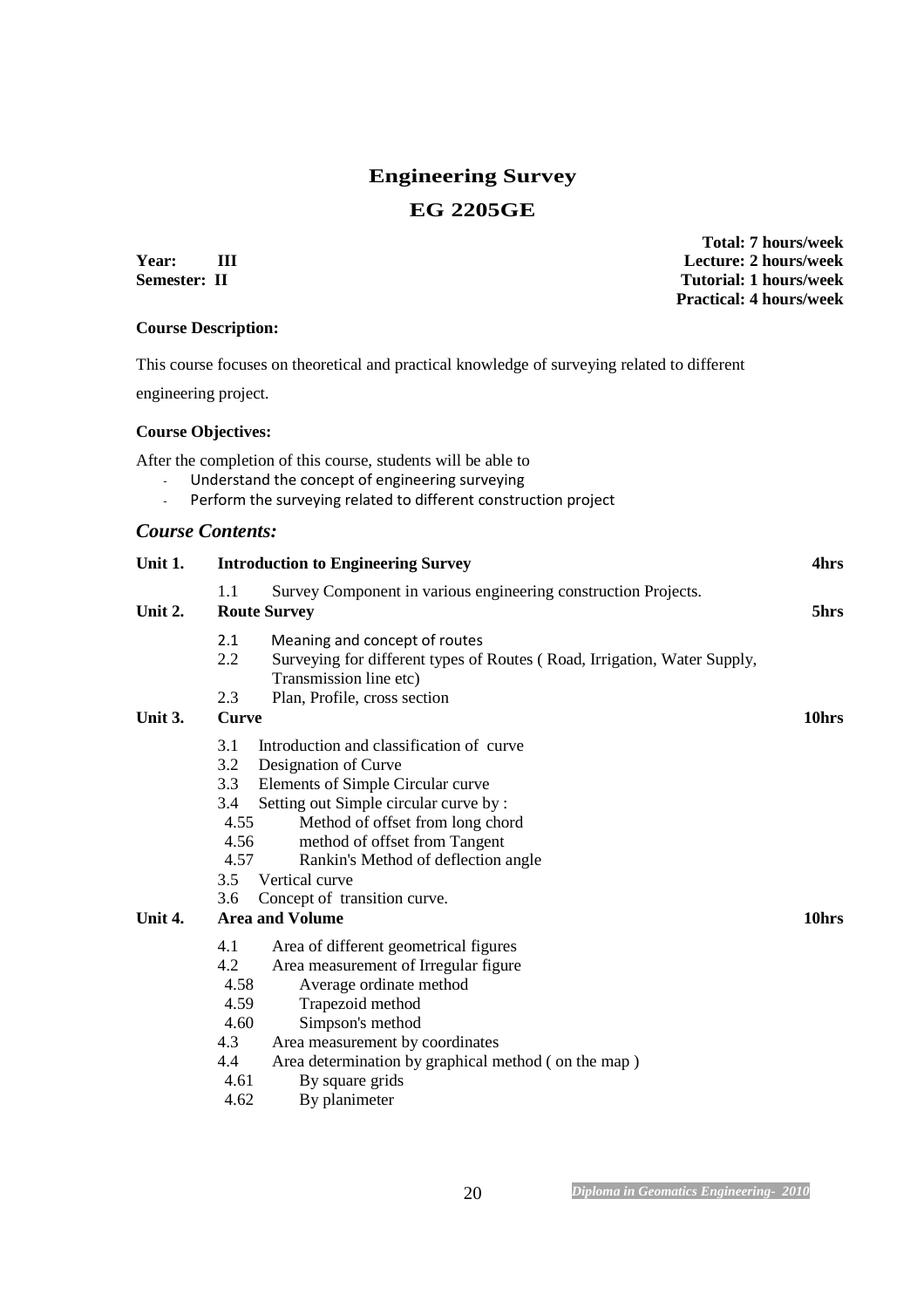- 4.5 Volume of different geometrical shapes ( Cube, Parallopiped, sphere, cylinder, and Cone)
- 4.6 Determination of volume by:
- 4.63 Area of cross section method ( one level section )
- 4.64 Spot heights
- 4.65 Contour maps

# 4.7 Mass haul

# Unit 5. Site Survey 5hrs **5hrs 5hrs 5hrs**

- 2.4 Introduction
- 2.5 Site Survey for different purposes
- 2.6 Site survey for Building, Bridge, Dam, Power House etc.
- 2.7 Methods of site survey
- 2.8 Establishment of control points and Bench Marks.
- 2.9 Computation and Plotting field data
- 2.10 Preparation of plans and profiles for different component of construction site
- 2.11 Transfer of the map data on the ground

## Unit 6. Hydrographic Survey **5hrs 5hrs 5hrs**

- 6.1 Introduction
- 6.2 Sounding (different instrument used in surveying)<br>6.3 Sounding measurement by direct and indirect meth
	- Sounding measurement by direct and indirect methods.
- 6.4 Measurement of the Velocity of the river by float method and current water
- 6.5 Measurement of Discharge by Area of cross section method
- 6.6 Methods of locating the soundings.

## **Test and Revision 6hrs 6hrs 6hrs 6hrs 6hrs**

## **References**

- 4. Surveying Vol. II, Dr. B.C Punmia, A.K Jain, Laxmi Publication Pvt. Ltd. New Delhi
- 5. Surveying Vol. I , S. K Duggal, Tata McGraw Hill Publishing Company Ltd. New Delhi
- 6. Fundamental of Surveying, S.K Roy, Prentice –Hall of India, New Delhi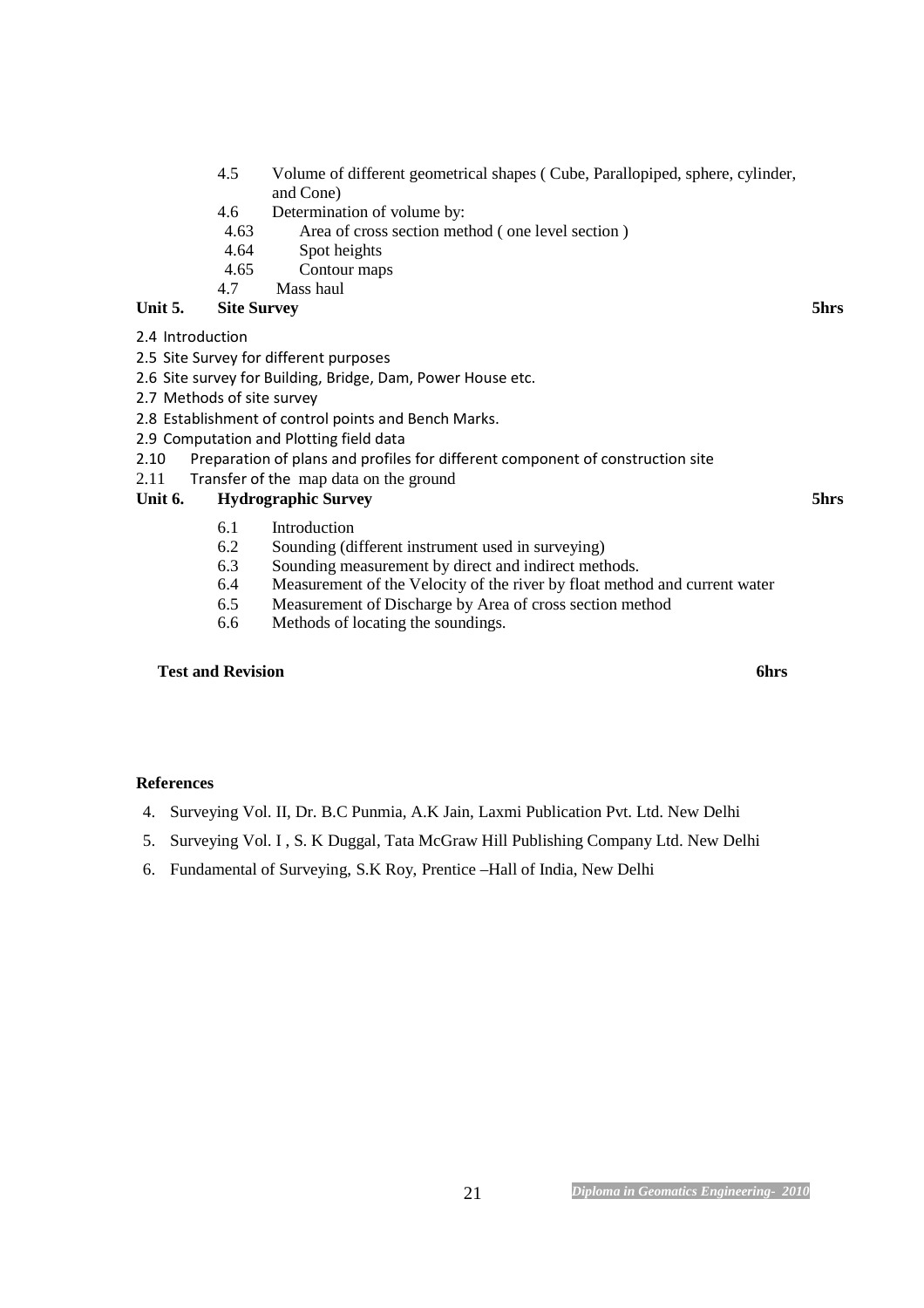# **Engineering Survey - Practical**

| Unit 1. | <b>Indoor</b>                                                 |                                                                | $(10hrs+15hrs)$ |
|---------|---------------------------------------------------------------|----------------------------------------------------------------|-----------------|
|         | 1.1                                                           | Computation of existing field data for engineering surveys     |                 |
|         | 1.2                                                           | Plotting of existing data                                      |                 |
|         | 1.3                                                           | Preparation of Plans and Profiles                              |                 |
|         | 1.4                                                           | Earth work estimation                                          |                 |
| Unit 2. | <b>Outdoor</b>                                                |                                                                | $(15hrs+20hrs)$ |
|         | 2.1 Route Survey (Road alignment, Geometric design)           |                                                                |                 |
|         | 2.2 Bridge site Survey                                        |                                                                |                 |
|         | 2.3 Setting out simple circular curves by Tape and theodolite |                                                                |                 |
|         |                                                               | 2.4 Discharge measurement of a river (float and current water) |                 |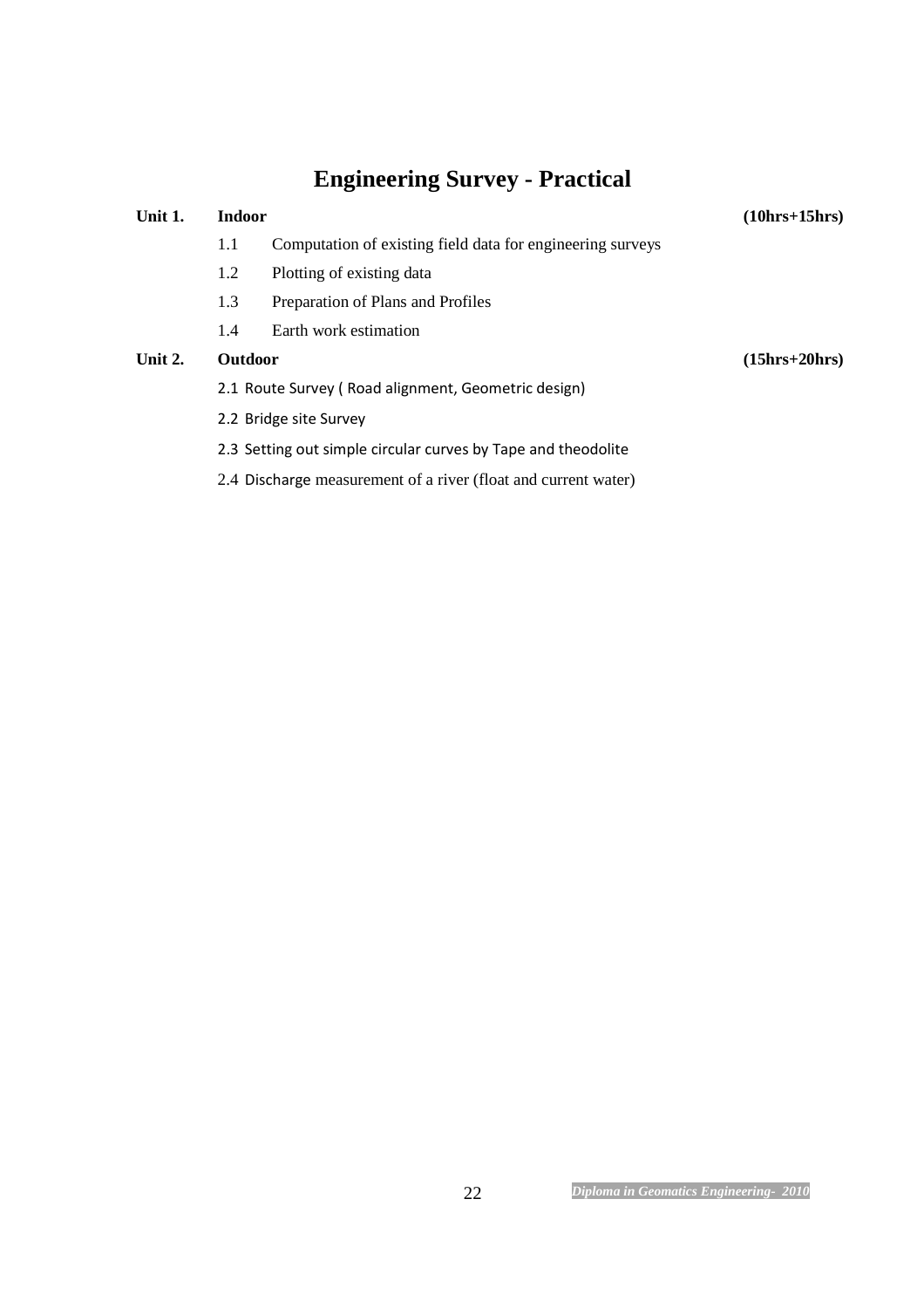# **Project Work EG 3206GE**

#### *Course Description:*

 **Total: 8 hour /week Year:** III **Lecture:** hours/week **Semester: II** Tutorial: hours/week  **Practical: 8 hours/week** 

In the end of the course students shall be given a project work related to one subject area for which they will employ their knowledge and skills in planning, executing and evaluating of project. Basic theoretical concept about project design, planning, implementation, evaluation and reporting will be provided at the outset of the project. The students shall carry out the project task on the basis of their acquired knowledge and skill in the field of Geomaticss.

#### *Course Objectives:*

*The objective of the project work is to employ the student's knowledge and skills in real work situation. After completing the project work, students will able to* 

- 1. *Design a Project Work and develop project proposal*
- 2. *Planning survey project and estimate the resources required*
- 3. *Execute the survey project on specified area*
- 4. *Evaluate the project outcomes*
- 5. *Prepare the project reports and to present the project outcomes*

#### **Project Work:**

- 7. The Project work will be based on any one of the following themes/topics
- 8. Development of proposal, Data acquisition, reporting part of the project work will be carried out by a group of specified number of students. Individual member of the group are required to submit their own performance on Computation/ data analysis, and mapping etc.

#### *Topic 1. Bridge site Survey*

Students will be required to carry out the bridge site surveying and for this student(s) will conduct field survey for data capture. Students will prepare the maps, profile, graphs and relevant out-put using field survey data. Available instruments in the institute shall have to be used.

#### *Topic 2. Route survey*

Students will be required to carry out the route surveying of specified feature and for this they will conduct field survey for data capture. Students will prepare the maps, profile, graphs and relevant out-put using field survey data. Available instruments in the institute shall have to be used.

#### *Topic 4. Topographical Surveying*

Students will be required to carry out the topographical survey of specified area. For this they will conduct field survey for data capture. Students will prepare the topographical maps using field survey data. . Available instruments in the institute shall have to be used.

#### *Topic 5. Cadastral Surveying*

Students will be required to carry out the cadastral survey of specified area and for this they will conduct field survey for data capture. Students will prepare the cadastral maps,